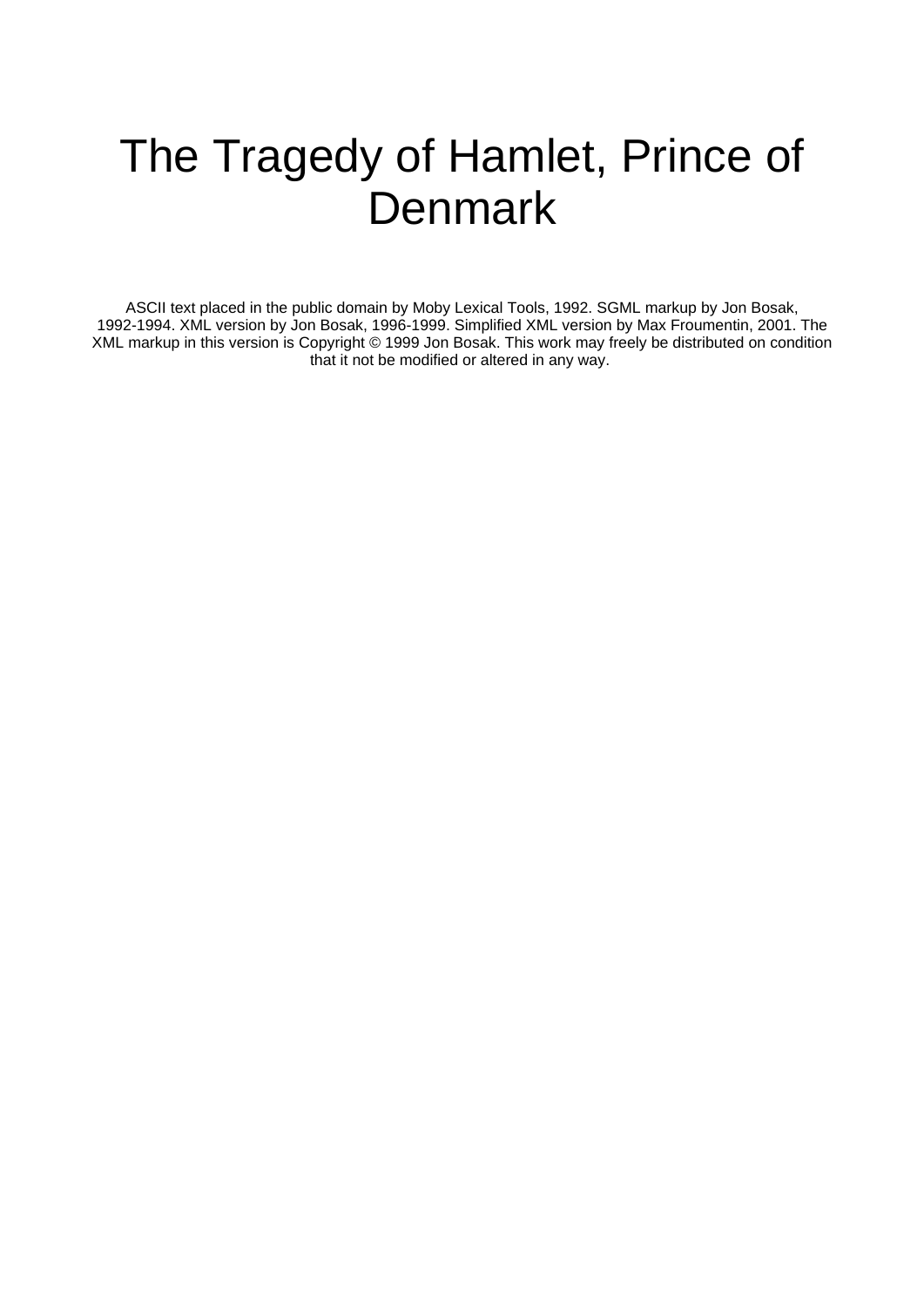# **Table of Contents**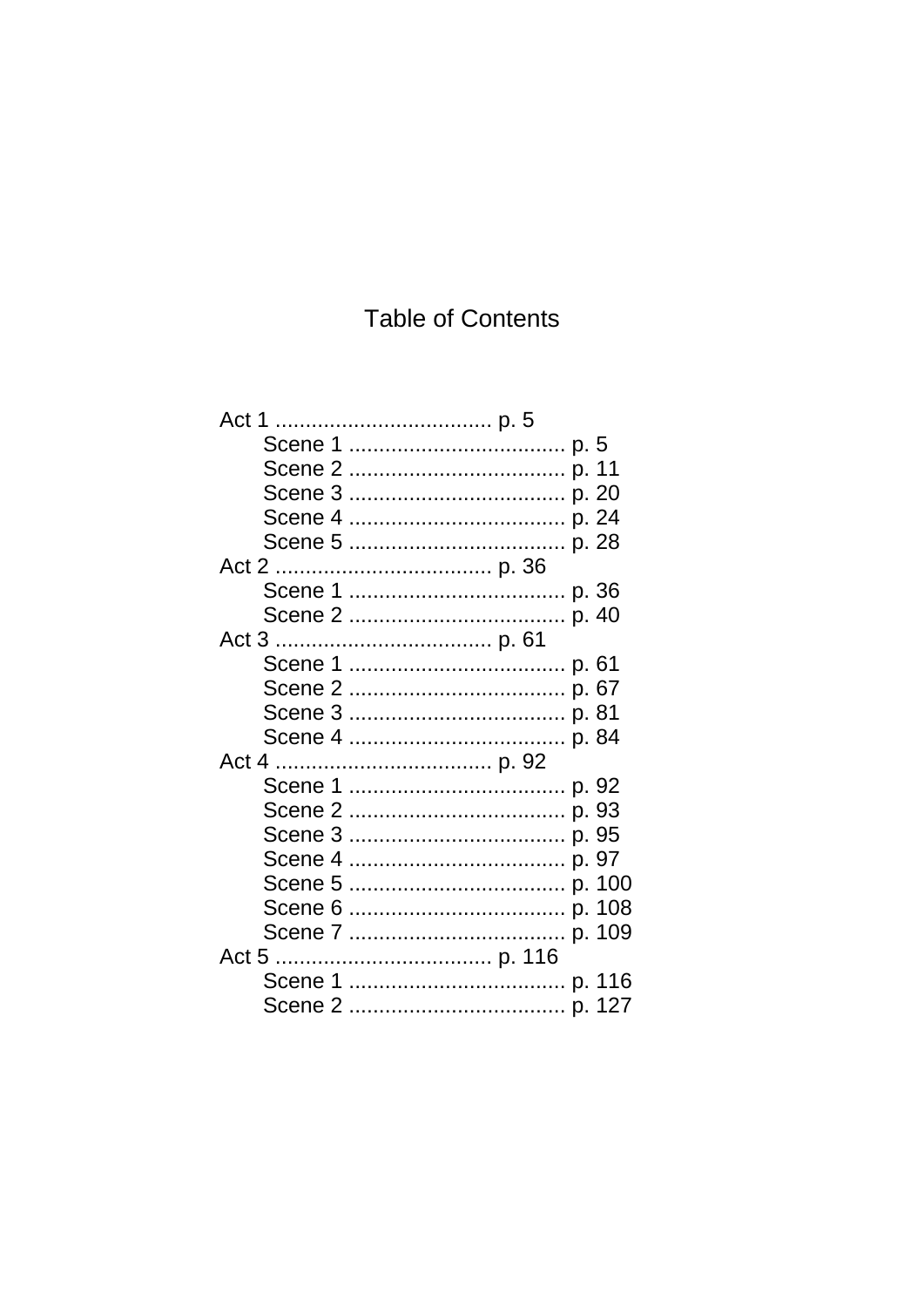# Dramatis Personae

CLAUDIUS, king of Denmark.

HAMLET, son to the late, and nephew to the present king.

POLONIUS, lord chamberlain.

HORATIO, friend to Hamlet.

LAERTES, son to Polonius.

LUCIANUS, nephew to the king.

VOLTIMAND **CORNELIUS** ROSENCRANTZ GUILDENSTERN **OSRIC** courtiers.

A Gentleman

A Priest.

**MARCELLUS** BERNARDO officers.

FRANCISCO, a soldier.

REYNALDO, servant to Polonius.

Players.

Two Clowns, grave-diggers.

FORTINBRAS, prince of Norway.

A Captain.

English Ambassadors.

GERTRUDE, queen of Denmark, and mother to Hamlet.

OPHELIA, daughter to Polonius.

Lords, Ladies, Officers, Soldiers, Sailors, Messengers, and other Attendants.

Ghost of Hamlet's Father.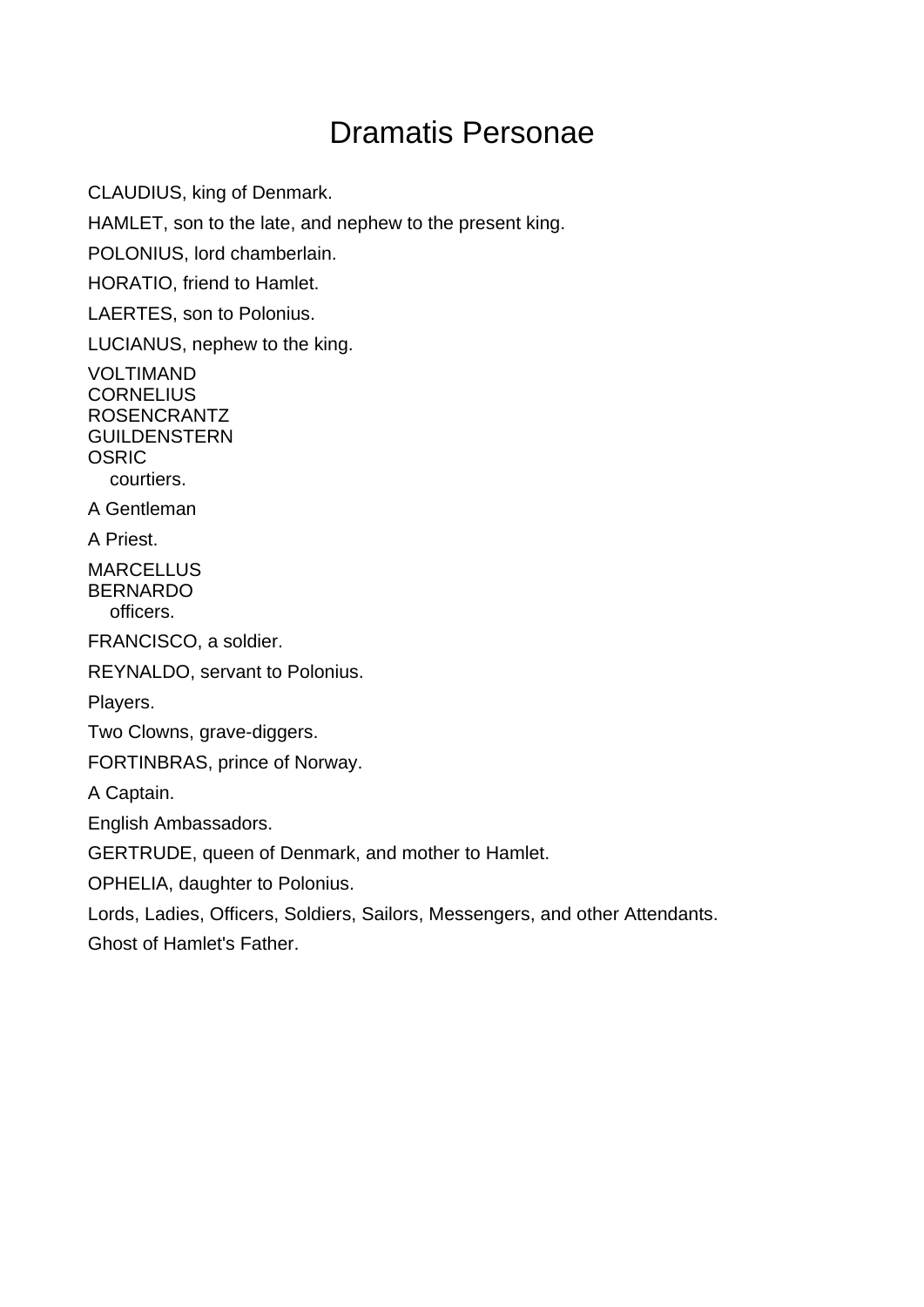SCENE Denmark.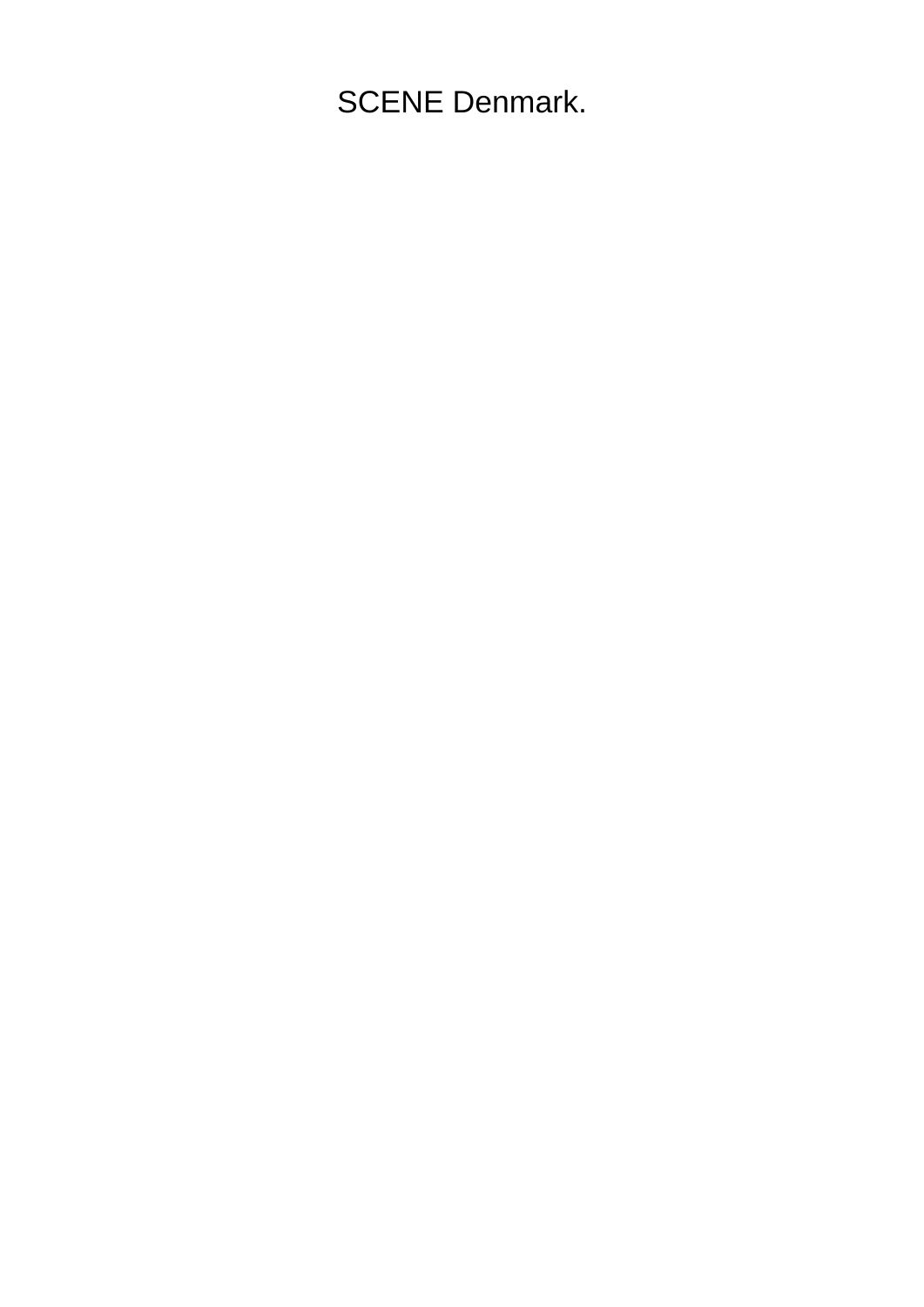# Act I

# Scene 1

## <span id="page-4-1"></span><span id="page-4-0"></span>Elsinore. A platform before the castle.

FRANCISCO at his post. Enter to him BERNARDO

BERNARDO

Who's there?

FRANCISCO

Nay, answer me: stand, and unfold yourself.

BERNARDO

Long live the king!

FRANCISCO

Bernardo?

BERNARDO

He.

FRANCISCO

You come most carefully upon your hour.

BERNARDO

'Tis now struck twelve; get thee to bed, Francisco.

FRANCISCO

For this relief much thanks: 'tis bitter cold, And I am sick at heart.

BERNARDO

Have you had quiet guard?

FRANCISCO

Not a mouse stirring.

BERNARDO

Well, good night. If you do meet Horatio and Marcellus, The rivals of my watch, bid them make haste.

FRANCISCO

I think I hear them. Stand, ho! Who's there?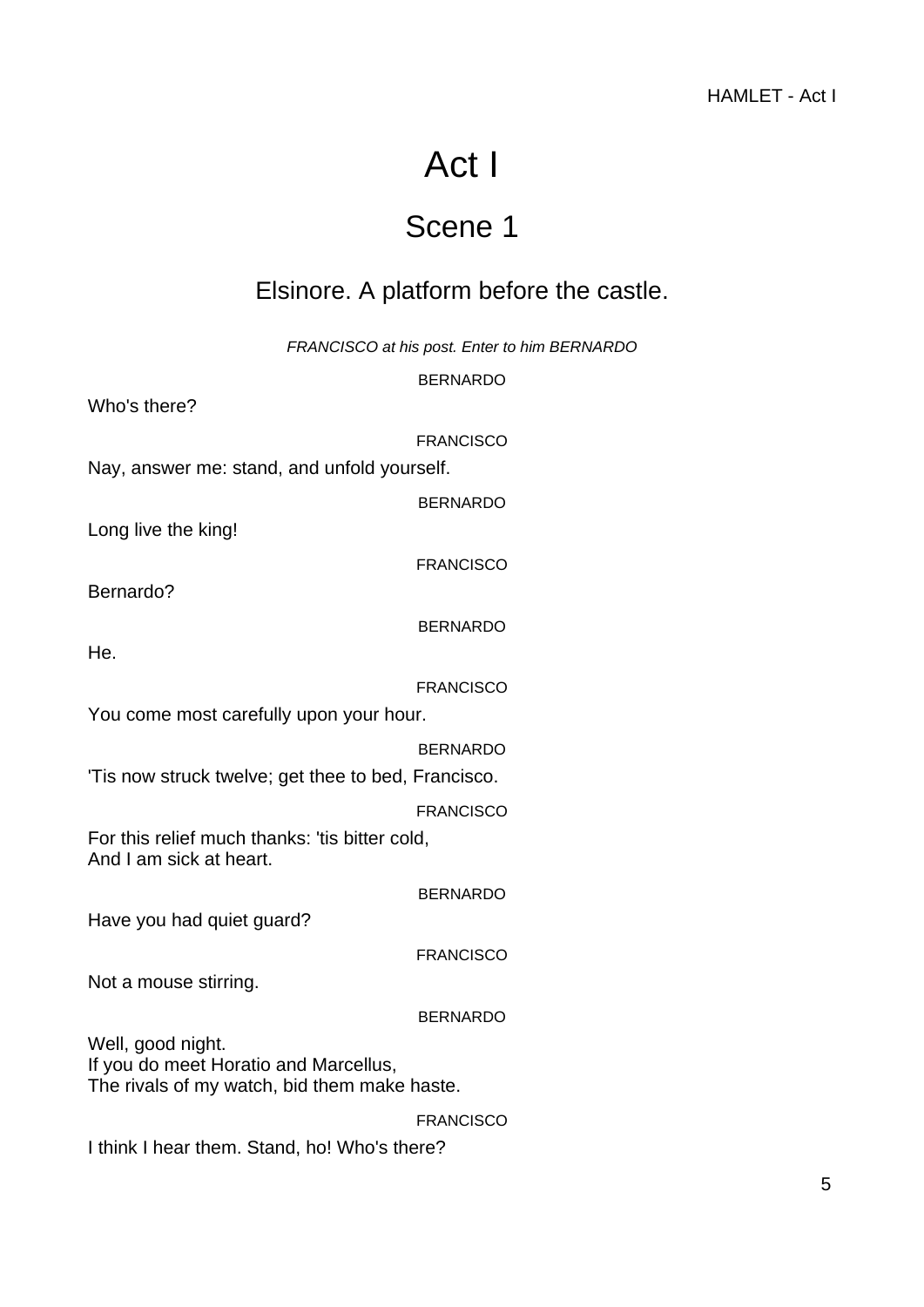## Enter HORATIO and MARCELLUS

## HORATIO

| Friends to this ground.                                                                                                                                                                                                                                                                                    |                  |
|------------------------------------------------------------------------------------------------------------------------------------------------------------------------------------------------------------------------------------------------------------------------------------------------------------|------------------|
|                                                                                                                                                                                                                                                                                                            | <b>MARCELLUS</b> |
| And liegemen to the Dane.                                                                                                                                                                                                                                                                                  |                  |
|                                                                                                                                                                                                                                                                                                            | <b>FRANCISCO</b> |
| Give you good night.                                                                                                                                                                                                                                                                                       |                  |
|                                                                                                                                                                                                                                                                                                            | <b>MARCELLUS</b> |
| O, farewell, honest soldier:<br>Who hath relieved you?                                                                                                                                                                                                                                                     |                  |
|                                                                                                                                                                                                                                                                                                            | <b>FRANCISCO</b> |
| Bernardo has my place.<br>Give you good night.                                                                                                                                                                                                                                                             |                  |
|                                                                                                                                                                                                                                                                                                            | Exit             |
|                                                                                                                                                                                                                                                                                                            | <b>MARCELLUS</b> |
| Holla! Bernardo!                                                                                                                                                                                                                                                                                           |                  |
|                                                                                                                                                                                                                                                                                                            | <b>BERNARDO</b>  |
| Say,<br>What, is Horatio there?                                                                                                                                                                                                                                                                            |                  |
|                                                                                                                                                                                                                                                                                                            | <b>HORATIO</b>   |
| A piece of him.                                                                                                                                                                                                                                                                                            |                  |
|                                                                                                                                                                                                                                                                                                            | BERNARDO         |
| Welcome, Horatio: welcome, good Marcellus.                                                                                                                                                                                                                                                                 |                  |
|                                                                                                                                                                                                                                                                                                            | <b>MARCELLUS</b> |
| What, has this thing appear'd again to-night?                                                                                                                                                                                                                                                              |                  |
|                                                                                                                                                                                                                                                                                                            |                  |
| I have seen nothing.                                                                                                                                                                                                                                                                                       | <b>BERNARDO</b>  |
|                                                                                                                                                                                                                                                                                                            |                  |
|                                                                                                                                                                                                                                                                                                            | <b>MARCELLUS</b> |
| Horatio says 'tis but our fantasy,<br>And will not let belief take hold of him<br>Touching this dreaded sight, twice seen of us:<br>Therefore I have entreated him along<br>With us to watch the minutes of this night;<br>That if again this apparition come,<br>He may approve our eyes and speak to it. |                  |
|                                                                                                                                                                                                                                                                                                            |                  |

HORATIO

Tush, tush, 'twill not appear.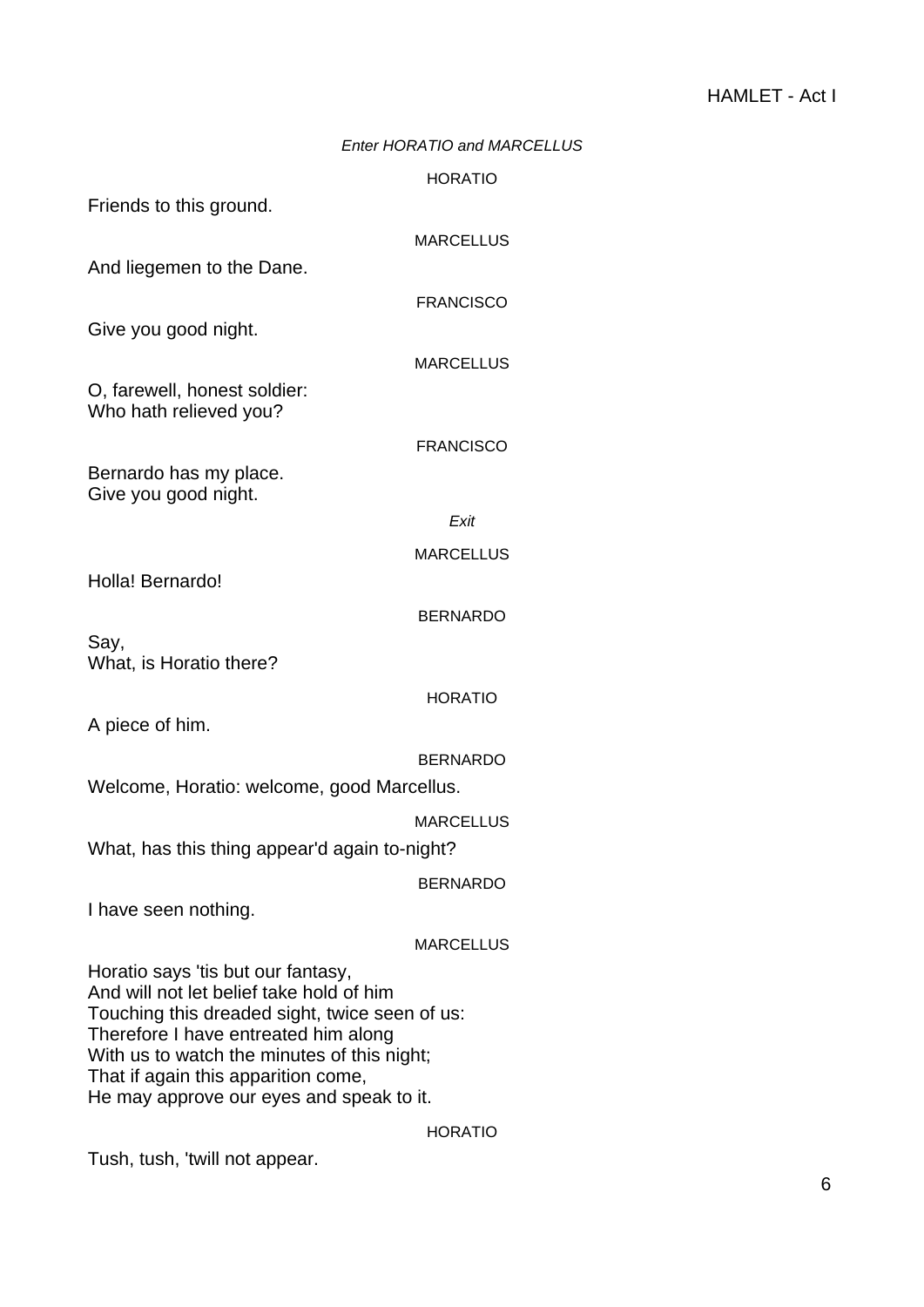## BERNARDO

Sit down awhile; And let us once again assail your ears, That are so fortified against our story What we have two nights seen.

#### HORATIO

Well, sit we down, And let us hear Bernardo speak of this.

#### BERNARDO

Last night of all,

When yond same star that's westward from the pole Had made his course to illume that part of heaven Where now it burns, Marcellus and myself, The bell then beating one,--

## Enter Ghost

MARCELLUS

Peace, break thee off; look, where it comes again!

BERNARDO

In the same figure, like the king that's dead.

MARCELLUS

Thou art a scholar; speak to it, Horatio.

BERNARDO

Looks it not like the king? mark it, Horatio.

HORATIO

Most like: it harrows me with fear and wonder.

BERNARDO

It would be spoke to.

#### MARCELLUS

Question it, Horatio.

#### HORATIO

What art thou that usurp'st this time of night, Together with that fair and warlike form In which the majesty of buried Denmark Did sometimes march? by heaven I charge thee, speak!

MARCELLUS

It is offended.

BERNARDO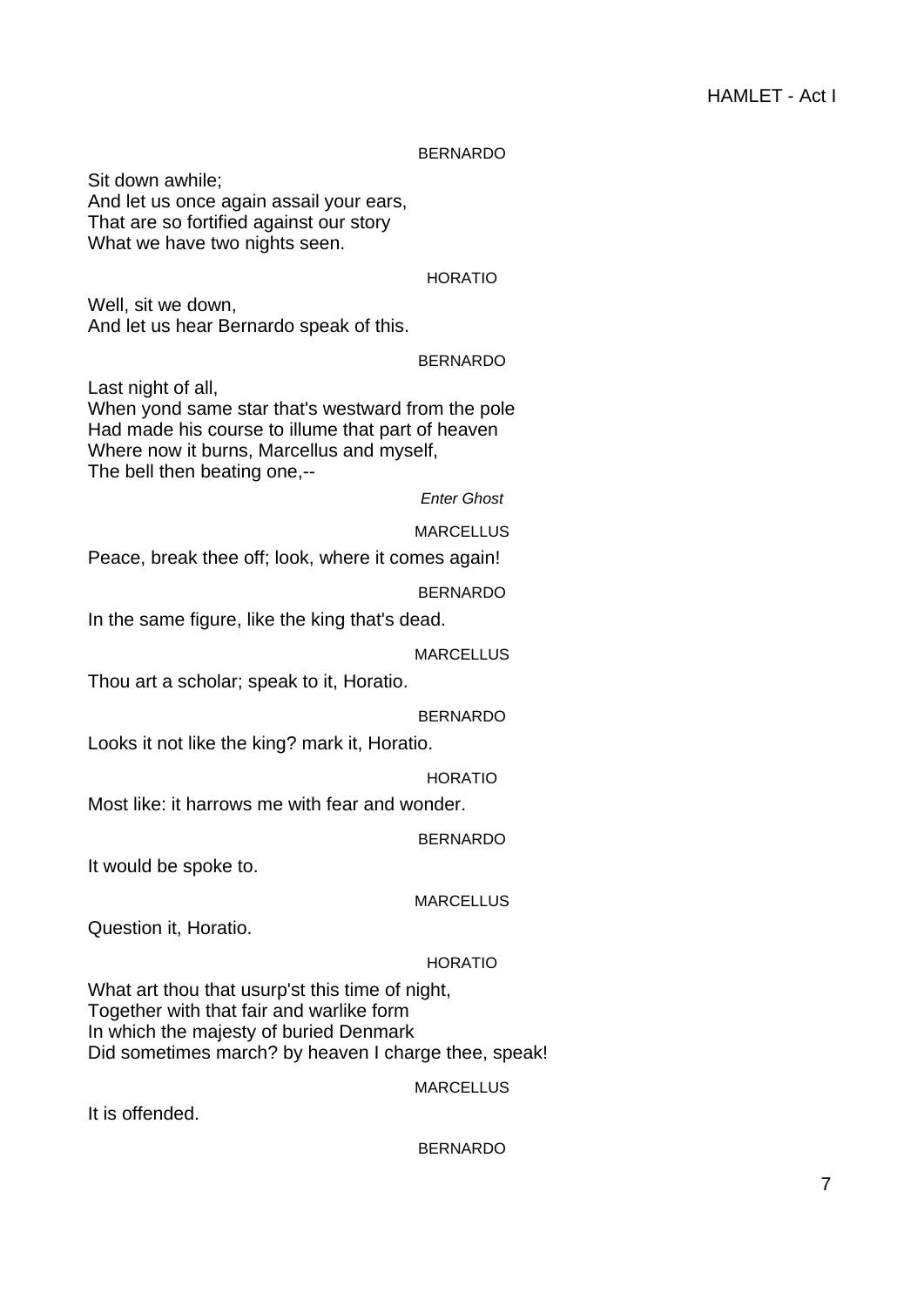See, it stalks away!

#### HORATIO

Stay! speak, speak! I charge thee, speak!

Exit Ghost

#### MARCELLUS

'Tis gone, and will not answer.

#### BERNARDO

How now, Horatio! you tremble and look pale: Is not this something more than fantasy? What think you on't?

#### HORATIO

Before my God, I might not this believe Without the sensible and true avouch Of mine own eyes.

#### MARCELLUS

Is it not like the king?

### HORATIO

As thou art to thyself:

Such was the very armour he had on When he the ambitious Norway combated; So frown'd he once, when, in an angry parle, He smote the sledded Polacks on the ice. 'Tis strange.

#### MARCELLUS

Thus twice before, and jump at this dead hour, With martial stalk hath he gone by our watch.

## HORATIO

In what particular thought to work I know not; But in the gross and scope of my opinion, This bodes some strange eruption to our state.

#### MARCELLUS

Good now, sit down, and tell me, he that knows, Why this same strict and most observant watch So nightly toils the subject of the land, And why such daily cast of brazen cannon, And foreign mart for implements of war; Why such impress of shipwrights, whose sore task Does not divide the Sunday from the week; What might be toward, that this sweaty haste Doth make the night joint-labourer with the day: Who is't that can inform me?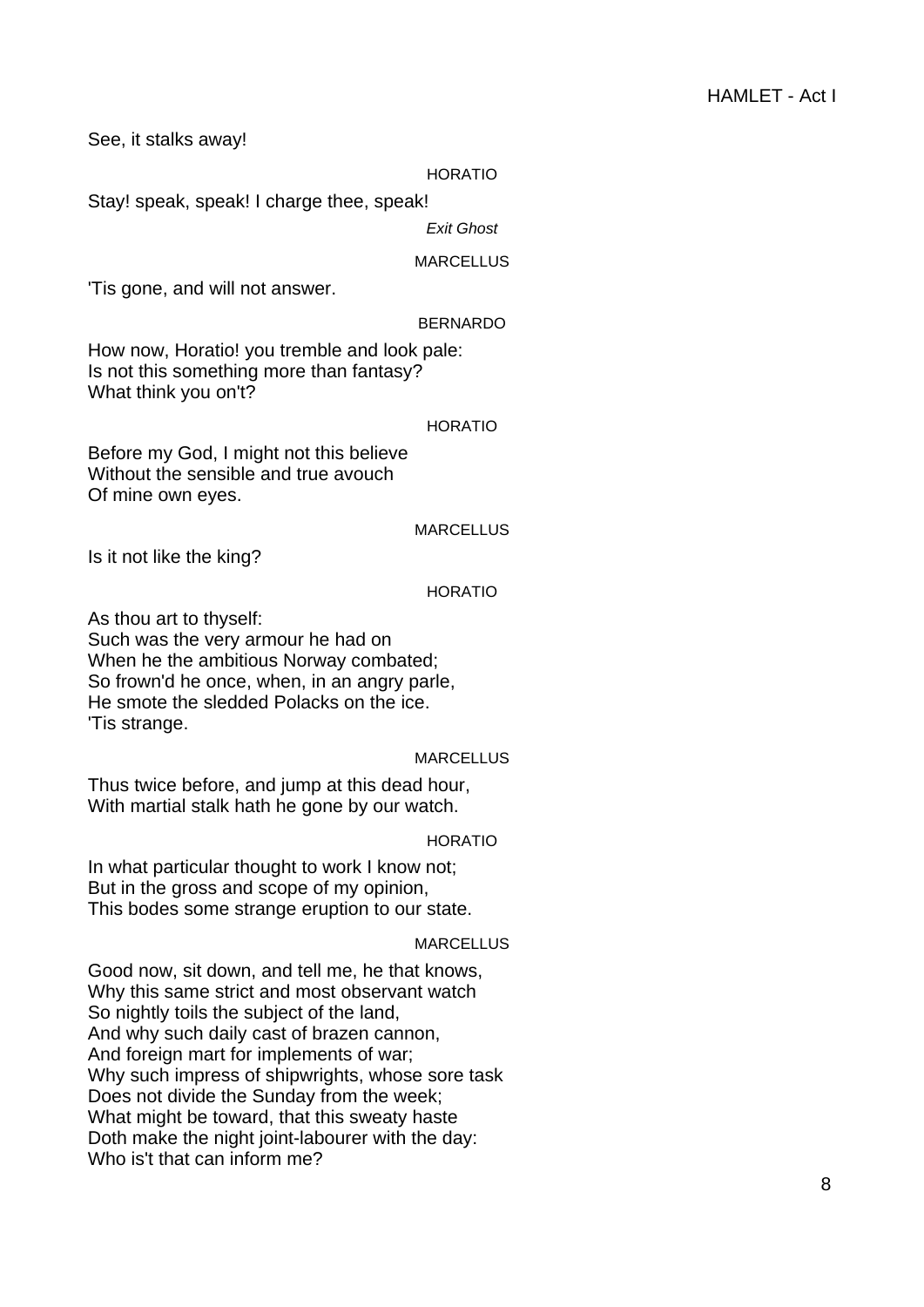#### HORATIO

That can I; At least, the whisper goes so. Our last king, Whose image even but now appear'd to us, Was, as you know, by Fortinbras of Norway, Thereto prick'd on by a most emulate pride, Dared to the combat; in which our valiant Hamlet-- For so this side of our known world esteem'd him-- Did slay this Fortinbras; who by a seal'd compact, Well ratified by law and heraldry, Did forfeit, with his life, all those his lands Which he stood seized of, to the conqueror: Against the which, a moiety competent Was gaged by our king; which had return'd To the inheritance of Fortinbras, Had he been vanquisher; as, by the same covenant, And carriage of the article design'd, His fell to Hamlet. Now, sir, young Fortinbras, Of unimproved mettle hot and full, Hath in the skirts of Norway here and there Shark'd up a list of lawless resolutes, For food and diet, to some enterprise That hath a stomach in't; which is no other-- As it doth well appear unto our state-- But to recover of us, by strong hand And terms compulsatory, those foresaid lands So by his father lost: and this, I take it, Is the main motive of our preparations, The source of this our watch and the chief head Of this post-haste and romage in the land.

#### BERNARDO

I think it be no other but e'en so: Well may it sort that this portentous figure Comes armed through our watch; so like the king That was and is the question of these wars.

#### HORATIO

A mote it is to trouble the mind's eye. In the most high and palmy state of Rome, A little ere the mightiest Julius fell, The graves stood tenantless and the sheeted dead Did squeak and gibber in the Roman streets: As stars with trains of fire and dews of blood, Disasters in the sun; and the moist star Upon whose influence Neptune's empire stands Was sick almost to doomsday with eclipse: And even the like precurse of fierce events, As harbingers preceding still the fates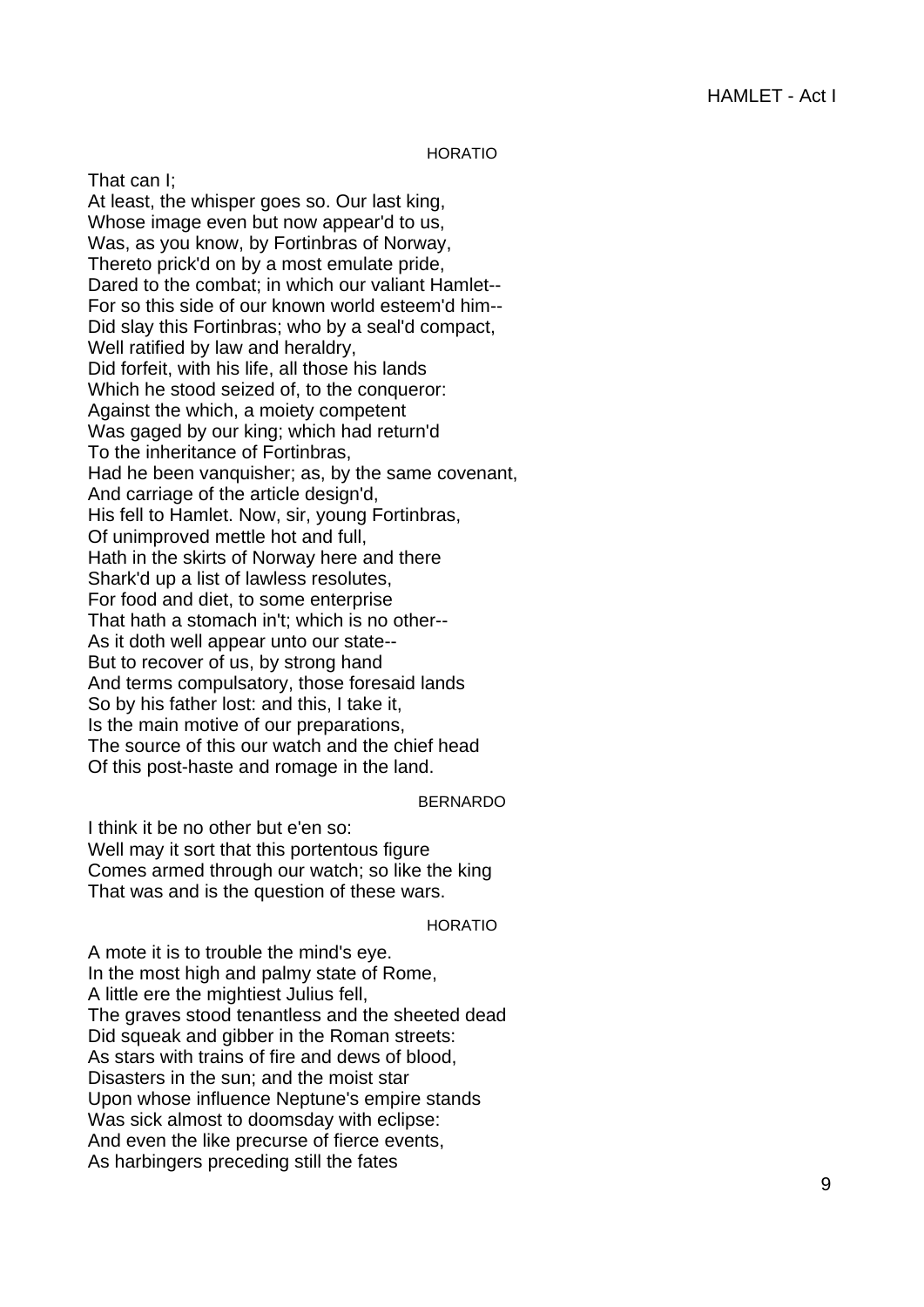And prologue to the omen coming on, Have heaven and earth together demonstrated Unto our climatures and countrymen.-- But soft, behold! lo, where it comes again! Re-enter Ghost I'll cross it, though it blast me. Stay, illusion! If thou hast any sound, or use of voice, Speak to me: If there be any good thing to be done, That may to thee do ease and grace to me, Speak to me: Cock crows If thou art privy to thy country's fate, Which, happily, foreknowing may avoid, O, speak! Or if thou hast uphoarded in thy life Extorted treasure in the womb of earth, For which, they say, you spirits oft walk in death, Speak of it: stay, and speak! Stop it, Marcellus. MARCELLUS Shall I strike at it with my partisan? HORATIO Do, if it will not stand. BERNARDO

'Tis here!

HORATIO

'Tis here!

**MARCELLUS** 

'Tis gone!

## Exit Ghost

We do it wrong, being so majestical, To offer it the show of violence; For it is, as the air, invulnerable, And our vain blows malicious mockery.

## BERNARDO

It was about to speak, when the cock crew.

## HORATIO

And then it started like a guilty thing Upon a fearful summons. I have heard, The cock, that is the trumpet to the morn, Doth with his lofty and shrill-sounding throat Awake the god of day; and, at his warning, Whether in sea or fire, in earth or air,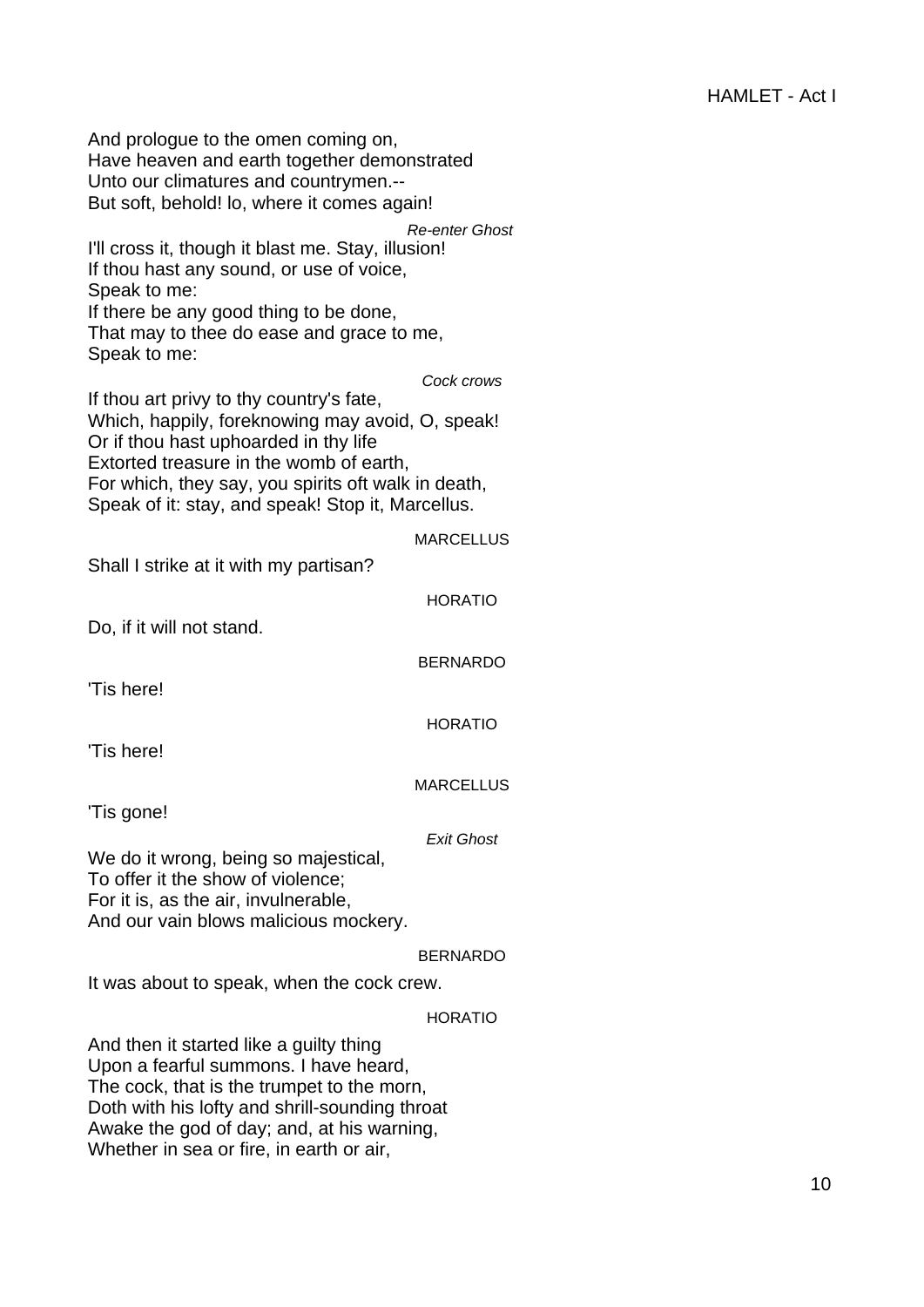The extravagant and erring spirit hies To his confine: and of the truth herein This present object made probation.

## MARCELLUS

It faded on the crowing of the cock. Some say that ever 'gainst that season comes Wherein our Saviour's birth is celebrated, The bird of dawning singeth all night long: And then, they say, no spirit dares stir abroad; The nights are wholesome; then no planets strike, No fairy takes, nor witch hath power to charm, So hallow'd and so gracious is the time.

## HORATIO

So have I heard and do in part believe it. But, look, the morn, in russet mantle clad, Walks o'er the dew of yon high eastward hill: Break we our watch up; and by my advice, Let us impart what we have seen to-night Unto young Hamlet; for, upon my life, This spirit, dumb to us, will speak to him. Do you consent we shall acquaint him with it, As needful in our loves, fitting our duty?

#### MARCELLUS

<span id="page-10-0"></span>Let's do't, I pray; and I this morning know Where we shall find him most conveniently.

**Exeunt** 

# Scene 2

## A room of state in the castle.

#### Enter KING CLAUDIUS, QUEEN GERTRUDE, HAMLET, POLONIUS, LAERTES, VOLTIMAND, CORNELIUS, Lords, and Attendants

#### KING CLAUDIUS

Though yet of Hamlet our dear brother's death The memory be green, and that it us befitted To bear our hearts in grief and our whole kingdom To be contracted in one brow of woe, Yet so far hath discretion fought with nature That we with wisest sorrow think on him, Together with remembrance of ourselves. Therefore our sometime sister, now our queen, The imperial jointress to this warlike state, Have we, as 'twere with a defeated joy,--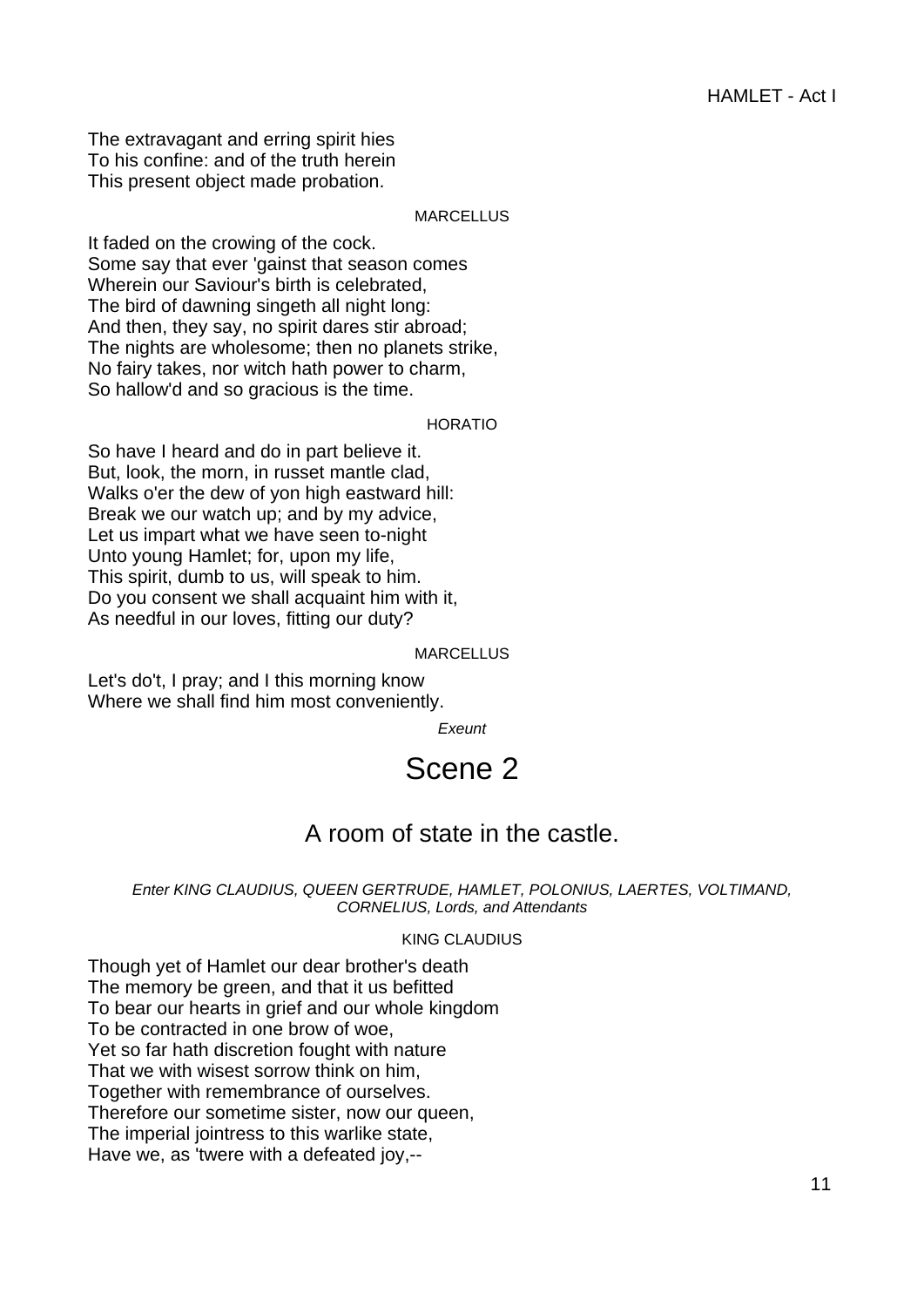With an auspicious and a dropping eye, With mirth in funeral and with dirge in marriage, In equal scale weighing delight and dole,-- Taken to wife: nor have we herein barr'd Your better wisdoms, which have freely gone With this affair along. For all, our thanks. Now follows, that you know, young Fortinbras, Holding a weak supposal of our worth, Or thinking by our late dear brother's death Our state to be disjoint and out of frame, Colleagued with the dream of his advantage, He hath not fail'd to pester us with message, Importing the surrender of those lands Lost by his father, with all bonds of law, To our most valiant brother. So much for him. Now for ourself and for this time of meeting: Thus much the business is: we have here writ To Norway, uncle of young Fortinbras,-- Who, impotent and bed-rid, scarcely hears Of this his nephew's purpose,--to suppress His further gait herein; in that the levies, The lists and full proportions, are all made Out of his subject: and we here dispatch You, good Cornelius, and you, Voltimand, For bearers of this greeting to old Norway; Giving to you no further personal power To business with the king, more than the scope Of these delated articles allow. Farewell, and let your haste commend your duty.

## **CORNELIUS**

## VOLTIMAND

In that and all things will we show our duty.

#### KING CLAUDIUS

We doubt it nothing: heartily farewell.

Exeunt VOLTIMAND and CORNELIUS

And now, Laertes, what's the news with you? You told us of some suit; what is't, Laertes? You cannot speak of reason to the Dane, And loose your voice: what wouldst thou beg, Laertes, That shall not be my offer, not thy asking? The head is not more native to the heart, The hand more instrumental to the mouth, Than is the throne of Denmark to thy father. What wouldst thou have, Laertes?

LAERTES

My dread lord,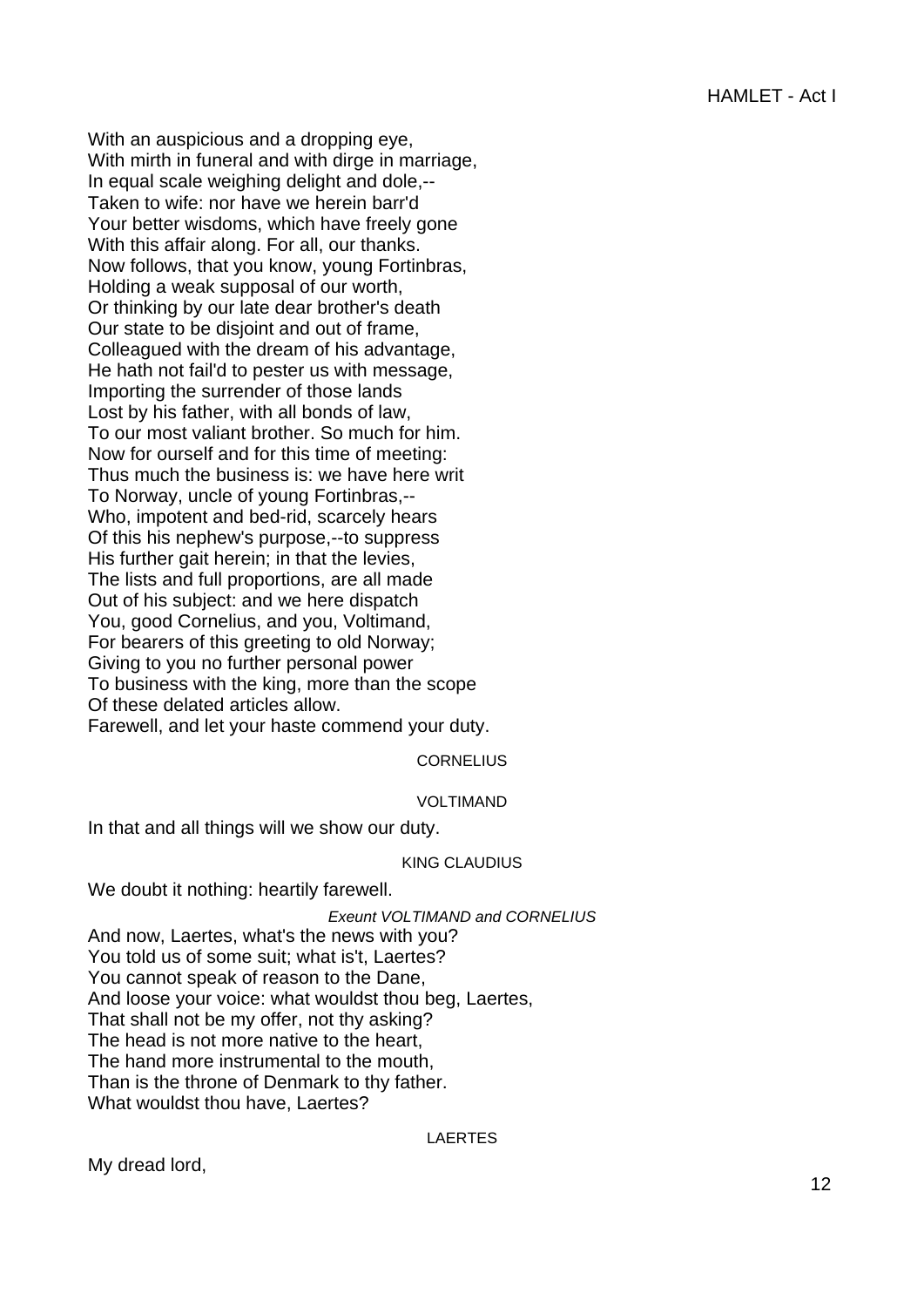Your leave and favour to return to France; From whence though willingly I came to Denmark, To show my duty in your coronation, Yet now, I must confess, that duty done, My thoughts and wishes bend again toward France And bow them to your gracious leave and pardon.

## KING CLAUDIUS

Have you your father's leave? What says Polonius?

## LORD POLONIUS

He hath, my lord, wrung from me my slow leave By laboursome petition, and at last Upon his will I seal'd my hard consent: I do beseech you, give him leave to go.

#### KING CLAUDIUS

Take thy fair hour, Laertes; time be thine, And thy best graces spend it at thy will! But now, my cousin Hamlet, and my son,--

### HAMLET

Aside

A little more than kin, and less than kind.

## KING CLAUDIUS

How is it that the clouds still hang on you?

#### HAMLET

Not so, my lord; I am too much i' the sun.

## QUEEN GERTRUDE

Good Hamlet, cast thy nighted colour off, And let thine eye look like a friend on Denmark. Do not for ever with thy vailed lids Seek for thy noble father in the dust: Thou know'st 'tis common; all that lives must die, Passing through nature to eternity.

#### HAMLET

Ay, madam, it is common.

## QUEEN GERTRUDE

If it be, Why seems it so particular with thee?

#### HAMLET

Seems, madam! nay it is; I know not 'seems.' 'Tis not alone my inky cloak, good mother, Nor customary suits of solemn black,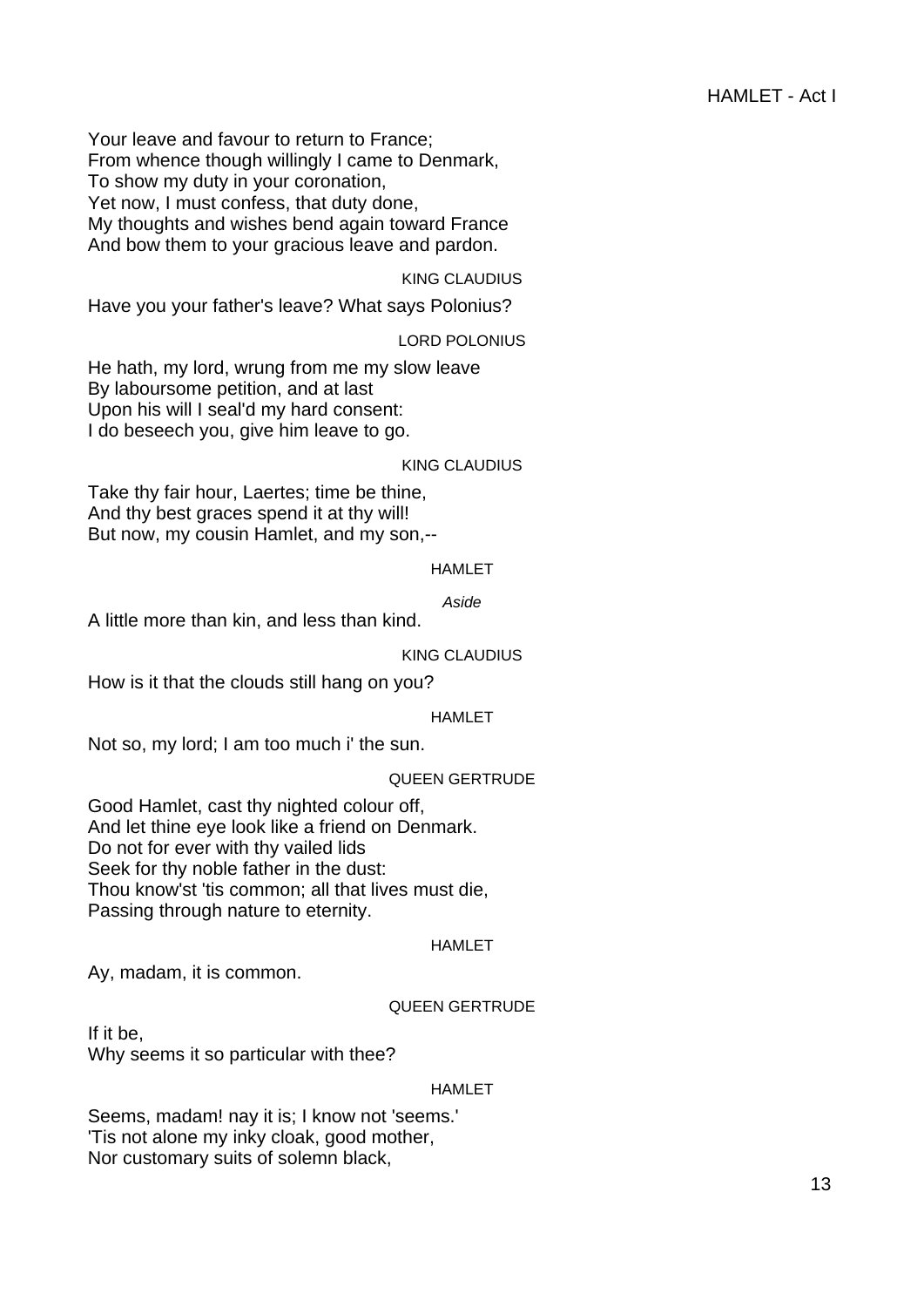Nor windy suspiration of forced breath, No, nor the fruitful river in the eye, Nor the dejected 'havior of the visage, Together with all forms, moods, shapes of grief, That can denote me truly: these indeed seem, For they are actions that a man might play: But I have that within which passeth show; These but the trappings and the suits of woe.

## KING CLAUDIUS

'Tis sweet and commendable in your nature, Hamlet, To give these mourning duties to your father: But, you must know, your father lost a father; That father lost, lost his, and the survivor bound In filial obligation for some term To do obsequious sorrow: but to persever In obstinate condolement is a course Of impious stubbornness; 'tis unmanly grief; It shows a will most incorrect to heaven, A heart unfortified, a mind impatient, An understanding simple and unschool'd: For what we know must be and is as common As any the most vulgar thing to sense, Why should we in our peevish opposition Take it to heart? Fie! 'tis a fault to heaven, A fault against the dead, a fault to nature, To reason most absurd: whose common theme Is death of fathers, and who still hath cried, From the first corse till he that died to-day, 'This must be so.' We pray you, throw to earth This unprevailing woe, and think of us As of a father: for let the world take note, You are the most immediate to our throne; And with no less nobility of love Than that which dearest father bears his son, Do I impart toward you. For your intent In going back to school in Wittenberg, It is most retrograde to our desire: And we beseech you, bend you to remain Here, in the cheer and comfort of our eye, Our chiefest courtier, cousin, and our son.

## QUEEN GERTRUDE

Let not thy mother lose her prayers, Hamlet: I pray thee, stay with us; go not to Wittenberg.

## HAMLET

I shall in all my best obey you, madam.

## KING CLAUDIUS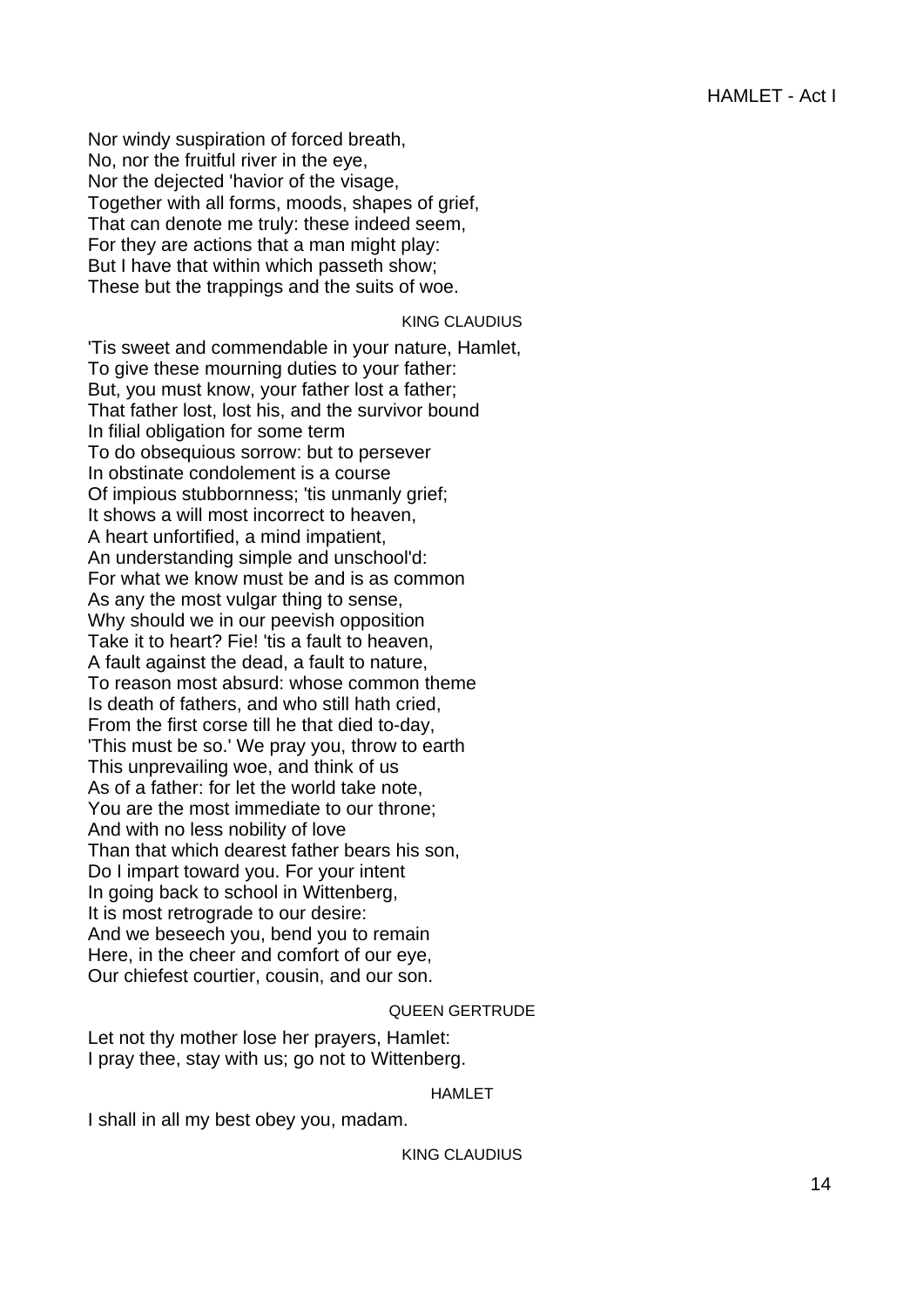Why, 'tis a loving and a fair reply: Be as ourself in Denmark. Madam, come; This gentle and unforced accord of Hamlet Sits smiling to my heart: in grace whereof, No jocund health that Denmark drinks to-day, But the great cannon to the clouds shall tell, And the king's rouse the heavens all bruit again, Re-speaking earthly thunder. Come away.

Exeunt all but HAMLET

#### HAMLET

O, that this too too solid flesh would melt Thaw and resolve itself into a dew! Or that the Everlasting had not fix'd His canon 'gainst self-slaughter! O God! God! How weary, stale, flat and unprofitable, Seem to me all the uses of this world! Fie on't! ah fie! 'tis an unweeded garden, That grows to seed; things rank and gross in nature Possess it merely. That it should come to this! But two months dead: nay, not so much, not two: So excellent a king; that was, to this, Hyperion to a satyr; so loving to my mother That he might not beteem the winds of heaven Visit her face too roughly. Heaven and earth! Must I remember? why, she would hang on him, As if increase of appetite had grown By what it fed on: and yet, within a month-- Let me not think on't--Frailty, thy name is woman!-- A little month, or ere those shoes were old With which she follow'd my poor father's body, Like Niobe, all tears:--why she, even she-- O, God! a beast, that wants discourse of reason, Would have mourn'd longer--married with my uncle, My father's brother, but no more like my father Than I to Hercules: within a month: Ere yet the salt of most unrighteous tears Had left the flushing in her galled eyes, She married. O, most wicked speed, to post With such dexterity to incestuous sheets! It is not nor it cannot come to good: But break, my heart; for I must hold my tongue.

## Enter HORATIO, MARCELLUS, and BERNARDO

## HORATIO

Hail to your lordship!

#### HAMLET

I am glad to see you well: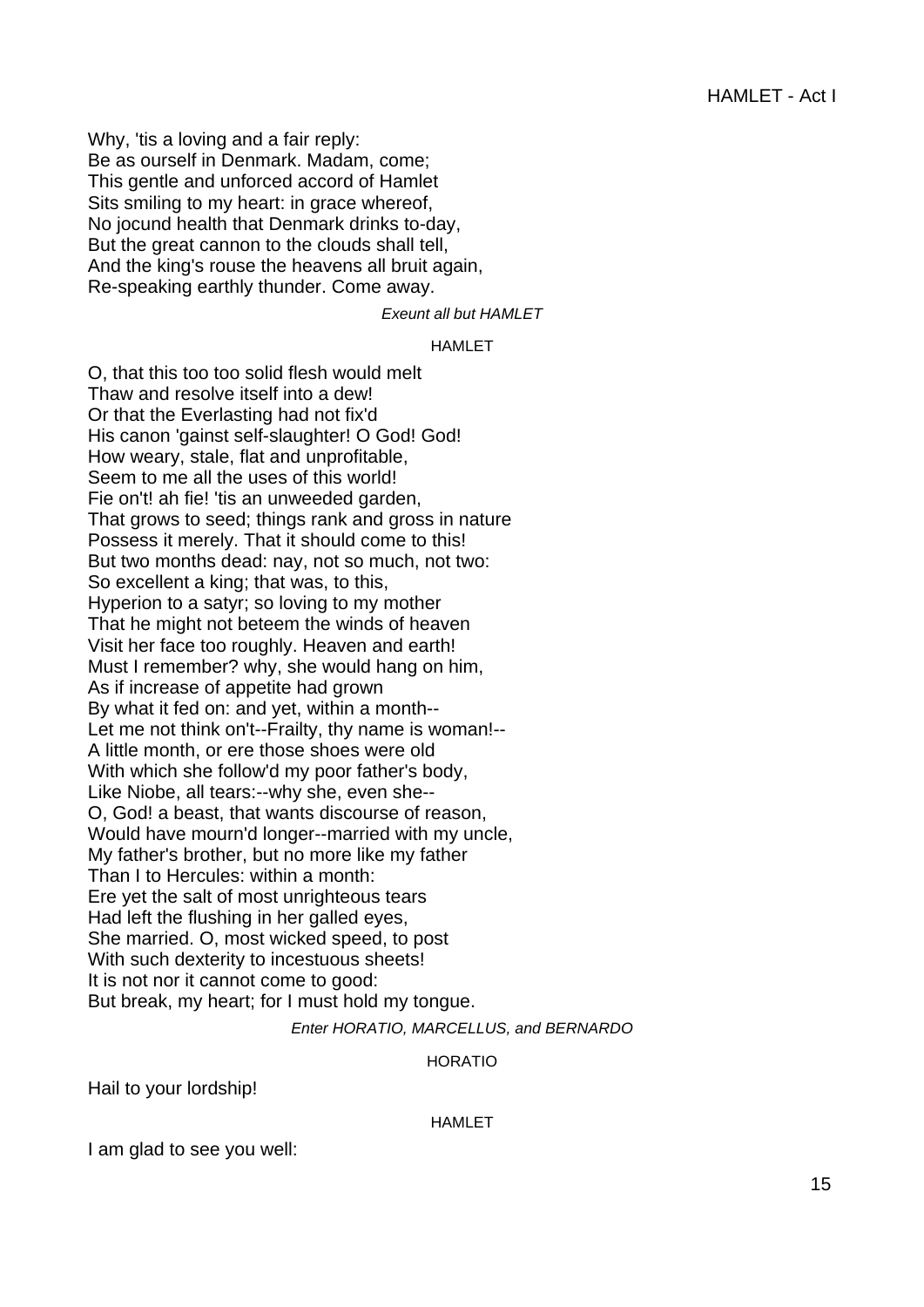Horatio,--or I do forget myself.

## HORATIO

The same, my lord, and your poor servant ever.

## **HAMLET**

Sir, my good friend; I'll change that name with you: And what make you from Wittenberg, Horatio? Marcellus?

## **MARCELLUS**

My good lord--

## **HAMLET**

I am very glad to see you. Good even, sir. But what, in faith, make you from Wittenberg?

## HORATIO

A truant disposition, good my lord.

## HAMLET

I would not hear your enemy say so, Nor shall you do mine ear that violence, To make it truster of your own report Against yourself: I know you are no truant. But what is your affair in Elsinore? We'll teach you to drink deep ere you depart.

## HORATIO

My lord, I came to see your father's funeral.

## HAMLET

I pray thee, do not mock me, fellow-student; I think it was to see my mother's wedding.

## HORATIO

Indeed, my lord, it follow'd hard upon.

## HAMLET

Thrift, thrift, Horatio! the funeral baked meats Did coldly furnish forth the marriage tables. Would I had met my dearest foe in heaven Or ever I had seen that day, Horatio! My father!--methinks I see my father.

## HORATIO

Where, my lord?

## HAMLET

In my mind's eye, Horatio.

HORATIO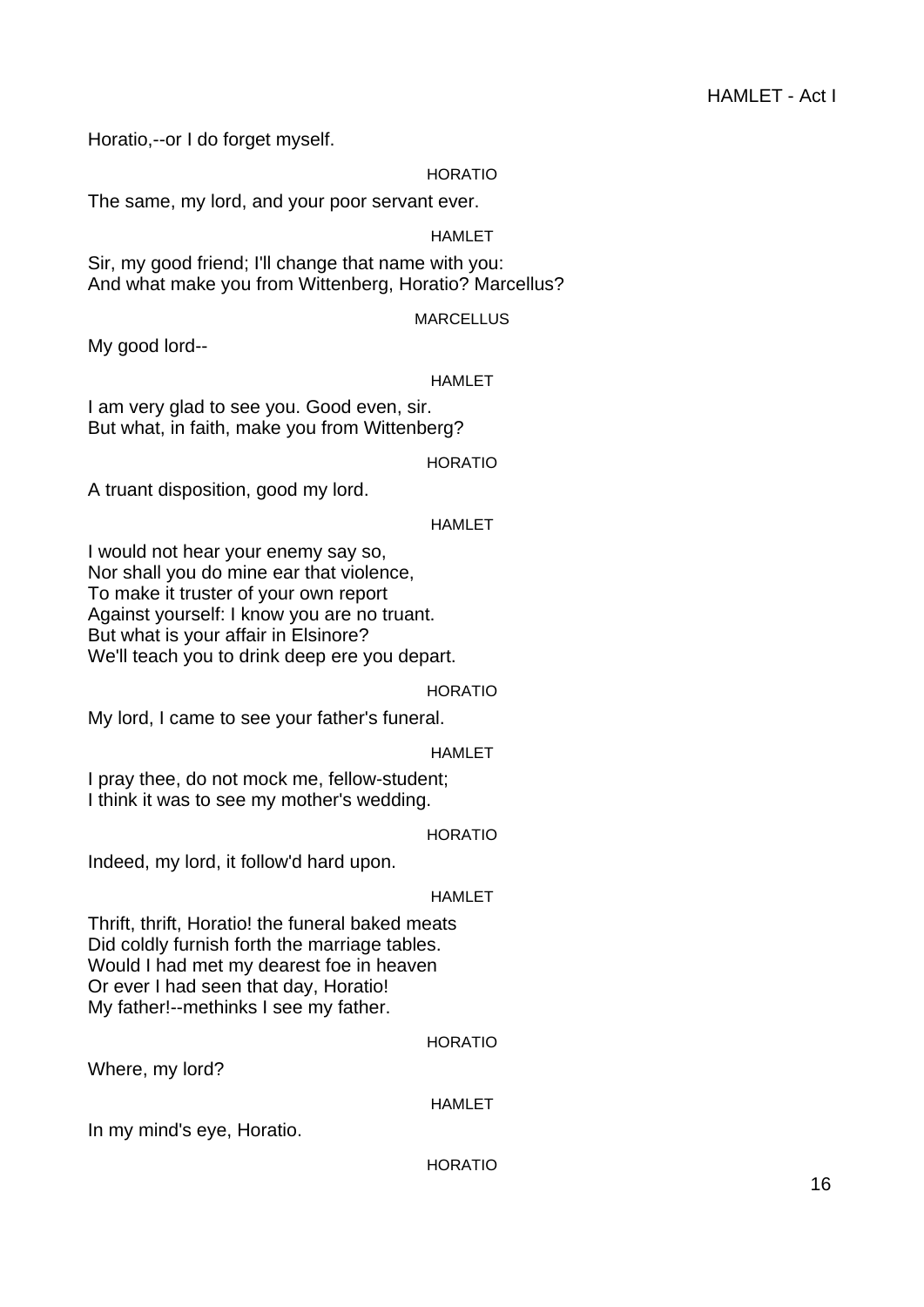| I saw him once; he was a goodly king.                                                                                                                                                                                                                                                                                                                                                                                                                                                                                                                                                                                                                                 |                |
|-----------------------------------------------------------------------------------------------------------------------------------------------------------------------------------------------------------------------------------------------------------------------------------------------------------------------------------------------------------------------------------------------------------------------------------------------------------------------------------------------------------------------------------------------------------------------------------------------------------------------------------------------------------------------|----------------|
|                                                                                                                                                                                                                                                                                                                                                                                                                                                                                                                                                                                                                                                                       | <b>HAMLET</b>  |
| He was a man, take him for all in all,<br>I shall not look upon his like again.                                                                                                                                                                                                                                                                                                                                                                                                                                                                                                                                                                                       |                |
|                                                                                                                                                                                                                                                                                                                                                                                                                                                                                                                                                                                                                                                                       | <b>HORATIO</b> |
| My lord, I think I saw him yesternight.                                                                                                                                                                                                                                                                                                                                                                                                                                                                                                                                                                                                                               |                |
|                                                                                                                                                                                                                                                                                                                                                                                                                                                                                                                                                                                                                                                                       | <b>HAMLET</b>  |
| Saw? who?                                                                                                                                                                                                                                                                                                                                                                                                                                                                                                                                                                                                                                                             |                |
|                                                                                                                                                                                                                                                                                                                                                                                                                                                                                                                                                                                                                                                                       | <b>HORATIO</b> |
| My lord, the king your father.                                                                                                                                                                                                                                                                                                                                                                                                                                                                                                                                                                                                                                        |                |
|                                                                                                                                                                                                                                                                                                                                                                                                                                                                                                                                                                                                                                                                       |                |
|                                                                                                                                                                                                                                                                                                                                                                                                                                                                                                                                                                                                                                                                       | <b>HAMLET</b>  |
| The king my father!                                                                                                                                                                                                                                                                                                                                                                                                                                                                                                                                                                                                                                                   |                |
|                                                                                                                                                                                                                                                                                                                                                                                                                                                                                                                                                                                                                                                                       | <b>HORATIO</b> |
| Season your admiration for awhile<br>With an attent ear, till I may deliver,<br>Upon the witness of these gentlemen,<br>This marvel to you.                                                                                                                                                                                                                                                                                                                                                                                                                                                                                                                           |                |
|                                                                                                                                                                                                                                                                                                                                                                                                                                                                                                                                                                                                                                                                       | <b>HAMLET</b>  |
| For God's love, let me hear.                                                                                                                                                                                                                                                                                                                                                                                                                                                                                                                                                                                                                                          |                |
|                                                                                                                                                                                                                                                                                                                                                                                                                                                                                                                                                                                                                                                                       | <b>HORATIO</b> |
| Two nights together had these gentlemen,<br>Marcellus and Bernardo, on their watch,<br>In the dead vast and middle of the night,<br>Been thus encounter'd. A figure like your father,<br>Armed at point exactly, cap-a-pe,<br>Appears before them, and with solemn march<br>Goes slow and stately by them: thrice he walk'd<br>By their oppress'd and fear-surprised eyes,<br>Within his truncheon's length; whilst they, distilled<br>Almost to jelly with the act of fear,<br>Stand dumb and speak not to him. This to me<br>In dreadful secrecy impart they did;<br>And I with them the third night kept the watch;<br>Where, as they had deliver'd, both in time, |                |
| Form of the thing, each word made true and good,<br>The apparition comes: I knew your father;<br>These hands are not more like.                                                                                                                                                                                                                                                                                                                                                                                                                                                                                                                                       |                |

HAMLET

But where was this?

MARCELLUS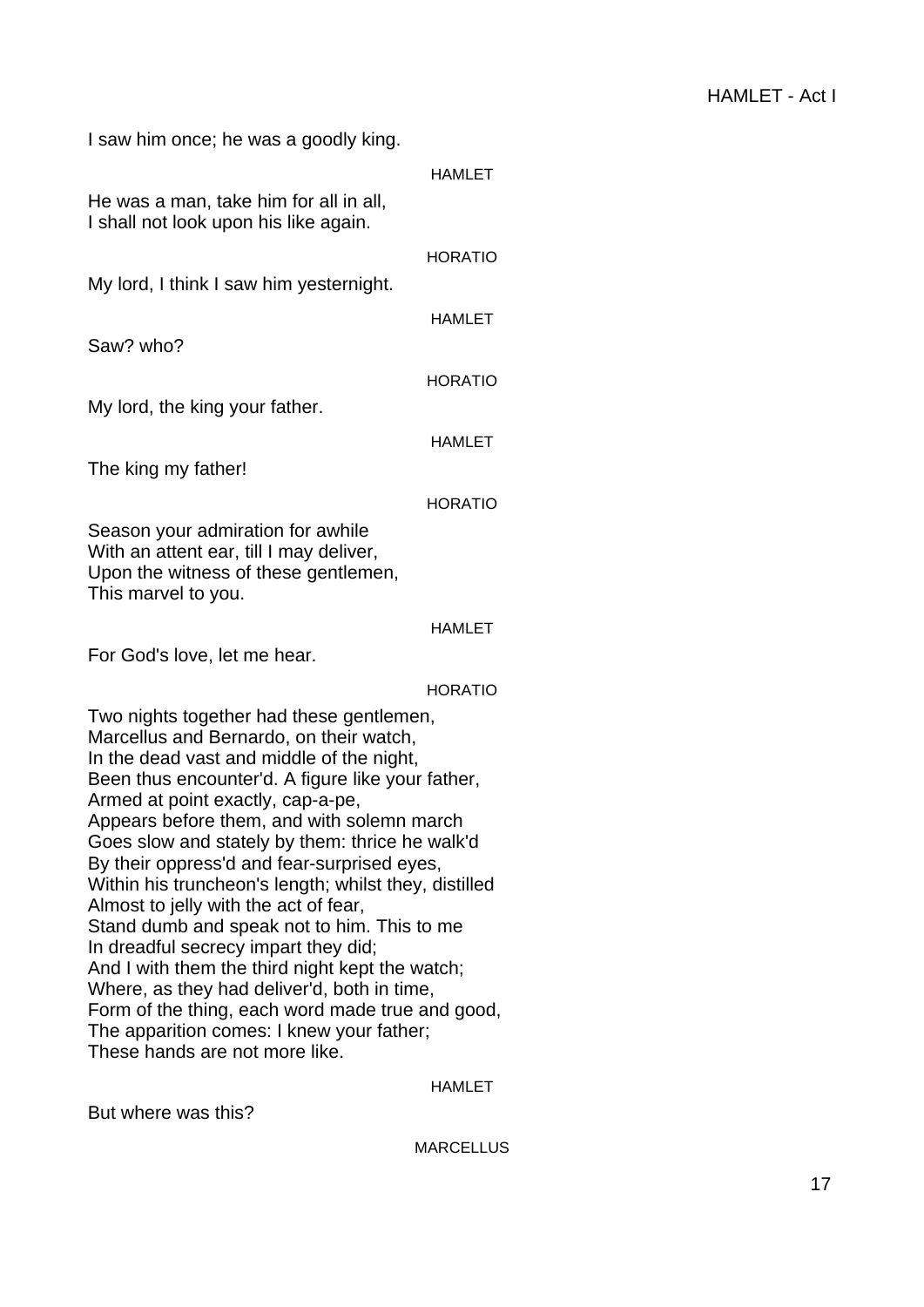My lord, upon the platform where we watch'd.

| iviy iold, apolities platform where we watch d.                                                                        |                  |
|------------------------------------------------------------------------------------------------------------------------|------------------|
|                                                                                                                        | <b>HAMLET</b>    |
| Did you not speak to it?                                                                                               |                  |
|                                                                                                                        | <b>HORATIO</b>   |
| My lord, I did;<br>But answer made it none: yet once methought                                                         |                  |
| It lifted up its head and did address<br>Itself to motion, like as it would speak;                                     |                  |
| But even then the morning cock crew loud,<br>And at the sound it shrunk in haste away,<br>And vanish'd from our sight. |                  |
|                                                                                                                        | <b>HAMLET</b>    |
| Tis very strange.                                                                                                      |                  |
|                                                                                                                        | <b>HORATIO</b>   |
| As I do live, my honour'd lord, 'tis true;<br>And we did think it writ down in our duty<br>To let you know of it.      |                  |
|                                                                                                                        | <b>HAMLET</b>    |
| Indeed, indeed, sirs, but this troubles me.<br>Hold you the watch to-night?                                            |                  |
|                                                                                                                        | <b>MARCELLUS</b> |
|                                                                                                                        | <b>BERNARDO</b>  |
| We do, my lord.                                                                                                        |                  |
|                                                                                                                        | <b>HAMLET</b>    |
| Arm'd, say you?                                                                                                        |                  |
|                                                                                                                        | <b>MARCELLUS</b> |
|                                                                                                                        | <b>BERNARDO</b>  |
| Arm'd, my lord.                                                                                                        |                  |
|                                                                                                                        | <b>HAMLET</b>    |
| From top to toe?                                                                                                       |                  |
|                                                                                                                        | <b>MARCELLUS</b> |
|                                                                                                                        | <b>BERNARDO</b>  |
| My lord, from head to foot.                                                                                            |                  |
|                                                                                                                        | <b>HAMLET</b>    |
| Then saw you not his face?                                                                                             |                  |
|                                                                                                                        | <b>HORATIO</b>   |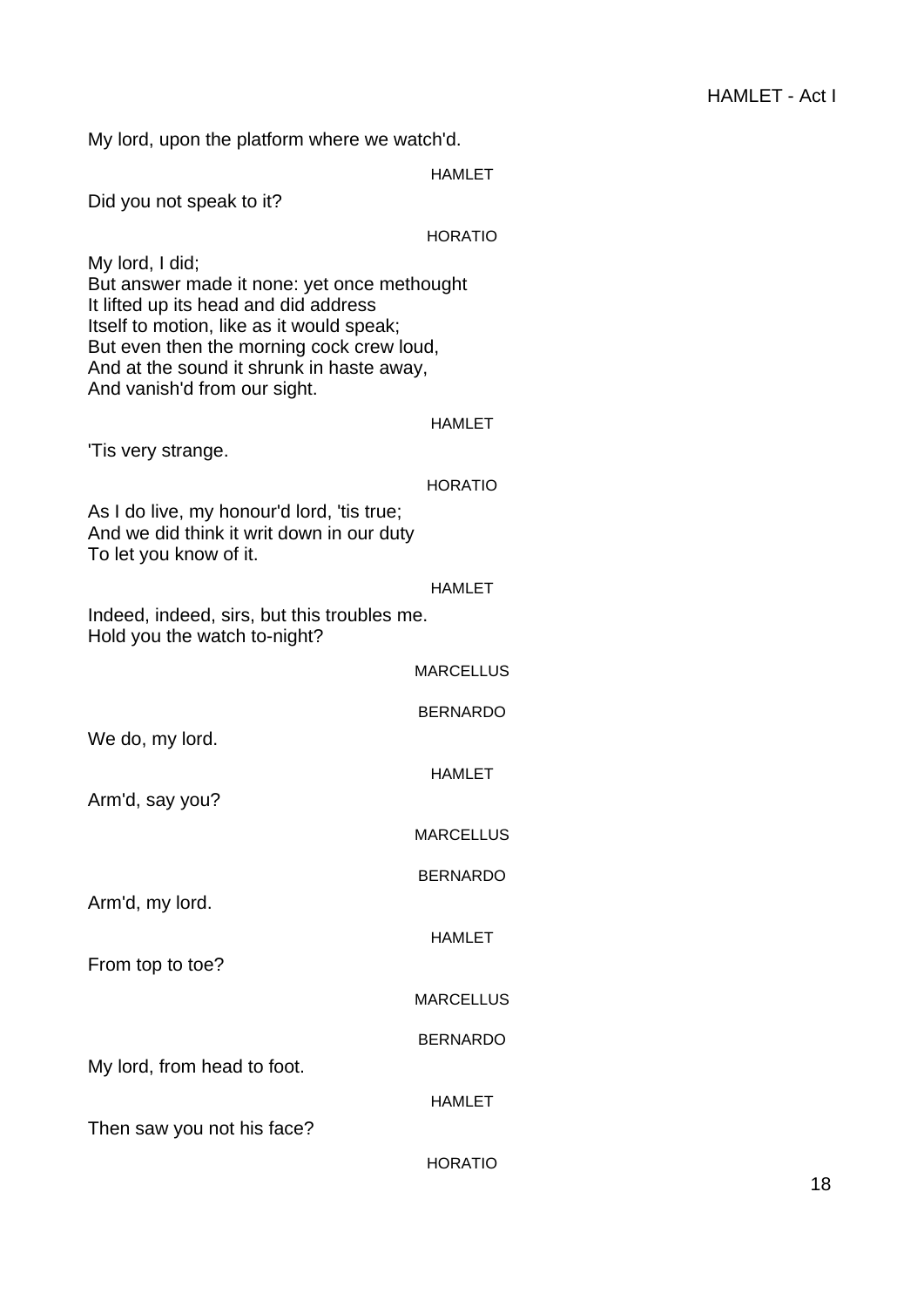| O, yes, my lord; he wore his beaver up.                     |               |
|-------------------------------------------------------------|---------------|
|                                                             | <b>HAMLET</b> |
| What, look'd he frowningly?                                 |               |
| <b>HORATIO</b>                                              |               |
| A countenance more in sorrow than in anger.                 |               |
|                                                             |               |
| Pale or red?                                                | <b>HAMLET</b> |
|                                                             |               |
| <b>HORATIO</b>                                              |               |
| Nay, very pale.                                             |               |
|                                                             | <b>HAMLET</b> |
| And fix'd his eyes upon you?                                |               |
| <b>HORATIO</b>                                              |               |
| Most constantly.                                            |               |
|                                                             | <b>HAMLET</b> |
| I would I had been there.                                   |               |
|                                                             |               |
| <b>HORATIO</b>                                              |               |
| It would have much amazed you.                              |               |
|                                                             | <b>HAMLET</b> |
| Very like, very like. Stay'd it long?                       |               |
| <b>HORATIO</b>                                              |               |
| While one with moderate haste might tell a hundred.         |               |
| <b>MARCELLUS</b>                                            |               |
|                                                             |               |
| BERNARDO                                                    |               |
| Longer, longer.                                             |               |
| <b>HORATIO</b>                                              |               |
| Not when I saw't.                                           |               |
|                                                             | HAMLET        |
| His beard was grizzled--no?                                 |               |
|                                                             |               |
| <b>HORATIO</b>                                              |               |
| It was, as I have seen it in his life,<br>A sable silver'd. |               |
|                                                             |               |
| HAMLET                                                      |               |
| I will watch to-night;<br>Perchance 'twill walk again.      |               |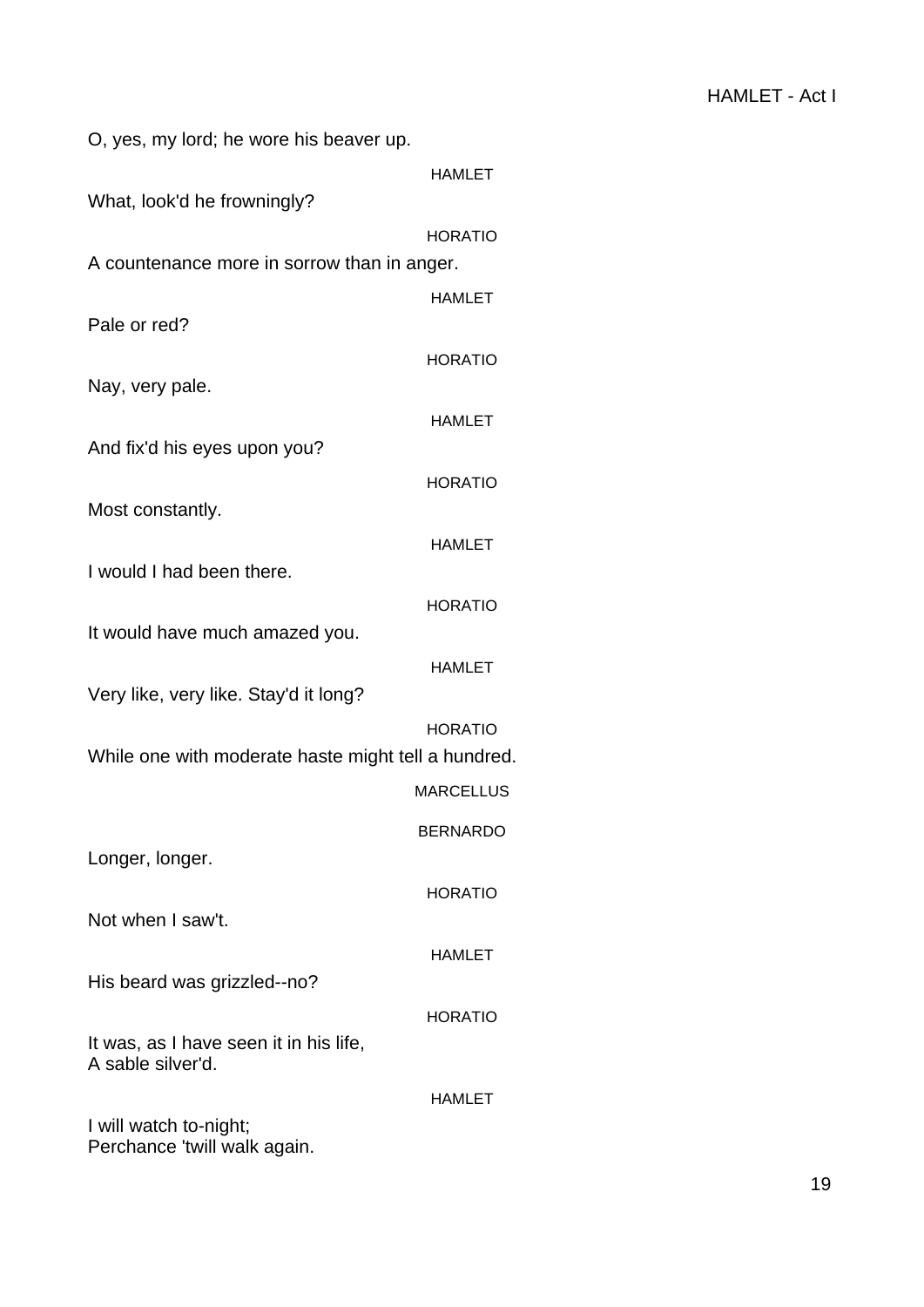## HORATIO

I warrant it will.

#### HAMLET

If it assume my noble father's person, I'll speak to it, though hell itself should gape And bid me hold my peace. I pray you all, If you have hitherto conceal'd this sight, Let it be tenable in your silence still; And whatsoever else shall hap to-night, Give it an understanding, but no tongue: I will requite your loves. So, fare you well: Upon the platform, 'twixt eleven and twelve, I'll visit you.

All

Our duty to your honour.

#### HAMLET

Your loves, as mine to you: farewell.

Exeunt all but HAMLET

<span id="page-19-0"></span>My father's spirit in arms! all is not well; I doubt some foul play: would the night were come! Till then sit still, my soul: foul deeds will rise, Though all the earth o'erwhelm them, to men's eyes.

Exit

# Scene 3

## A room in Polonius' house.

## Enter LAERTES and OPHELIA

#### LAERTES

My necessaries are embark'd: farewell: And, sister, as the winds give benefit And convoy is assistant, do not sleep, But let me hear from you.

## OPHELIA

Do you doubt that?

#### LAERTES

For Hamlet and the trifling of his favour, Hold it a fashion and a toy in blood, A violet in the youth of primy nature, Forward, not permanent, sweet, not lasting,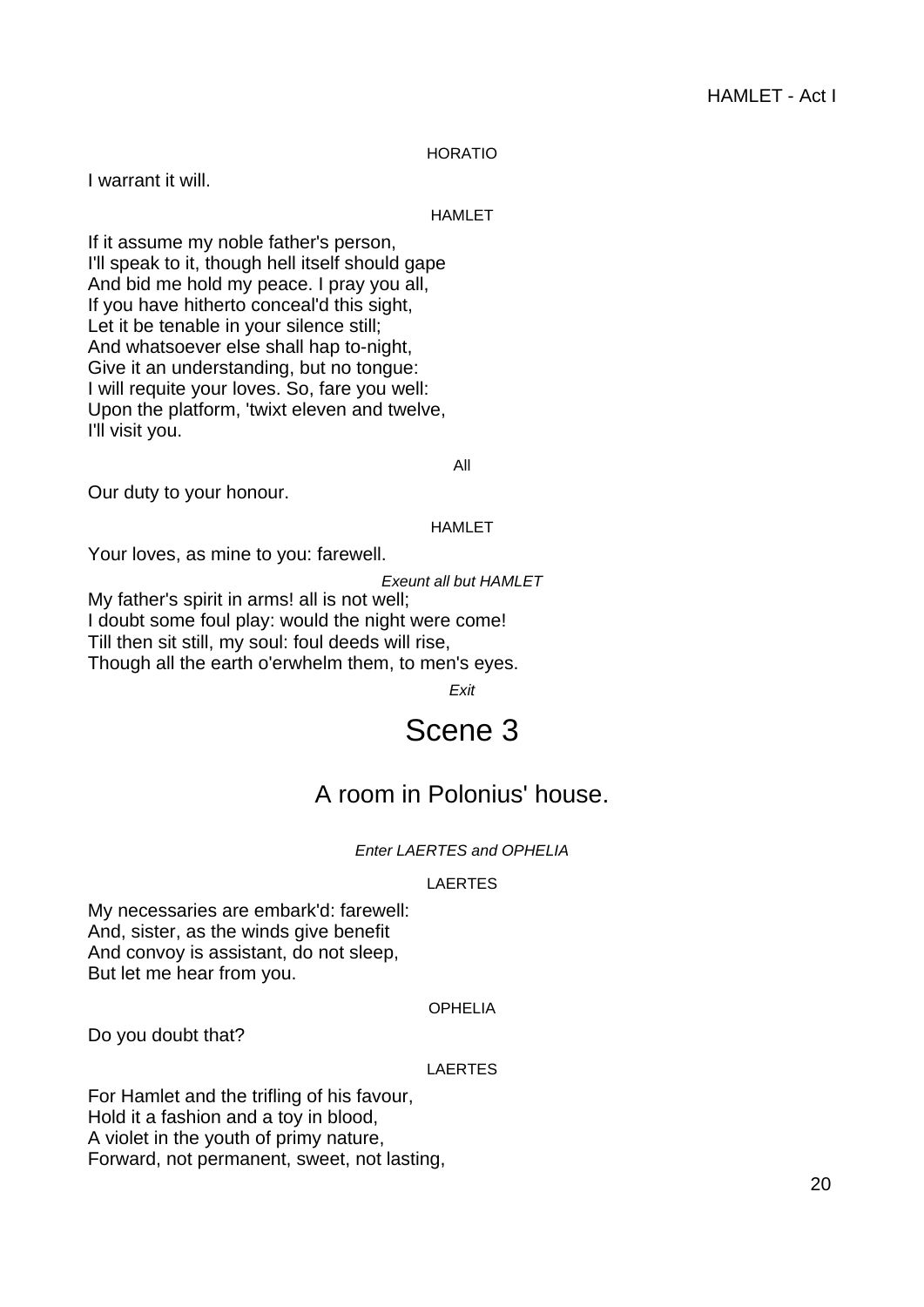The perfume and suppliance of a minute; No more.

OPHELIA

No more but so?

#### LAERTES

Think it no more; For nature, crescent, does not grow alone In thews and bulk, but, as this temple waxes, The inward service of the mind and soul Grows wide withal. Perhaps he loves you now, And now no soil nor cautel doth besmirch The virtue of his will: but you must fear, His greatness weigh'd, his will is not his own; For he himself is subject to his birth: He may not, as unvalued persons do, Carve for himself; for on his choice depends The safety and health of this whole state; And therefore must his choice be circumscribed Unto the voice and yielding of that body Whereof he is the head. Then if he says he loves you, It fits your wisdom so far to believe it As he in his particular act and place May give his saying deed; which is no further Than the main voice of Denmark goes withal. Then weigh what loss your honour may sustain, If with too credent ear you list his songs, Or lose your heart, or your chaste treasure open To his unmaster'd importunity. Fear it, Ophelia, fear it, my dear sister, And keep you in the rear of your affection, Out of the shot and danger of desire. The chariest maid is prodigal enough, If she unmask her beauty to the moon: Virtue itself 'scapes not calumnious strokes: The canker galls the infants of the spring. Too oft before their buttons be disclosed, And in the morn and liquid dew of youth Contagious blastments are most imminent. Be wary then; best safety lies in fear: Youth to itself rebels, though none else near.

OPHELIA

I shall the effect of this good lesson keep, As watchman to my heart. But, good my brother, Do not, as some ungracious pastors do, Show me the steep and thorny way to heaven; Whiles, like a puff'd and reckless libertine, Himself the primrose path of dalliance treads, And recks not his own rede.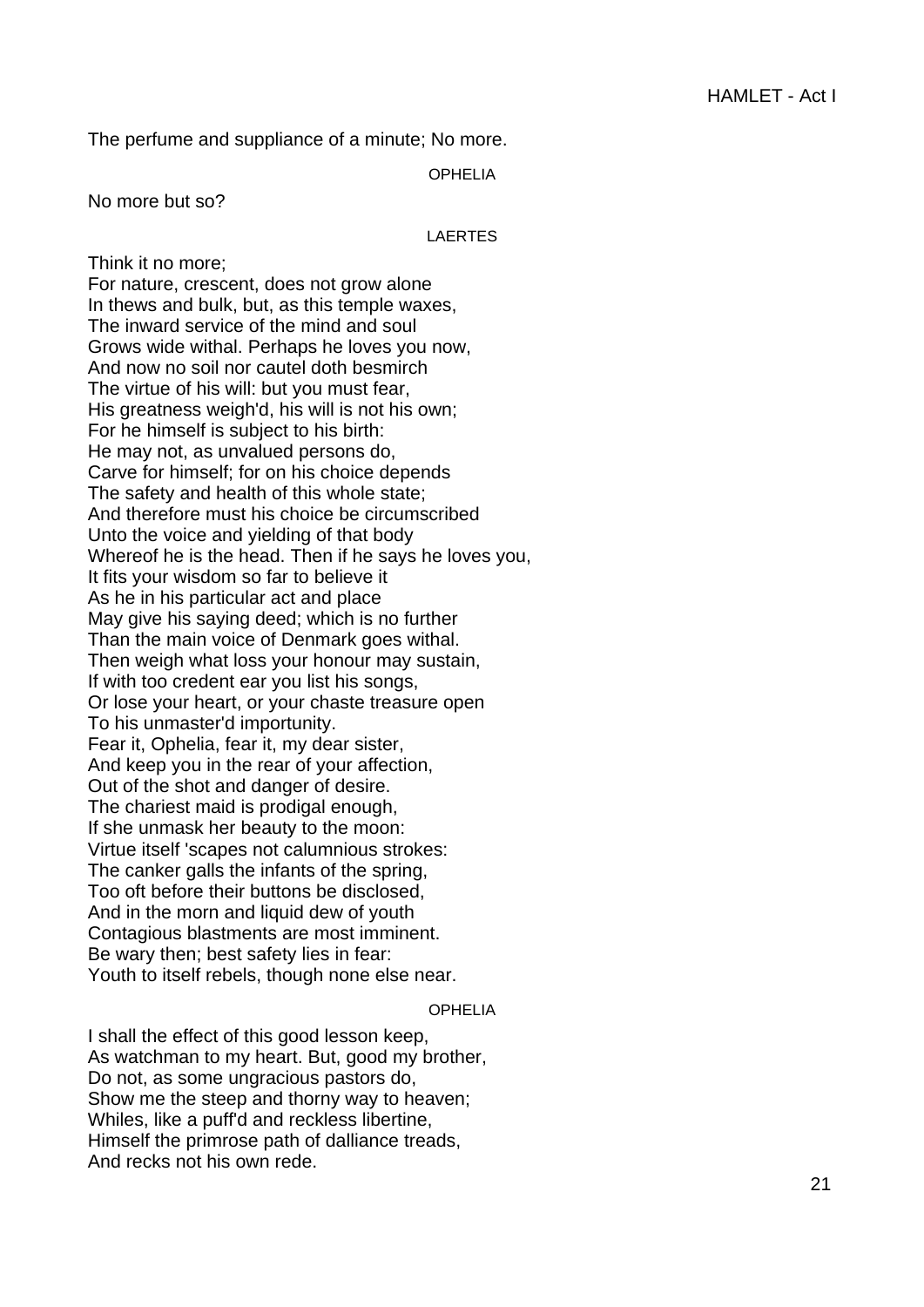#### LAERTES

O, fear me not. I stay too long: but here my father comes.

Enter POLONIUS

A double blessing is a double grace, Occasion smiles upon a second leave.

## LORD POLONIUS

Yet here, Laertes! aboard, aboard, for shame! The wind sits in the shoulder of your sail, And you are stay'd for. There; my blessing with thee! And these few precepts in thy memory See thou character. Give thy thoughts no tongue, Nor any unproportioned thought his act. Be thou familiar, but by no means vulgar. Those friends thou hast, and their adoption tried, Grapple them to thy soul with hoops of steel; But do not dull thy palm with entertainment Of each new-hatch'd, unfledged comrade. Beware Of entrance to a quarrel, but being in, Bear't that the opposed may beware of thee. Give every man thy ear, but few thy voice; Take each man's censure, but reserve thy judgment. Costly thy habit as thy purse can buy, But not express'd in fancy; rich, not gaudy; For the apparel oft proclaims the man, And they in France of the best rank and station Are of a most select and generous chief in that. Neither a borrower nor a lender be; For loan oft loses both itself and friend, And borrowing dulls the edge of husbandry. This above all: to thine ownself be true, And it must follow, as the night the day, Thou canst not then be false to any man. Farewell: my blessing season this in thee!

#### LAERTES

Most humbly do I take my leave, my lord.

LORD POLONIUS

The time invites you; go; your servants tend.

#### LAERTES

Farewell, Ophelia; and remember well What I have said to you.

#### OPHELIA

'Tis in my memory lock'd, And you yourself shall keep the key of it.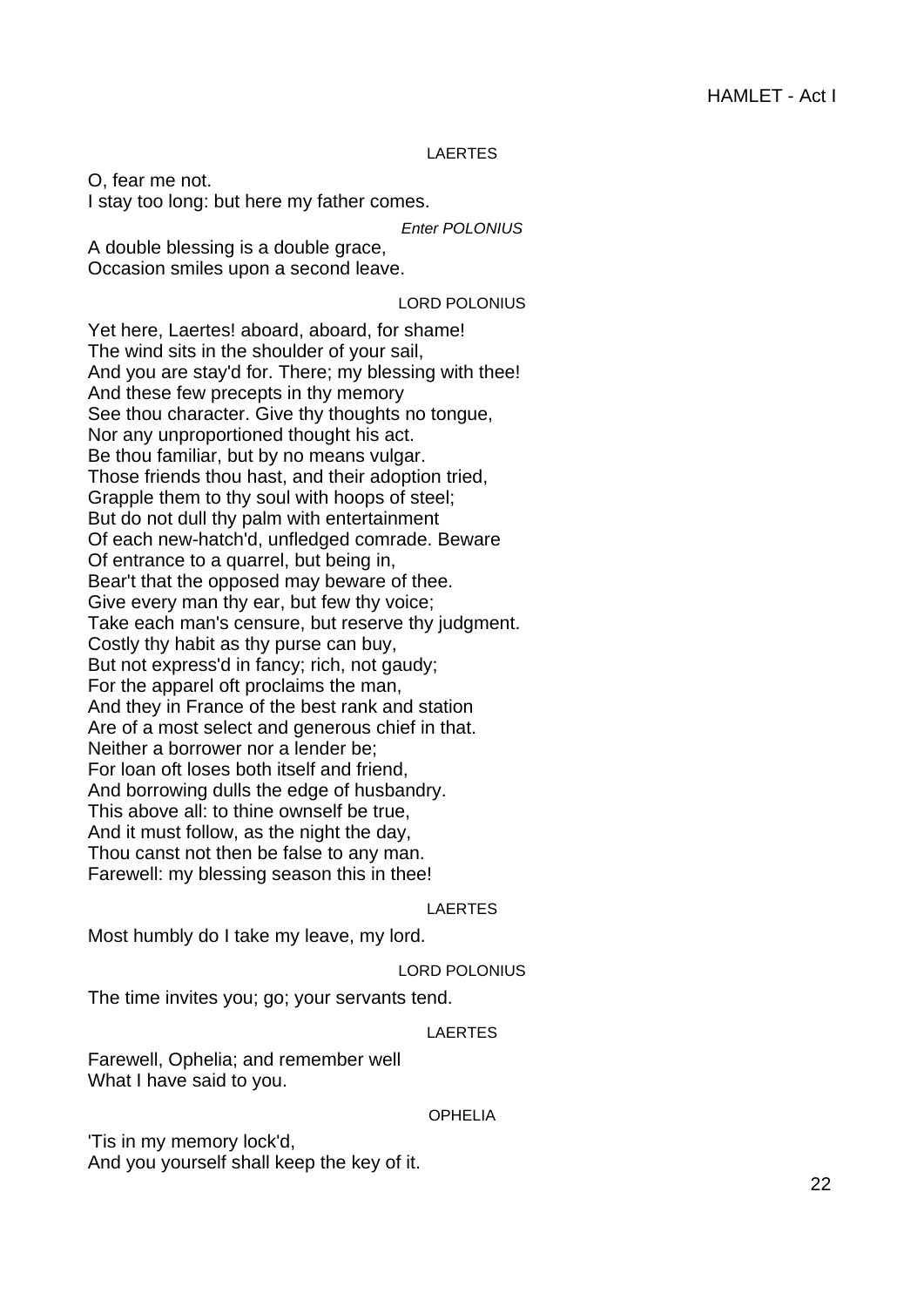## LAERTES

Farewell.

Exit

## LORD POLONIUS

What is't, Ophelia, be hath said to you?

## OPHELIA

So please you, something touching the Lord Hamlet.

LORD POLONIUS

Marry, well bethought:

'Tis told me, he hath very oft of late Given private time to you; and you yourself Have of your audience been most free and bounteous: If it be so, as so 'tis put on me, And that in way of caution, I must tell you, You do not understand yourself so clearly As it behoves my daughter and your honour. What is between you? give me up the truth.

## OPHELIA

He hath, my lord, of late made many tenders Of his affection to me.

## LORD POLONIUS

Affection! pooh! you speak like a green girl, Unsifted in such perilous circumstance. Do you believe his tenders, as you call them?

## OPHELIA

I do not know, my lord, what I should think.

## LORD POLONIUS

Marry, I'll teach you: think yourself a baby; That you have ta'en these tenders for true pay, Which are not sterling. Tender yourself more dearly; Or--not to crack the wind of the poor phrase, Running it thus--you'll tender me a fool.

## OPHELIA

My lord, he hath importuned me with love In honourable fashion.

## LORD POLONIUS

Ay, fashion you may call it; go to, go to.

## OPHELIA

And hath given countenance to his speech, my lord,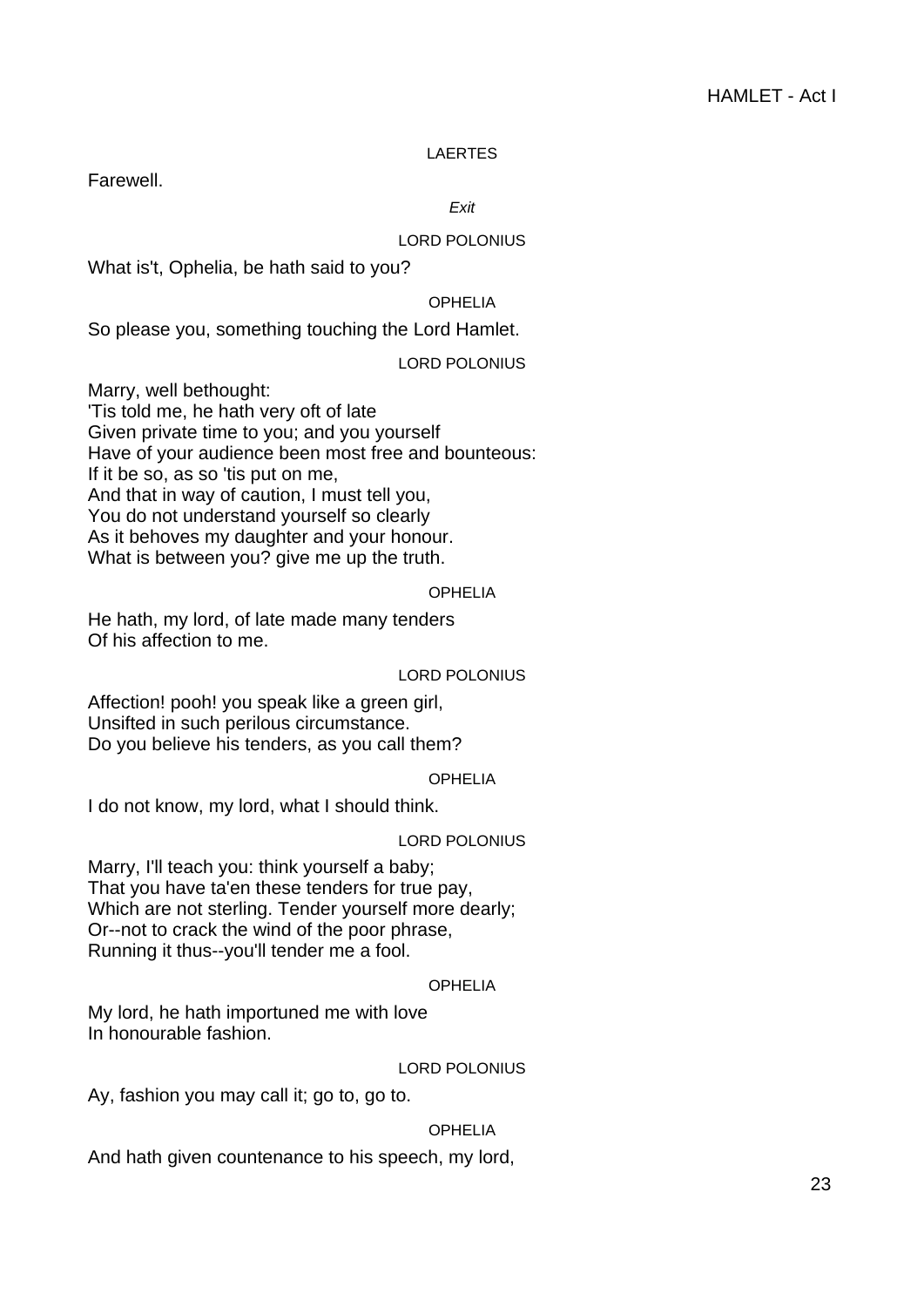With almost all the holy vows of heaven.

#### LORD POLONIUS

Ay, springes to catch woodcocks. I do know, When the blood burns, how prodigal the soul Lends the tongue vows: these blazes, daughter, Giving more light than heat, extinct in both, Even in their promise, as it is a-making, You must not take for fire. From this time Be somewhat scanter of your maiden presence; Set your entreatments at a higher rate Than a command to parley. For Lord Hamlet, Believe so much in him, that he is young And with a larger tether may he walk Than may be given you: in few, Ophelia, Do not believe his vows; for they are brokers, Not of that dye which their investments show, But mere implorators of unholy suits, Breathing like sanctified and pious bawds, The better to beguile. This is for all: I would not, in plain terms, from this time forth, Have you so slander any moment leisure, As to give words or talk with the Lord Hamlet. Look to't, I charge you: come your ways.

OPHELIA

<span id="page-23-0"></span>I shall obey, my lord.

**Exeunt** 

# Scene 4

## The platform.

## Enter HAMLET, HORATIO, and MARCELLUS

## HAMLET

HORATIO

The air bites shrewdly; it is very cold.

It is a nipping and an eager air.

What hour now?

HORATIO

HAMLET

I think it lacks of twelve.

HAMLET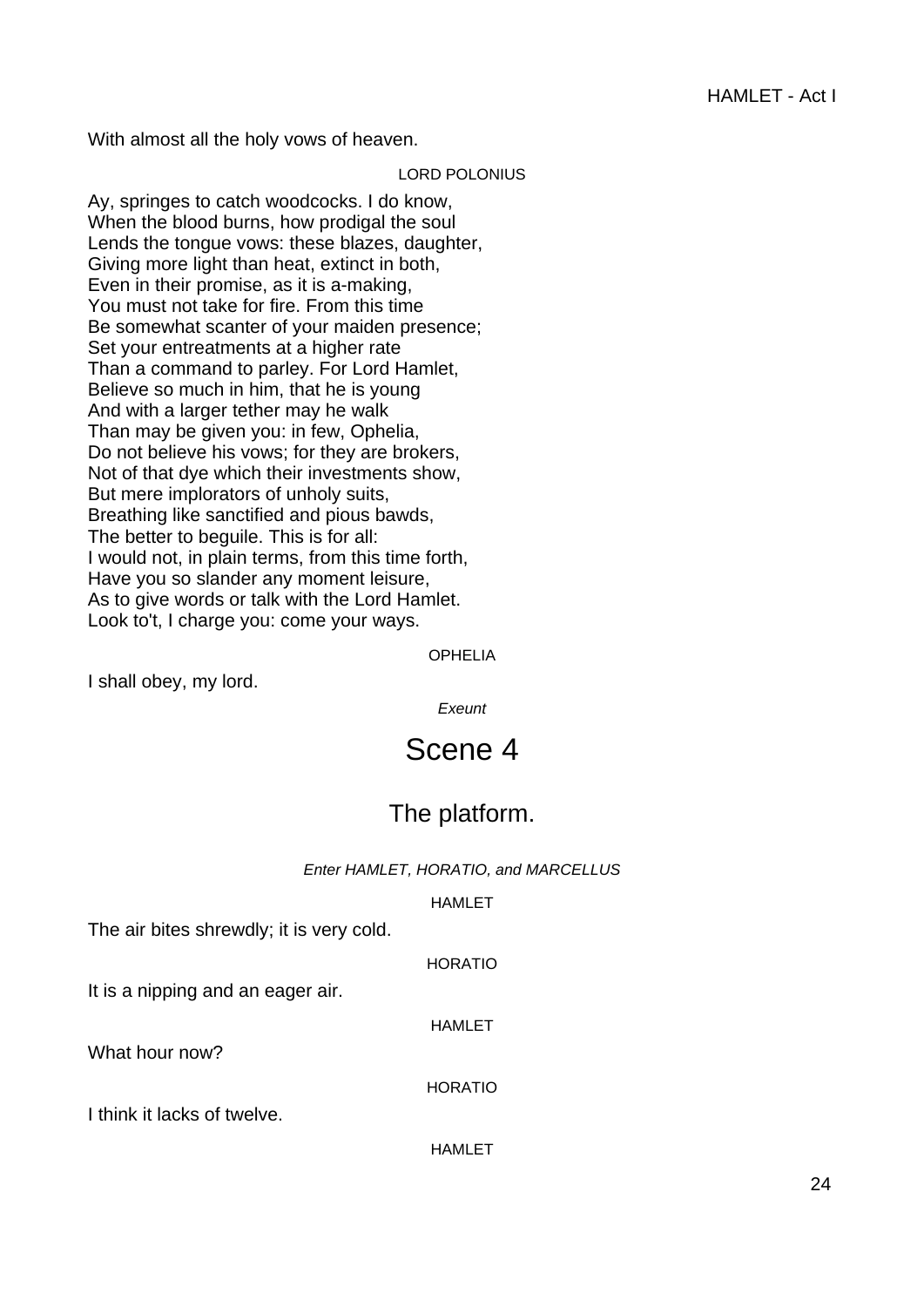No, it is struck.

## HORATIO

Indeed? I heard it not: then it draws near the season Wherein the spirit held his wont to walk.

A flourish of trumpets, and ordnance shot off, within What does this mean, my lord?

#### HAMLET

The king doth wake to-night and takes his rouse, Keeps wassail, and the swaggering up-spring reels; And, as he drains his draughts of Rhenish down, The kettle-drum and trumpet thus bray out The triumph of his pledge.

#### HORATIO

Is it a custom?

## HAMLET

Ay, marry, is't:

But to my mind, though I am native here And to the manner born, it is a custom More honour'd in the breach than the observance. This heavy-headed revel east and west Makes us traduced and tax'd of other nations: They clepe us drunkards, and with swinish phrase Soil our addition; and indeed it takes From our achievements, though perform'd at height, The pith and marrow of our attribute. So, oft it chances in particular men, That for some vicious mole of nature in them, As, in their birth--wherein they are not guilty, Since nature cannot choose his origin-- By the o'ergrowth of some complexion, Oft breaking down the pales and forts of reason, Or by some habit that too much o'er-leavens The form of plausive manners, that these men, Carrying, I say, the stamp of one defect, Being nature's livery, or fortune's star,-- Their virtues else--be they as pure as grace, As infinite as man may undergo-- Shall in the general censure take corruption From that particular fault: the dram of eale Doth all the noble substance of a doubt To his own scandal.

HORATIO

Look, my lord, it comes!

Enter Ghost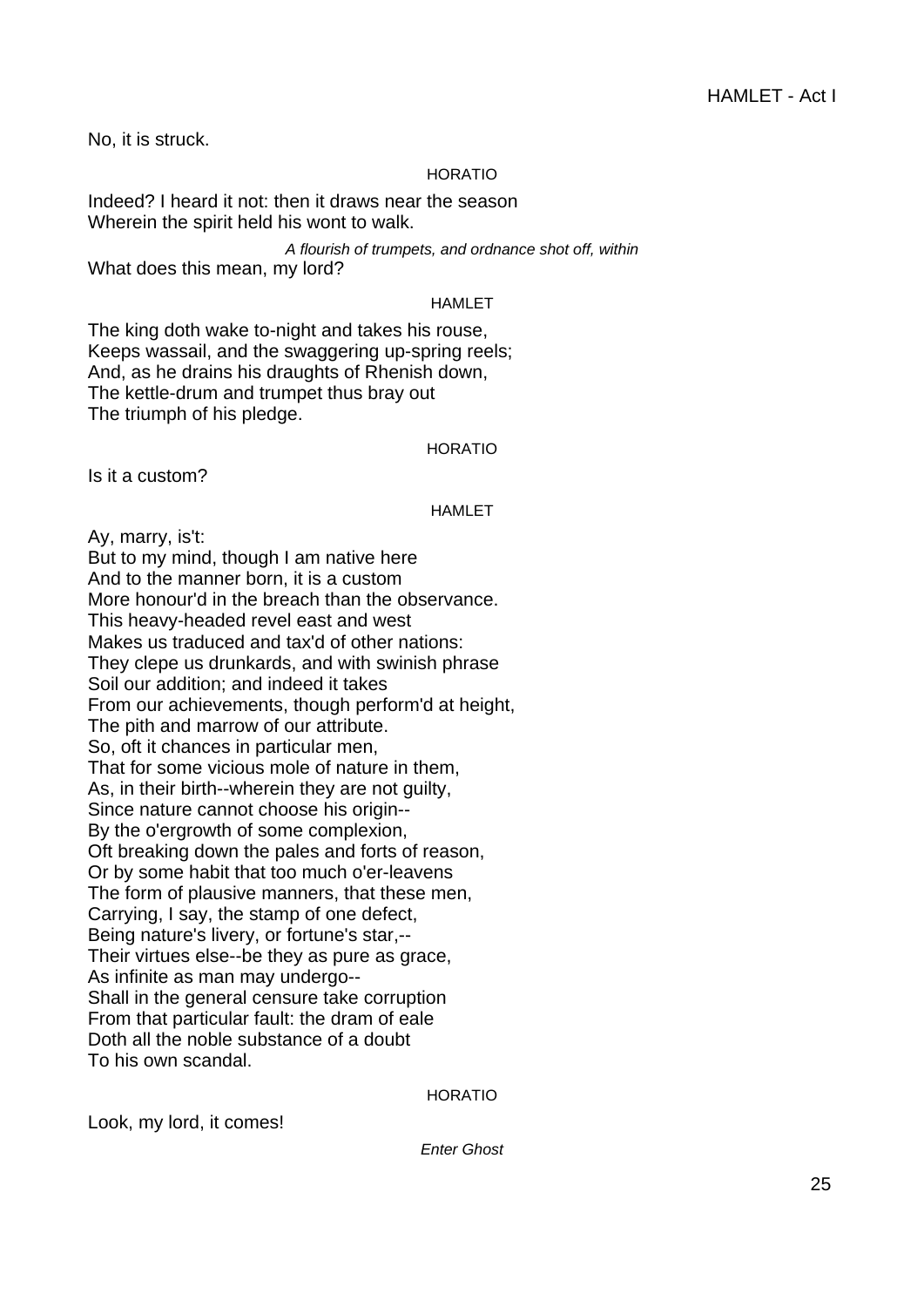#### HAMLET

Angels and ministers of grace defend us! Be thou a spirit of health or goblin damn'd, Bring with thee airs from heaven or blasts from hell, Be thy intents wicked or charitable, Thou comest in such a questionable shape That I will speak to thee: I'll call thee Hamlet, King, father, royal Dane: O, answer me! Let me not burst in ignorance; but tell Why thy canonized bones, hearsed in death, Have burst their cerements; why the sepulchre, Wherein we saw thee quietly inurn'd, Hath oped his ponderous and marble jaws, To cast thee up again. What may this mean, That thou, dead corse, again in complete steel Revisit'st thus the glimpses of the moon, Making night hideous; and we fools of nature So horridly to shake our disposition With thoughts beyond the reaches of our souls? Say, why is this? wherefore? what should we do?

Ghost beckons HAMLET

#### HORATIO

It beckons you to go away with it, As if it some impartment did desire To you alone.

#### MARCELLUS

Look, with what courteous action It waves you to a more removed ground: But do not go with it.

#### HORATIO

No, by no means.

#### HAMLET

It will not speak; then I will follow it.

#### HORATIO

Do not, my lord.

#### HAMLET

Why, what should be the fear? I do not set my life in a pin's fee; And for my soul, what can it do to that, Being a thing immortal as itself? It waves me forth again: I'll follow it.

#### **HORATIO**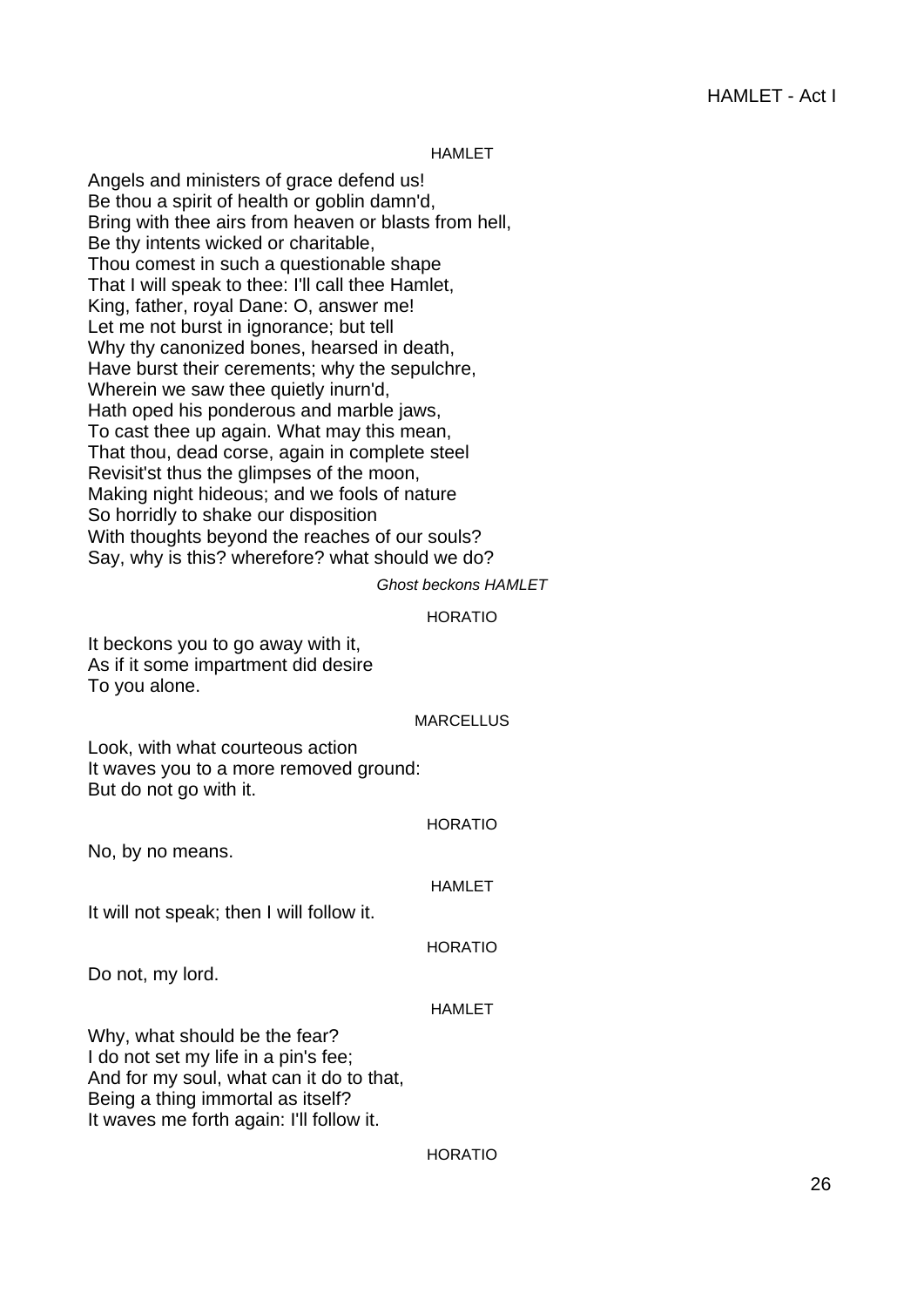What if it tempt you toward the flood, my lord, Or to the dreadful summit of the cliff That beetles o'er his base into the sea, And there assume some other horrible form, Which might deprive your sovereignty of reason And draw you into madness? think of it: The very place puts toys of desperation, Without more motive, into every brain That looks so many fathoms to the sea And hears it roar beneath.

## HAMLET

It waves me still. Go on; I'll follow thee.

#### **MARCELLUS**

You shall not go, my lord.

HAMLET

Hold off your hands.

## HORATIO

Be ruled; you shall not go.

## HAMLET

My fate cries out, And makes each petty artery in this body As hardy as the Nemean lion's nerve. Still am I call'd. Unhand me, gentlemen. By heaven, I'll make a ghost of him that lets me! I say, away! Go on; I'll follow thee.

Exeunt Ghost and HAMLET

## HORATIO

He waxes desperate with imagination.

## MARCELLUS

Let's follow; 'tis not fit thus to obey him.

## HORATIO

Have after. To what issue will this come?

## MARCELLUS

Something is rotten in the state of Denmark.

#### HORATIO

Heaven will direct it.

**MARCELLUS** 

Nay, let's follow him.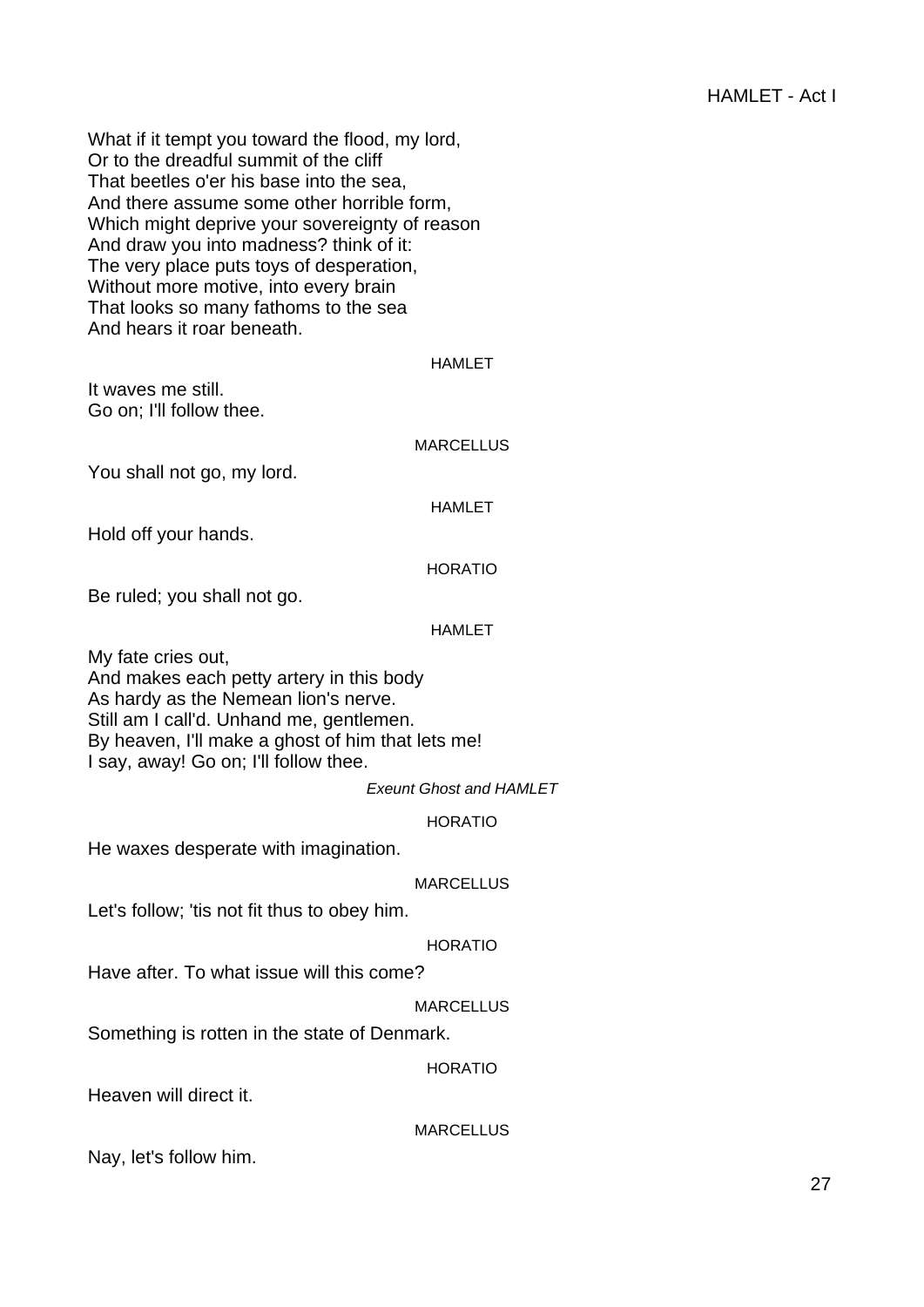## Exeunt

# Scene 5

## Another part of the platform.

Enter GHOST and HAMLET

<span id="page-27-0"></span>

|                                                                                                                                                                                                                                                                                                                                                                                                                                       | <b>HAMLET</b> |
|---------------------------------------------------------------------------------------------------------------------------------------------------------------------------------------------------------------------------------------------------------------------------------------------------------------------------------------------------------------------------------------------------------------------------------------|---------------|
| Where wilt thou lead me? speak; I'll go no further.                                                                                                                                                                                                                                                                                                                                                                                   |               |
|                                                                                                                                                                                                                                                                                                                                                                                                                                       | Ghost         |
| Mark me.                                                                                                                                                                                                                                                                                                                                                                                                                              |               |
| I will.                                                                                                                                                                                                                                                                                                                                                                                                                               | <b>HAMLET</b> |
|                                                                                                                                                                                                                                                                                                                                                                                                                                       |               |
|                                                                                                                                                                                                                                                                                                                                                                                                                                       | Ghost         |
| My hour is almost come,<br>When I to sulphurous and tormenting flames<br>Must render up myself.                                                                                                                                                                                                                                                                                                                                       |               |
|                                                                                                                                                                                                                                                                                                                                                                                                                                       | <b>HAMLET</b> |
| Alas, poor ghost!                                                                                                                                                                                                                                                                                                                                                                                                                     |               |
|                                                                                                                                                                                                                                                                                                                                                                                                                                       | Ghost         |
| Pity me not, but lend thy serious hearing<br>To what I shall unfold.                                                                                                                                                                                                                                                                                                                                                                  |               |
|                                                                                                                                                                                                                                                                                                                                                                                                                                       | <b>HAMLET</b> |
| Speak; I am bound to hear.                                                                                                                                                                                                                                                                                                                                                                                                            |               |
|                                                                                                                                                                                                                                                                                                                                                                                                                                       | Ghost         |
| So art thou to revenge, when thou shalt hear.                                                                                                                                                                                                                                                                                                                                                                                         |               |
|                                                                                                                                                                                                                                                                                                                                                                                                                                       | <b>HAMLET</b> |
| What?                                                                                                                                                                                                                                                                                                                                                                                                                                 |               |
|                                                                                                                                                                                                                                                                                                                                                                                                                                       | Ghost         |
| I am thy father's spirit,<br>Doom'd for a certain term to walk the night,<br>And for the day confined to fast in fires,<br>Till the foul crimes done in my days of nature<br>Are burnt and purged away. But that I am forbid<br>To tell the secrets of my prison-house,<br>I could a tale unfold whose lightest word<br>Would harrow up thy soul, freeze thy young blood,<br>Make thy two eyes, like stars, start from their spheres, |               |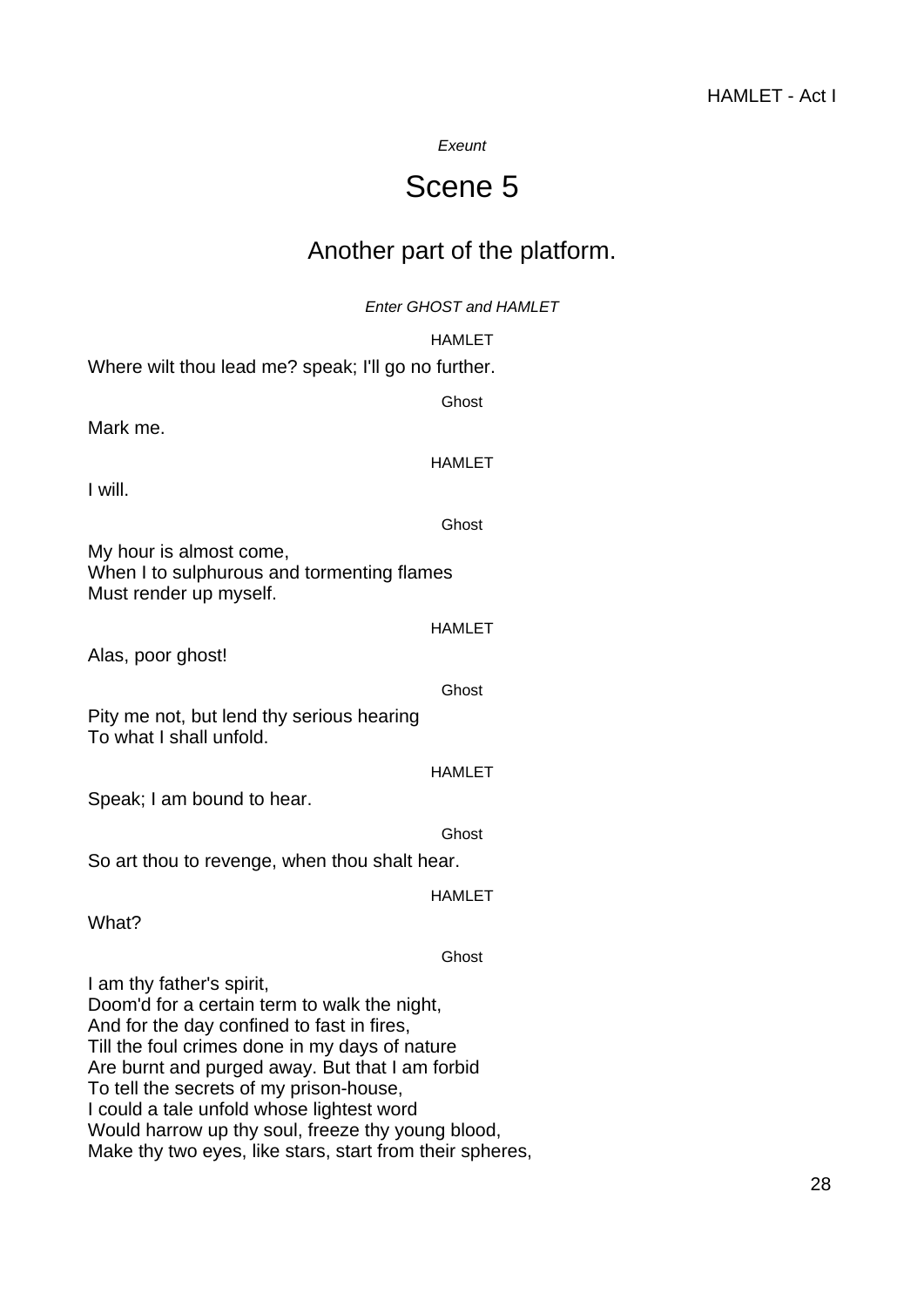Thy knotted and combined locks to part And each particular hair to stand on end, Like quills upon the fretful porpentine: But this eternal blazon must not be To ears of flesh and blood. List, list, O, list! If thou didst ever thy dear father love--

#### HAMLET

O God!

Ghost

Revenge his foul and most unnatural murder.

HAMLET

Murder!

Ghost

Murder most foul, as in the best it is; But this most foul, strange and unnatural.

## HAMLET

Haste me to know't, that I, with wings as swift As meditation or the thoughts of love, May sweep to my revenge.

#### Ghost

I find thee apt;

And duller shouldst thou be than the fat weed That roots itself in ease on Lethe wharf, Wouldst thou not stir in this. Now, Hamlet, hear: 'Tis given out that, sleeping in my orchard, A serpent stung me; so the whole ear of Denmark Is by a forged process of my death Rankly abused: but know, thou noble youth, The serpent that did sting thy father's life Now wears his crown.

## HAMLET

O my prophetic soul! My uncle!

## **Ghost**

Ay, that incestuous, that adulterate beast, With witchcraft of his wit, with traitorous gifts,-- O wicked wit and gifts, that have the power So to seduce!--won to his shameful lust The will of my most seeming-virtuous queen: O Hamlet, what a falling-off was there! From me, whose love was of that dignity That it went hand in hand even with the vow I made to her in marriage, and to decline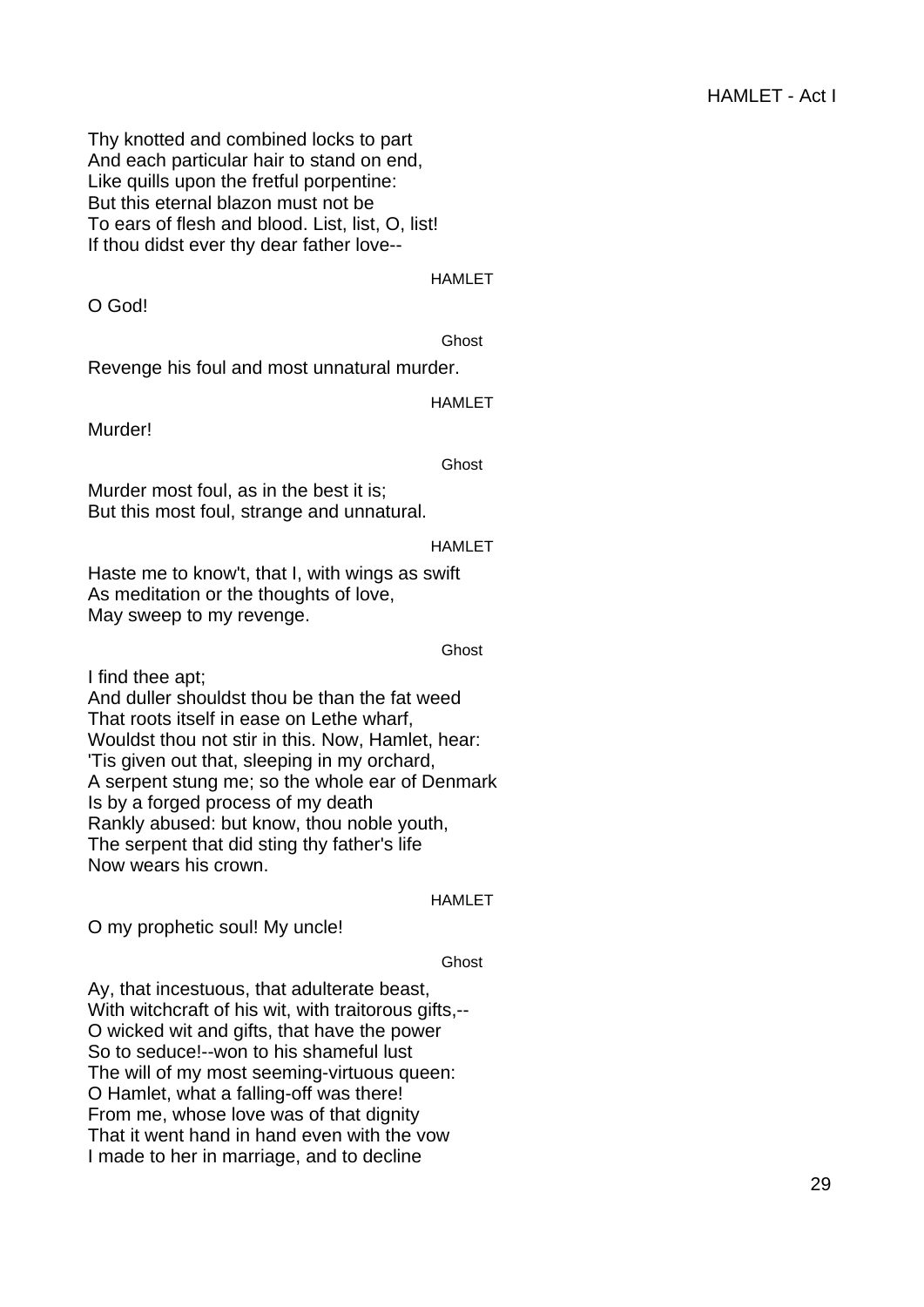Upon a wretch whose natural gifts were poor To those of mine!

But virtue, as it never will be moved, Though lewdness court it in a shape of heaven, So lust, though to a radiant angel link'd, Will sate itself in a celestial bed, And prey on garbage.

But, soft! methinks I scent the morning air; Brief let me be. Sleeping within my orchard, My custom always of the afternoon, Upon my secure hour thy uncle stole, With juice of cursed hebenon in a vial, And in the porches of my ears did pour The leperous distilment; whose effect Holds such an enmity with blood of man That swift as quicksilver it courses through The natural gates and alleys of the body, And with a sudden vigour doth posset And curd, like eager droppings into milk, The thin and wholesome blood: so did it mine; And a most instant tetter bark'd about, Most lazar-like, with vile and loathsome crust, All my smooth body.

Thus was I, sleeping, by a brother's hand Of life, of crown, of queen, at once dispatch'd: Cut off even in the blossoms of my sin, Unhousel'd, disappointed, unanel'd, No reckoning made, but sent to my account With all my imperfections on my head: O, horrible! O, horrible! most horrible! If thou hast nature in thee, bear it not; Let not the royal bed of Denmark be A couch for luxury and damned incest. But, howsoever thou pursuest this act, Taint not thy mind, nor let thy soul contrive Against thy mother aught: leave her to heaven And to those thorns that in her bosom lodge, To prick and sting her. Fare thee well at once! The glow-worm shows the matin to be near, And 'gins to pale his uneffectual fire: Adieu, adieu! Hamlet, remember me.

#### Exit

#### HAMLET

O all you host of heaven! O earth! what else? And shall I couple hell? O, fie! Hold, hold, my heart; And you, my sinews, grow not instant old, But bear me stiffly up. Remember thee! Ay, thou poor ghost, while memory holds a seat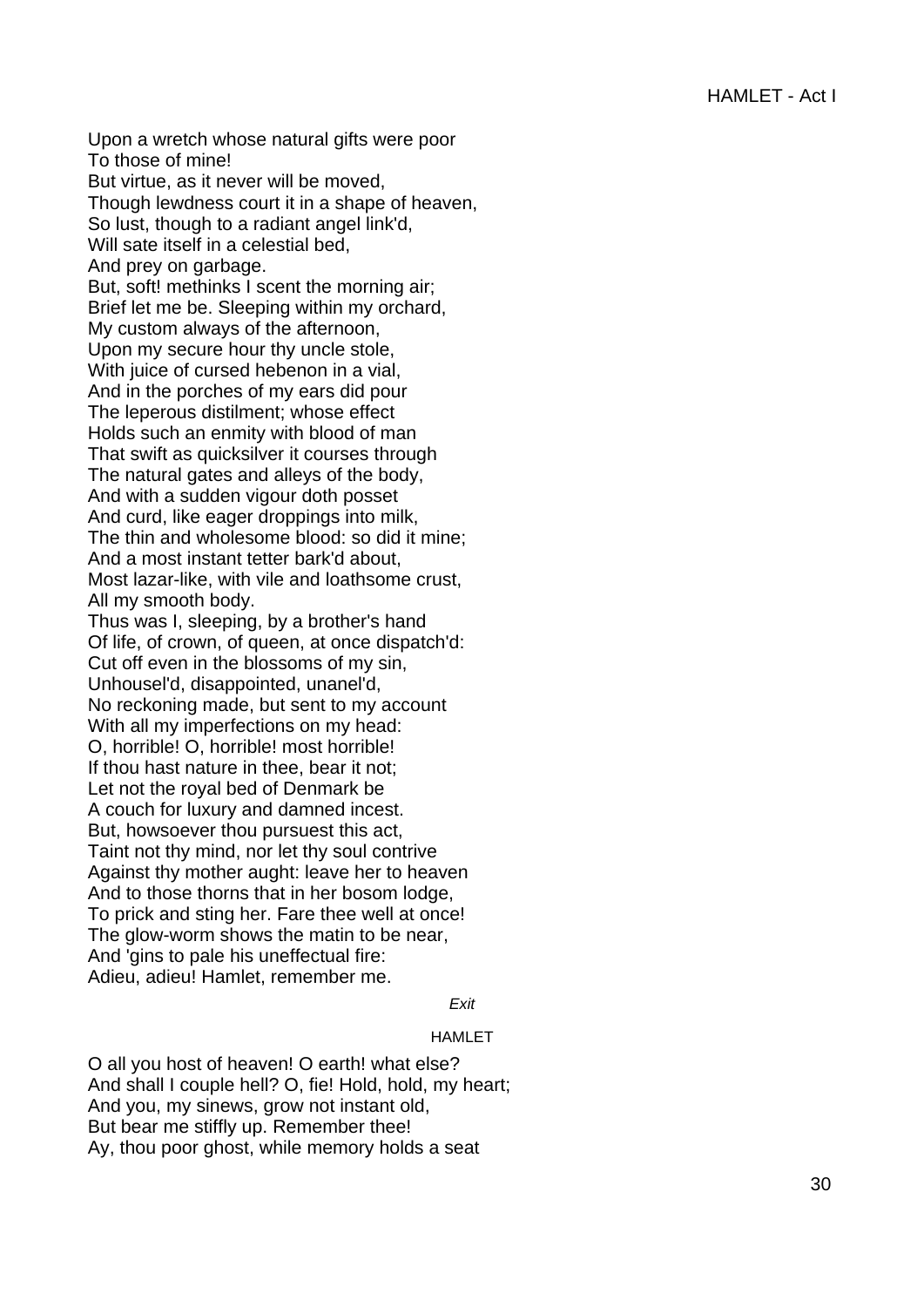In this distracted globe. Remember thee! Yea, from the table of my memory I'll wipe away all trivial fond records, All saws of books, all forms, all pressures past, That youth and observation copied there; And thy commandment all alone shall live Within the book and volume of my brain, Unmix'd with baser matter: yes, by heaven! O most pernicious woman! O villain, villain, smiling, damned villain! My tables,--meet it is I set it down, That one may smile, and smile, and be a villain; At least I'm sure it may be so in Denmark: **Writing** So, uncle, there you are. Now to my word; It is 'Adieu, adieu! remember me.' I have sworn 't. MARCELLUS HORATIO **Within** My lord, my lord,--**MARCELLUS** Within Lord Hamlet,-- HORATIO Within Heaven secure him! HAMLET So be it! HORATIO **Within** Hillo, ho, ho, my lord! HAMLET Hillo, ho, ho, boy! come, bird, come. Enter HORATIO and MARCELLUS **MARCELLUS** How is't, my noble lord? HORATIO What news, my lord?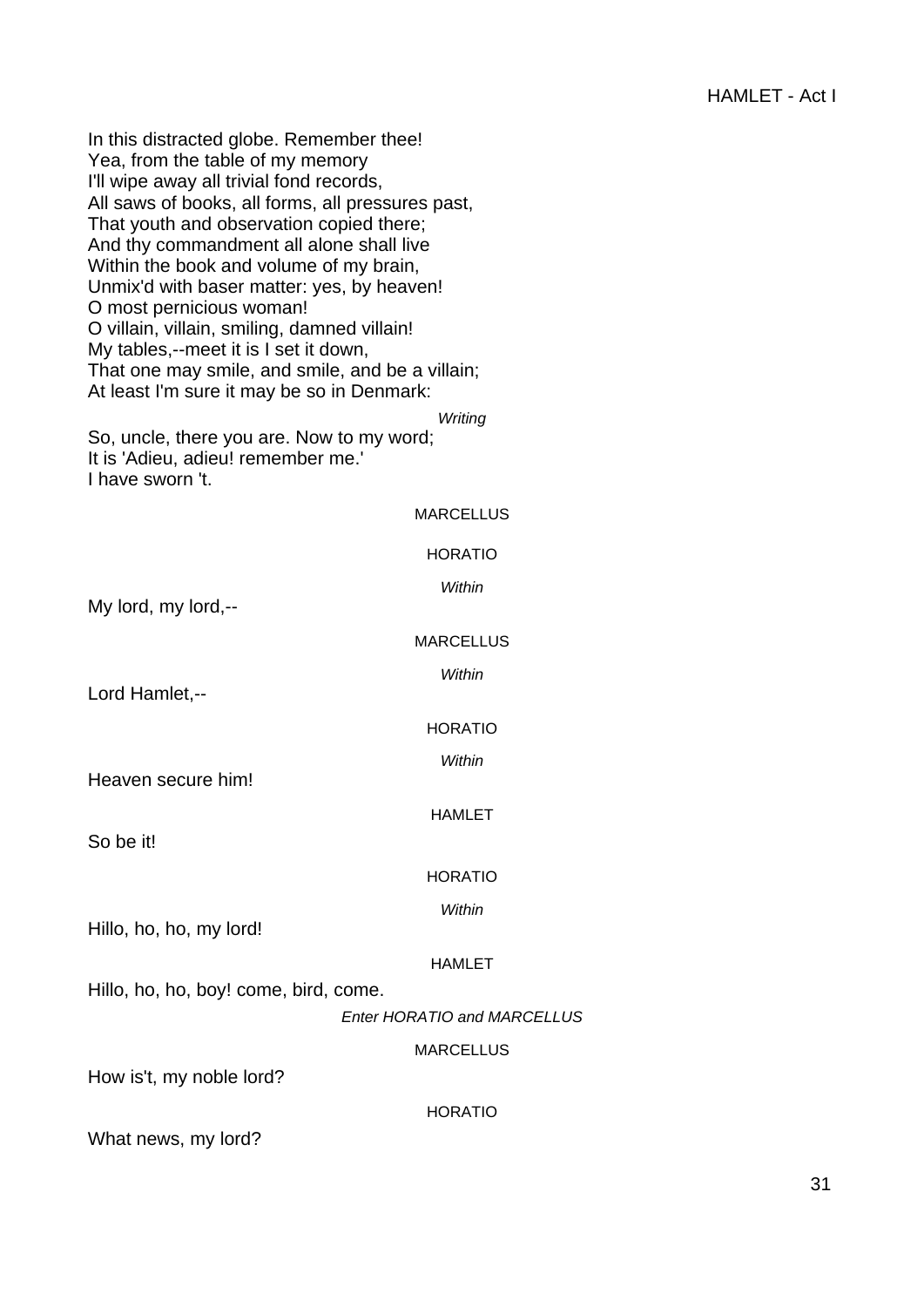|                                                                               | <b>HAMLET</b>    |
|-------------------------------------------------------------------------------|------------------|
| O, wonderful!                                                                 |                  |
|                                                                               | <b>HORATIO</b>   |
| Good my lord, tell it.                                                        |                  |
|                                                                               | <b>HAMLET</b>    |
| No; you'll reveal it.                                                         |                  |
|                                                                               | <b>HORATIO</b>   |
| Not I, my lord, by heaven.                                                    |                  |
|                                                                               | <b>MARCELLUS</b> |
| Nor I, my lord.                                                               |                  |
|                                                                               | <b>HAMLET</b>    |
| How say you, then; would heart of man once think it?<br>But you'll be secret? |                  |
|                                                                               | <b>HORATIO</b>   |
|                                                                               | <b>MARCELLUS</b> |
| Ay, by heaven, my lord.                                                       |                  |
|                                                                               | HAMLET           |

There's ne'er a villain dwelling in all Denmark But he's an arrant knave.

## HORATIO

There needs no ghost, my lord, come from the grave To tell us this.

## HAMLET

Why, right; you are i' the right; And so, without more circumstance at all, I hold it fit that we shake hands and part: You, as your business and desire shall point you; For every man has business and desire, Such as it is; and for mine own poor part, Look you, I'll go pray.

## HORATIO

These are but wild and whirling words, my lord.

## HAMLET

I'm sorry they offend you, heartily; Yes, 'faith heartily.

## HORATIO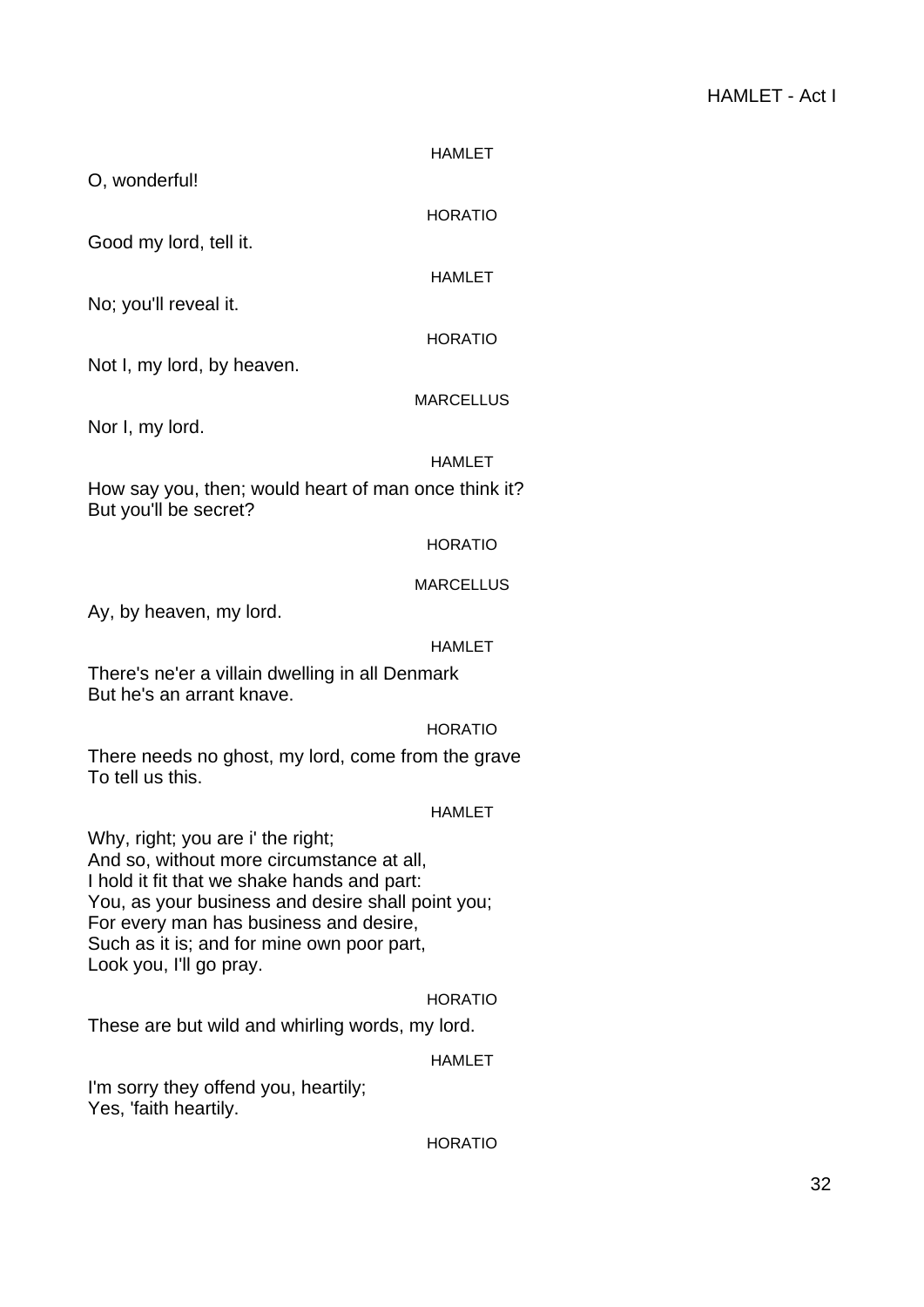There's no offence, my lord.

truepenny?

Consent to swear.

## HAMLET

|                                                                                                                                                                                                                                                                                                                                 | <b>NAIVILE I</b> |
|---------------------------------------------------------------------------------------------------------------------------------------------------------------------------------------------------------------------------------------------------------------------------------------------------------------------------------|------------------|
| Yes, by Saint Patrick, but there is, Horatio,<br>And much offence too. Touching this vision here,<br>It is an honest ghost, that let me tell you:<br>For your desire to know what is between us,<br>O'ermaster 't as you may. And now, good friends,<br>As you are friends, scholars and soldiers,<br>Give me one poor request. |                  |
|                                                                                                                                                                                                                                                                                                                                 | <b>HORATIO</b>   |
| What is't, my lord? we will.                                                                                                                                                                                                                                                                                                    |                  |
|                                                                                                                                                                                                                                                                                                                                 | <b>HAMLET</b>    |
| Never make known what you have seen to-night.                                                                                                                                                                                                                                                                                   |                  |
|                                                                                                                                                                                                                                                                                                                                 | <b>HORATIO</b>   |
|                                                                                                                                                                                                                                                                                                                                 | <b>MARCELLUS</b> |
| My lord, we will not.                                                                                                                                                                                                                                                                                                           |                  |
|                                                                                                                                                                                                                                                                                                                                 | <b>HAMLET</b>    |
| Nay, but swear't.                                                                                                                                                                                                                                                                                                               |                  |
|                                                                                                                                                                                                                                                                                                                                 | <b>HORATIO</b>   |
| In faith,<br>My lord, not I.                                                                                                                                                                                                                                                                                                    |                  |
|                                                                                                                                                                                                                                                                                                                                 | <b>MARCELLUS</b> |
| Nor I, my lord, in faith.                                                                                                                                                                                                                                                                                                       |                  |
|                                                                                                                                                                                                                                                                                                                                 | <b>HAMLET</b>    |
| Upon my sword.                                                                                                                                                                                                                                                                                                                  |                  |
|                                                                                                                                                                                                                                                                                                                                 | <b>MARCELLUS</b> |
| We have sworn, my lord, already.                                                                                                                                                                                                                                                                                                |                  |
|                                                                                                                                                                                                                                                                                                                                 | <b>HAMLET</b>    |
| Indeed, upon my sword, indeed.                                                                                                                                                                                                                                                                                                  |                  |
|                                                                                                                                                                                                                                                                                                                                 | Ghost            |
|                                                                                                                                                                                                                                                                                                                                 | <b>Beneath</b>   |
| Swear.                                                                                                                                                                                                                                                                                                                          |                  |
|                                                                                                                                                                                                                                                                                                                                 | <b>HAMLET</b>    |
| Ah, ha, boy! say'st thou so? art thou there,                                                                                                                                                                                                                                                                                    |                  |

Come on--you hear this fellow in the cellarage--

33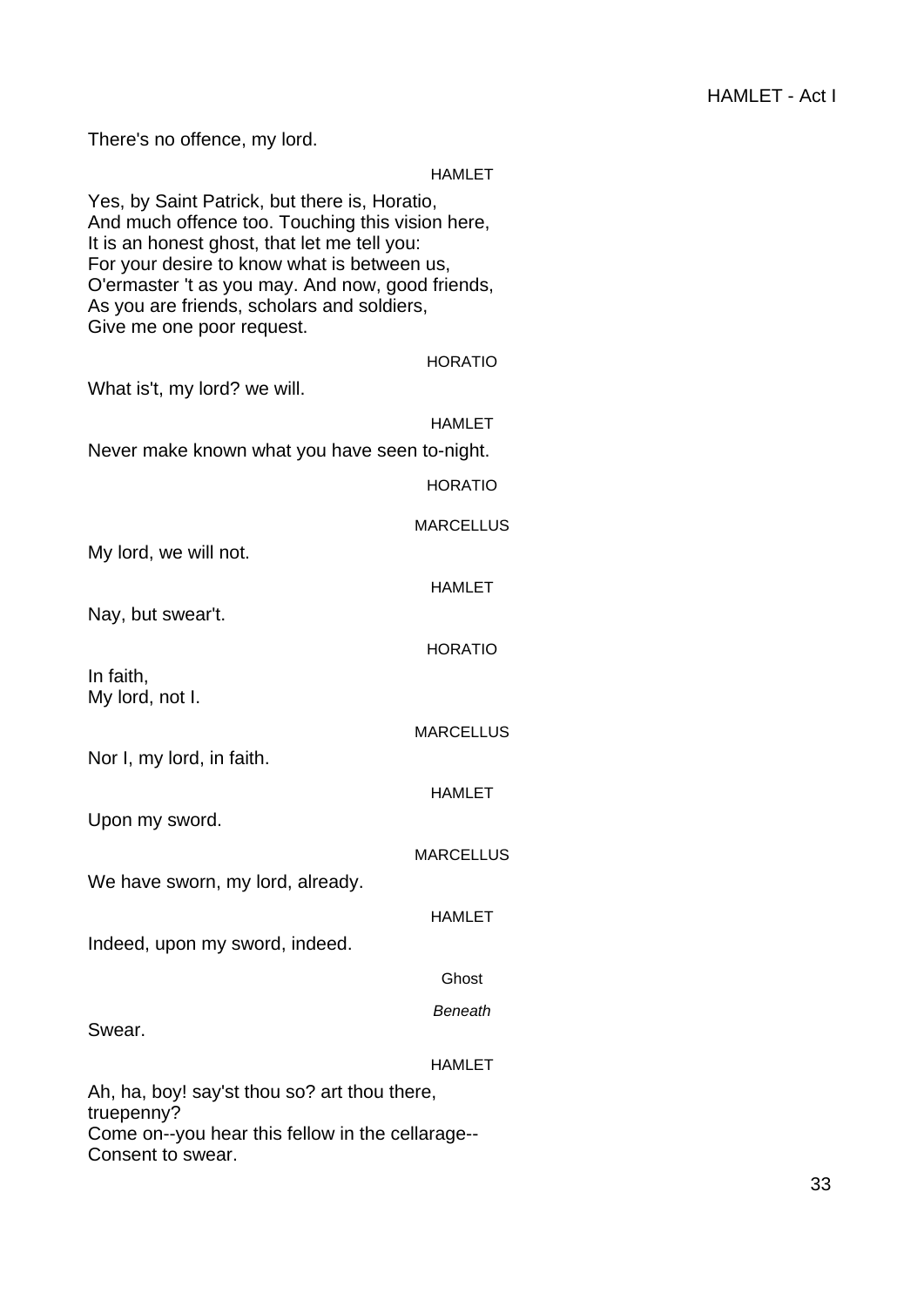## HORATIO

Propose the oath, my lord.

## HAMLET

Never to speak of this that you have seen, Swear by my sword.

#### Ghost

**Beneath** 

Swear.

#### HAMLET

Hic et ubique? then we'll shift our ground. Come hither, gentlemen, And lay your hands again upon my sword: Never to speak of this that you have heard, Swear by my sword.

#### Ghost

Beneath

Swear.

#### HAMI FT

Well said, old mole! canst work i' the earth so fast? A worthy pioner! Once more remove, good friends.

#### HORATIO

O day and night, but this is wondrous strange!

## HAMLET

And therefore as a stranger give it welcome. There are more things in heaven and earth, Horatio, Than are dreamt of in your philosophy. But come; Here, as before, never, so help you mercy, How strange or odd soe'er I bear myself, As I perchance hereafter shall think meet To put an antic disposition on, That you, at such times seeing me, never shall, With arms encumber'd thus, or this headshake, Or by pronouncing of some doubtful phrase, As 'Well, well, we know,' or 'We could, an if we would,' Or 'If we list to speak,' or 'There be, an if they might,' Or such ambiguous giving out, to note That you know aught of me: this not to do, So grace and mercy at your most need help you, Swear.

Ghost

**Beneath**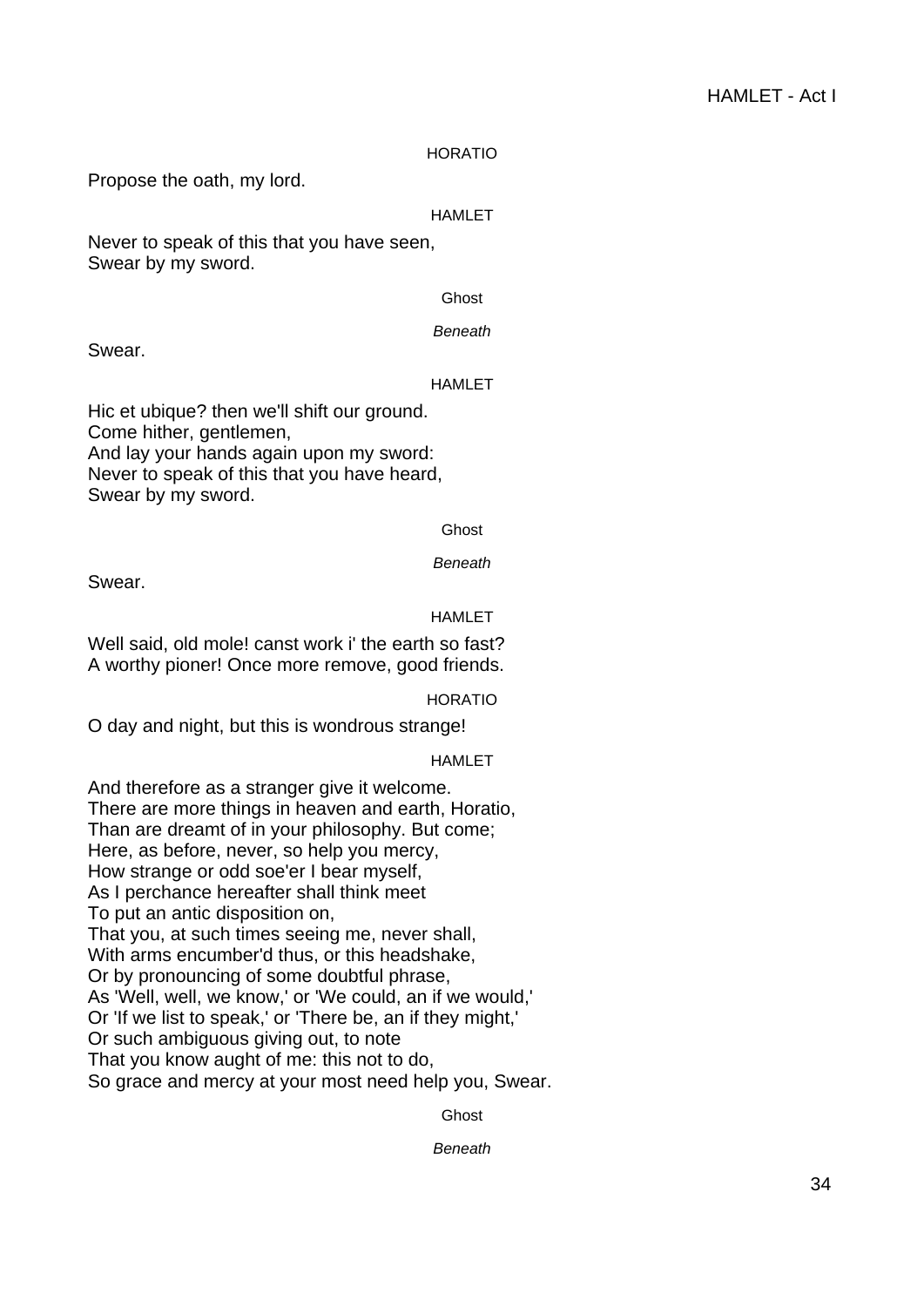Swear.

## HAMLET

Rest, rest, perturbed spirit!

They swear

So, gentlemen, With all my love I do commend me to you: And what so poor a man as Hamlet is May do, to express his love and friending to you, God willing, shall not lack. Let us go in together; And still your fingers on your lips, I pray. The time is out of joint: O cursed spite, That ever I was born to set it right! Nay, come, let's go together.

Exeunt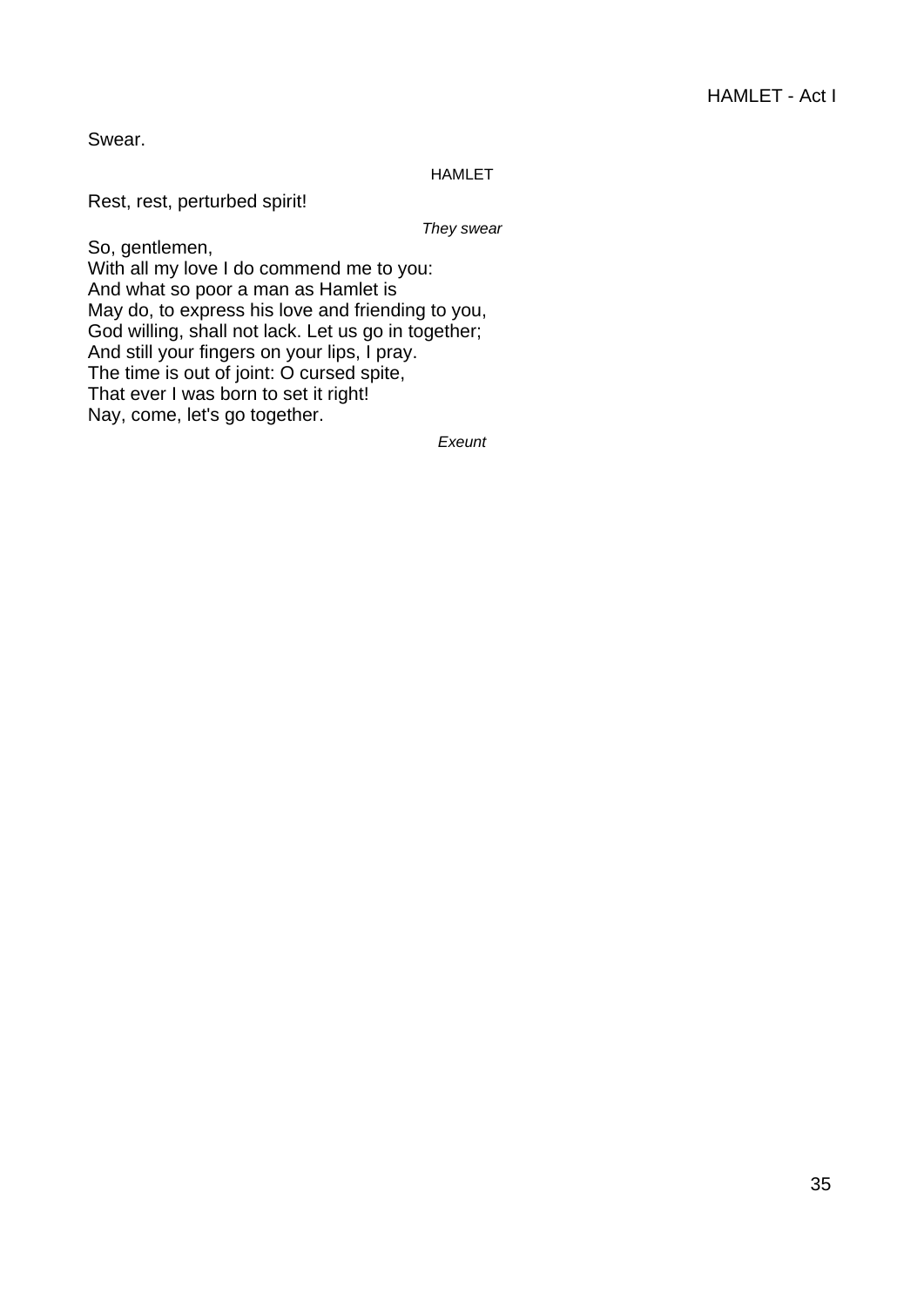# Act II

# Scene 1

## <span id="page-35-0"></span>A room in POLONIUS' house.

Enter POLONIUS and REYNALDO

LORD POLONIUS

<span id="page-35-1"></span>Give him this money and these notes, Reynaldo.

REYNALDO

I will, my lord.

## LORD POLONIUS

You shall do marvellous wisely, good Reynaldo, Before you visit him, to make inquire Of his behavior.

#### REYNALDO

My lord, I did intend it.

#### LORD POLONIUS

Marry, well said; very well said. Look you, sir, Inquire me first what Danskers are in Paris; And how, and who, what means, and where they keep, What company, at what expense; and finding By this encompassment and drift of question That they do know my son, come you more nearer Than your particular demands will touch it: Take you, as 'twere, some distant knowledge of him; As thus, 'I know his father and his friends, And in part him: ' do you mark this, Reynaldo?

## REYNALDO

Ay, very well, my lord.

## LORD POLONIUS

'And in part him; but' you may say 'not well: But, if't be he I mean, he's very wild; Addicted so and so:' and there put on him What forgeries you please; marry, none so rank As may dishonour him; take heed of that; But, sir, such wanton, wild and usual slips As are companions noted and most known To youth and liberty.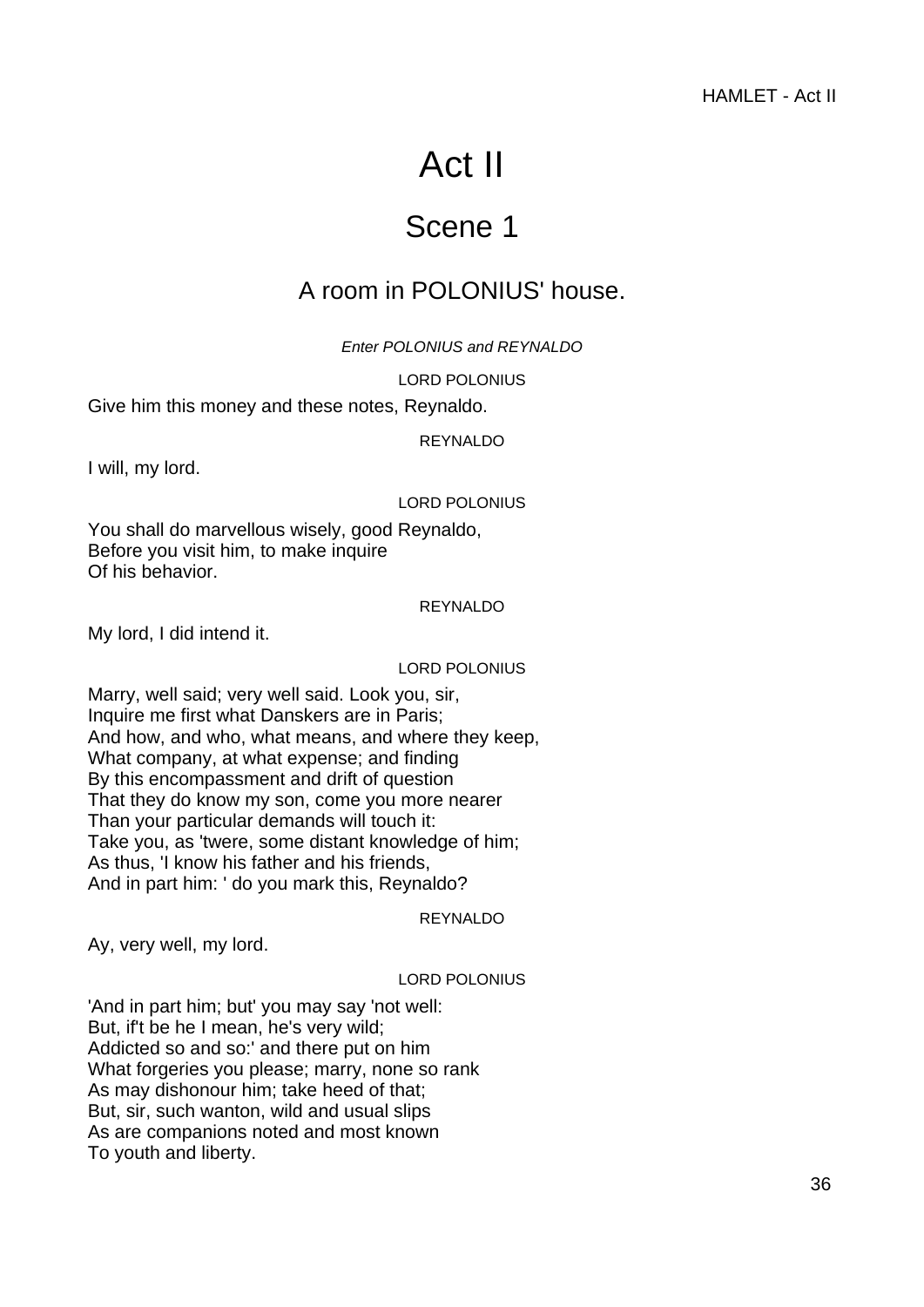## REYNALDO

As gaming, my lord.

## LORD POLONIUS

Ay, or drinking, fencing, swearing, quarrelling, Drabbing: you may go so far.

#### REYNALDO

My lord, that would dishonour him.

## LORD POLONIUS

'Faith, no; as you may season it in the charge You must not put another scandal on him, That he is open to incontinency; That's not my meaning: but breathe his faults so quaintly That they may seem the taints of liberty, The flash and outbreak of a fiery mind, A savageness in unreclaimed blood, Of general assault.

## REYNALDO

But, my good lord,--

## LORD POLONIUS

Wherefore should you do this?

## REYNALDO

Ay, my lord, I would know that.

## LORD POLONIUS

Marry, sir, here's my drift; And I believe, it is a fetch of wit: You laying these slight sullies on my son, As 'twere a thing a little soil'd i' the working, Mark you, Your party in converse, him you would sound, Having ever seen in the prenominate crimes The youth you breathe of guilty, be assured He closes with you in this consequence; 'Good sir,' or so, or 'friend,' or 'gentleman,' According to the phrase or the addition Of man and country.

## REYNALDO

Very good, my lord.

## LORD POLONIUS

And then, sir, does he this--he does--what was I about to say? By the mass, I was about to say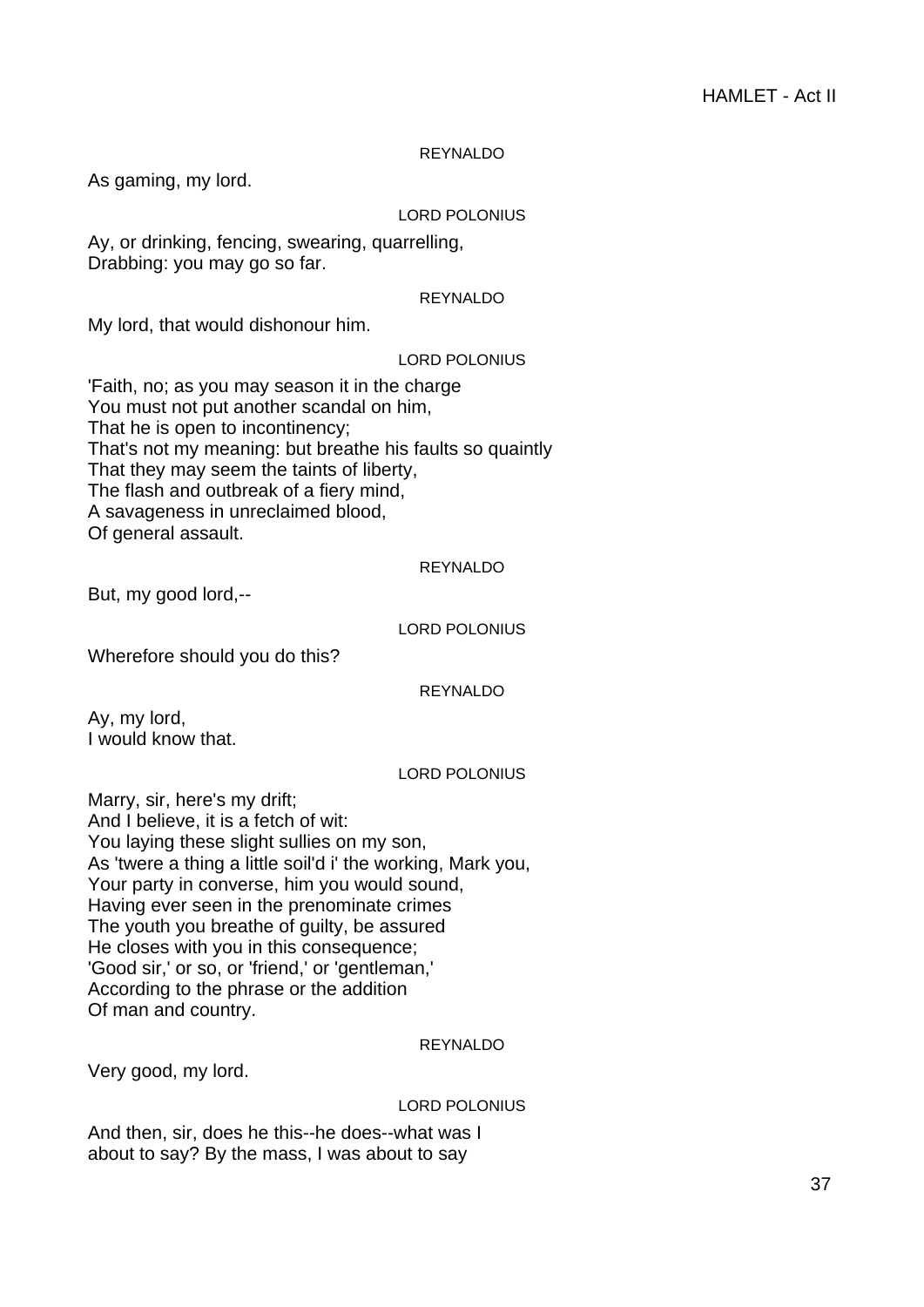something: where did I leave?

## REYNALDO

At 'closes in the consequence,' at 'friend or so,' and 'gentleman.'

#### LORD POLONIUS

At 'closes in the consequence,' ay, marry; He closes thus: 'I know the gentleman; I saw him yesterday, or t' other day, Or then, or then; with such, or such; and, as you say, There was a' gaming; there o'ertook in's rouse; There falling out at tennis:' or perchance, 'I saw him enter such a house of sale,' Videlicet, a brothel, or so forth. See you now; Your bait of falsehood takes this carp of truth: And thus do we of wisdom and of reach, With windlasses and with assays of bias, By indirections find directions out: So by my former lecture and advice, Shall you my son. You have me, have you not? REYNALDO My lord, I have. LORD POLONIUS God be wi' you; fare you well. REYNALDO Good my lord! LORD POLONIUS Observe his inclination in yourself. REYNALDO I shall, my lord. LORD POLONIUS And let him ply his music. REYNALDO Well, my lord. LORD POLONIUS Farewell! Exit REYNALDO Enter OPHELIA How now, Ophelia! what's the matter?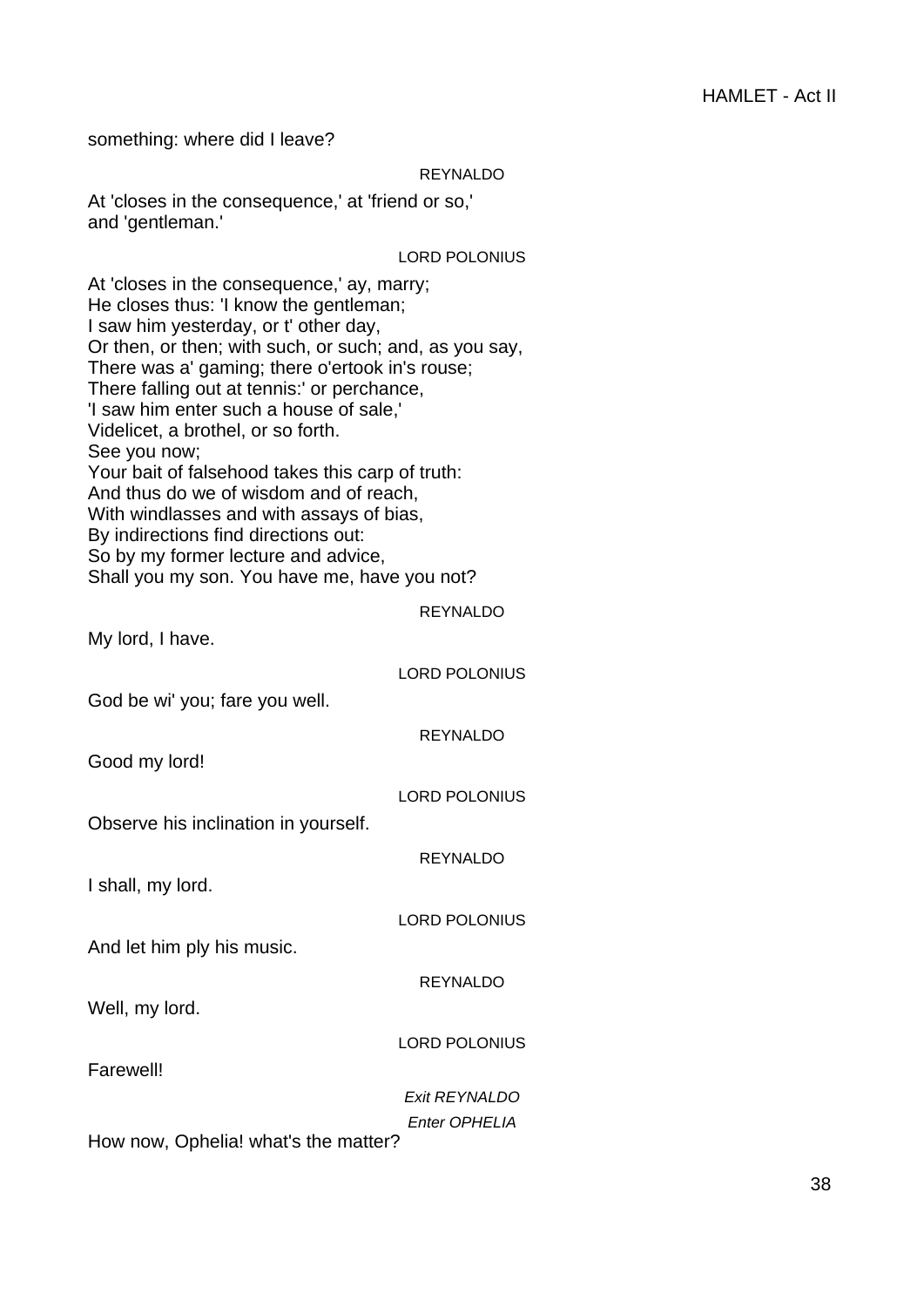#### OPHELIA

O, my lord, my lord, I have been so affrighted!

LORD POLONIUS

With what, i' the name of God?

## **OPHELIA**

My lord, as I was sewing in my closet, Lord Hamlet, with his doublet all unbraced; No hat upon his head; his stockings foul'd, Ungarter'd, and down-gyved to his ancle; Pale as his shirt; his knees knocking each other; And with a look so piteous in purport As if he had been loosed out of hell To speak of horrors,--he comes before me.

#### LORD POLONIUS

Mad for thy love?

## OPHELIA

My lord, I do not know; But truly, I do fear it.

#### LORD POLONIUS

What said he?

#### OPHELIA

He took me by the wrist and held me hard; Then goes he to the length of all his arm; And, with his other hand thus o'er his brow, He falls to such perusal of my face As he would draw it. Long stay'd he so; At last, a little shaking of mine arm And thrice his head thus waving up and down, He raised a sigh so piteous and profound As it did seem to shatter all his bulk And end his being: that done, he lets me go: And, with his head over his shoulder turn'd, He seem'd to find his way without his eyes; For out o' doors he went without their helps, And, to the last, bended their light on me.

## LORD POLONIUS

Come, go with me: I will go seek the king. This is the very ecstasy of love, Whose violent property fordoes itself And leads the will to desperate undertakings As oft as any passion under heaven That does afflict our natures. I am sorry.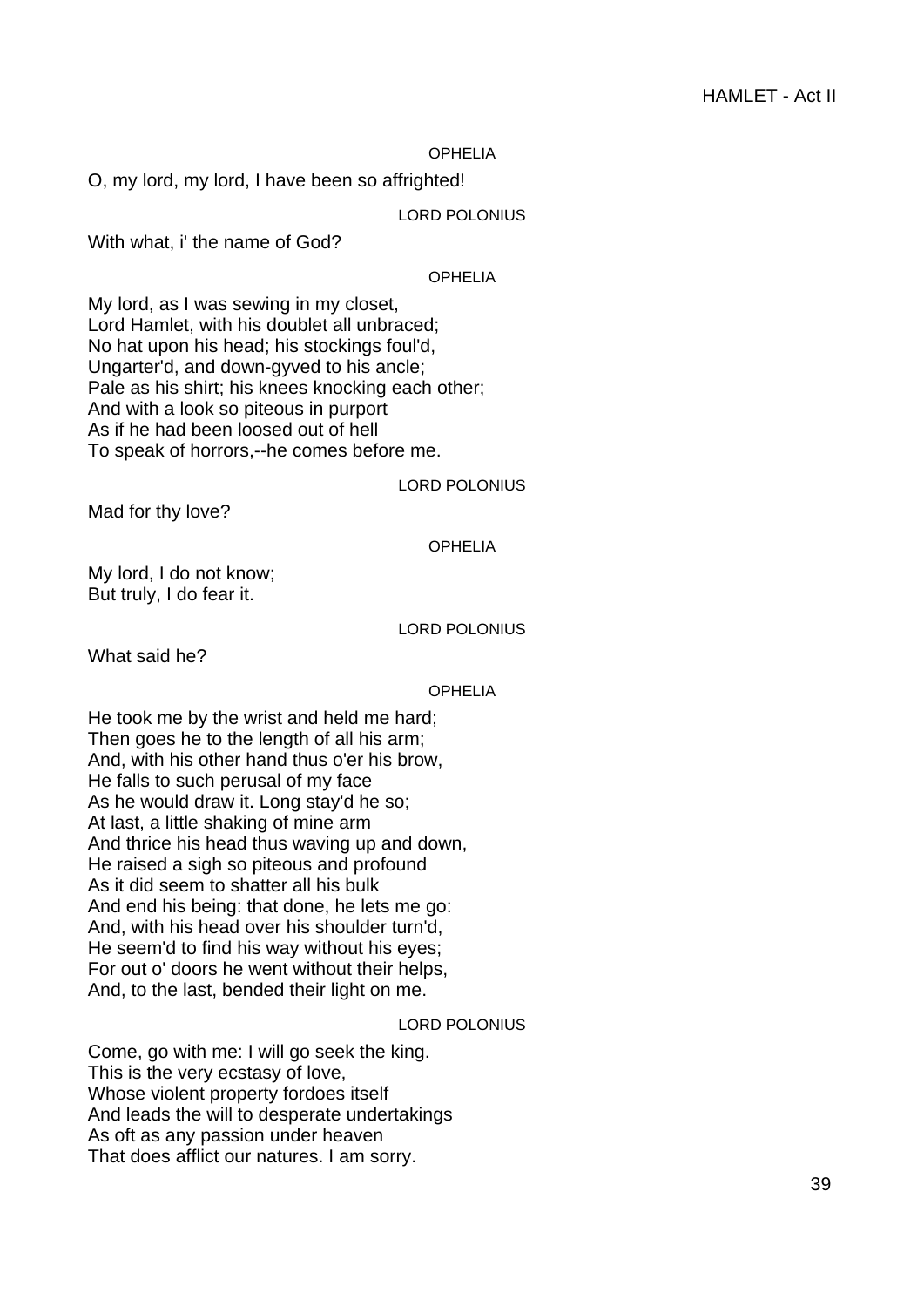What, have you given him any hard words of late?

OPHELIA

No, my good lord, but, as you did command, I did repel his fetters and denied His access to me.

## LORD POLONIUS

That hath made him mad. I am sorry that with better heed and judgment I had not quoted him: I fear'd he did but trifle, And meant to wreck thee; but, beshrew my jealousy! By heaven, it is as proper to our age To cast beyond ourselves in our opinions As it is common for the younger sort To lack discretion. Come, go we to the king: This must be known; which, being kept close, might move

More grief to hide than hate to utter love.

**Exeunt** 

## Scene 2

## A room in the castle.

## Enter KING CLAUDIUS, QUEEN GERTRUDE, ROSENCRANTZ, GUILDENSTERN, and Attendants

## KING CLAUDIUS

Welcome, dear Rosencrantz and Guildenstern! Moreover that we much did long to see you, The need we have to use you did provoke Our hasty sending. Something have you heard Of Hamlet's transformation; so call it, Sith nor the exterior nor the inward man Resembles that it was. What it should be, More than his father's death, that thus hath put him So much from the understanding of himself, I cannot dream of: I entreat you both, That, being of so young days brought up with him, And sith so neighbour'd to his youth and havior, That you vouchsafe your rest here in our court Some little time: so by your companies To draw him on to pleasures, and to gather, So much as from occasion you may glean, Whether aught, to us unknown, afflicts him thus, That, open'd, lies within our remedy.

## QUEEN GERTRUDE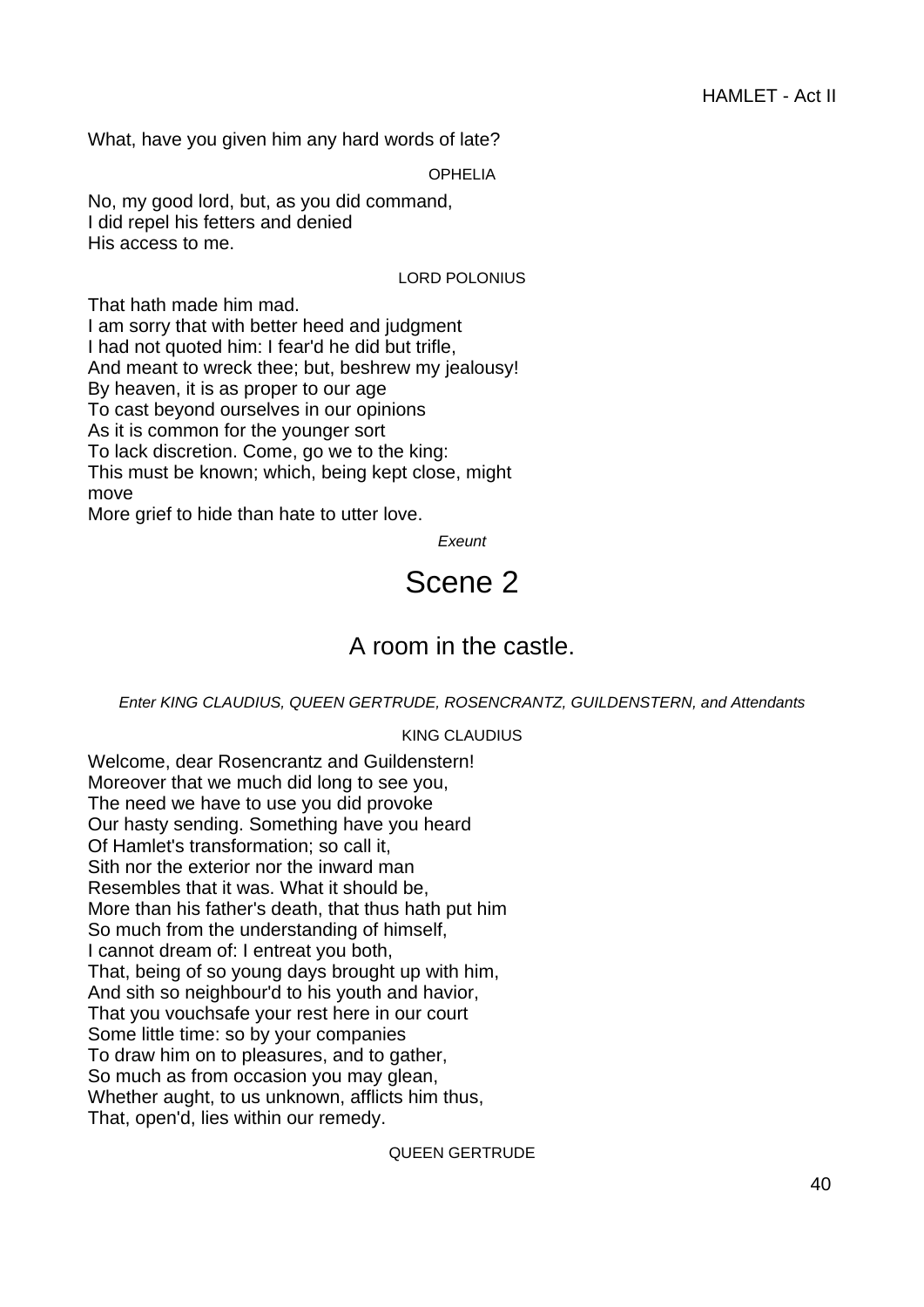Good gentlemen, he hath much talk'd of you; And sure I am two men there are not living To whom he more adheres. If it will please you To show us so much gentry and good will As to expend your time with us awhile, For the supply and profit of our hope, Your visitation shall receive such thanks As fits a king's remembrance.

## ROSENCRANTZ

Both your majesties Might, by the sovereign power you have of us, Put your dread pleasures more into command Than to entreaty.

#### GUILDENSTERN

But we both obey, And here give up ourselves, in the full bent To lay our service freely at your feet, To be commanded.

### KING CLAUDIUS

Thanks, Rosencrantz and gentle Guildenstern.

## QUEEN GERTRUDE

Thanks, Guildenstern and gentle Rosencrantz: And I beseech you instantly to visit My too much changed son. Go, some of you, And bring these gentlemen where Hamlet is.

## GUILDENSTERN

Heavens make our presence and our practises Pleasant and helpful to him!

#### QUEEN GERTRUDE

Ay, amen!

Exeunt ROSENCRANTZ, GUILDENSTERN, and some Attendants

Enter POLONIUS

## LORD POLONIUS

The ambassadors from Norway, my good lord, Are joyfully return'd.

## KING CLAUDIUS

Thou still hast been the father of good news.

## LORD POLONIUS

Have I, my lord? I assure my good liege, I hold my duty, as I hold my soul, Both to my God and to my gracious king: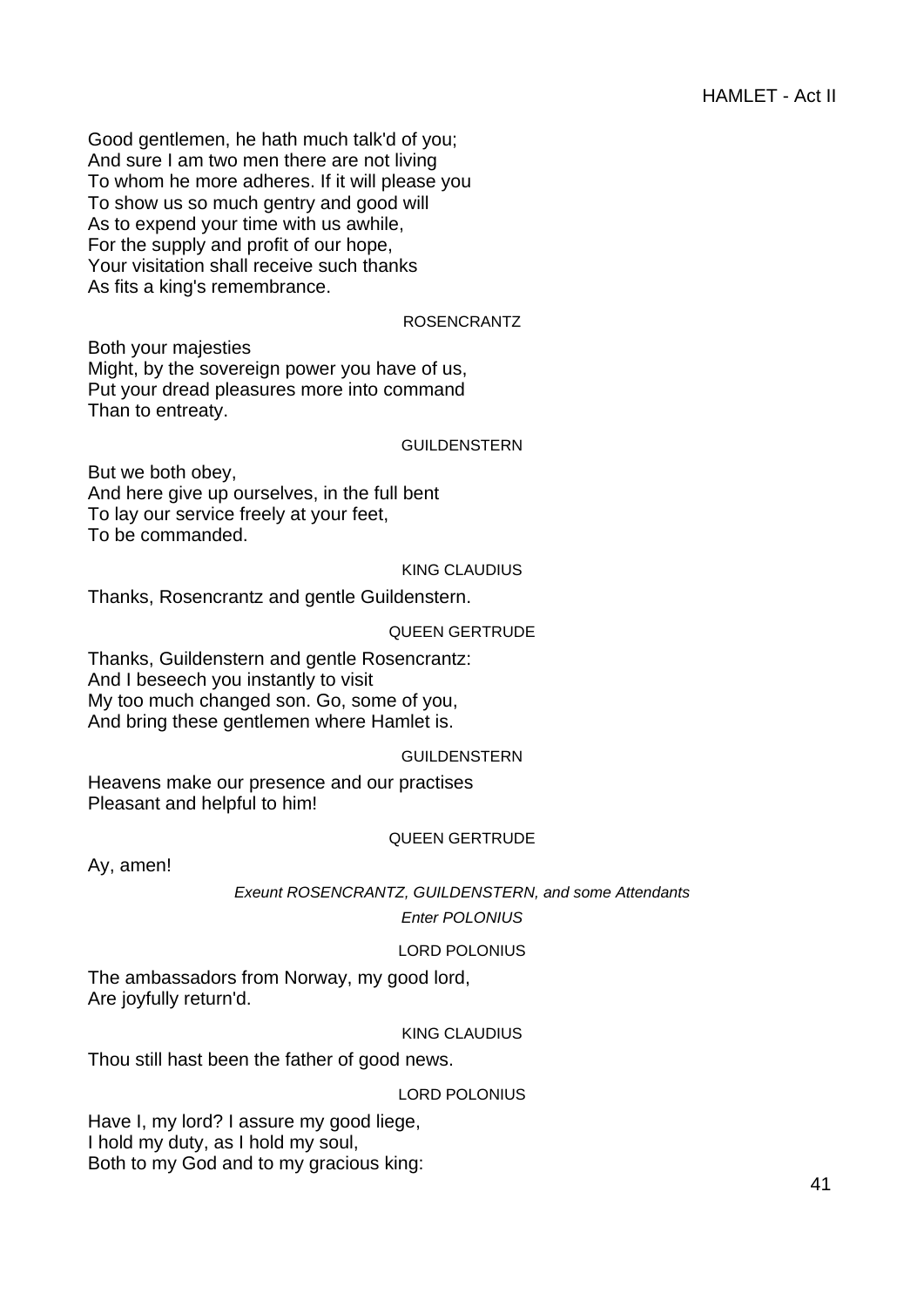And I do think, or else this brain of mine Hunts not the trail of policy so sure As it hath used to do, that I have found The very cause of Hamlet's lunacy.

## KING CLAUDIUS

O, speak of that; that do I long to hear.

LORD POLONIUS

Give first admittance to the ambassadors; My news shall be the fruit to that great feast.

KING CLAUDIUS

Thyself do grace to them, and bring them in.

Exit POLONIUS

He tells me, my dear Gertrude, he hath found The head and source of all your son's distemper.

#### QUEEN GERTRUDE

I doubt it is no other but the main; His father's death, and our o'erhasty marriage.

## KING CLAUDIUS

Well, we shall sift him.

#### Re-enter POLONIUS, with VOLTIMAND and CORNELIUS

Welcome, my good friends! Say, Voltimand, what from our brother Norway?

#### VOLTIMAND

Most fair return of greetings and desires. Upon our first, he sent out to suppress His nephew's levies; which to him appear'd To be a preparation 'gainst the Polack; But, better look'd into, he truly found It was against your highness: whereat grieved, That so his sickness, age and impotence Was falsely borne in hand, sends out arrests On Fortinbras; which he, in brief, obeys; Receives rebuke from Norway, and in fine Makes vow before his uncle never more To give the assay of arms against your majesty. Whereon old Norway, overcome with joy, Gives him three thousand crowns in annual fee, And his commission to employ those soldiers, So levied as before, against the Polack: With an entreaty, herein further shown,

Giving a paper

That it might please you to give quiet pass Through your dominions for this enterprise,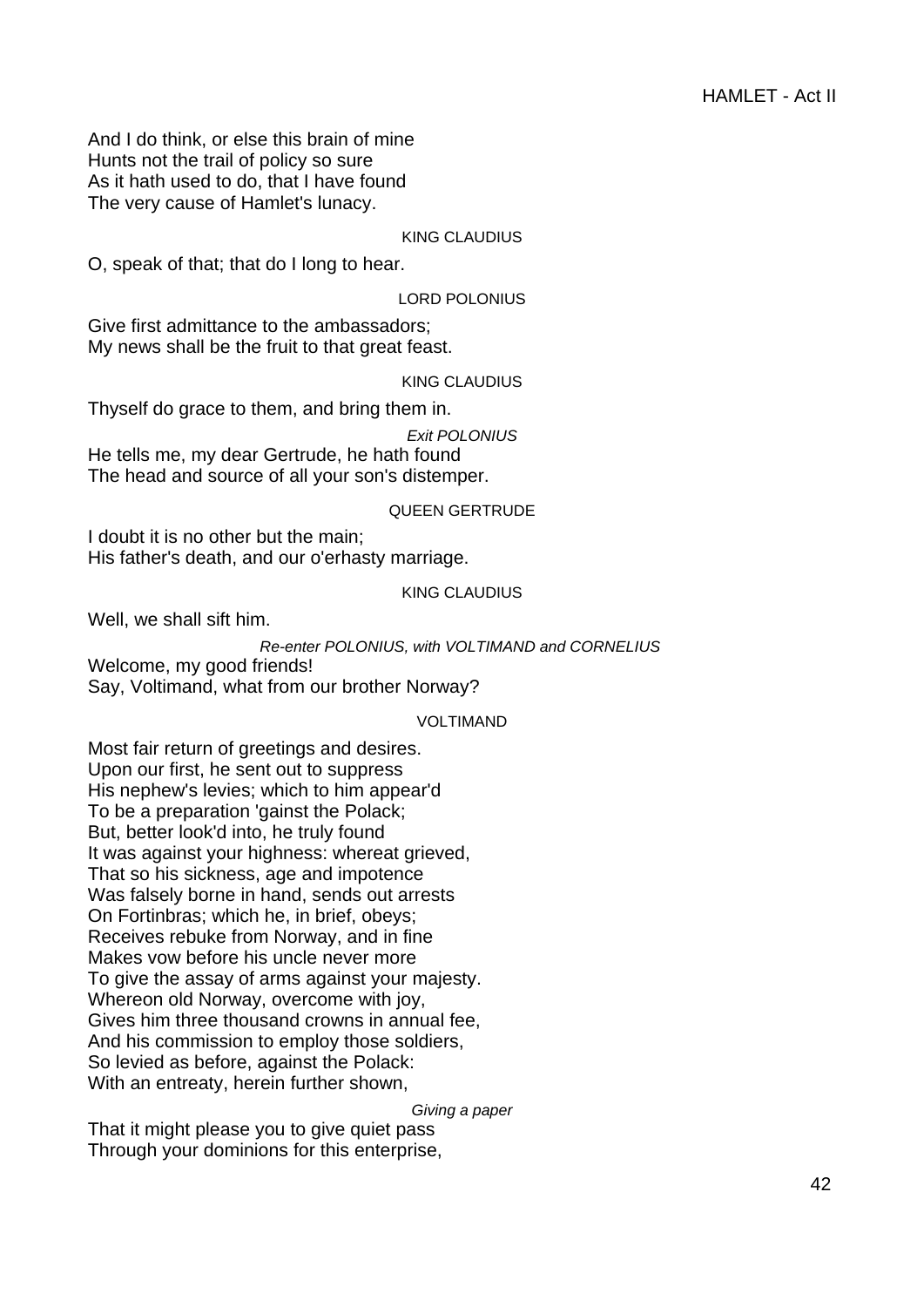On such regards of safety and allowance As therein are set down.

## KING CLAUDIUS

It likes us well; And at our more consider'd time well read, Answer, and think upon this business. Meantime we thank you for your well-took labour: Go to your rest; at night we'll feast together: Most welcome home!

Exeunt VOLTIMAND and CORNELIUS

#### LORD POLONIUS

This business is well ended. My liege, and madam, to expostulate What majesty should be, what duty is, Why day is day, night night, and time is time, Were nothing but to waste night, day and time. Therefore, since brevity is the soul of wit, And tediousness the limbs and outward flourishes, I will be brief: your noble son is mad: Mad call I it; for, to define true madness, What is't but to be nothing else but mad? But let that go.

#### QUEEN GERTRUDE

More matter, with less art.

## LORD POLONIUS

Madam, I swear I use no art at all. That he is mad, 'tis true: 'tis true 'tis pity; And pity 'tis 'tis true: a foolish figure; But farewell it, for I will use no art. Mad let us grant him, then: and now remains That we find out the cause of this effect, Or rather say, the cause of this defect, For this effect defective comes by cause: Thus it remains, and the remainder thus. Perpend. I have a daughter--have while she is mine-- Who, in her duty and obedience, mark, Hath given me this: now gather, and surmise.

Reads 'To the celestial and my soul's idol, the most beautified Ophelia,'--

That's an ill phrase, a vile phrase; 'beautified' is a vile phrase: but you shall hear. Thus:

Reads

'In her excellent white bosom, these, &c.'

QUEEN GERTRUDE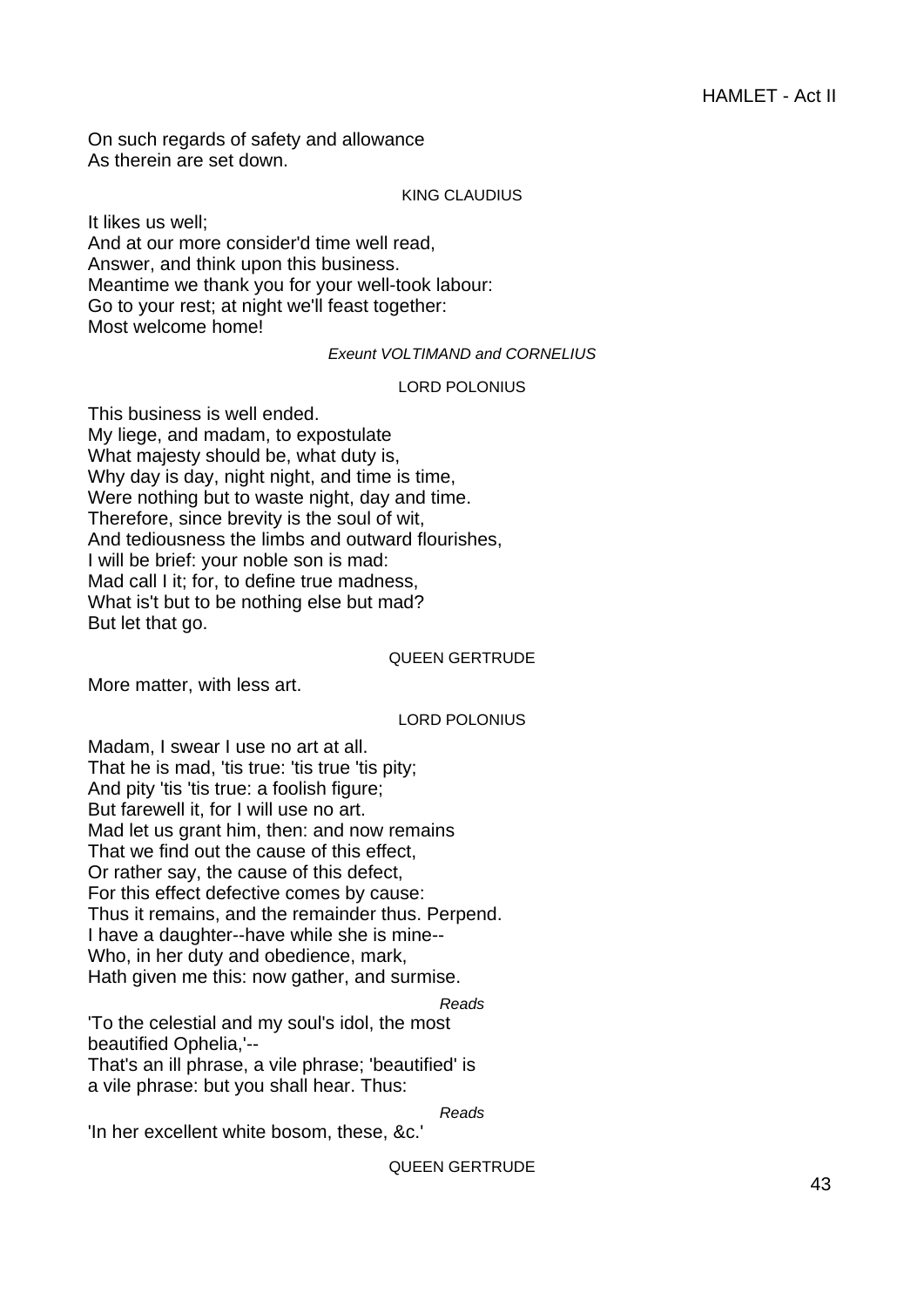Came this from Hamlet to her?

#### LORD POLONIUS

Good madam, stay awhile; I will be faithful.

Reads

'Doubt thou the stars are fire; Doubt that the sun doth move; Doubt truth to be a liar; But never doubt I love. 'O dear Ophelia, I am ill at these numbers; I have not art to reckon my groans: but that I love thee best, O most best, believe it. Adieu. 'Thine evermore most dear lady, whilst this machine is to him, HAMLET.' This, in obedience, hath my daughter shown me, And more above, hath his solicitings, As they fell out by time, by means and place, All given to mine ear.

## KING CLAUDIUS

But how hath she Received his love?

## LORD POLONIUS

What do you think of me?

KING CLAUDIUS

As of a man faithful and honourable.

## LORD POLONIUS

I would fain prove so. But what might you think, When I had seen this hot love on the wing-- As I perceived it, I must tell you that, Before my daughter told me--what might you, Or my dear majesty your queen here, think, If I had play'd the desk or table-book, Or given my heart a winking, mute and dumb, Or look'd upon this love with idle sight; What might you think? No, I went round to work, And my young mistress thus I did bespeak: 'Lord Hamlet is a prince, out of thy star; This must not be:' and then I precepts gave her, That she should lock herself from his resort, Admit no messengers, receive no tokens. Which done, she took the fruits of my advice; And he, repulsed--a short tale to make-- Fell into a sadness, then into a fast, Thence to a watch, thence into a weakness, Thence to a lightness, and, by this declension, Into the madness wherein now he raves,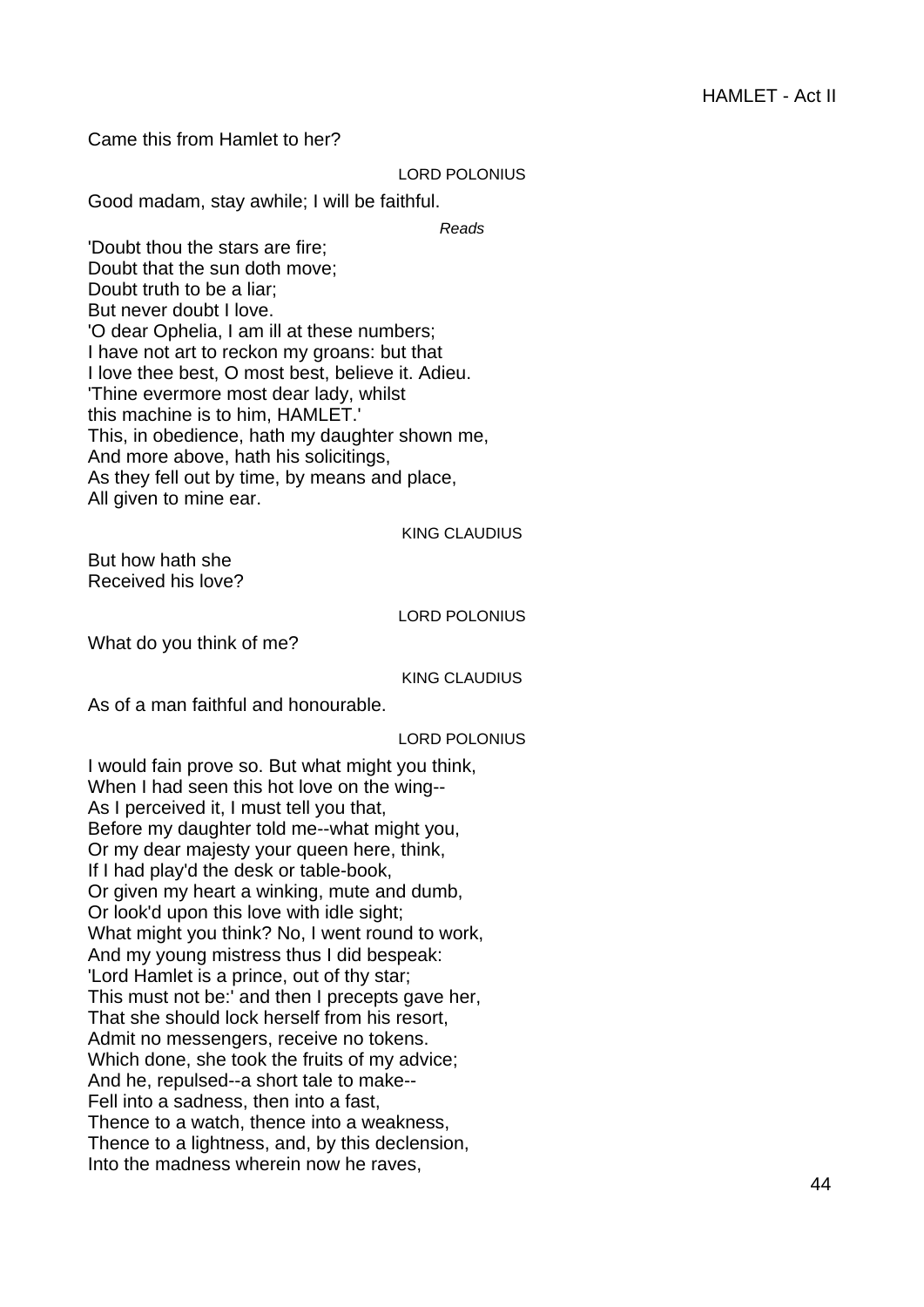And all we mourn for.

## KING CLAUDIUS

Do you think 'tis this?

## QUEEN GERTRUDE

It may be, very likely.

## LORD POLONIUS

Hath there been such a time--I'd fain know that-- That I have positively said 'Tis so,' When it proved otherwise?

## KING CLAUDIUS

Not that I know.

## LORD POLONIUS

Pointing to his head and shoulder

Take this from this, if this be otherwise: If circumstances lead me, I will find Where truth is hid, though it were hid indeed Within the centre.

## KING CLAUDIUS

How may we try it further?

LORD POLONIUS

You know, sometimes he walks four hours together Here in the lobby.

## QUEEN GERTRUDE

So he does indeed.

## LORD POLONIUS

At such a time I'll loose my daughter to him: Be you and I behind an arras then; Mark the encounter: if he love her not And be not from his reason fall'n thereon, Let me be no assistant for a state, But keep a farm and carters.

## KING CLAUDIUS

We will try it.

## QUEEN GERTRUDE

But, look, where sadly the poor wretch comes reading.

## LORD POLONIUS

Away, I do beseech you, both away: I'll board him presently.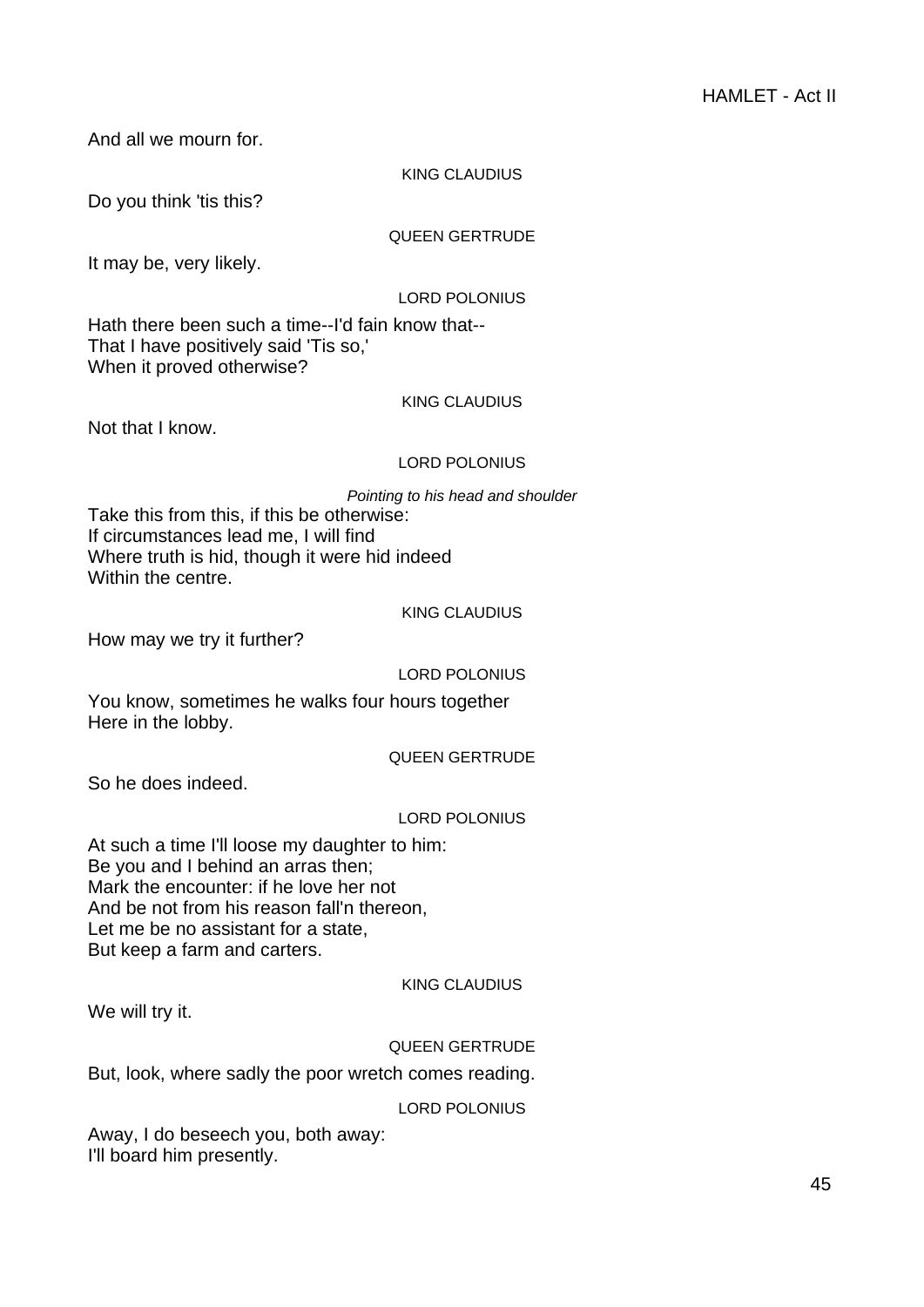## Exeunt KING CLAUDIUS, QUEEN GERTRUDE, and Attendants Enter HAMLET, reading

O, give me leave: How does my good Lord Hamlet?

## HAMLET

Well, God-a-mercy.

LORD POLONIUS

Do you know me, my lord?

HAMLET

Excellent well; you are a fishmonger.

LORD POLONIUS

Not I, my lord.

HAMLET

Then I would you were so honest a man.

LORD POLONIUS

Honest, my lord!

## HAMI FT

Ay, sir; to be honest, as this world goes, is to be one man picked out of ten thousand.

LORD POLONIUS

That's very true, my lord.

## HAMLET

For if the sun breed maggots in a dead dog, being a god kissing carrion,--Have you a daughter?

LORD POLONIUS

I have, my lord.

## HAMLET

Let her not walk i' the sun: conception is a blessing: but not as your daughter may conceive. Friend, look to 't.

## LORD POLONIUS

## Aside

How say you by that? Still harping on my daughter: yet he knew me not at first; he said I was a fishmonger: he is far gone, far gone: and truly in my youth I suffered much extremity for love; very near this. I'll speak to him again. What do you read, my lord?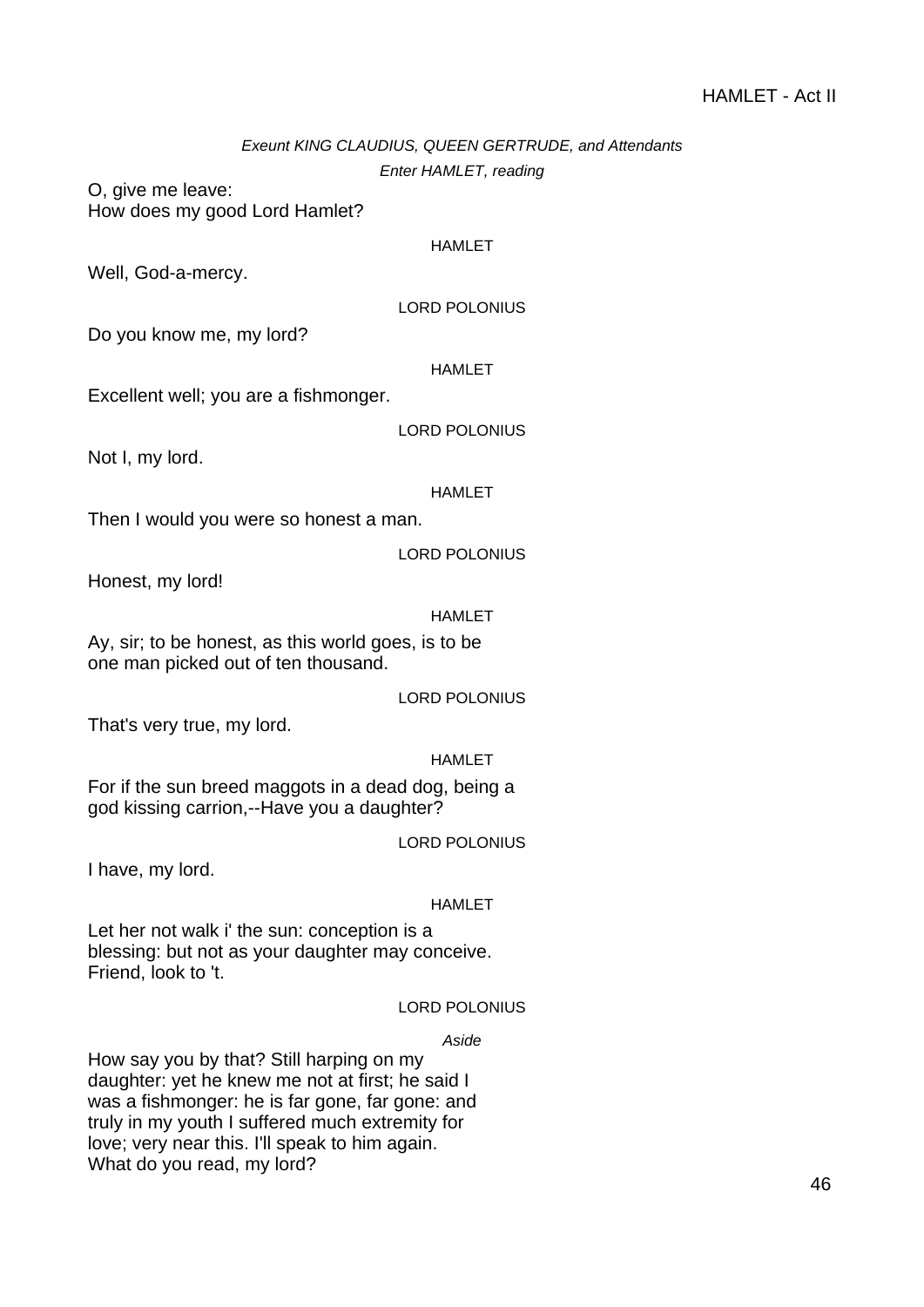Words, words, words.

## LORD POLONIUS

What is the matter, my lord?

## HAMLET

Between who?

## LORD POLONIUS

I mean, the matter that you read, my lord.

#### HAMLET

Slanders, sir: for the satirical rogue says here that old men have grey beards, that their faces are wrinkled, their eyes purging thick amber and plum-tree gum and that they have a plentiful lack of wit, together with most weak hams: all which, sir, though I most powerfully and potently believe, yet I hold it not honesty to have it thus set down, for yourself, sir, should be old as I am, if like a crab you could go backward.

## LORD POLONIUS

Aside

Though this be madness, yet there is method in 't. Will you walk out of the air, my lord?

## HAMLET

Into my grave.

## LORD POLONIUS

Indeed, that is out o' the air.

## Aside

How pregnant sometimes his replies are! a happiness that often madness hits on, which reason and sanity could not so prosperously be delivered of. I will leave him, and suddenly contrive the means of meeting between him and my daughter.--My honourable lord, I will most humbly take my leave of you.

## **HAMI FT**

You cannot, sir, take from me any thing that I will more willingly part withal: except my life, except my life, except my life.

LORD POLONIUS

Fare you well, my lord.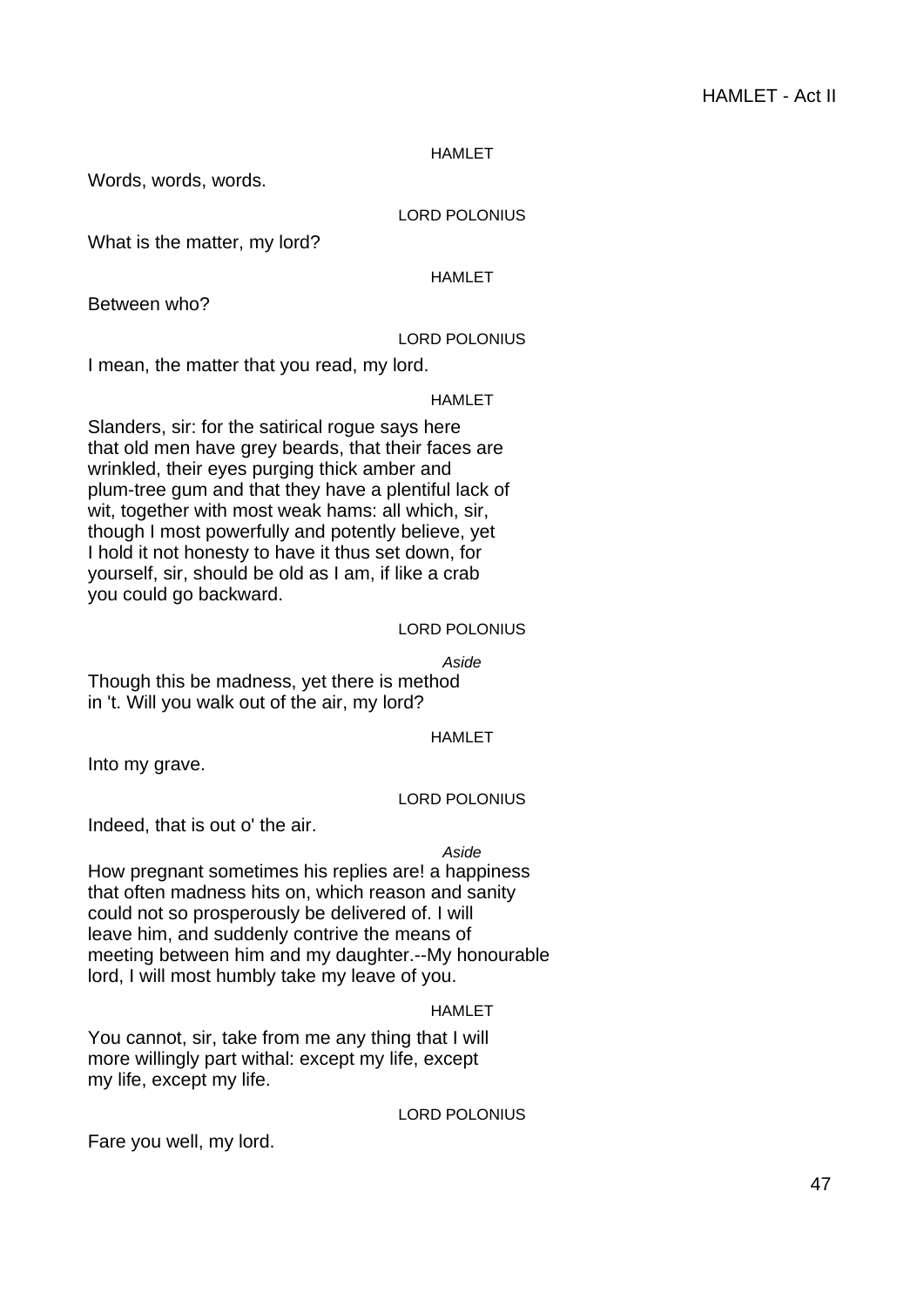These tedious old fools!

## Enter ROSENCRANTZ and GUILDENSTERN

## LORD POLONIUS

You go to seek the Lord Hamlet; there he is.

ROSENCRANTZ

To POLONIUS

God save you, sir!

Exit POLONIUS

GUILDENSTERN

My honoured lord!

ROSENCRANTZ

My most dear lord!

#### HAMLET

My excellent good friends! How dost thou, Guildenstern? Ah, Rosencrantz! Good lads, how do ye both?

ROSENCRANTZ

As the indifferent children of the earth.

GUILDENSTERN

Happy, in that we are not over-happy; On fortune's cap we are not the very button.

HAMLET

Nor the soles of her shoe?

ROSENCRANTZ

Neither, my lord.

#### HAMLET

Then you live about her waist, or in the middle of her favours?

#### GUILDENSTERN

'Faith, her privates we.

## HAMLET

In the secret parts of fortune? O, most true; she is a strumpet. What's the news?

## ROSENCRANTZ

None, my lord, but that the world's grown honest.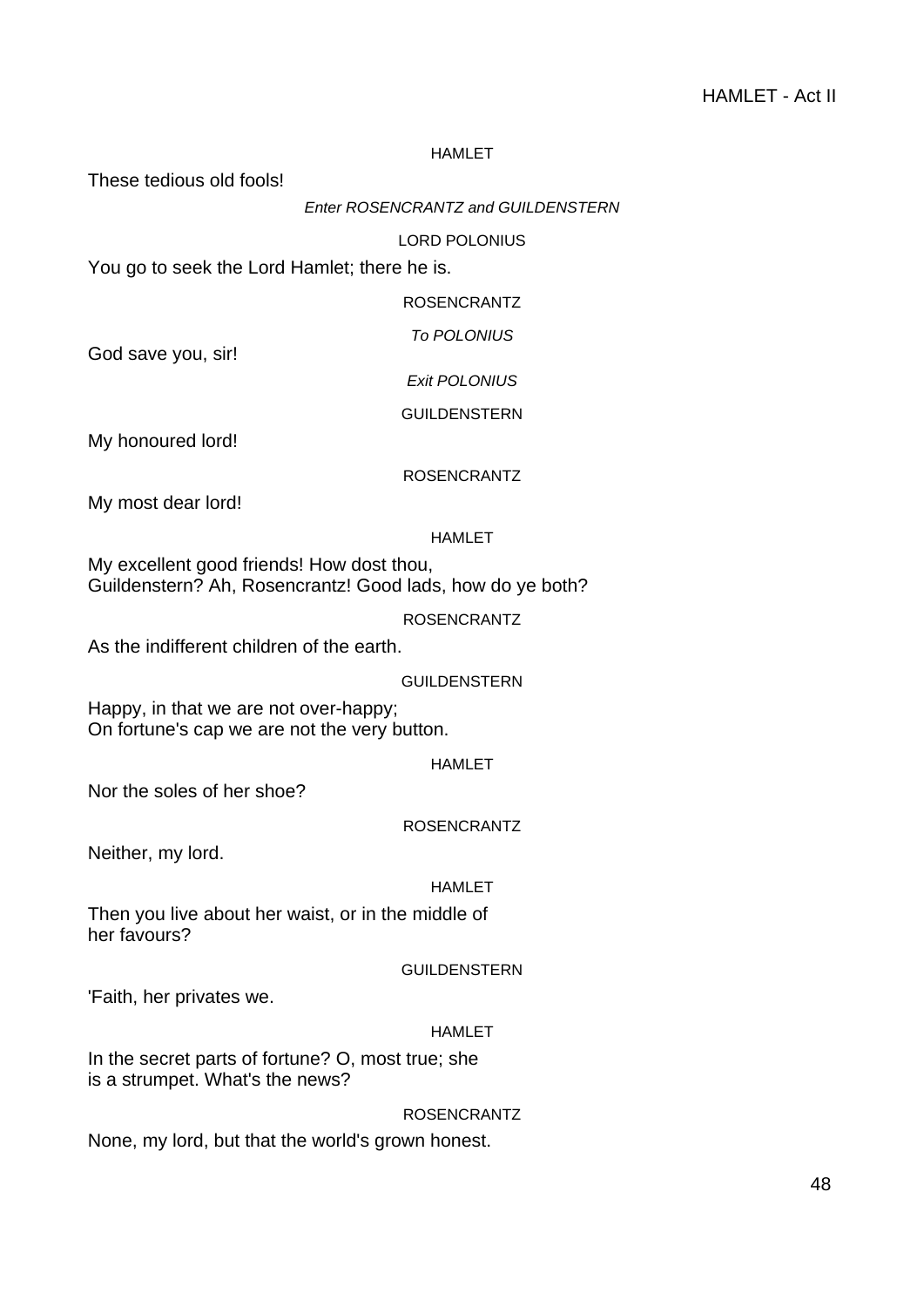Then is doomsday near: but your news is not true. Let me question more in particular: what have you, my good friends, deserved at the hands of fortune, that she sends you to prison hither?

GUILDENSTERN

Prison, my lord!

#### HAMLET

Denmark's a prison.

#### ROSENCRANTZ

Then is the world one.

#### HAMLET

A goodly one; in which there are many confines, wards and dungeons, Denmark being one o' the worst.

## ROSENCRANTZ

We think not so, my lord.

#### HAMLET

Why, then, 'tis none to you; for there is nothing either good or bad, but thinking makes it so: to me it is a prison.

ROSENCRANTZ

Why then, your ambition makes it one; 'tis too narrow for your mind.

## HAMLET

O God, I could be bounded in a nut shell and count myself a king of infinite space, were it not that I have bad dreams.

## GUILDENSTERN

Which dreams indeed are ambition, for the very substance of the ambitious is merely the shadow of a dream.

## HAMLET

A dream itself is but a shadow.

## ROSENCRANTZ

Truly, and I hold ambition of so airy and light a quality that it is but a shadow's shadow.

## HAMLET

Then are our beggars bodies, and our monarchs and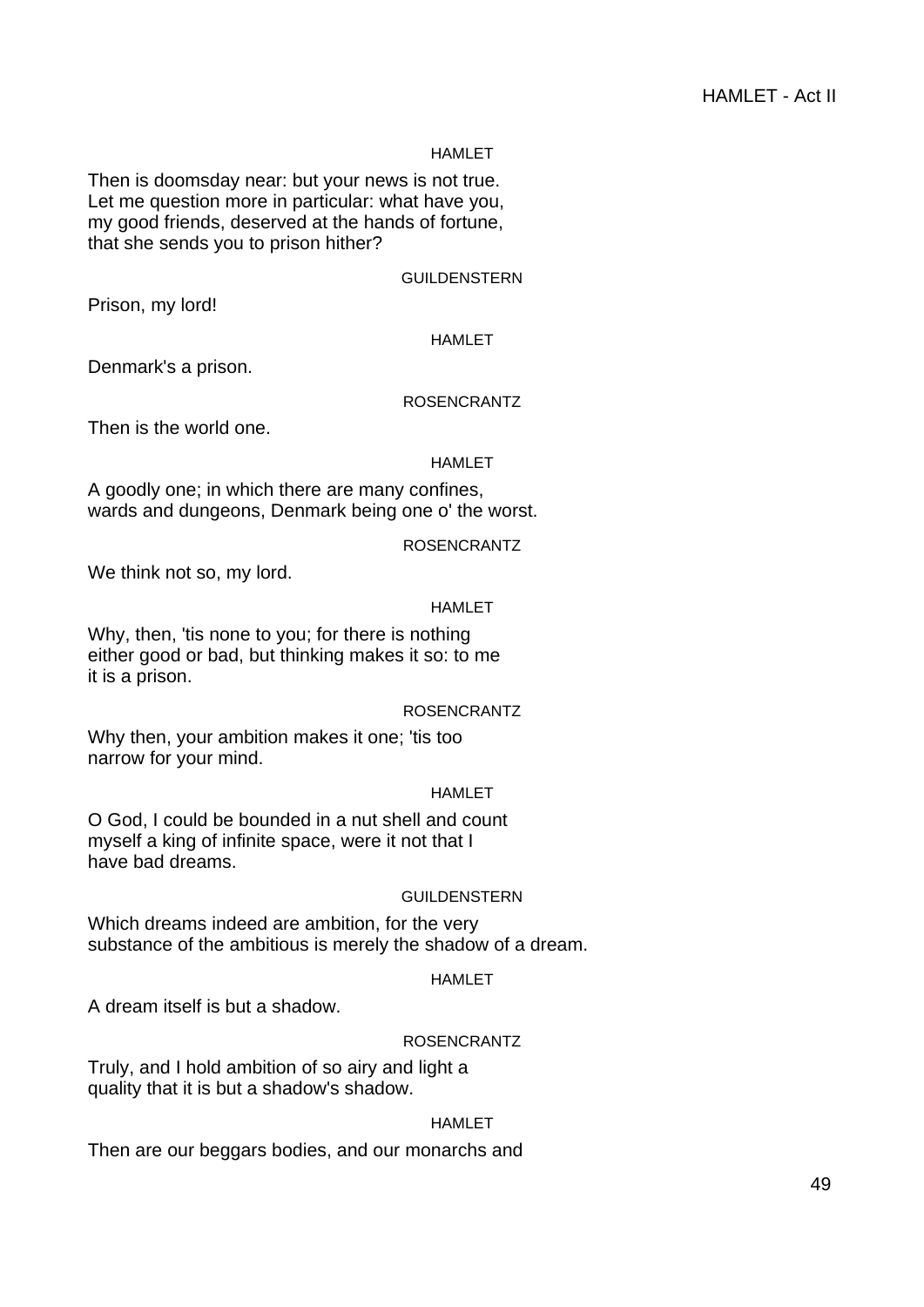outstretched heroes the beggars' shadows. Shall we to the court? for, by my fay, I cannot reason.

## ROSENCRANTZ

#### GUILDENSTERN

We'll wait upon you.

#### HAMLET

No such matter: I will not sort you with the rest of my servants, for, to speak to you like an honest man, I am most dreadfully attended. But, in the beaten way of friendship, what make you at Elsinore?

#### ROSENCRANTZ

To visit you, my lord; no other occasion.

#### HAMLET

Beggar that I am, I am even poor in thanks; but I thank you: and sure, dear friends, my thanks are too dear a halfpenny. Were you not sent for? Is it your own inclining? Is it a free visitation? Come, deal justly with me: come, come; nay, speak.

## GUILDENSTERN

What should we say, my lord?

#### HAMLET

Why, any thing, but to the purpose. You were sent for; and there is a kind of confession in your looks which your modesties have not craft enough to colour: I know the good king and queen have sent for you.

#### ROSENCRANTZ

To what end, my lord?

## HAMLET

That you must teach me. But let me conjure you, by the rights of our fellowship, by the consonancy of our youth, by the obligation of our ever-preserved love, and by what more dear a better proposer could charge you withal, be even and direct with me, whether you were sent for, or no?

#### ROSENCRANTZ

#### Aside to GUILDENSTERN

What say you?

#### HAMLET

Aside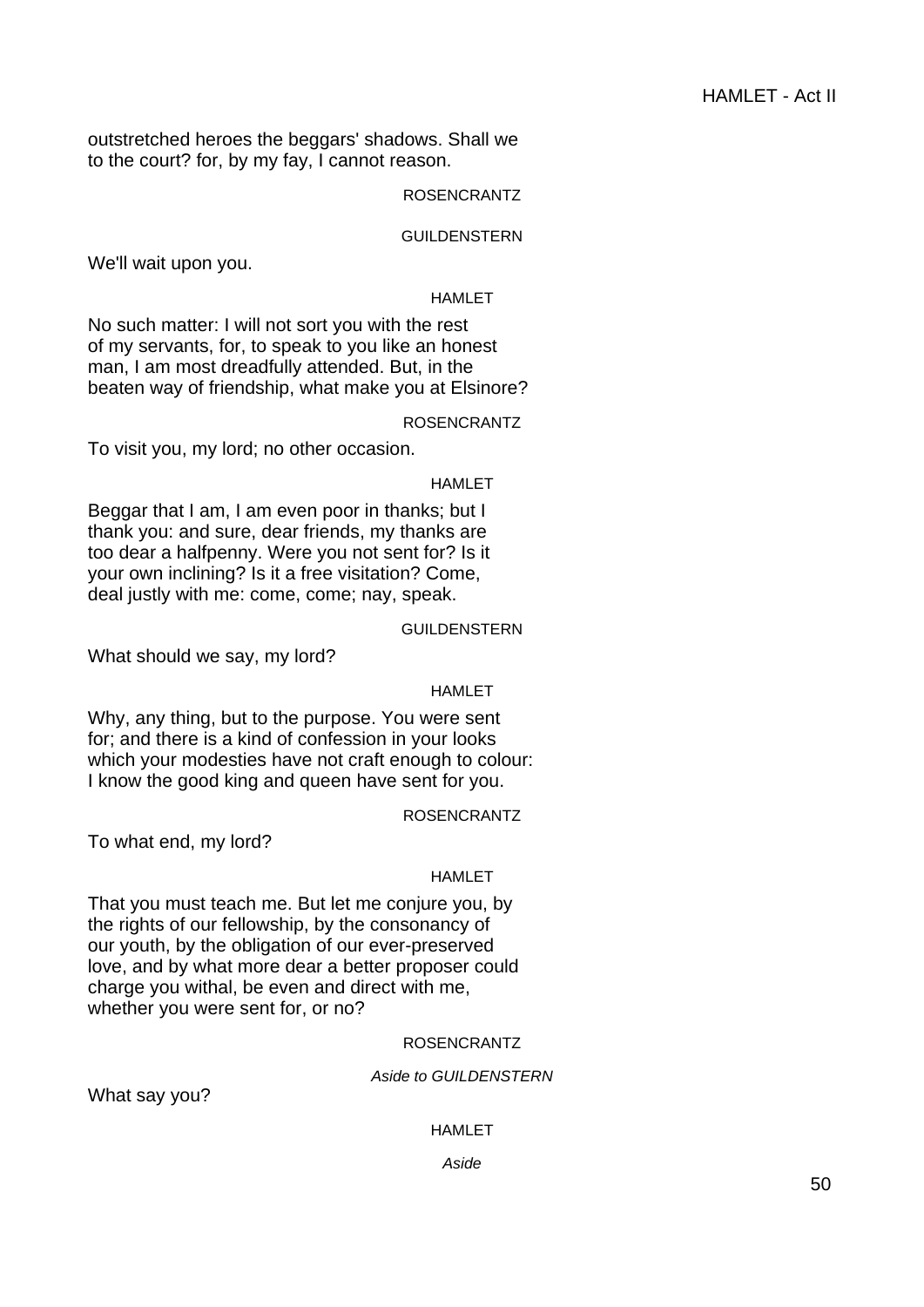Nay, then, I have an eye of you.--If you love me, hold not off.

#### GUILDENSTERN

My lord, we were sent for.

#### HAMLET

I will tell you why; so shall my anticipation prevent your discovery, and your secrecy to the king and queen moult no feather. I have of late--but wherefore I know not--lost all my mirth, forgone all custom of exercises; and indeed it goes so heavily with my disposition that this goodly frame, the earth, seems to me a sterile promontory, this most excellent canopy, the air, look you, this brave o'erhanging firmament, this majestical roof fretted with golden fire, why, it appears no other thing to me than a foul and pestilent congregation of vapours. What a piece of work is a man! how noble in reason! how infinite in faculty! in form and moving how express and admirable! in action how like an angel! in apprehension how like a god! the beauty of the world! the paragon of animals! And yet, to me, what is this quintessence of dust? man delights not me: no, nor woman neither, though by your smiling you seem to say so.

## ROSENCRANTZ

My lord, there was no such stuff in my thoughts.

## HAMLET

Why did you laugh then, when I said 'man delights not me'?

## ROSENCRANTZ

To think, my lord, if you delight not in man, what lenten entertainment the players shall receive from you: we coted them on the way; and hither are they coming, to offer you service.

## HAMLET

He that plays the king shall be welcome; his majesty shall have tribute of me; the adventurous knight shall use his foil and target; the lover shall not sigh gratis; the humourous man shall end his part in peace; the clown shall make those laugh whose lungs are tickled o' the sere; and the lady shall say her mind freely, or the blank verse shall halt for't. What players are they?

## ROSENCRANTZ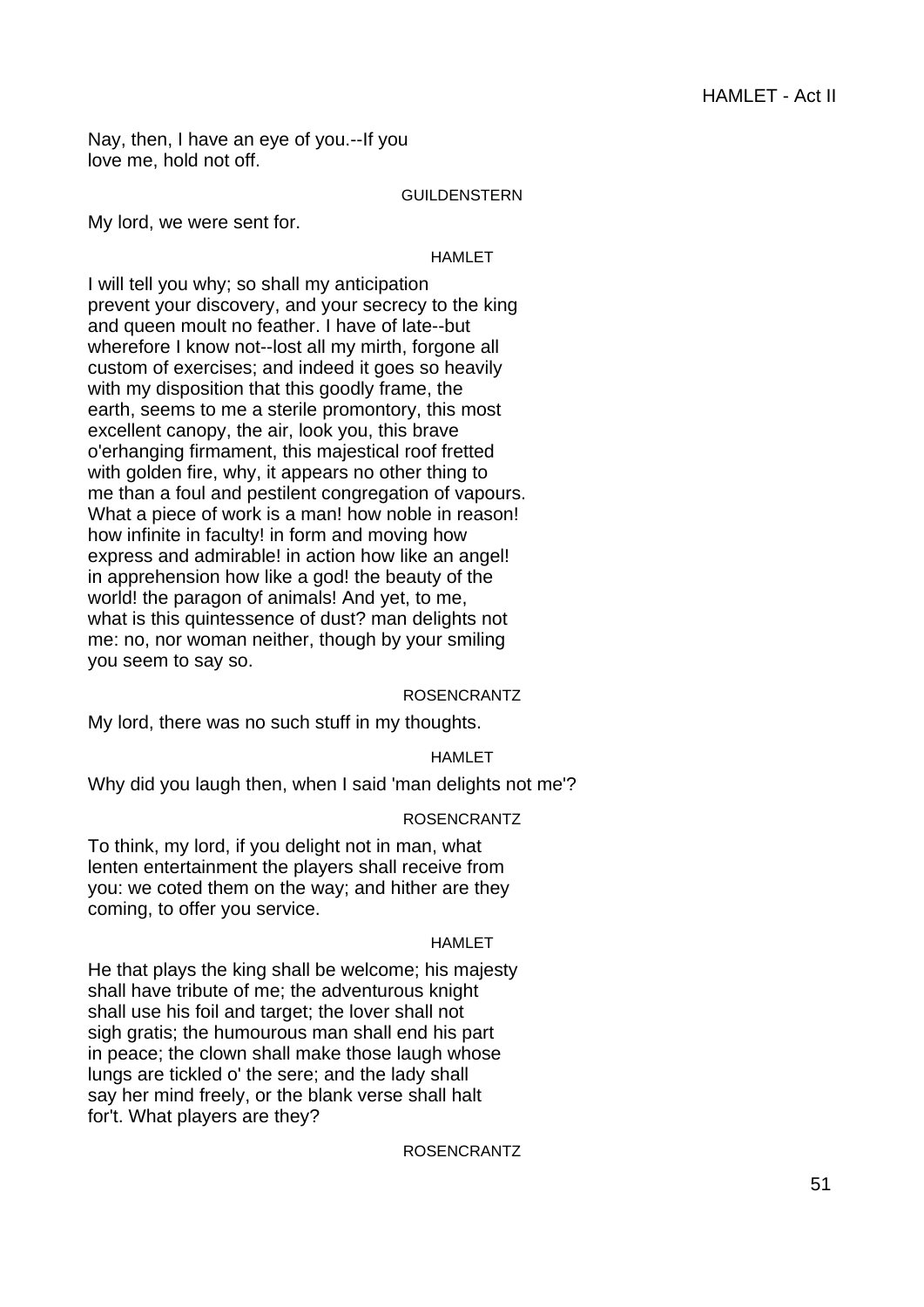Even those you were wont to take delight in, the tragedians of the city.

## HAMLET

How chances it they travel? their residence, both in reputation and profit, was better both ways.

## ROSENCRANTZ

I think their inhibition comes by the means of the late innovation.

#### **HAMLET**

Do they hold the same estimation they did when I was in the city? are they so followed?

ROSENCRANTZ

No, indeed, are they not.

## HAMLET

How comes it? do they grow rusty?

#### ROSENCRANTZ

Nay, their endeavour keeps in the wonted pace: but there is, sir, an aery of children, little eyases, that cry out on the top of question, and are most tyrannically clapped for't: these are now the fashion, and so berattle the common stages--so they call them--that many wearing rapiers are afraid of goose-quills and dare scarce come thither.

#### HAMLET

What, are they children? who maintains 'em? how are they escoted? Will they pursue the quality no longer than they can sing? will they not say afterwards, if they should grow themselves to common players--as it is most like, if their means are no better--their writers do them wrong, to make them exclaim against their own succession?

## ROSENCRANTZ

'Faith, there has been much to do on both sides; and the nation holds it no sin to tarre them to controversy: there was, for a while, no money bid for argument, unless the poet and the player went to cuffs in the question.

HAMLET

Is't possible?

GUILDENSTERN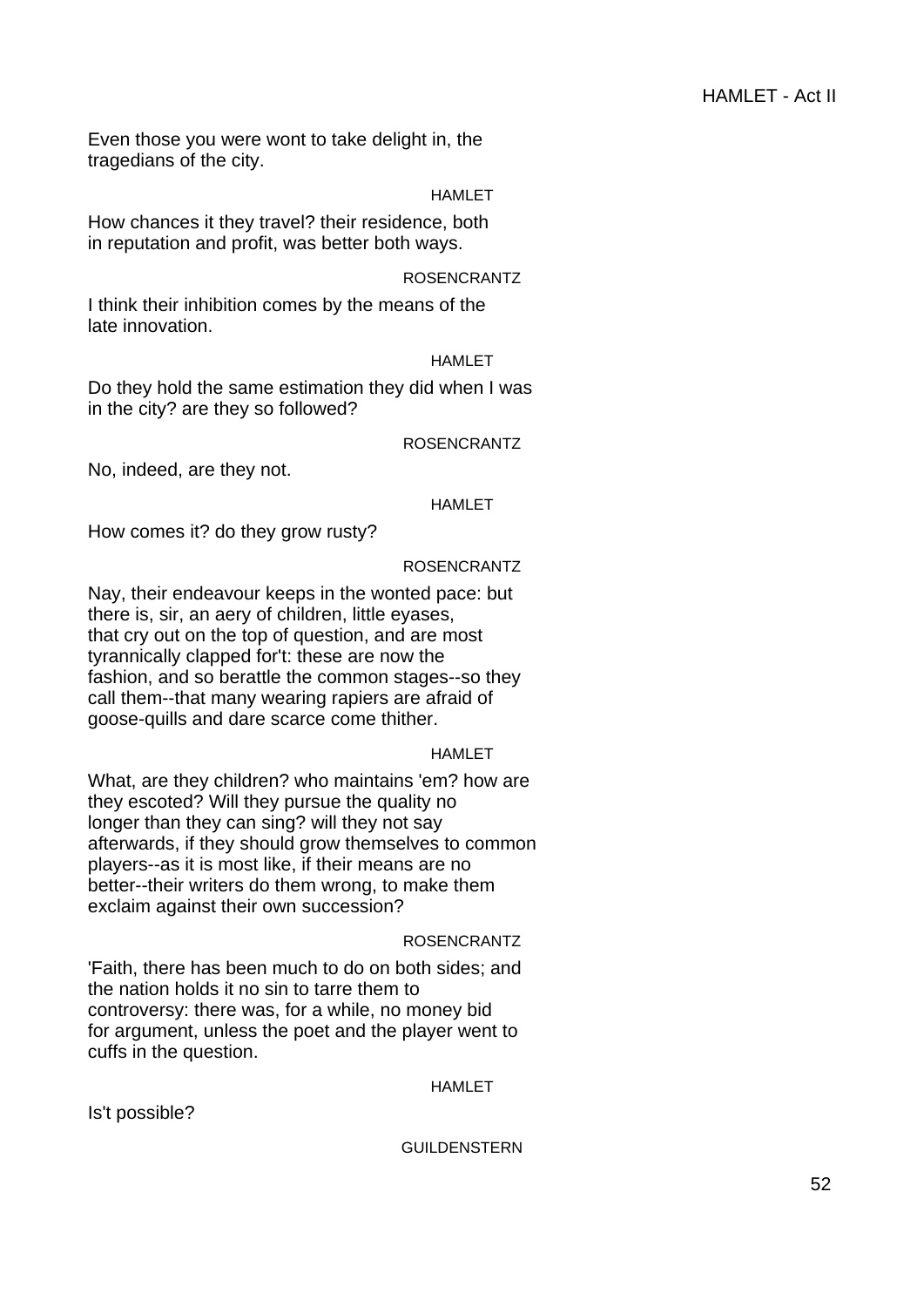O, there has been much throwing about of brains.

HAMLET

Do the boys carry it away?

## ROSENCRANTZ

Ay, that they do, my lord; Hercules and his load too.

## HAMLET

It is not very strange; for mine uncle is king of Denmark, and those that would make mows at him while my father lived, give twenty, forty, fifty, an hundred ducats a-piece for his picture in little. 'Sblood, there is something in this more than natural, if philosophy could find it out.

Flourish of trumpets within

GUILDENSTERN

There are the players.

## HAMLET

Gentlemen, you are welcome to Elsinore. Your hands, come then: the appurtenance of welcome is fashion and ceremony: let me comply with you in this garb, lest my extent to the players, which, I tell you, must show fairly outward, should more appear like entertainment than yours. You are welcome: but my uncle-father and aunt-mother are deceived.

GUILDENSTERN

In what, my dear lord?

## HAMLET

I am but mad north-north-west: when the wind is southerly I know a hawk from a handsaw.

Enter POLONIUS

LORD POLONIUS

Well be with you, gentlemen!

## HAMLET

Hark you, Guildenstern; and you too: at each ear a hearer: that great baby you see there is not yet out of his swaddling-clouts.

## ROSENCRANTZ

Happily he's the second time come to them; for they say an old man is twice a child.

## HAMLET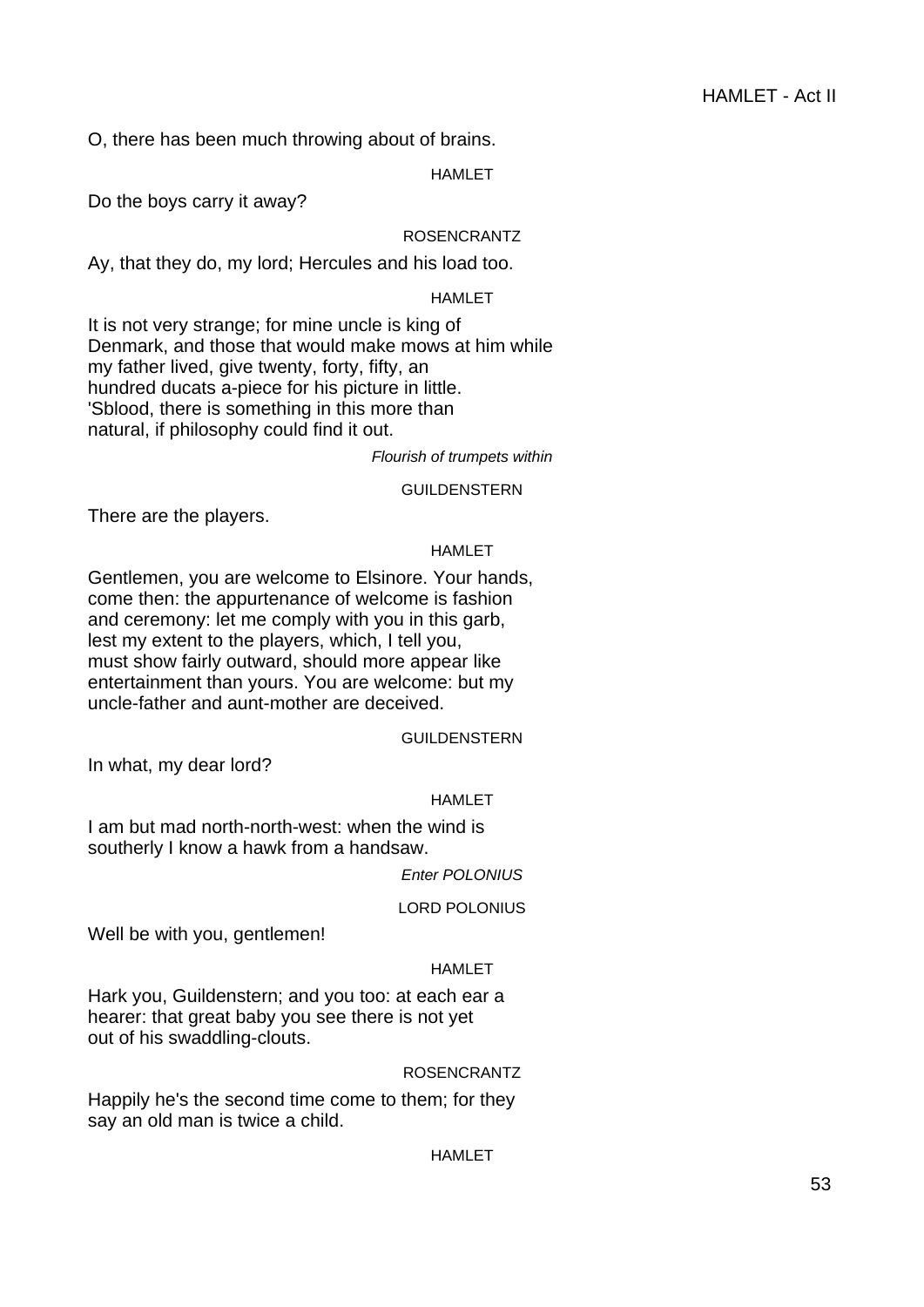I will prophesy he comes to tell me of the players; mark it. You say right, sir: o' Monday morning; 'twas so indeed.

LORD POLONIUS

My lord, I have news to tell you.

HAMLET

My lord, I have news to tell you. When Roscius was an actor in Rome,--

LORD POLONIUS

The actors are come hither, my lord.

HAMLET

Buz, buz!

LORD POLONIUS

Upon mine honour,--

HAMLET

Then came each actor on his ass,--

LORD POLONIUS

The best actors in the world, either for tragedy, comedy, history, pastoral, pastoral-comical, historical-pastoral, tragical-historical, tragicalcomical-historical-pastoral, scene individable, or poem unlimited: Seneca cannot be too heavy, nor Plautus too light. For the law of writ and the liberty, these are the only men.

## HAMLET

O Jephthah, judge of Israel, what a treasure hadst thou!

## LORD POLONIUS

What a treasure had he, my lord?

## HAMLET

Why,

'One fair daughter and no more, The which he loved passing well.'

## LORD POLONIUS

Aside

Still on my daughter.

## HAMLET

Am I not i' the right, old Jephthah?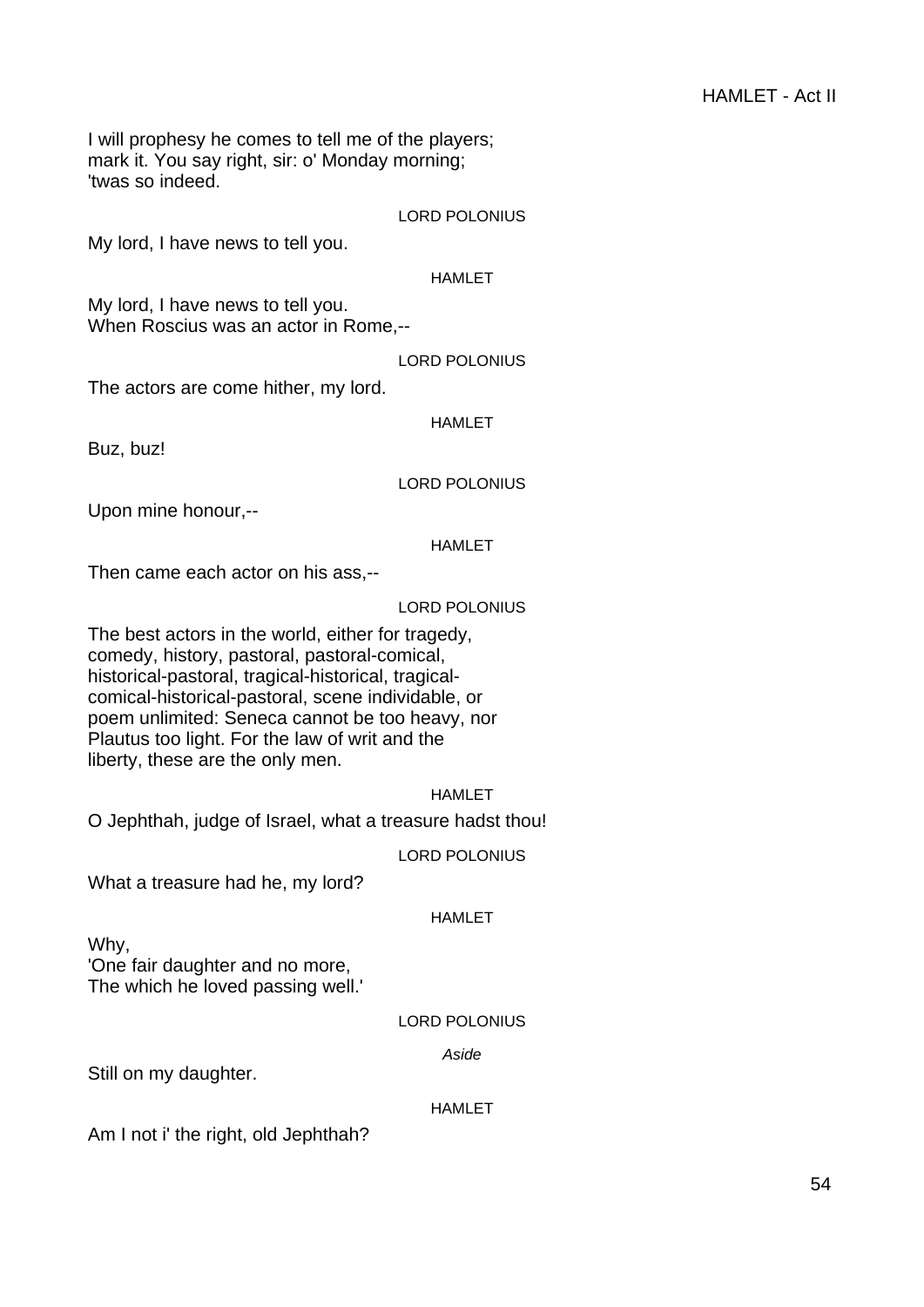#### LORD POLONIUS

If you call me Jephthah, my lord, I have a daughter that I love passing well.

#### HAMLET

Nay, that follows not.

## LORD POLONIUS

What follows, then, my lord?

## HAMLET

Why, 'As by lot, God wot,' and then, you know, 'It came to pass, as most like it was,'- the first row of the pious chanson will show you more; for look, where my abridgement comes.

Enter four or five Players You are welcome, masters; welcome, all. I am glad to see thee well. Welcome, good friends. O, my old friend! thy face is valenced since I saw thee last: comest thou to beard me in Denmark? What, my young lady and mistress! By'r lady, your ladyship is nearer to heaven than when I saw you last, by the altitude of a chopine. Pray God, your voice, like apiece of uncurrent gold, be not cracked within the ring. Masters, you are all welcome. We'll e'en to't like French falconers, fly at any thing we see: we'll have a speech straight: come, give us a taste of your quality; come, a passionate speech.

First Player

What speech, my lord?

#### HAMLET

I heard thee speak me a speech once, but it was never acted; or, if it was, not above once; for the play, I remember, pleased not the million; 'twas caviare to the general: but it was--as I received it, and others, whose judgments in such matters cried in the top of mine--an excellent play, well digested in the scenes, set down with as much modesty as cunning. I remember, one said there were no sallets in the lines to make the matter savoury, nor no matter in the phrase that might indict the author of affectation; but called it an honest method, as wholesome as sweet, and by very much more handsome than fine. One speech in it I chiefly loved: 'twas Aeneas' tale to Dido; and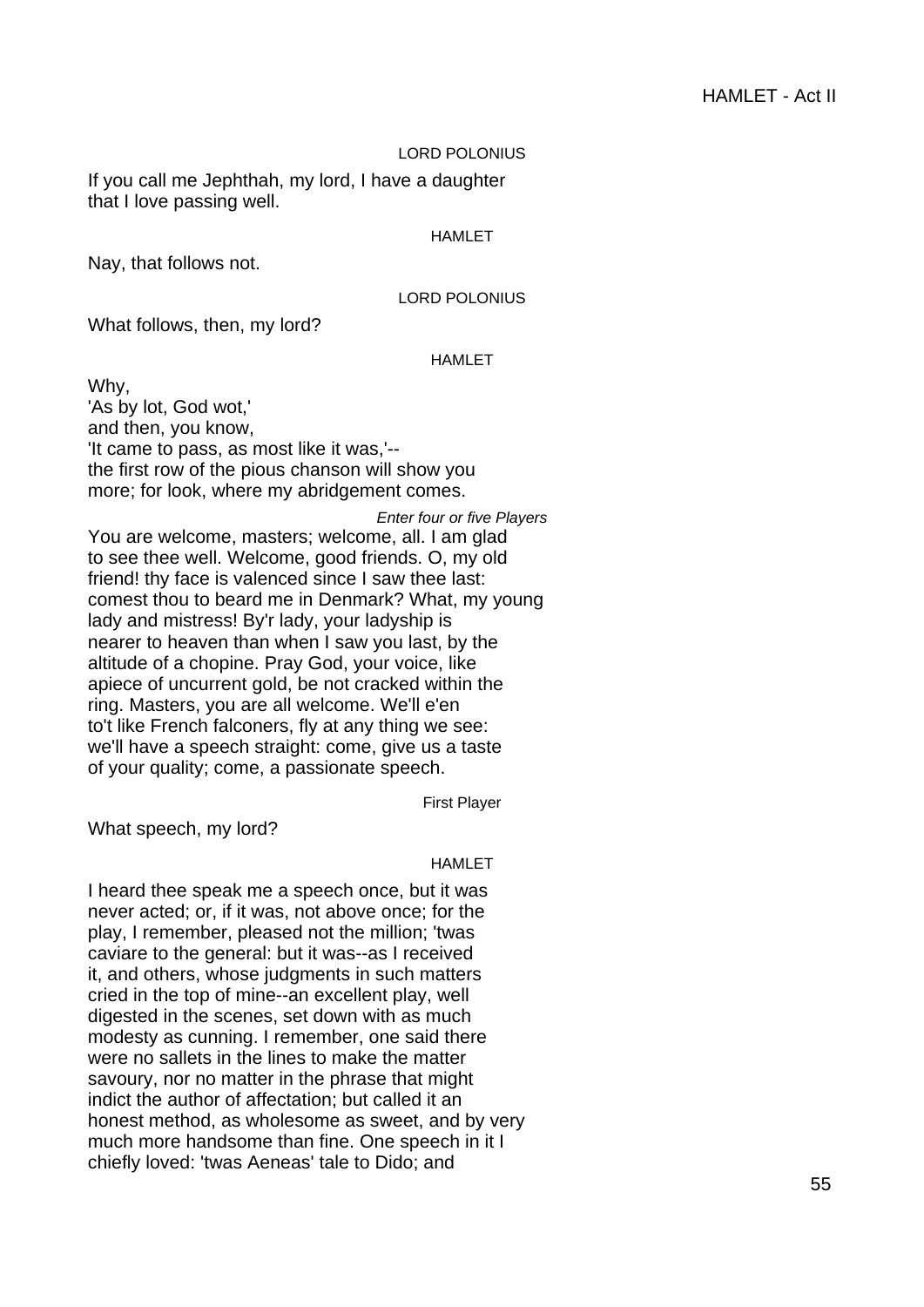thereabout of it especially, where he speaks of Priam's slaughter: if it live in your memory, begin at this line: let me see, let me see-- 'The rugged Pyrrhus, like the Hyrcanian beast,'- it is not so:--it begins with Pyrrhus:-- 'The rugged Pyrrhus, he whose sable arms, Black as his purpose, did the night resemble When he lay couched in the ominous horse, Hath now this dread and black complexion smear'd With heraldry more dismal; head to foot Now is he total gules; horridly trick'd With blood of fathers, mothers, daughters, sons, Baked and impasted with the parching streets, That lend a tyrannous and damned light To their lord's murder: roasted in wrath and fire, And thus o'er-sized with coagulate gore, With eyes like carbuncles, the hellish Pyrrhus Old grandsire Priam seeks.' So, proceed you.

## LORD POLONIUS

'Fore God, my lord, well spoken, with good accent and good discretion.

First Player

'Anon he finds him

Striking too short at Greeks; his antique sword, Rebellious to his arm, lies where it falls, Repugnant to command: unequal match'd, Pyrrhus at Priam drives; in rage strikes wide; But with the whiff and wind of his fell sword The unnerved father falls. Then senseless Ilium, Seeming to feel this blow, with flaming top Stoops to his base, and with a hideous crash Takes prisoner Pyrrhus' ear: for, lo! his sword, Which was declining on the milky head Of reverend Priam, seem'd i' the air to stick: So, as a painted tyrant, Pyrrhus stood, And like a neutral to his will and matter, Did nothing.

But, as we often see, against some storm, A silence in the heavens, the rack stand still, The bold winds speechless and the orb below As hush as death, anon the dreadful thunder Doth rend the region, so, after Pyrrhus' pause, Aroused vengeance sets him new a-work; And never did the Cyclops' hammers fall On Mars's armour forged for proof eterne With less remorse than Pyrrhus' bleeding sword Now falls on Priam.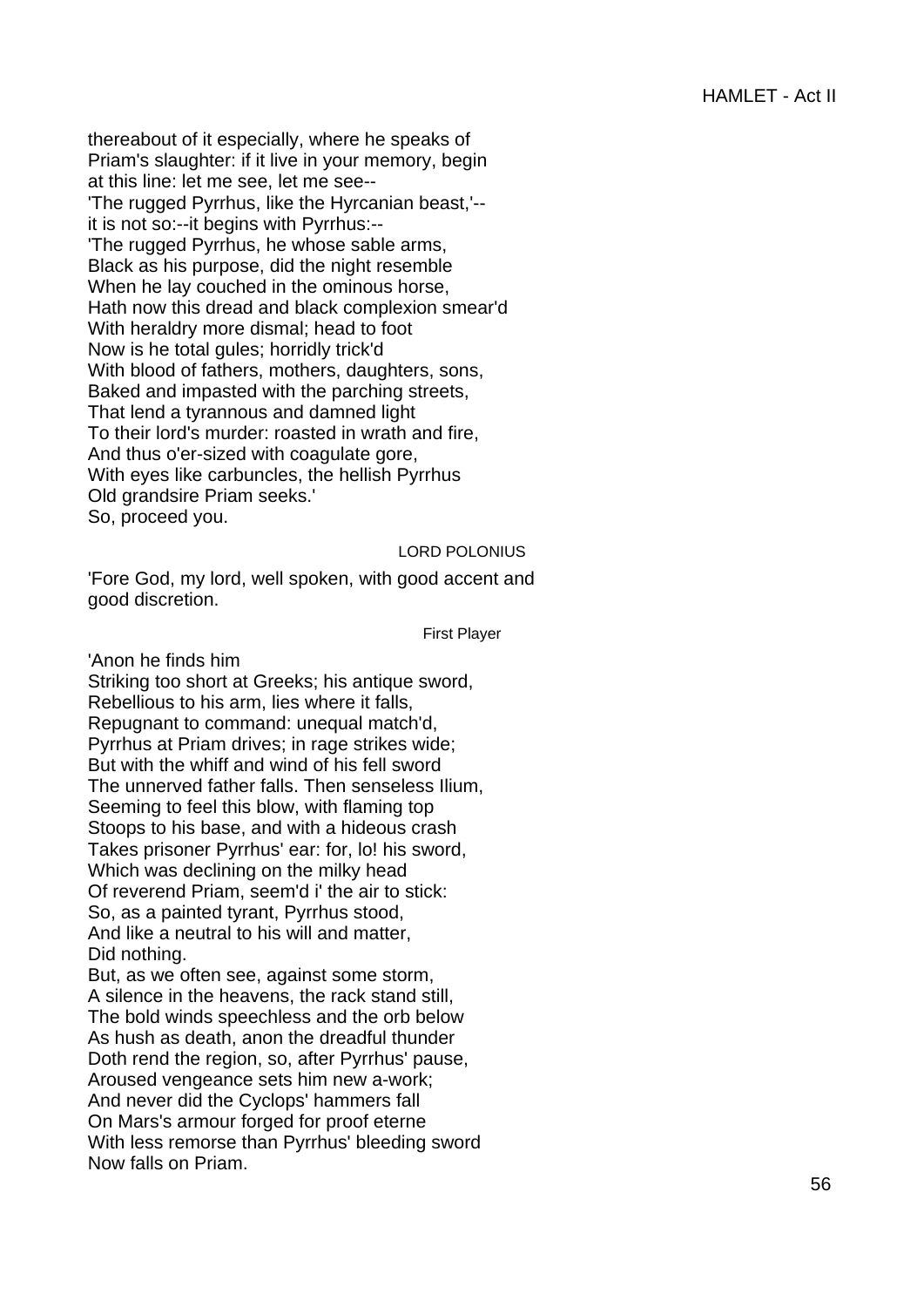Out, out, thou strumpet, Fortune! All you gods, In general synod 'take away her power; Break all the spokes and fellies from her wheel, And bowl the round nave down the hill of heaven, As low as to the fiends!'

LORD POLONIUS

This is too long.

## HAMLET

It shall to the barber's, with your beard. Prithee, say on: he's for a jig or a tale of bawdry, or he sleeps: say on: come to Hecuba.

First Player

'But who, O, who had seen the mobled queen--'

HAMLET

'The mobled queen?'

## LORD POLONIUS

That's good; 'mobled queen' is good.

#### First Player

'Run barefoot up and down, threatening the flames With bisson rheum; a clout upon that head Where late the diadem stood, and for a robe, About her lank and all o'er-teemed loins, A blanket, in the alarm of fear caught up; Who this had seen, with tongue in venom steep'd, 'Gainst Fortune's state would treason have pronounced:

But if the gods themselves did see her then When she saw Pyrrhus make malicious sport In mincing with his sword her husband's limbs, The instant burst of clamour that she made, Unless things mortal move them not at all, Would have made milch the burning eyes of heaven, And passion in the gods.'

## LORD POLONIUS

Look, whether he has not turned his colour and has tears in's eyes. Pray you, no more.

## HAMLET

'Tis well: I'll have thee speak out the rest soon. Good my lord, will you see the players well bestowed? Do you hear, let them be well used; for they are the abstract and brief chronicles of the time: after your death you were better have a bad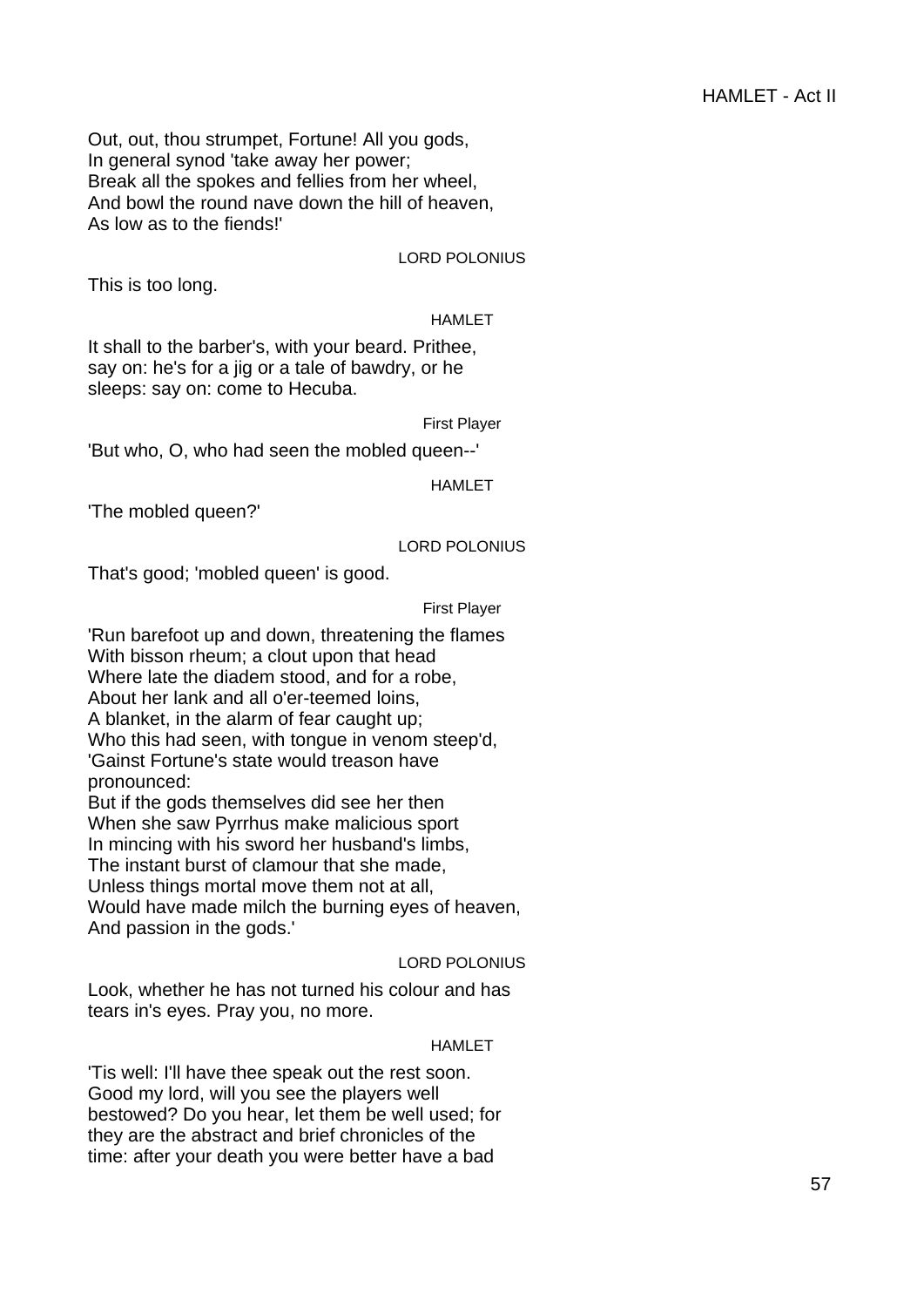epitaph than their ill report while you live.

LORD POLONIUS

My lord, I will use them according to their desert.

**HAMLET** 

God's bodykins, man, much better: use every man after his desert, and who should 'scape whipping? Use them after your own honour and dignity: the less they deserve, the more merit is in your bounty. Take them in.

## LORD POLONIUS

Come, sirs.

#### HAMLET

Follow him, friends: we'll hear a play to-morrow. Exit POLONIUS with all the Players but the First Dost thou hear me, old friend; can you play the Murder of Gonzago?

First Player

Ay, my lord.

## HAMLET

We'll ha't to-morrow night. You could, for a need, study a speech of some dozen or sixteen lines, which I would set down and insert in't, could you not?

First Player

Ay, my lord.

## HAMLET

Very well. Follow that lord; and look you mock him not.

Exit First Player My good friends, I'll leave you till night: you are welcome to Elsinore.

## ROSENCRANTZ

Good my lord!

## HAMLET

Ay, so, God be wi' ye;

## Exeunt ROSENCRANTZ and GUILDENSTERN

Now I am alone. O, what a rogue and peasant slave am I! Is it not monstrous that this player here, But in a fiction, in a dream of passion, Could force his soul so to his own conceit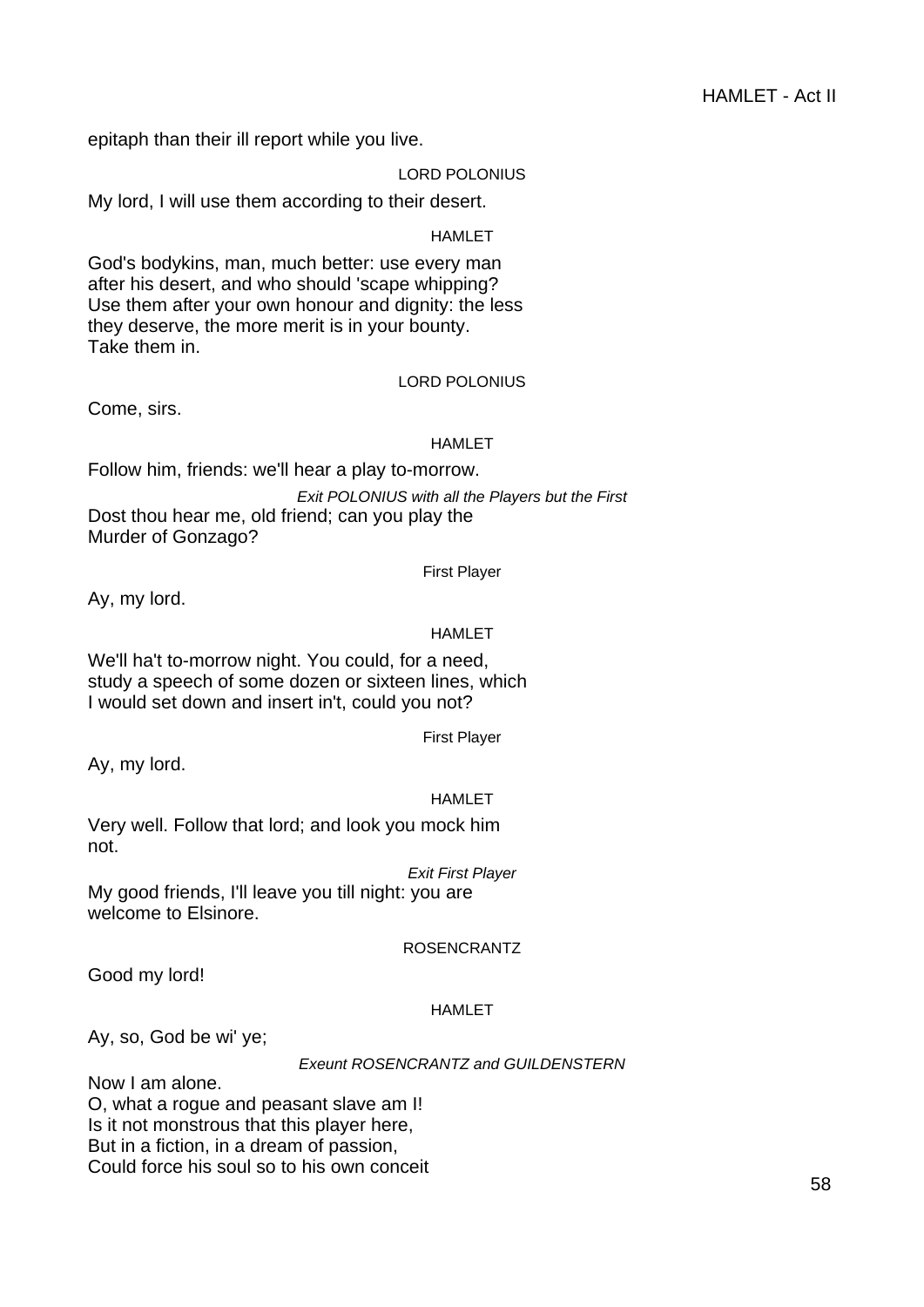That from her working all his visage wann'd, Tears in his eyes, distraction in's aspect, A broken voice, and his whole function suiting With forms to his conceit? and all for nothing! For Hecuba!

What's Hecuba to him, or he to Hecuba, That he should weep for her? What would he do, Had he the motive and the cue for passion That I have? He would drown the stage with tears And cleave the general ear with horrid speech, Make mad the guilty and appal the free, Confound the ignorant, and amaze indeed The very faculties of eyes and ears. Yet I, A dull and muddy-mettled rascal, peak, Like John-a-dreams, unpregnant of my cause, And can say nothing; no, not for a king, Upon whose property and most dear life A damn'd defeat was made. Am I a coward? Who calls me villain? breaks my pate across? Plucks off my beard, and blows it in my face? Tweaks me by the nose? gives me the lie i' the throat, As deep as to the lungs? who does me this? Ha!

'Swounds, I should take it: for it cannot be But I am pigeon-liver'd and lack gall To make oppression bitter, or ere this I should have fatted all the region kites With this slave's offal: bloody, bawdy villain! Remorseless, treacherous, lecherous, kindless villain! O, vengeance!

Why, what an ass am I! This is most brave, That I, the son of a dear father murder'd,

Prompted to my revenge by heaven and hell,

Must, like a whore, unpack my heart with words,

And fall a-cursing, like a very drab, A scullion!

Fie upon't! foh! About, my brain! I have heard That guilty creatures sitting at a play Have by the very cunning of the scene Been struck so to the soul that presently They have proclaim'd their malefactions; For murder, though it have no tongue, will speak With most miraculous organ. I'll have these players Play something like the murder of my father Before mine uncle: I'll observe his looks; I'll tent him to the quick: if he but blench, I know my course. The spirit that I have seen May be the devil: and the devil hath power To assume a pleasing shape; yea, and perhaps Out of my weakness and my melancholy,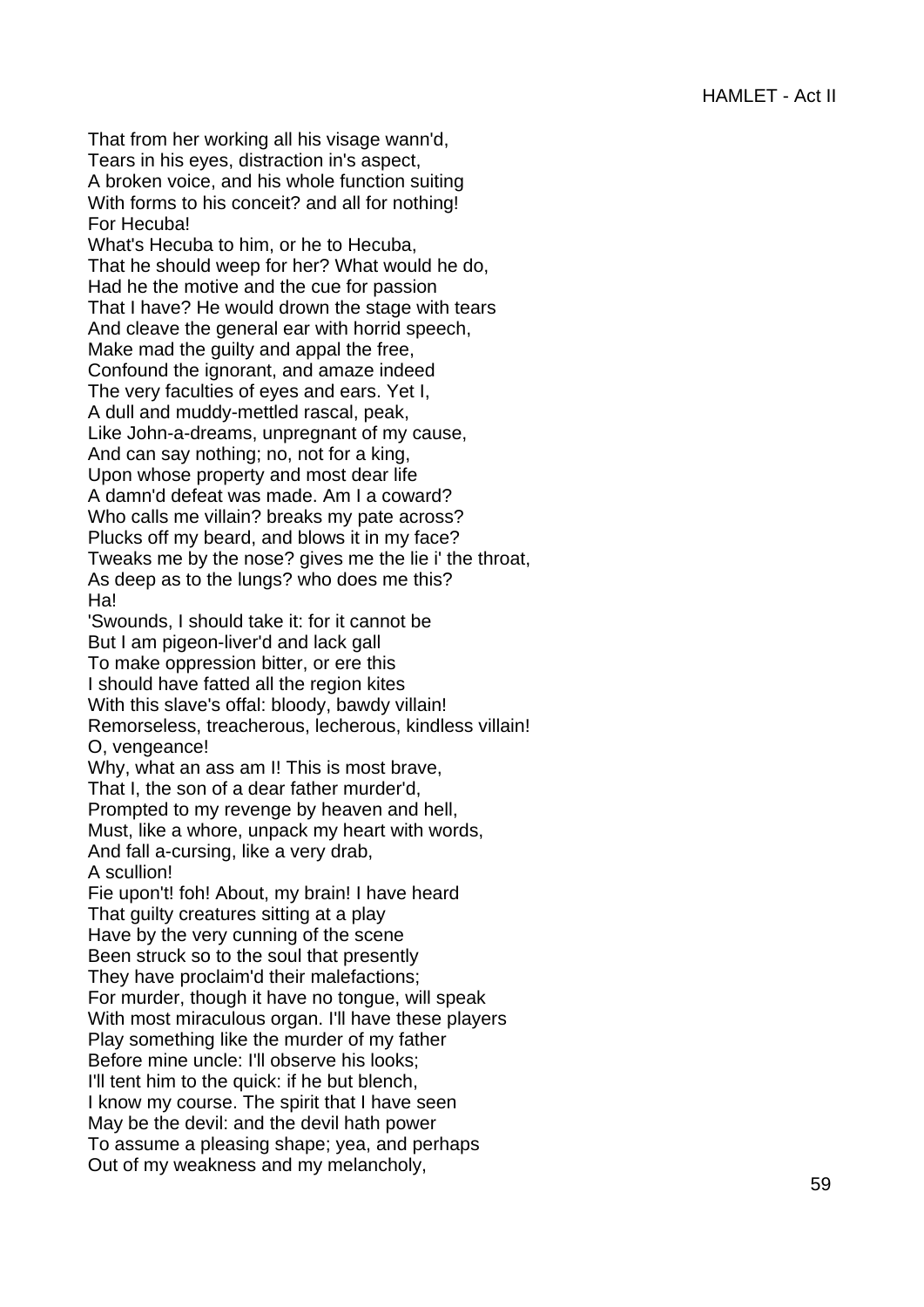As he is very potent with such spirits, Abuses me to damn me: I'll have grounds More relative than this: the play 's the thing Wherein I'll catch the conscience of the king.

Exit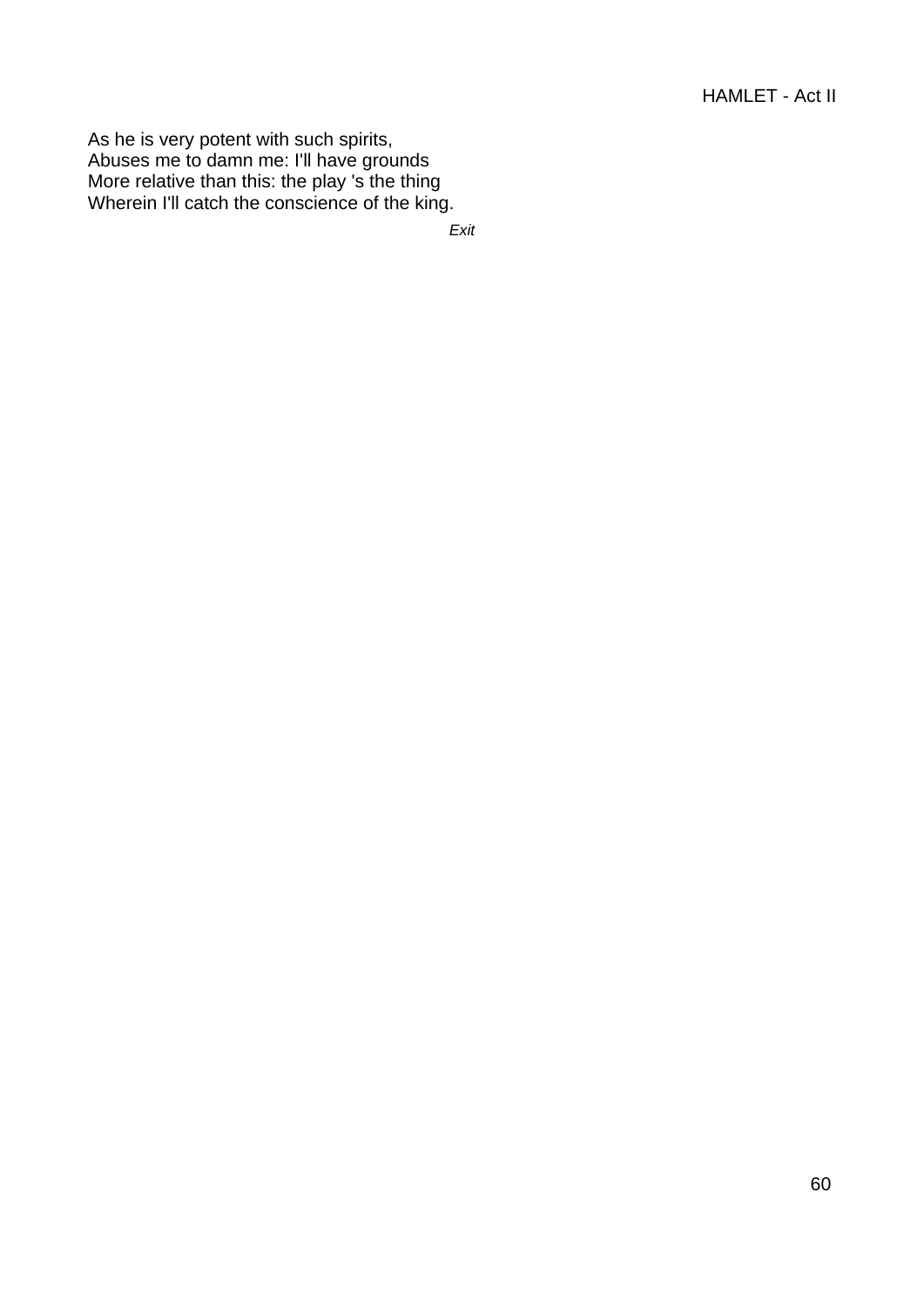# Act III

## Scene 1

## A room in the castle.

## Enter KING CLAUDIUS, QUEEN GERTRUDE, POLONIUS, OPHELIA, ROSENCRANTZ, and **GUILDENSTERN**

## KING CLAUDIUS

And can you, by no drift of circumstance, Get from him why he puts on this confusion, Grating so harshly all his days of quiet With turbulent and dangerous lunacy?

## ROSENCRANTZ

He does confess he feels himself distracted; But from what cause he will by no means speak.

## GUILDENSTERN

Nor do we find him forward to be sounded, But, with a crafty madness, keeps aloof, When we would bring him on to some confession Of his true state.

## QUEEN GERTRUDE

Did he receive you well?

## ROSENCRANTZ

Most like a gentleman.

## GUILDENSTERN

But with much forcing of his disposition.

## ROSENCRANTZ

Niggard of question; but, of our demands, Most free in his reply.

## QUEEN GERTRUDE

Did you assay him? To any pastime?

## ROSENCRANTZ

Madam, it so fell out, that certain players We o'er-raught on the way: of these we told him; And there did seem in him a kind of joy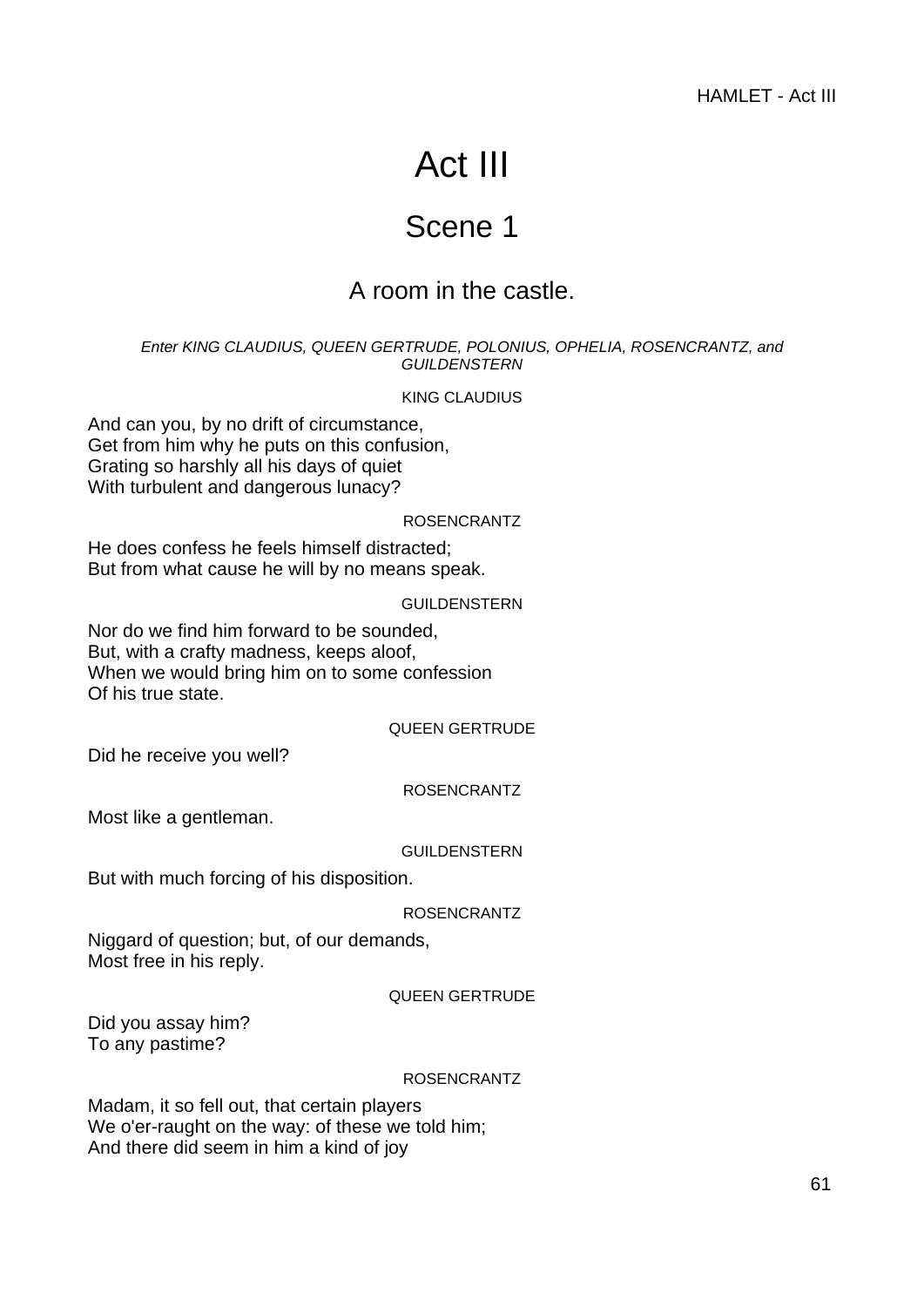To hear of it: they are about the court, And, as I think, they have already order This night to play before him.

## LORD POLONIUS

'Tis most true: And he beseech'd me to entreat your majesties To hear and see the matter.

## KING CLAUDIUS

With all my heart; and it doth much content me To hear him so inclined. Good gentlemen, give him a further edge, And drive his purpose on to these delights.

## ROSENCRANTZ

We shall, my lord.

## **Exeunt ROSENCRANTZ and GUILDENSTERN**

#### KING CLAUDIUS

Sweet Gertrude, leave us too; For we have closely sent for Hamlet hither, That he, as 'twere by accident, may here Affront Ophelia: Her father and myself, lawful espials, Will so bestow ourselves that, seeing, unseen, We may of their encounter frankly judge, And gather by him, as he is behaved, If 't be the affliction of his love or no That thus he suffers for.

## QUEEN GERTRUDE

I shall obey you. And for your part, Ophelia, I do wish That your good beauties be the happy cause Of Hamlet's wildness: so shall I hope your virtues Will bring him to his wonted way again, To both your honours.

#### OPHELIA

Madam, I wish it may.

#### Exit QUEEN GERTRUDE

## LORD POLONIUS

Ophelia, walk you here. Gracious, so please you, We will bestow ourselves.

#### To OPHELIA

Read on this book; That show of such an exercise may colour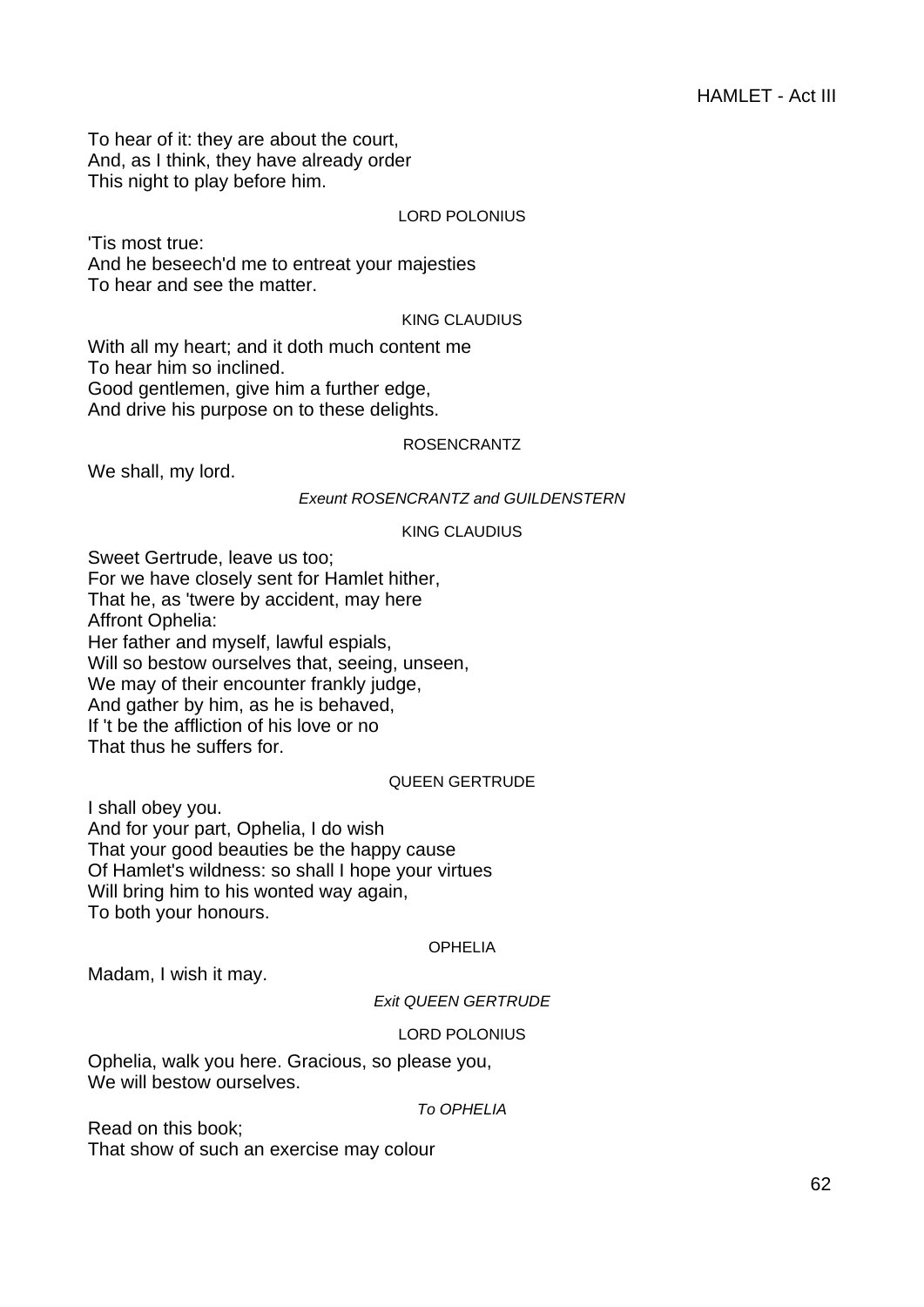Your loneliness. We are oft to blame in this,-- 'Tis too much proved--that with devotion's visage And pious action we do sugar o'er The devil himself.

#### KING CLAUDIUS

#### Aside

O, 'tis too true! How smart a lash that speech doth give my conscience! The harlot's cheek, beautied with plastering art, Is not more ugly to the thing that helps it Than is my deed to my most painted word: O heavy burthen!

## LORD POLONIUS

I hear him coming: let's withdraw, my lord.

Exeunt KING CLAUDIUS and POLONIUS

#### Enter HAMLET

#### HAMLET

To be, or not to be: that is the question: Whether 'tis nobler in the mind to suffer The slings and arrows of outrageous fortune, Or to take arms against a sea of troubles, And by opposing end them? To die: to sleep; No more; and by a sleep to say we end The heart-ache and the thousand natural shocks That flesh is heir to, 'tis a consummation Devoutly to be wish'd. To die, to sleep; To sleep: perchance to dream: ay, there's the rub; For in that sleep of death what dreams may come When we have shuffled off this mortal coil, Must give us pause: there's the respect That makes calamity of so long life; For who would bear the whips and scorns of time, The oppressor's wrong, the proud man's contumely, The pangs of despised love, the law's delay, The insolence of office and the spurns That patient merit of the unworthy takes, When he himself might his quietus make With a bare bodkin? who would fardels bear, To grunt and sweat under a weary life, But that the dread of something after death, The undiscover'd country from whose bourn No traveller returns, puzzles the will And makes us rather bear those ills we have Than fly to others that we know not of? Thus conscience does make cowards of us all; And thus the native hue of resolution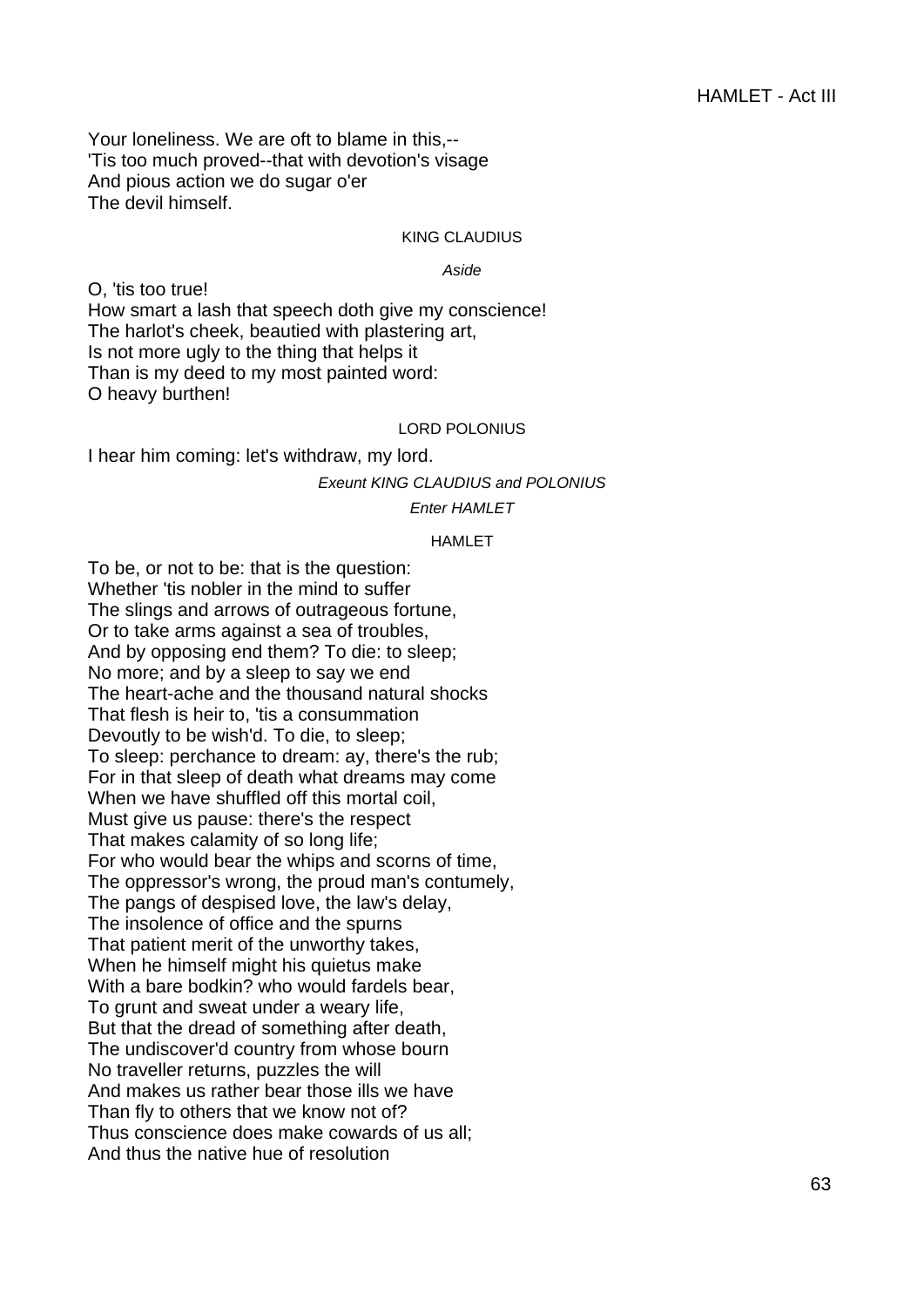Is sicklied o'er with the pale cast of thought, And enterprises of great pith and moment With this regard their currents turn awry, And lose the name of action.--Soft you now! The fair Ophelia! Nymph, in thy orisons Be all my sins remember'd.

#### OPHELIA

Good my lord, How does your honour for this many a day?

HAMLET

I humbly thank you; well, well, well.

#### **OPHELIA**

My lord, I have remembrances of yours, That I have longed long to re-deliver; I pray you, now receive them.

#### HAMLET

No, not I; I never gave you aught.

#### **OPHELIA**

My honour'd lord, you know right well you did; And, with them, words of so sweet breath composed As made the things more rich: their perfume lost, Take these again; for to the noble mind Rich gifts wax poor when givers prove unkind. There, my lord.

#### HAMLET

Ha, ha! are you honest?

My lord?

HAMLET

OPHELIA

Are you fair?

#### **OPHELIA**

What means your lordship?

## HAMLET

That if you be honest and fair, your honesty should admit no discourse to your beauty.

#### OPHELIA

Could beauty, my lord, have better commerce than with honesty?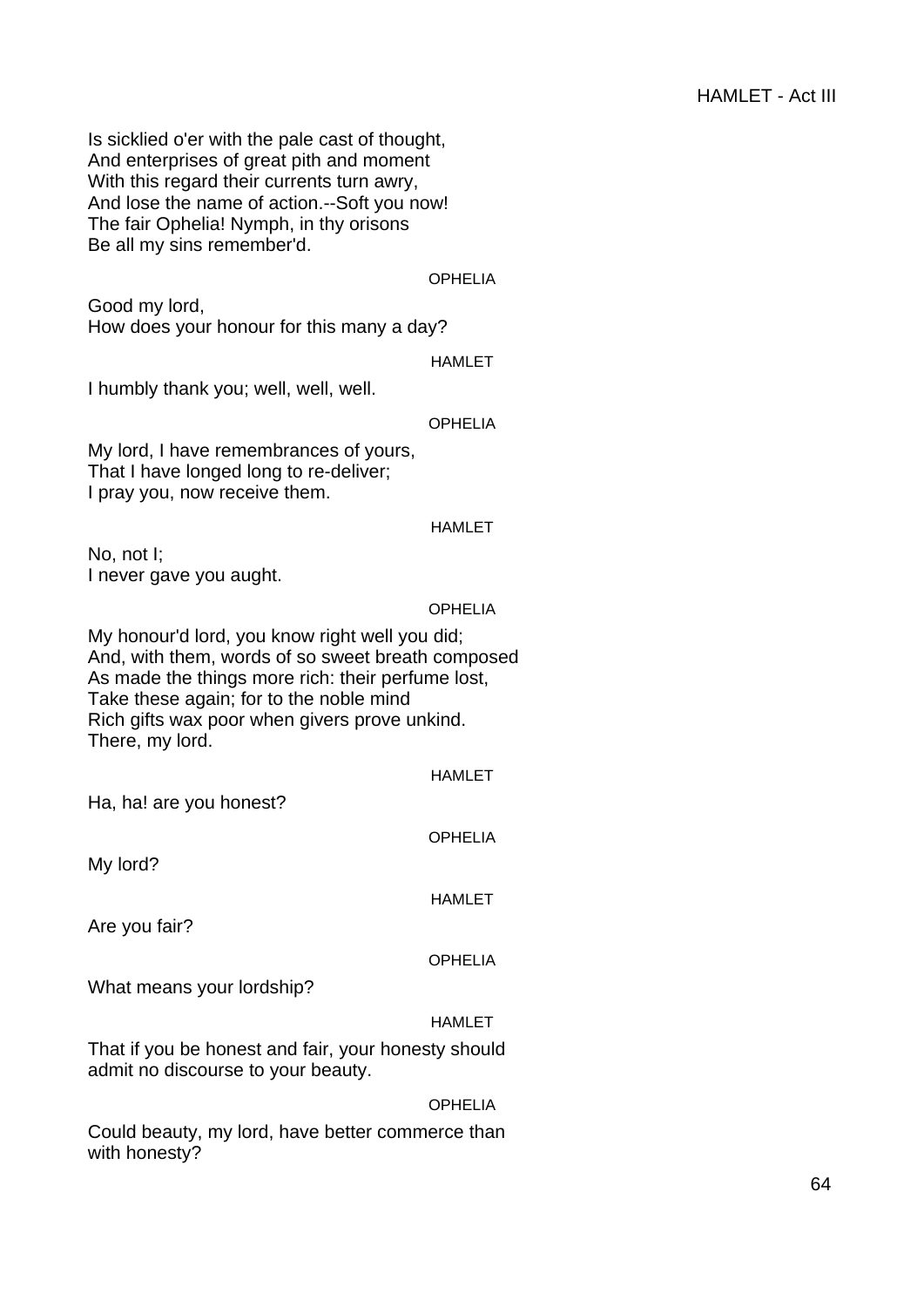Ay, truly; for the power of beauty will sooner transform honesty from what it is to a bawd than the force of honesty can translate beauty into his likeness: this was sometime a paradox, but now the time gives it proof. I did love you once.

#### OPHELIA

Indeed, my lord, you made me believe so.

HAMLET

You should not have believed me; for virtue cannot so inoculate our old stock but we shall relish of it: I loved you not.

**OPHELIA** 

I was the more deceived.

#### HAMLET

Get thee to a nunnery: why wouldst thou be a breeder of sinners? I am myself indifferent honest; but yet I could accuse me of such things that it were better my mother had not borne me: I am very proud, revengeful, ambitious, with more offences at my beck than I have thoughts to put them in, imagination to give them shape, or time to act them in. What should such fellows as I do crawling between earth and heaven? We are arrant knaves, all; believe none of us. Go thy ways to a nunnery. Where's your father?

#### OPHELIA

At home, my lord.

#### HAMLET

Let the doors be shut upon him, that he may play the fool no where but in's own house. Farewell.

#### OPHELIA

O, help him, you sweet heavens!

#### HAMLET

If thou dost marry, I'll give thee this plague for thy dowry: be thou as chaste as ice, as pure as snow, thou shalt not escape calumny. Get thee to a nunnery, go: farewell. Or, if thou wilt needs marry, marry a fool; for wise men know well enough what monsters you make of them. To a nunnery, go, and quickly too. Farewell.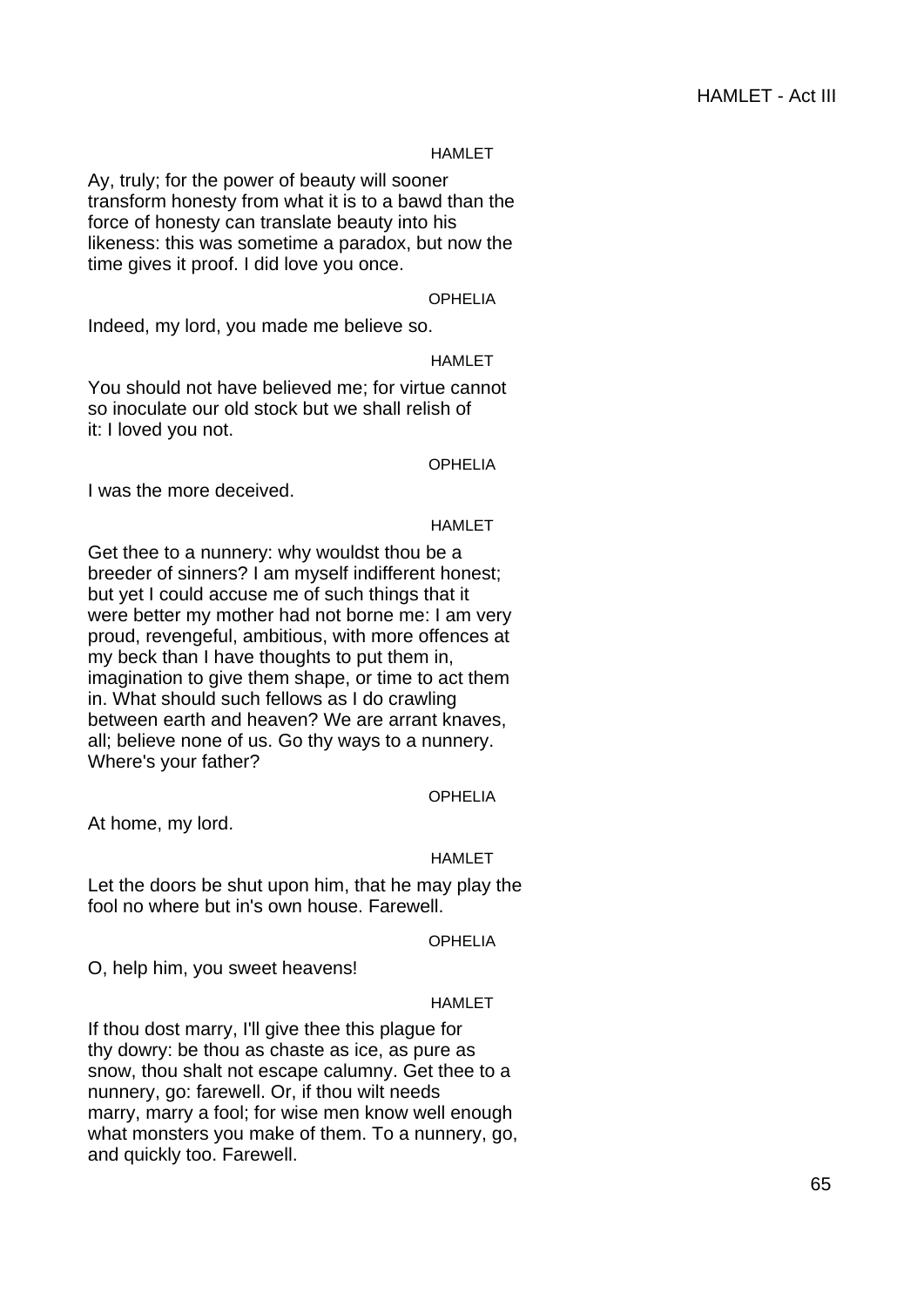## OPHELIA

O heavenly powers, restore him!

## HAMLET

I have heard of your paintings too, well enough; God has given you one face, and you make yourselves another: you jig, you amble, and you lisp, and nick-name God's creatures, and make your wantonness your ignorance. Go to, I'll no more on't; it hath made me mad. I say, we will have no more marriages: those that are married already, all but one, shall live; the rest shall keep as they are. To a nunnery, go.

#### Exit

#### OPHELIA

O, what a noble mind is here o'erthrown! The courtier's, soldier's, scholar's, eye, tongue, sword; The expectancy and rose of the fair state, The glass of fashion and the mould of form, The observed of all observers, quite, quite down! And I, of ladies most deject and wretched, That suck'd the honey of his music vows, Now see that noble and most sovereign reason, Like sweet bells jangled, out of tune and harsh; That unmatch'd form and feature of blown youth Blasted with ecstasy: O, woe is me, To have seen what I have seen, see what I see!

## Re-enter KING CLAUDIUS and POLONIUS

## KING CLAUDIUS

Love! his affections do not that way tend; Nor what he spake, though it lack'd form a little, Was not like madness. There's something in his soul, O'er which his melancholy sits on brood; And I do doubt the hatch and the disclose Will be some danger: which for to prevent, I have in quick determination Thus set it down: he shall with speed to England, For the demand of our neglected tribute Haply the seas and countries different With variable objects shall expel This something-settled matter in his heart, Whereon his brains still beating puts him thus From fashion of himself. What think you on't?

#### LORD POLONIUS

It shall do well: but yet do I believe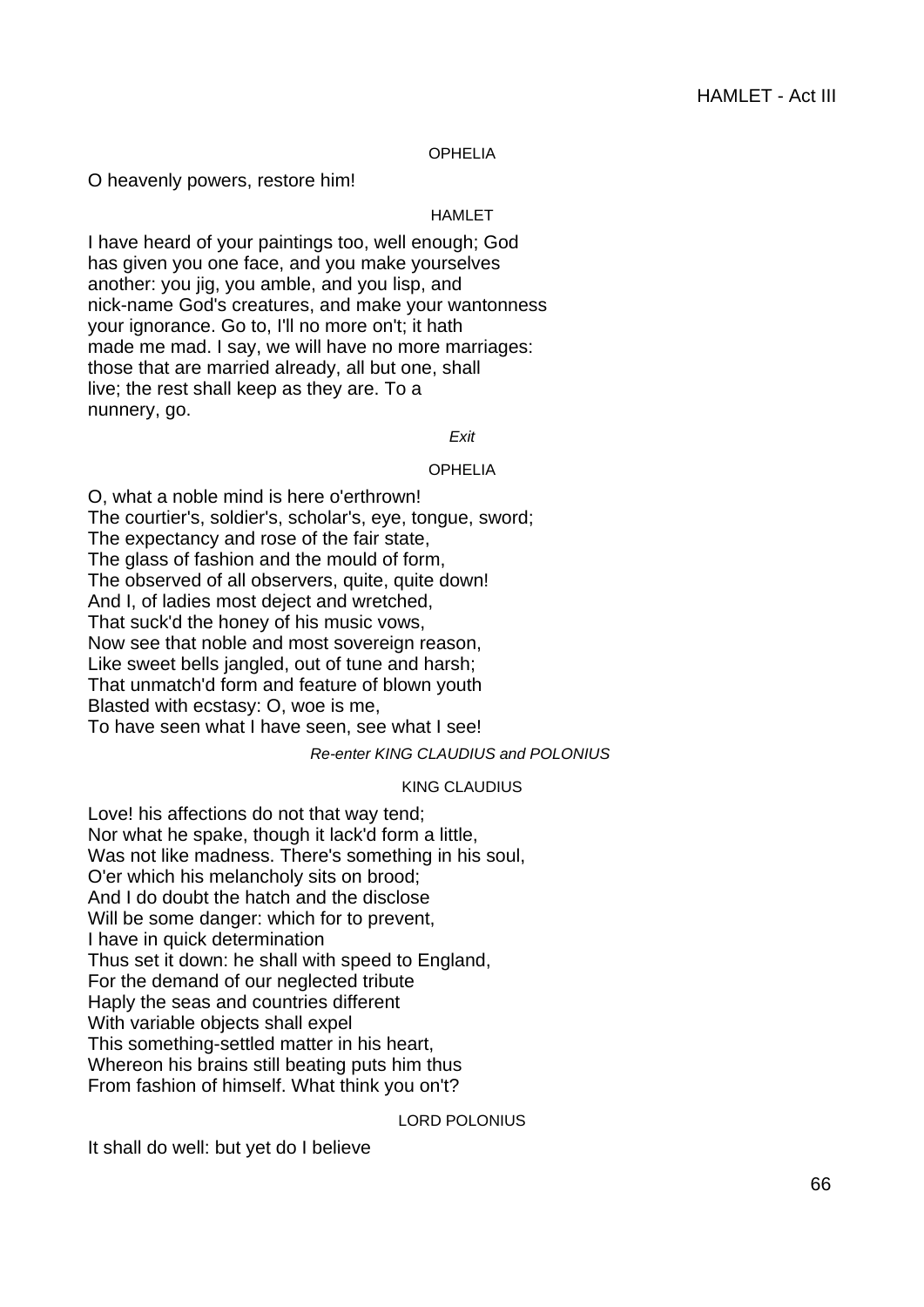The origin and commencement of his grief Sprung from neglected love. How now, Ophelia! You need not tell us what Lord Hamlet said; We heard it all. My lord, do as you please; But, if you hold it fit, after the play Let his queen mother all alone entreat him To show his grief: let her be round with him; And I'll be placed, so please you, in the ear Of all their conference. If she find him not, To England send him, or confine him where Your wisdom best shall think.

## KING CLAUDIUS

It shall be so: Madness in great ones must not unwatch'd go.

**Exeunt** 

## Scene 2

## A hall in the castle.

## Enter HAMLET and Players

## HAMLET

Speak the speech, I pray you, as I pronounced it to you, trippingly on the tongue: but if you mouth it, as many of your players do, I had as lief the town-crier spoke my lines. Nor do not saw the air too much with your hand, thus, but use all gently; for in the very torrent, tempest, and, as I may say, the whirlwind of passion, you must acquire and beget a temperance that may give it smoothness. O, it offends me to the soul to hear a robustious periwig-pated fellow tear a passion to tatters, to very rags, to split the ears of the groundlings, who for the most part are capable of nothing but inexplicable dumbshows and noise: I would have such a fellow whipped for o'erdoing Termagant; it out-herods Herod: pray you, avoid it.

First Player

I warrant your honour.

## HAMLET

Be not too tame neither, but let your own discretion be your tutor: suit the action to the word, the word to the action; with this special o'erstep not the modesty of nature: for any thing so overdone is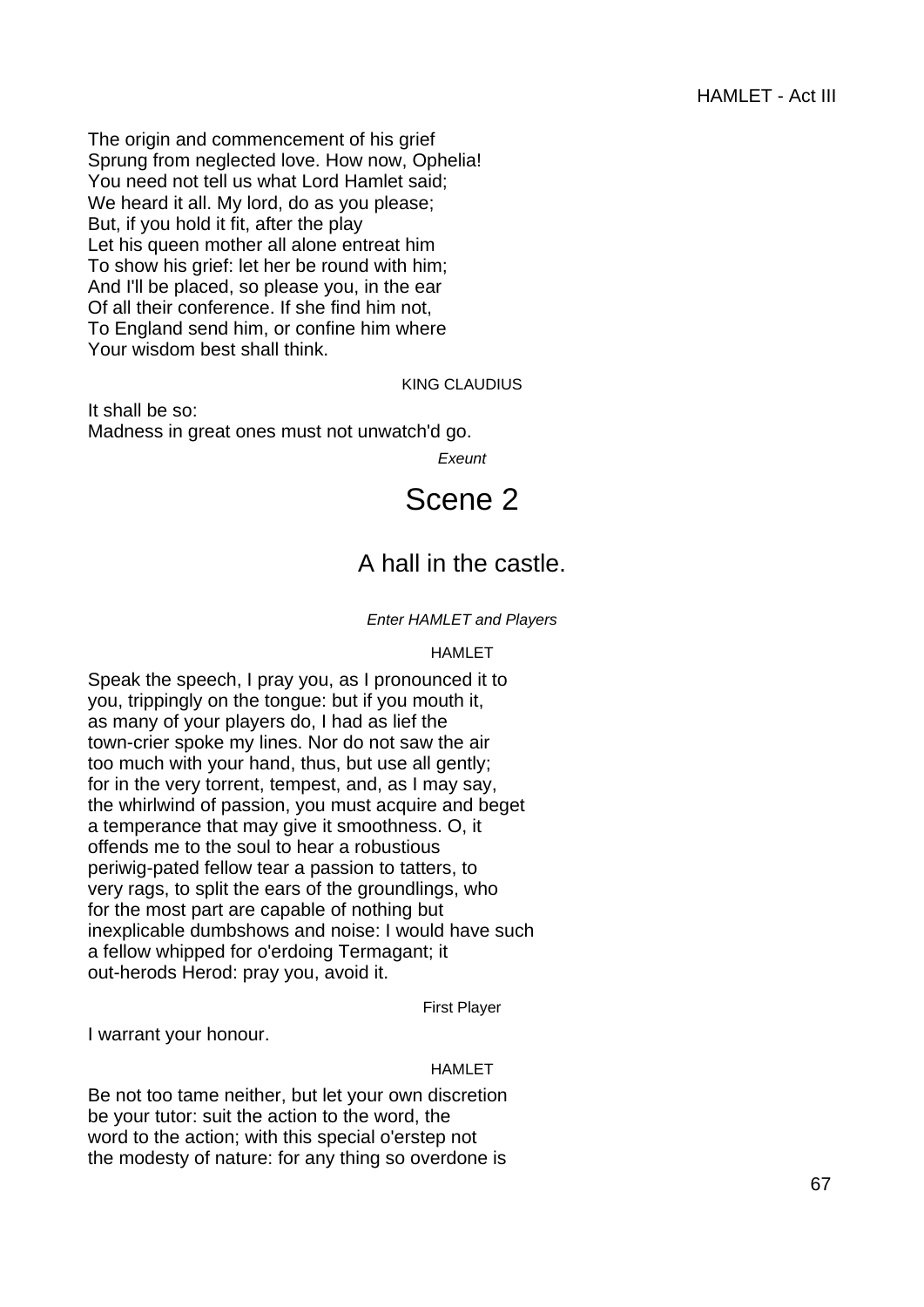from the purpose of playing, whose end, both at the first and now, was and is, to hold, as 'twere, the mirror up to nature; to show virtue her own feature, scorn her own image, and the very age and body of the time his form and pressure. Now this overdone, or come tardy off, though it make the unskilful laugh, cannot but make the judicious grieve; the censure of the which one must in your allowance o'erweigh a whole theatre of others. O, there be players that I have seen play, and heard others praise, and that highly, not to speak it profanely, that, neither having the accent of Christians nor the gait of Christian, pagan, nor man, have so strutted and bellowed that I have thought some of nature's journeymen had made men and not made them well, they imitated humanity so abominably.

First Player

I hope we have reformed that indifferently with us, sir.

## HAMLET

O, reform it altogether. And let those that play your clowns speak no more than is set down for them; for there be of them that will themselves laugh, to set on some quantity of barren spectators to laugh too; though, in the mean time, some necessary question of the play be then to be considered: that's villanous, and shows a most pitiful ambition in the fool that uses it. Go, make you ready.

## Exeunt Players

Enter POLONIUS, ROSENCRANTZ, and GUILDENSTERN How now, my lord! I will the king hear this piece of work?

## LORD POLONIUS

And the queen too, and that presently.

## **HAMI FT**

Bid the players make haste.

Exit POLONIUS

Will you two help to hasten them?

## ROSENCRANTZ

## GUILDENSTERN

We will, my lord.

## Exeunt ROSENCRANTZ and GUILDENSTERN

## HAMLET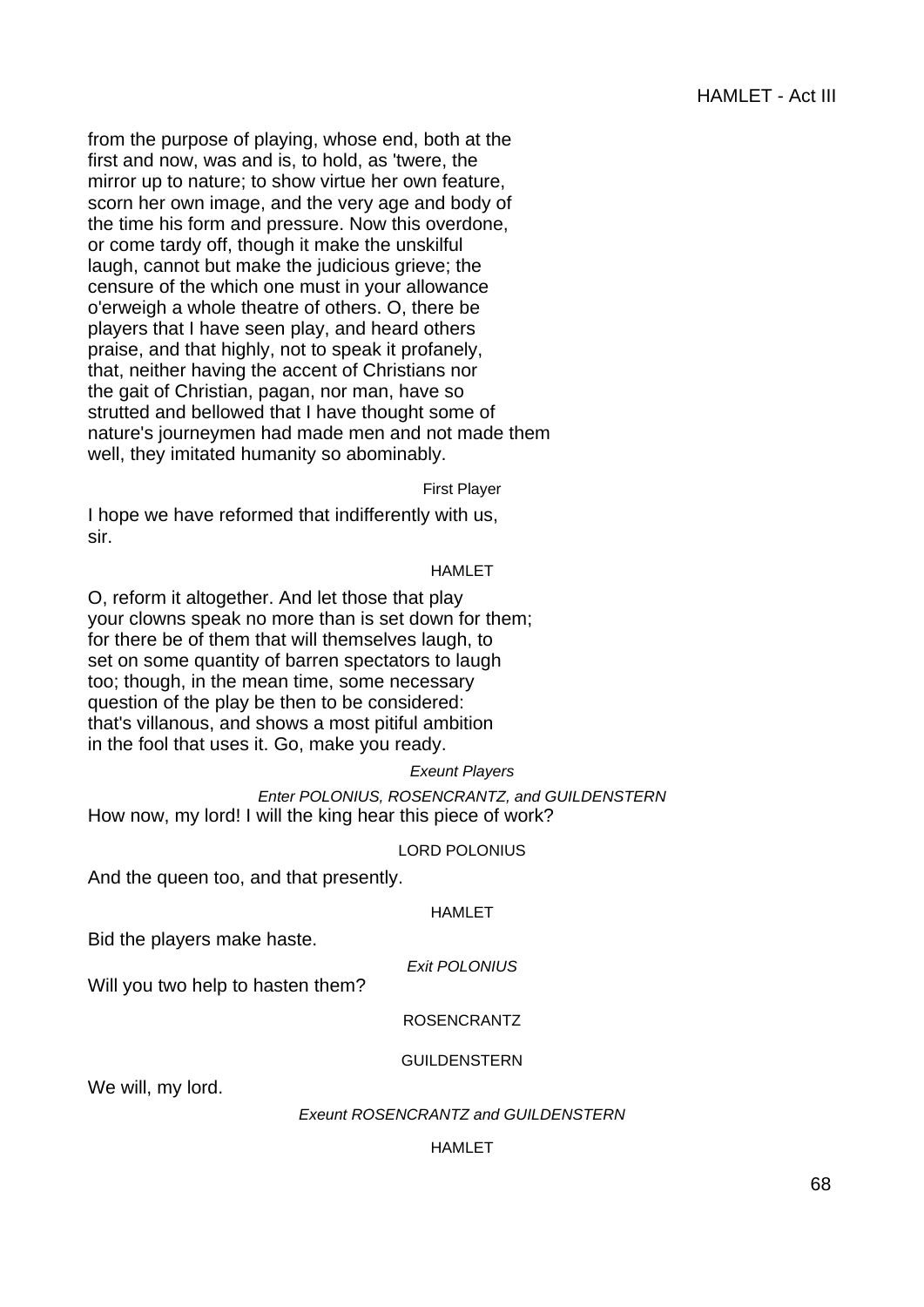What ho! Horatio!

#### Enter HORATIO

HORATIO

Here, sweet lord, at your service.

#### HAMLET

Horatio, thou art e'en as just a man As e'er my conversation coped withal.

## **HORATIO**

O, my dear lord,--

## HAMLET

Nay, do not think I flatter; For what advancement may I hope from thee That no revenue hast but thy good spirits, To feed and clothe thee? Why should the poor be flatter'd? No, let the candied tongue lick absurd pomp, And crook the pregnant hinges of the knee Where thrift may follow fawning. Dost thou hear? Since my dear soul was mistress of her choice And could of men distinguish, her election Hath seal'd thee for herself; for thou hast been As one, in suffering all, that suffers nothing, A man that fortune's buffets and rewards Hast ta'en with equal thanks: and blest are those Whose blood and judgment are so well commingled, That they are not a pipe for fortune's finger To sound what stop she please. Give me that man That is not passion's slave, and I will wear him In my heart's core, ay, in my heart of heart, As I do thee.--Something too much of this.-- There is a play to-night before the king; One scene of it comes near the circumstance Which I have told thee of my father's death: I prithee, when thou seest that act afoot, Even with the very comment of thy soul Observe mine uncle: if his occulted guilt Do not itself unkennel in one speech, It is a damned ghost that we have seen, And my imaginations are as foul As Vulcan's stithy. Give him heedful note; For I mine eyes will rivet to his face, And after we will both our judgments join In censure of his seeming.

HORATIO

Well, my lord: If he steal aught the whilst this play is playing,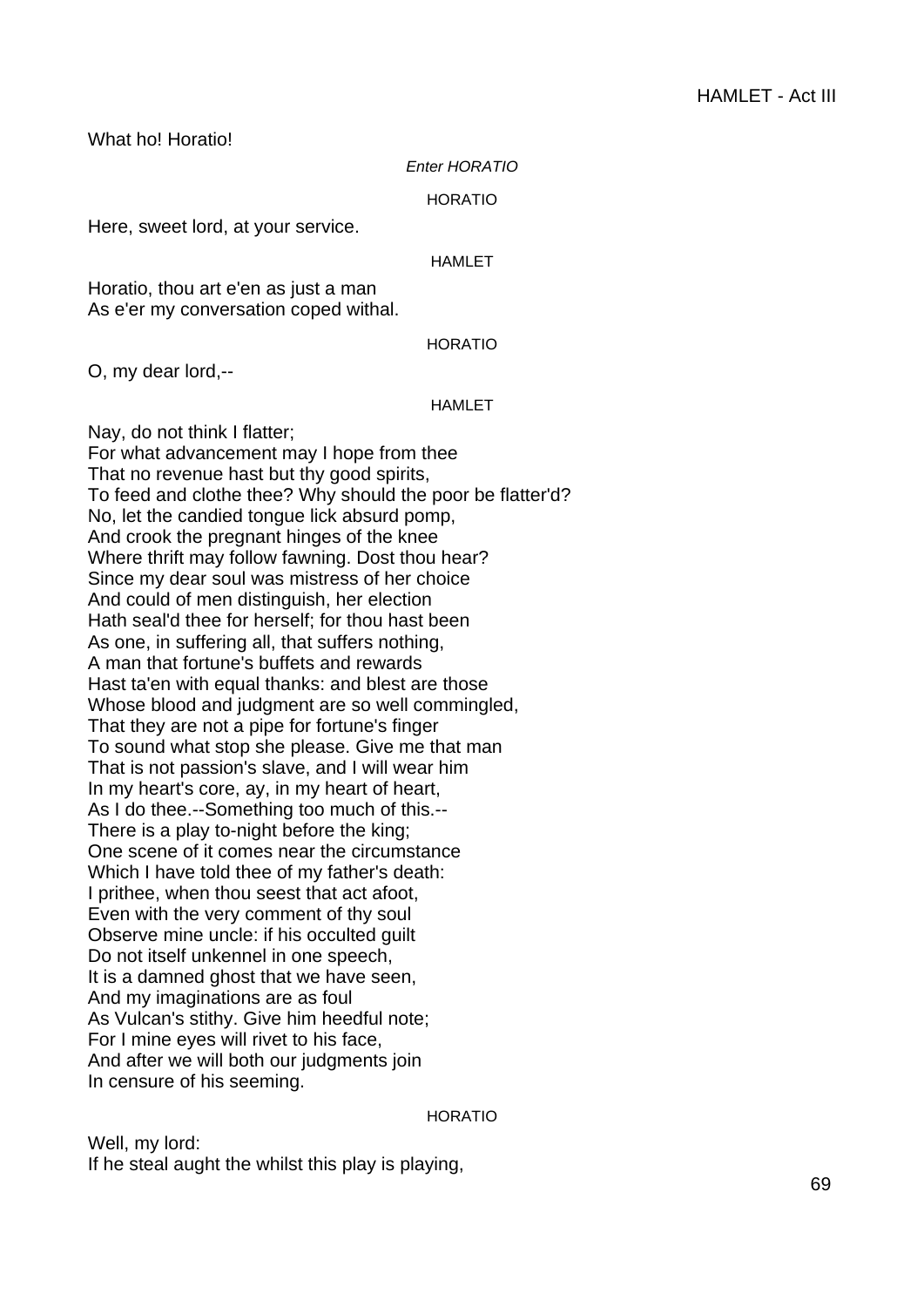And 'scape detecting, I will pay the theft.

#### HAMLET

They are coming to the play; I must be idle: Get you a place.

> Danish march. A flourish. Enter KING CLAUDIUS, QUEEN GERTRUDE, POLONIUS, OPHELIA, ROSENCRANTZ, GUILDENSTERN, and others

## KING CLAUDIUS

How fares our cousin Hamlet?

#### HAMLET

Excellent, i' faith; of the chameleon's dish: I eat the air, promise-crammed: you cannot feed capons so.

## KING CLAUDIUS

I have nothing with this answer, Hamlet; these words are not mine.

## HAMLET

No, nor mine now.

To POLONIUS My lord, you played once i' the university, you say?

LORD POLONIUS

That did I, my lord; and was accounted a good actor.

HAMLET

What did you enact?

LORD POLONIUS

I did enact Julius Caesar: I was killed i' the Capitol; Brutus killed me.

#### HAMLET

It was a brute part of him to kill so capital a calf there. Be the players ready?

## ROSENCRANTZ

Ay, my lord; they stay upon your patience.

## QUEEN GERTRUDE

Come hither, my dear Hamlet, sit by me.

#### HAMLET

No, good mother, here's metal more attractive.

## LORD POLONIUS

## To KING CLAUDIUS

O, ho! do you mark that?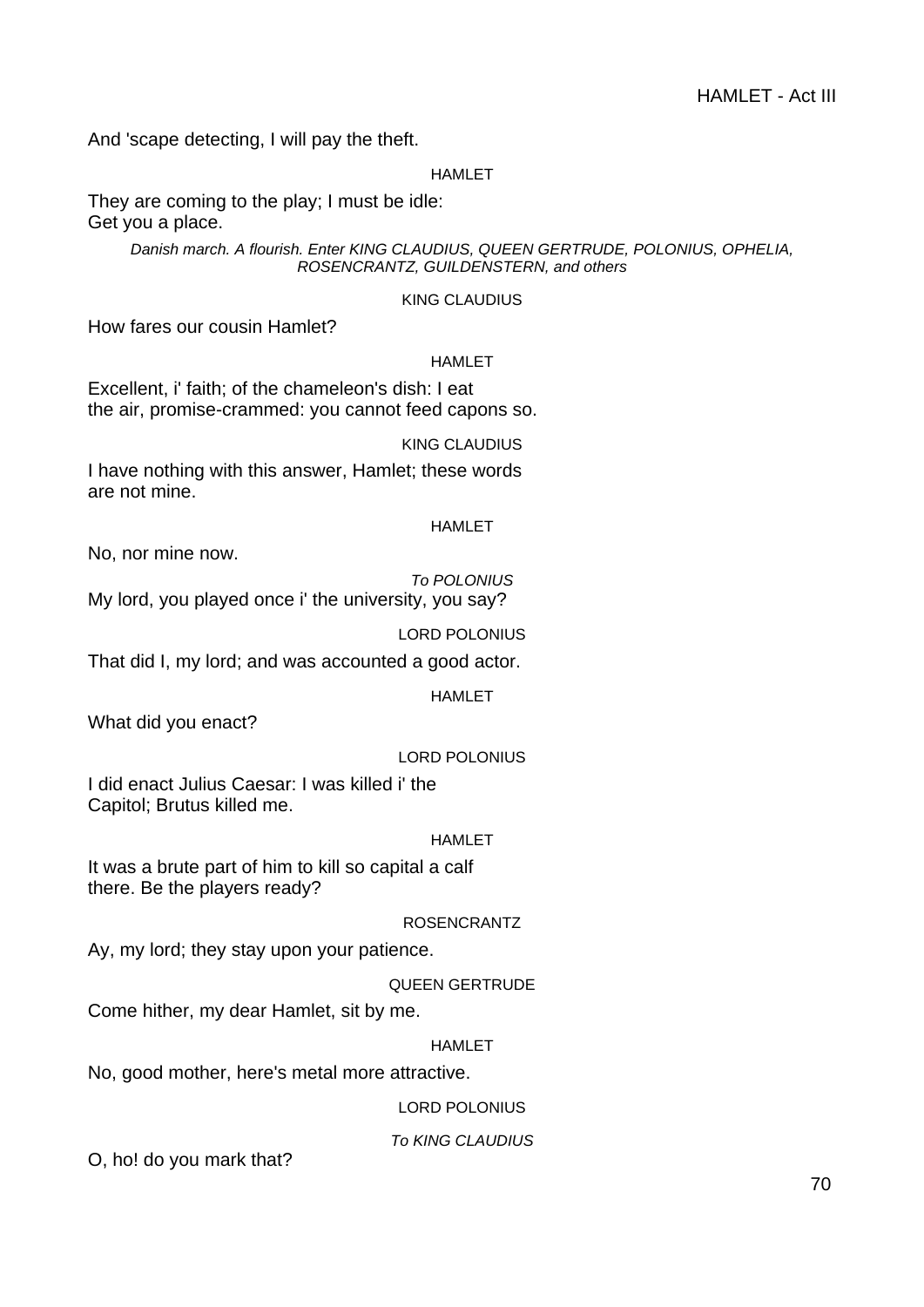|                                                          | <b>HAMLET</b>                |
|----------------------------------------------------------|------------------------------|
| Lady, shall I lie in your lap?                           |                              |
|                                                          | Lying down at OPHELIA's feet |
|                                                          | <b>OPHELIA</b>               |
| No, my lord.                                             |                              |
|                                                          | <b>HAMLET</b>                |
| I mean, my head upon your lap?                           |                              |
|                                                          | <b>OPHELIA</b>               |
| Ay, my lord.                                             |                              |
|                                                          | <b>HAMLET</b>                |
| Do you think I meant country matters?                    |                              |
|                                                          | <b>OPHELIA</b>               |
| I think nothing, my lord.                                |                              |
|                                                          | <b>HAMLET</b>                |
| That's a fair thought to lie between maids' legs.        |                              |
|                                                          | <b>OPHELIA</b>               |
| What is, my lord?                                        |                              |
|                                                          | <b>HAMLET</b>                |
| Nothing.                                                 |                              |
|                                                          | <b>OPHELIA</b>               |
| You are merry, my lord.                                  |                              |
|                                                          | <b>HAMLET</b>                |
| Who, I?                                                  |                              |
|                                                          | <b>OPHELIA</b>               |
| Ay, my lord.                                             |                              |
|                                                          | HAMLET                       |
| O God, your only jig-maker. What should a man do         |                              |
| but be merry? for, look you, how cheerfully my           |                              |
| mother looks, and my father died within these two hours. |                              |
|                                                          | <b>OPHELIA</b>               |
| Nay, 'tis twice two months, my lord.                     |                              |
|                                                          | <b>HAMLET</b>                |

So long? Nay then, let the devil wear black, for I'll have a suit of sables. O heavens! die two months ago, and not forgotten yet? Then there's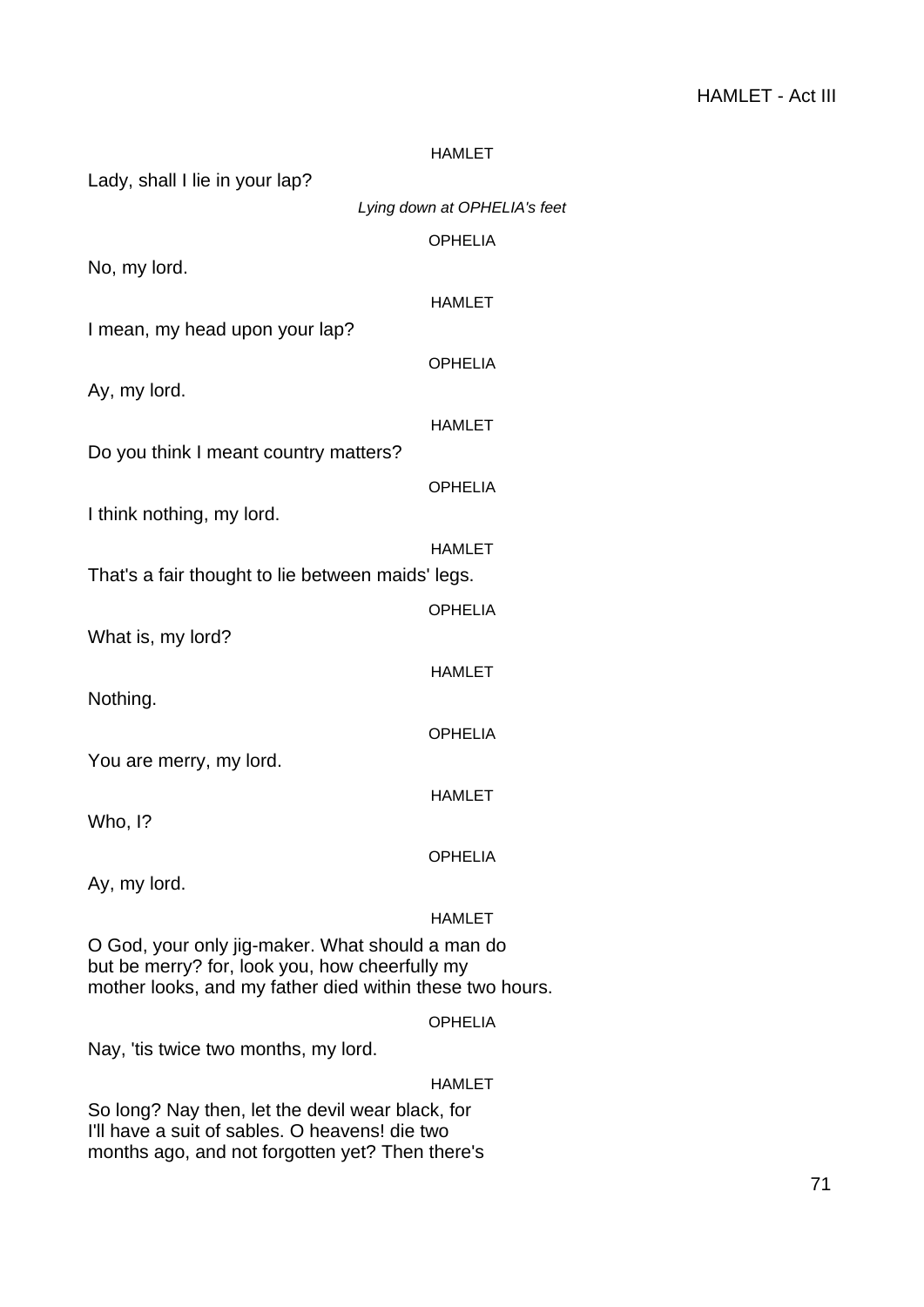hope a great man's memory may outlive his life half a year: but, by'r lady, he must build churches, then; or else shall he suffer not thinking on, with the hobby-horse, whose epitaph is 'For, O, for, O, the hobby-horse is forgot.'

#### Hautboys play. The dumb-show enters

Enter a King and a Queen very lovingly; the Queen embracing him, and he her. She kneels, and makes show of protestation unto him. He takes her up, and declines his head upon her neck: lays him down upon a bank of flowers: she, seeing him asleep, leaves him. Anon comes in a fellow, takes off his crown, kisses it, and pours poison in the King's ears, and exit. The Queen returns; finds the King dead, and makes passionate action. The Poisoner, with some two or three Mutes, comes in again, seeming to lament with her. The dead body is carried away. The Poisoner wooes the Queen with gifts: she seems loath and unwilling awhile, but in the end accepts his love

**Exeunt** 

#### **OPHELIA**

What means this, my lord?

#### HAMLET

Marry, this is miching mallecho; it means mischief.

#### **OPHELIA**

Belike this show imports the argument of the play.

#### Enter Prologue

#### HAMLET

We shall know by this fellow: the players cannot keep counsel; they'll tell all.

#### OPHELIA

Will he tell us what this show meant?

#### HAMLET

Ay, or any show that you'll show him: be not you ashamed to show, he'll not shame to tell you what it means.

## OPHELIA

You are naught, you are naught: I'll mark the play.

#### Prologue

For us, and for our tragedy, Here stooping to your clemency, We beg your hearing patiently.

#### Exit

#### HAMLET

Is this a prologue, or the posy of a ring?

#### OPHELIA

'Tis brief, my lord.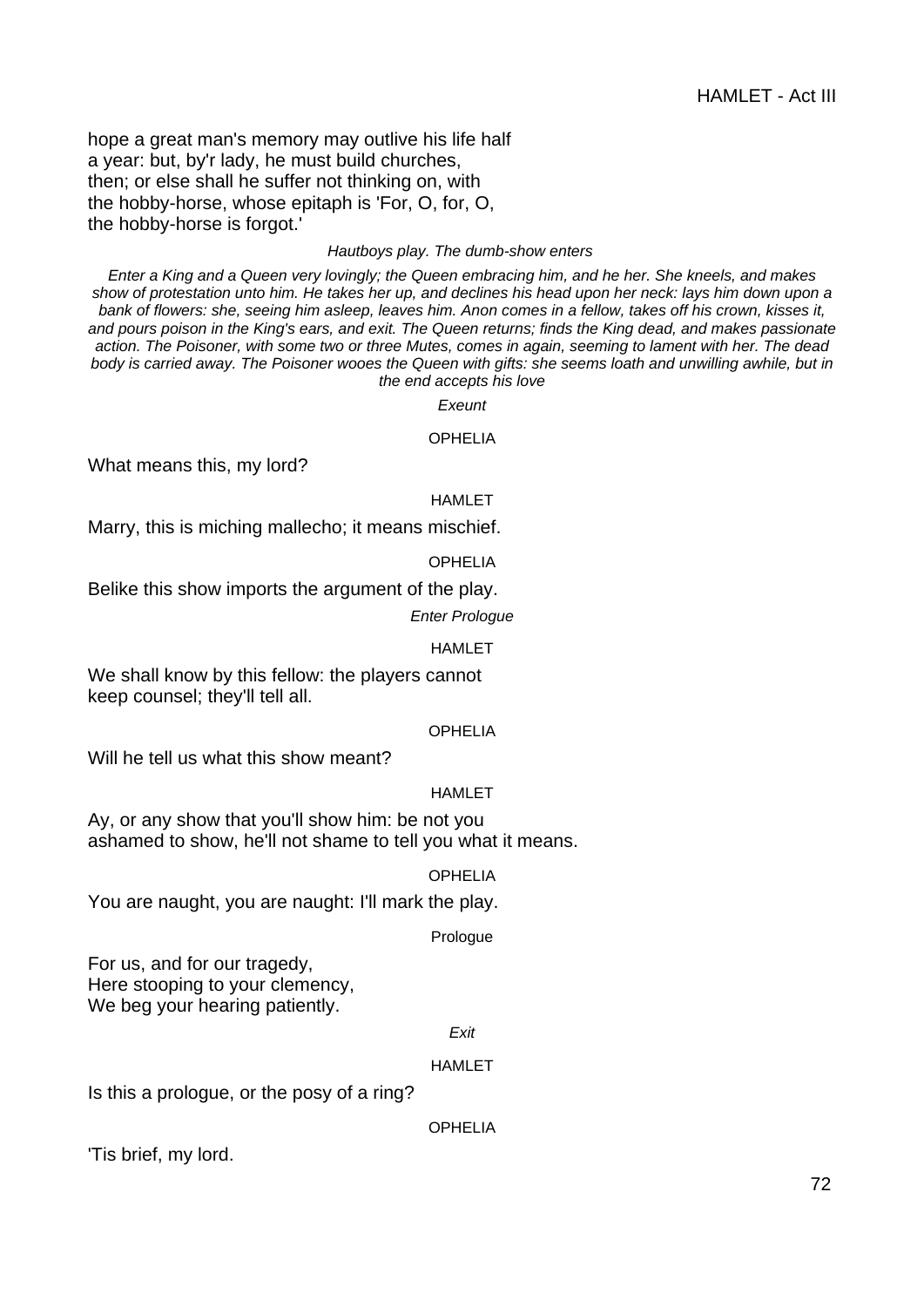#### HAMLET

As woman's love.

#### Enter two Players, King and Queen

Player King

Full thirty times hath Phoebus' cart gone round Neptune's salt wash and Tellus' orbed ground, And thirty dozen moons with borrow'd sheen About the world have times twelve thirties been, Since love our hearts and Hymen did our hands Unite commutual in most sacred bands.

# Player Queen

So many journeys may the sun and moon Make us again count o'er ere love be done! But, woe is me, you are so sick of late, So far from cheer and from your former state, That I distrust you. Yet, though I distrust, Discomfort you, my lord, it nothing must: For women's fear and love holds quantity; In neither aught, or in extremity. Now, what my love is, proof hath made you know; And as my love is sized, my fear is so: Where love is great, the littlest doubts are fear; Where little fears grow great, great love grows there.

Player King

'Faith, I must leave thee, love, and shortly too; My operant powers their functions leave to do: And thou shalt live in this fair world behind, Honour'd, beloved; and haply one as kind For husband shalt thou--

#### Player Queen

O, confound the rest! Such love must needs be treason in my breast: In second husband let me be accurst! None wed the second but who kill'd the first.

#### HAMLET

#### Aside

Wormwood, wormwood.

#### Player Queen

The instances that second marriage move Are base respects of thrift, but none of love: A second time I kill my husband dead, When second husband kisses me in bed.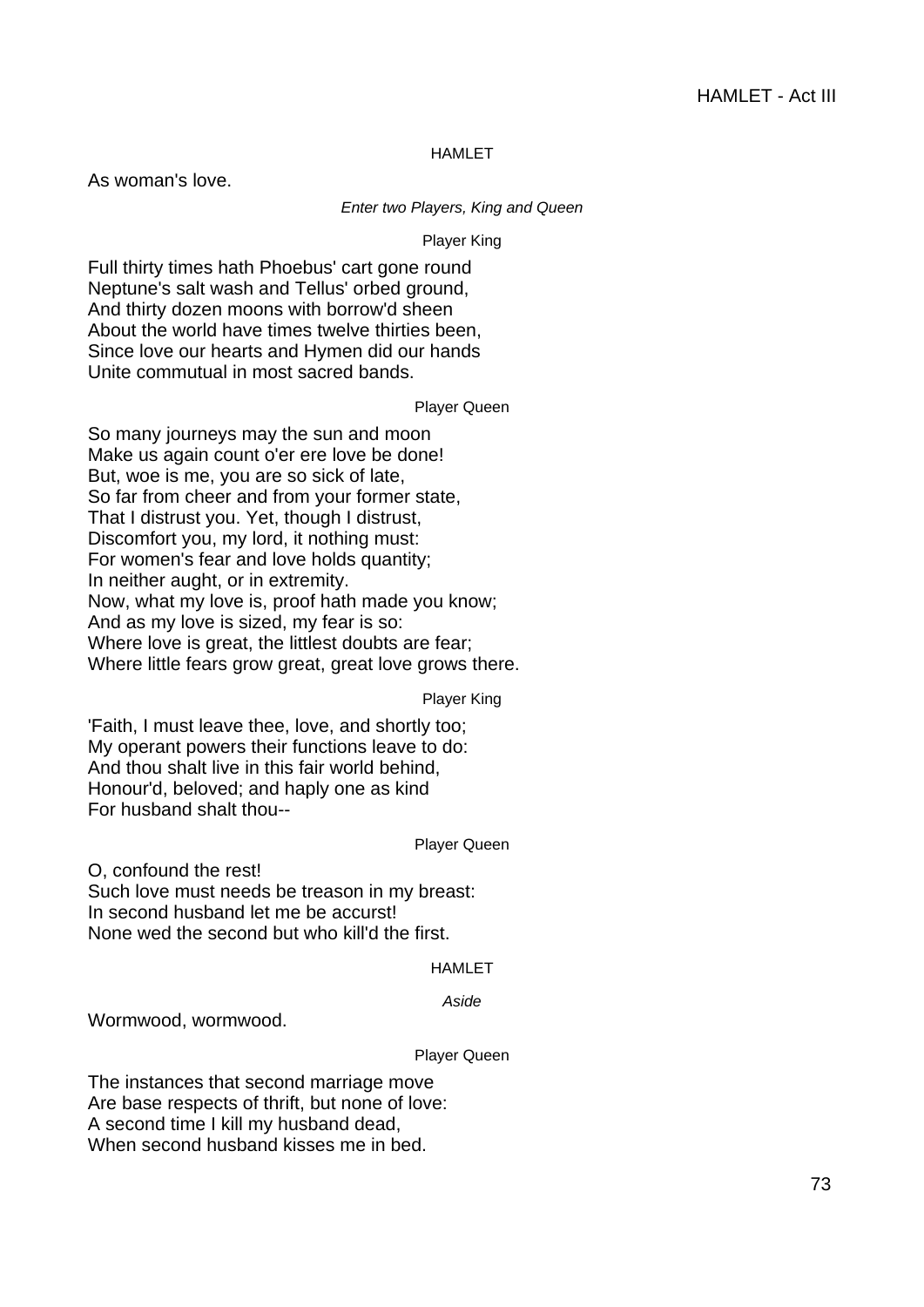Player King

I do believe you think what now you speak; But what we do determine oft we break. Purpose is but the slave to memory, Of violent birth, but poor validity; Which now, like fruit unripe, sticks on the tree; But fall, unshaken, when they mellow be. Most necessary 'tis that we forget To pay ourselves what to ourselves is debt: What to ourselves in passion we propose, The passion ending, doth the purpose lose. The violence of either grief or joy Their own enactures with themselves destroy: Where joy most revels, grief doth most lament; Grief joys, joy grieves, on slender accident. This world is not for aye, nor 'tis not strange That even our loves should with our fortunes change; For 'tis a question left us yet to prove, Whether love lead fortune, or else fortune love. The great man down, you mark his favourite flies; The poor advanced makes friends of enemies. And hitherto doth love on fortune tend; For who not needs shall never lack a friend, And who in want a hollow friend doth try, Directly seasons him his enemy. But, orderly to end where I begun, Our wills and fates do so contrary run That our devices still are overthrown; Our thoughts are ours, their ends none of our own: So think thou wilt no second husband wed; But die thy thoughts when thy first lord is dead.

Player Queen

Nor earth to me give food, nor heaven light! Sport and repose lock from me day and night! To desperation turn my trust and hope! An anchor's cheer in prison be my scope! Each opposite that blanks the face of joy Meet what I would have well and it destroy! Both here and hence pursue me lasting strife, If, once a widow, ever I be wife!

# HAMLET

If she should break it now!

### Player King

'Tis deeply sworn. Sweet, leave me here awhile; My spirits grow dull, and fain I would beguile The tedious day with sleep.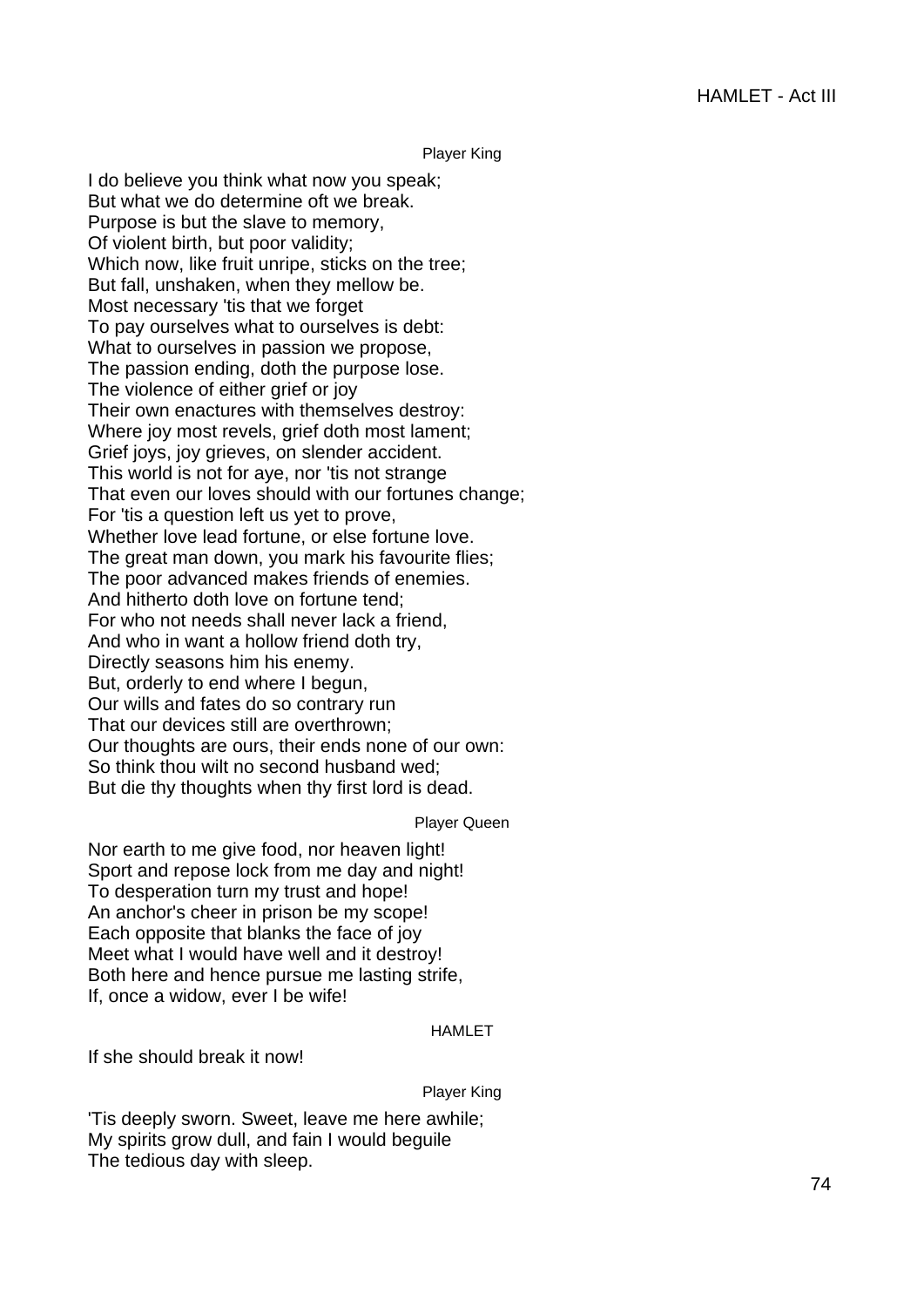#### Sleeps

#### Player Queen

Sleep rock thy brain,

And never come mischance between us twain!

**Exit** 

# HAMLET

Madam, how like you this play?

# QUEEN GERTRUDE

The lady protests too much, methinks.

#### HAMLET

O, but she'll keep her word.

#### KING CLAUDIUS

Have you heard the argument? Is there no offence in 't?

# HAMLET

No, no, they do but jest, poison in jest; no offence i' the world.

# KING CLAUDIUS

What do you call the play?

# HAMLET

The Mouse-trap. Marry, how? Tropically. This play is the image of a murder done in Vienna: Gonzago is the duke's name; his wife, Baptista: you shall see anon; 'tis a knavish piece of work: but what o' that? your majesty and we that have free souls, it touches us not: let the galled jade wince, our withers are unwrung.

Enter LUCIANUS

This is one Lucianus, nephew to the king.

#### **OPHELIA**

You are as good as a chorus, my lord.

# **HAMLET**

I could interpret between you and your love, if I could see the puppets dallying.

#### OPHELIA

You are keen, my lord, you are keen.

# HAMLET

It would cost you a groaning to take off my edge.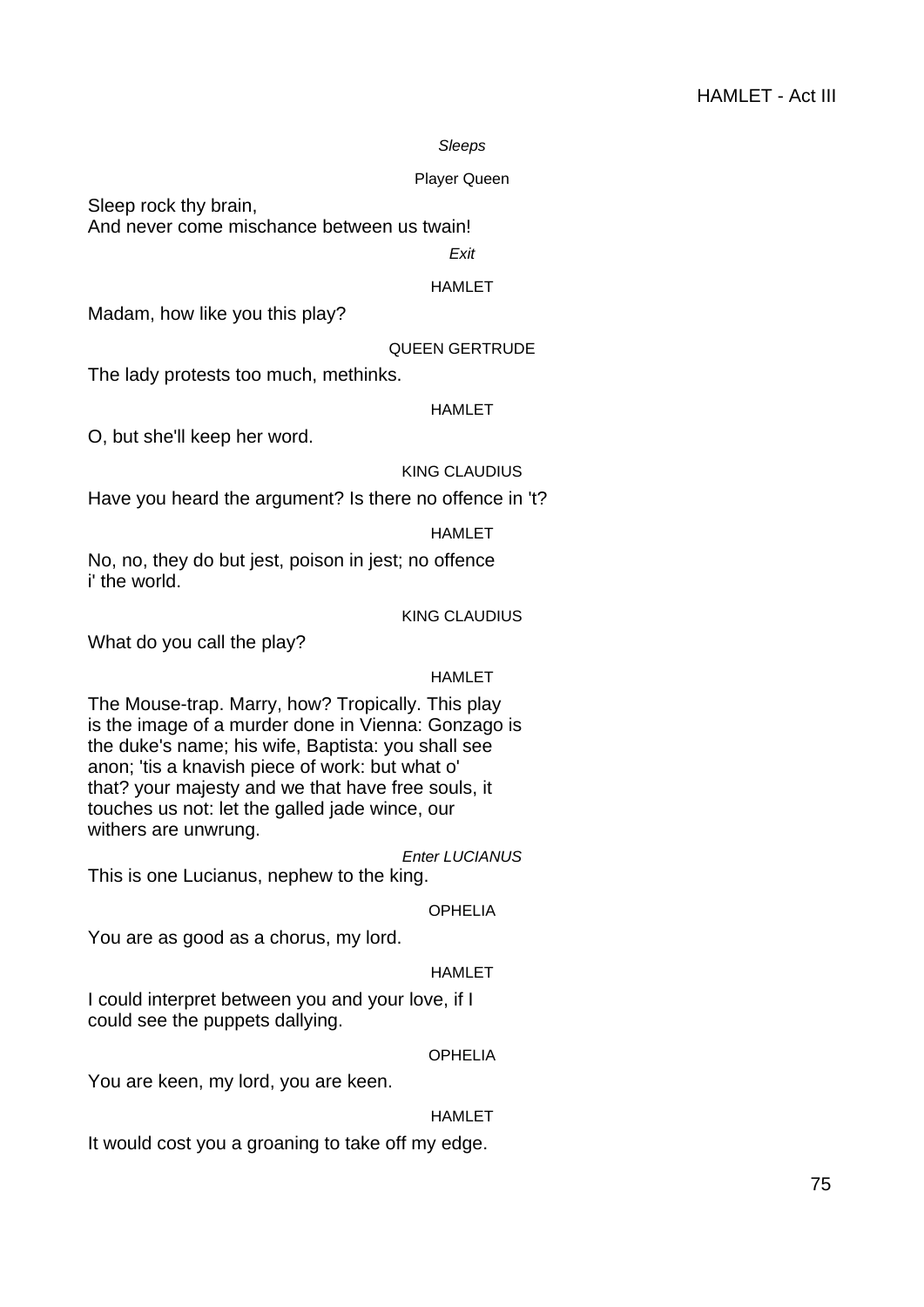# OPHELIA

Still better, and worse.

# HAMLET

So you must take your husbands. Begin, murderer; pox, leave thy damnable faces, and begin. Come: 'the croaking raven doth bellow for revenge.'

# LUCIANUS

Thoughts black, hands apt, drugs fit, and time agreeing; Confederate season, else no creature seeing; Thou mixture rank, of midnight weeds collected, With Hecate's ban thrice blasted, thrice infected, Thy natural magic and dire property, On wholesome life usurp immediately.

#### Pours the poison into the sleeper's ears

#### HAMLET

He poisons him i' the garden for's estate. His name's Gonzago: the story is extant, and writ in choice Italian: you shall see anon how the murderer gets the love of Gonzago's wife.

#### OPHELIA

The king rises.

#### HAMLET

What, frighted with false fire!

QUEEN GERTRUDE

How fares my lord?

LORD POLONIUS

Give o'er the play.

KING CLAUDIUS

Give me some light: away!

All

Lights, lights, lights!

Exeunt all but HAMLET and HORATIO

# HAMI FT

Why, let the stricken deer go weep, The hart ungalled play; For some must watch, while some must sleep: So runs the world away. Would not this, sir, and a forest of feathers-- if the rest of my fortunes turn Turk with me--with two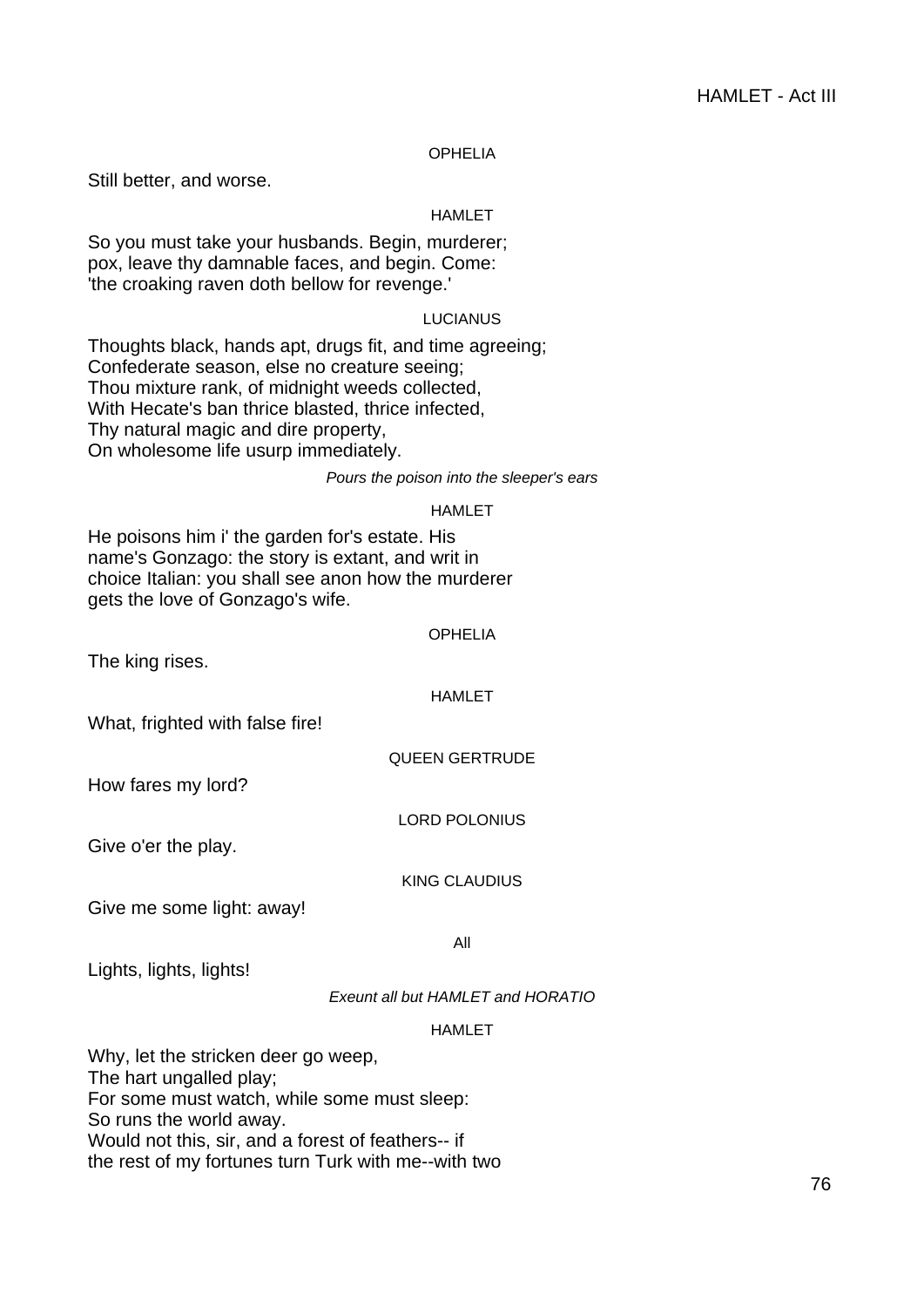Provincial roses on my razed shoes, get me a fellowship in a cry of players, sir?

|                                                                                                                                                          | <b>HORATIO</b>                               |
|----------------------------------------------------------------------------------------------------------------------------------------------------------|----------------------------------------------|
| Half a share.                                                                                                                                            |                                              |
|                                                                                                                                                          | <b>HAMLET</b>                                |
| A whole one, I.<br>For thou dost know, O Damon dear,<br>This realm dismantled was<br>Of Jove himself; and now reigns here<br>A very, very--pajock.       |                                              |
|                                                                                                                                                          | <b>HORATIO</b>                               |
| You might have rhymed.                                                                                                                                   |                                              |
|                                                                                                                                                          | HAMLET                                       |
| O good Horatio, I'll take the ghost's word for a<br>thousand pound. Didst perceive?                                                                      |                                              |
|                                                                                                                                                          | <b>HORATIO</b>                               |
| Very well, my lord.                                                                                                                                      |                                              |
|                                                                                                                                                          | <b>HAMLET</b>                                |
| Upon the talk of the poisoning?                                                                                                                          |                                              |
|                                                                                                                                                          | <b>HORATIO</b>                               |
| I did very well note him.                                                                                                                                |                                              |
|                                                                                                                                                          | HAMLET                                       |
| Ah, ha! Come, some music! come, the recorders!<br>For if the king like not the comedy,<br>Why then, belike, he likes it not, perdy.<br>Come, some music! |                                              |
|                                                                                                                                                          | <b>Re-enter ROSENCRANTZ and GUILDENSTERN</b> |
|                                                                                                                                                          | <b>GUILDENSTERN</b>                          |
| Good my lord, vouchsafe me a word with you.                                                                                                              |                                              |
|                                                                                                                                                          | <b>HAMLET</b>                                |
| Sir, a whole history.                                                                                                                                    |                                              |
|                                                                                                                                                          | <b>GUILDENSTERN</b>                          |
| The king, sir,--                                                                                                                                         |                                              |
|                                                                                                                                                          | HAMLET                                       |
| Ay, sir, what of him?                                                                                                                                    |                                              |
|                                                                                                                                                          | <b>GUILDENSTERN</b>                          |
| Is in his retirement marvellous distempered.                                                                                                             |                                              |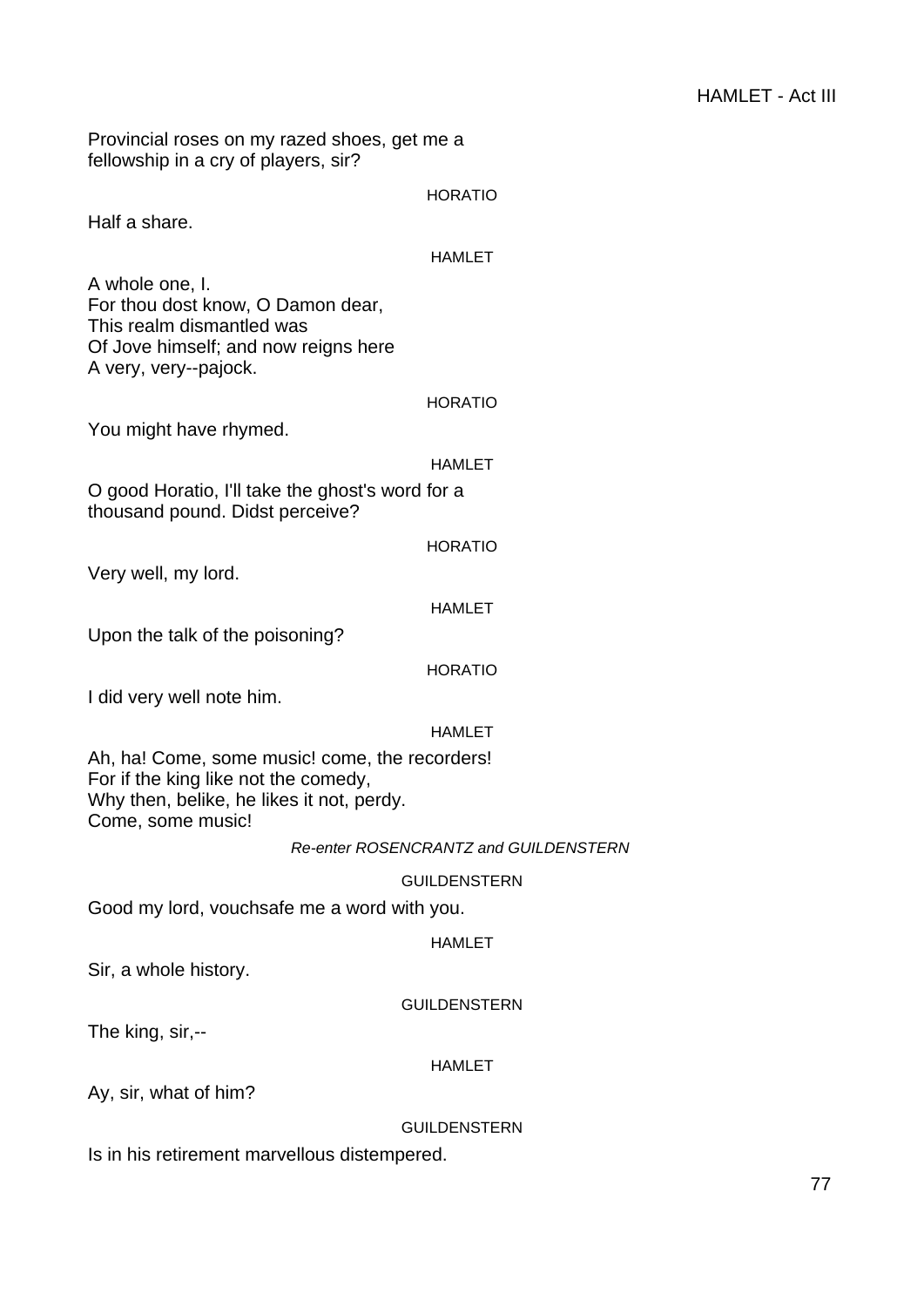# HAMLET

With drink, sir?

# GUILDENSTERN

No, my lord, rather with choler.

# HAMLET

Your wisdom should show itself more richer to signify this to his doctor; for, for me to put him to his purgation would perhaps plunge him into far more choler.

#### GUILDENSTERN

Good my lord, put your discourse into some frame and start not so wildly from my affair.

#### HAMLET

I am tame, sir: pronounce.

#### GUILDENSTERN

The queen, your mother, in most great affliction of spirit, hath sent me to you.

### HAMLET

You are welcome.

# GUILDENSTERN

Nay, good my lord, this courtesy is not of the right breed. If it shall please you to make me a wholesome answer, I will do your mother's commandment: if not, your pardon and my return shall be the end of my business.

#### HAMLET

Sir, I cannot.

# GUILDENSTERN

What, my lord?

#### HAMLET

Make you a wholesome answer; my wit's diseased: but, sir, such answer as I can make, you shall command; or, rather, as you say, my mother: therefore no more, but to the matter: my mother, you say,--

#### ROSENCRANTZ

Then thus she says; your behavior hath struck her into amazement and admiration.

# HAMLET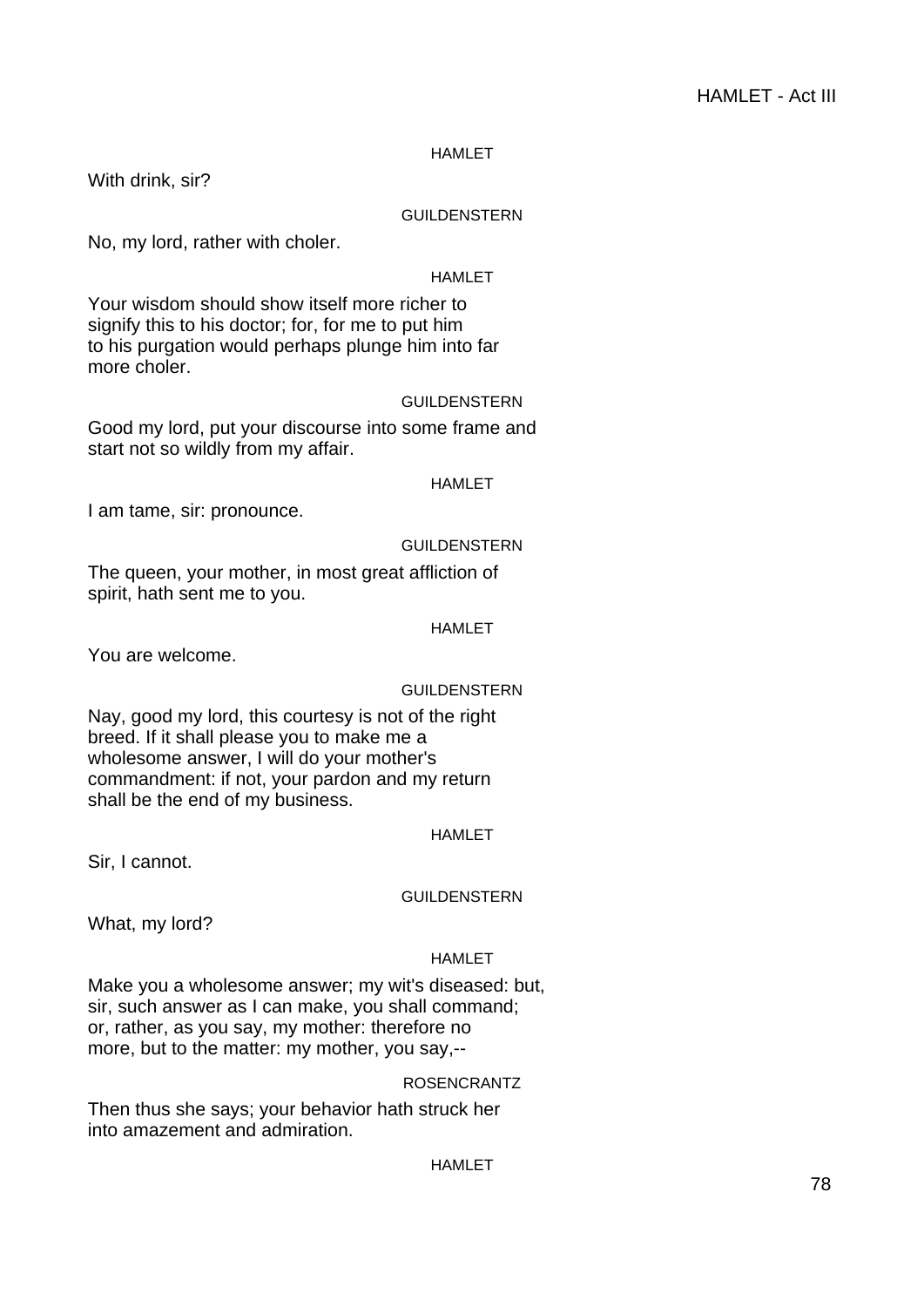O wonderful son, that can so astonish a mother! But is there no sequel at the heels of this mother's admiration? Impart.

# ROSENCRANTZ

She desires to speak with you in her closet, ere you go to bed.

# HAMLET

We shall obey, were she ten times our mother. Have you any further trade with us?

# ROSENCRANTZ

My lord, you once did love me.

# HAMLET

So I do still, by these pickers and stealers.

# ROSENCRANTZ

Good my lord, what is your cause of distemper? you do, surely, bar the door upon your own liberty, if you deny your griefs to your friend.

# HAMLET

Sir, I lack advancement.

# ROSENCRANTZ

How can that be, when you have the voice of the king himself for your succession in Denmark?

# HAMLET

Ay, but sir, 'While the grass grows,'--the proverb is something musty.

# Re-enter Players with recorders

O, the recorders! let me see one. To withdraw with you:--why do you go about to recover the wind of me, as if you would drive me into a toil?

# GUILDENSTERN

O, my lord, if my duty be too bold, my love is too unmannerly.

# HAMLET

I do not well understand that. Will you play upon this pipe?

# GUILDENSTERN

My lord, I cannot.

# HAMLET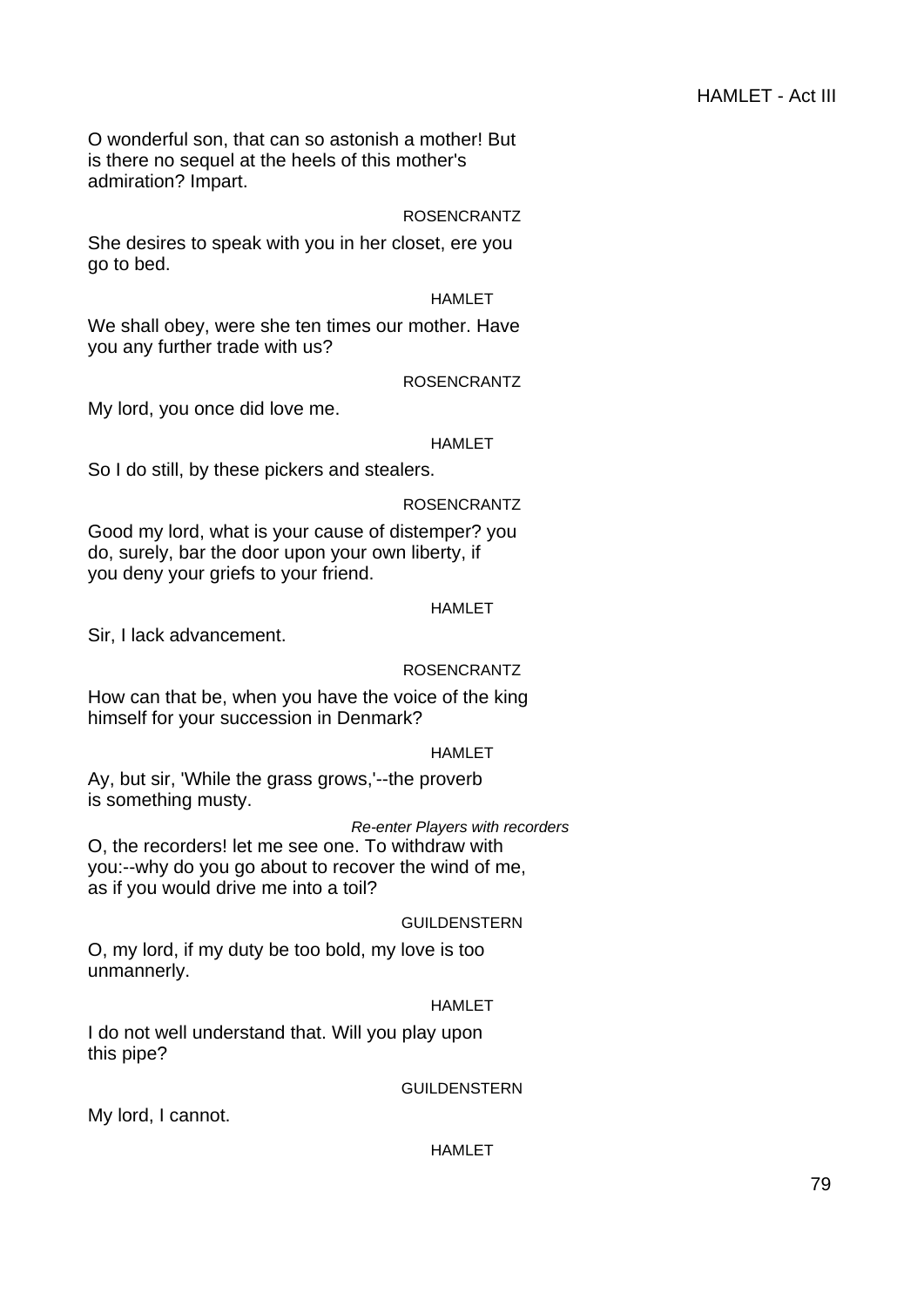I pray you.

# GUILDENSTERN

Believe me, I cannot.

# HAMLET

I do beseech you.

# GUILDENSTERN

I know no touch of it, my lord.

# HAMLET

'Tis as easy as lying: govern these ventages with your lingers and thumb, give it breath with your mouth, and it will discourse most eloquent music. Look you, these are the stops.

# GUILDENSTERN

But these cannot I command to any utterance of harmony; I have not the skill.

# HAMLET

Why, look you now, how unworthy a thing you make of me! You would play upon me; you would seem to know my stops; you would pluck out the heart of my mystery; you would sound me from my lowest note to the top of my compass: and there is much music, excellent voice, in this little organ; yet cannot you make it speak. 'Sblood, do you think I am easier to be played on than a pipe? Call me what instrument you will, though you can fret me, yet you cannot play upon me.

Enter POLONIUS

God bless you, sir!

# LORD POLONIUS

My lord, the queen would speak with you, and presently.

# HAMLET

Do you see yonder cloud that's almost in shape of a camel?

# LORD POLONIUS

By the mass, and 'tis like a camel, indeed.

# HAMLET

Methinks it is like a weasel.

LORD POLONIUS

It is backed like a weasel.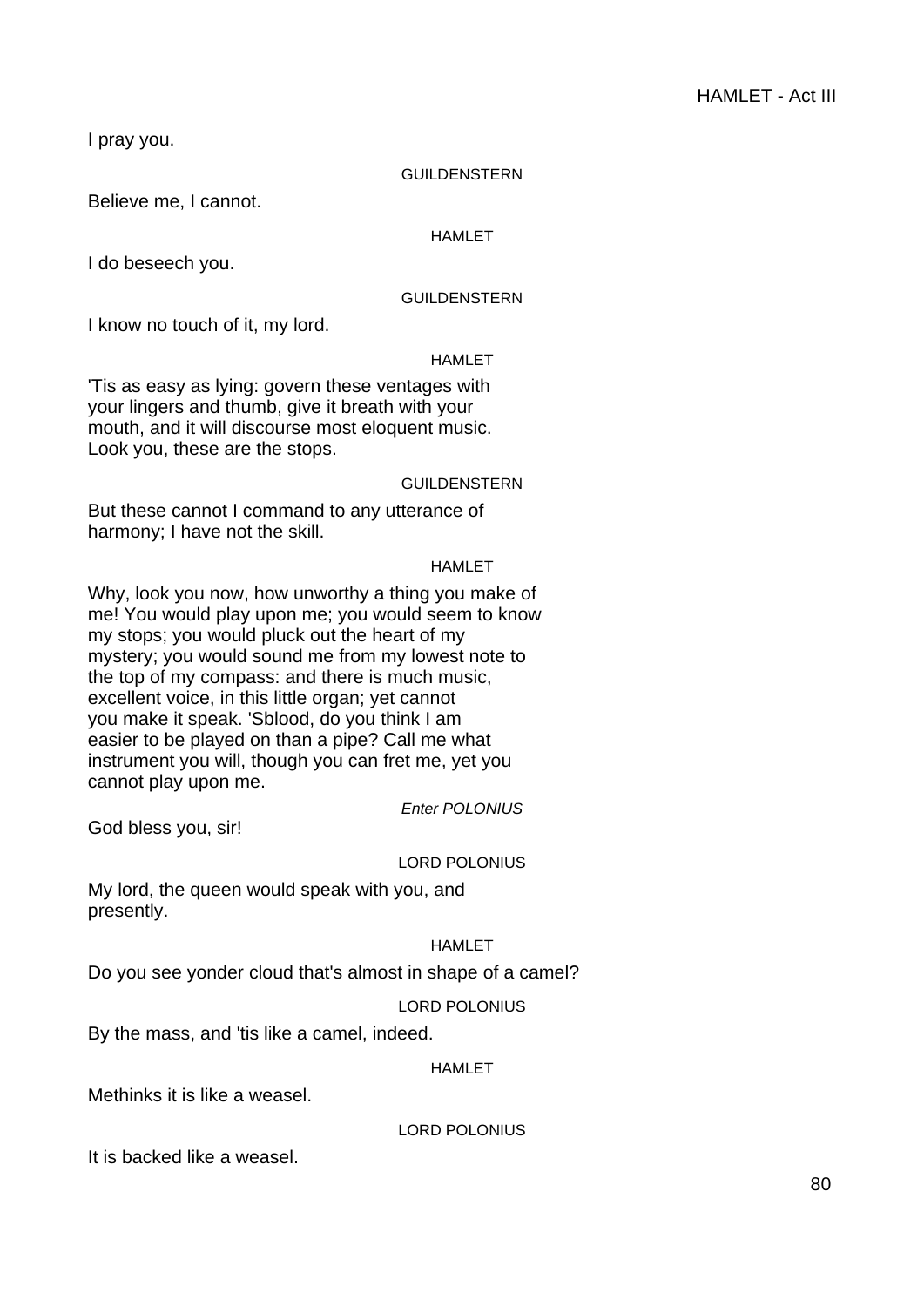# **HAMLET**

Or like a whale?

# LORD POLONIUS

Very like a whale.

# HAMLET

Then I will come to my mother by and by. They fool me to the top of my bent. I will come by and by.

LORD POLONIUS

I will say so.

# HAMLET

By and by is easily said.

Exit POLONIUS

Leave me, friends.

Exeunt all but HAMLET

Tis now the very witching time of night, When churchyards yawn and hell itself breathes out Contagion to this world: now could I drink hot blood, And do such bitter business as the day Would quake to look on. Soft! now to my mother. O heart, lose not thy nature; let not ever The soul of Nero enter this firm bosom: Let me be cruel, not unnatural: I will speak daggers to her, but use none; My tongue and soul in this be hypocrites; How in my words soever she be shent, To give them seals never, my soul, consent!

Exit

# Scene 3

# A room in the castle.

Enter KING CLAUDIUS, ROSENCRANTZ, and GUILDENSTERN

KING CLAUDIUS

I like him not, nor stands it safe with us To let his madness range. Therefore prepare you; I your commission will forthwith dispatch, And he to England shall along with you: The terms of our estate may not endure Hazard so dangerous as doth hourly grow Out of his lunacies.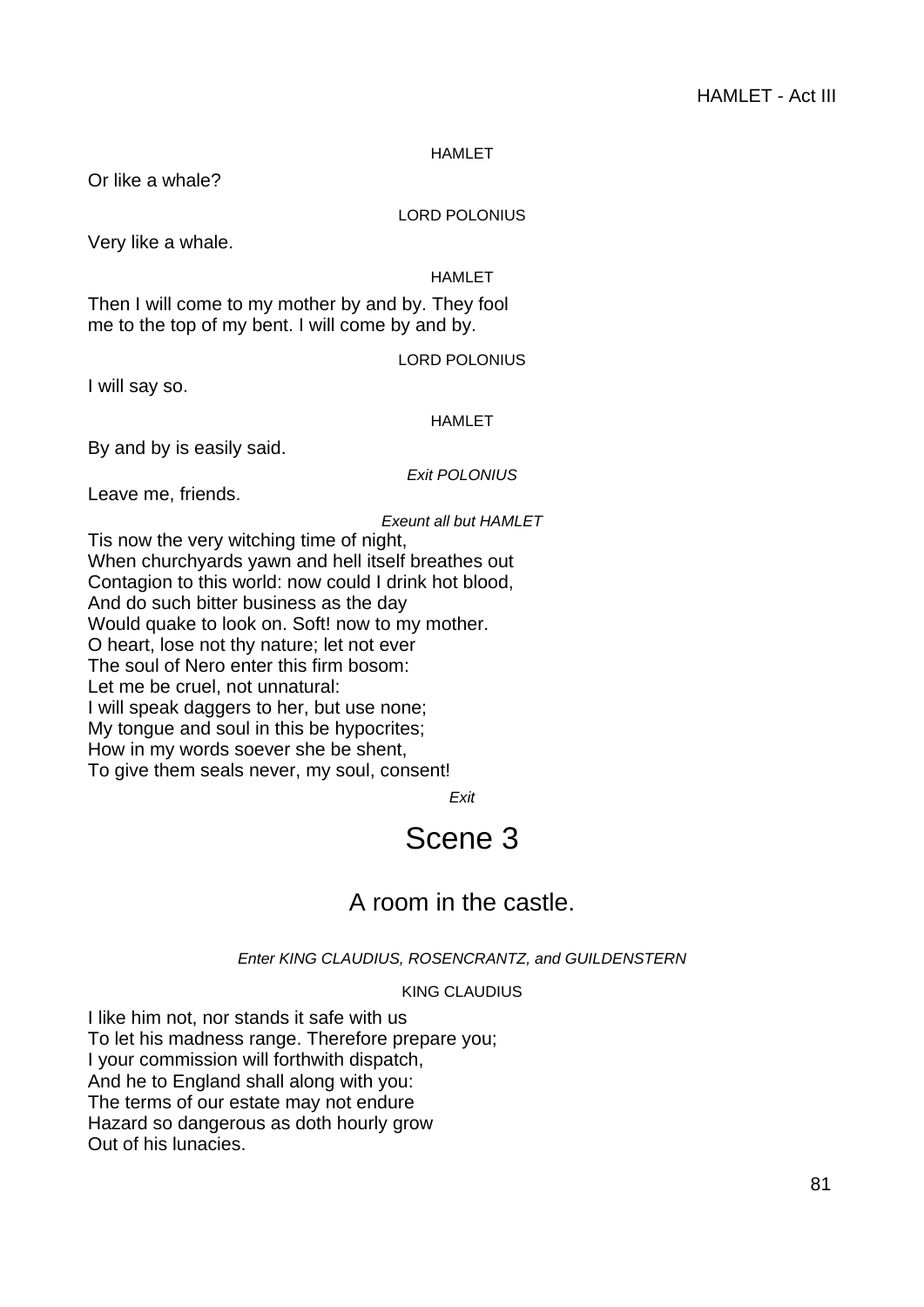#### GUILDENSTERN

We will ourselves provide: Most holy and religious fear it is To keep those many many bodies safe That live and feed upon your majesty.

#### ROSENCRANTZ

The single and peculiar life is bound, With all the strength and armour of the mind, To keep itself from noyance; but much more That spirit upon whose weal depend and rest The lives of many. The cease of majesty Dies not alone; but, like a gulf, doth draw What's near it with it: it is a massy wheel, Fix'd on the summit of the highest mount, To whose huge spokes ten thousand lesser things Are mortised and adjoin'd; which, when it falls, Each small annexment, petty consequence, Attends the boisterous ruin. Never alone Did the king sigh, but with a general groan.

#### KING CLAUDIUS

Arm you, I pray you, to this speedy voyage; For we will fetters put upon this fear, Which now goes too free-footed.

#### ROSENCRANTZ

#### GUILDENSTERN

We will haste us.

Exeunt ROSENCRANTZ and GUILDENSTERN

Enter POLONIUS

#### LORD POLONIUS

My lord, he's going to his mother's closet: Behind the arras I'll convey myself, To hear the process; and warrant she'll tax him home: And, as you said, and wisely was it said, 'Tis meet that some more audience than a mother, Since nature makes them partial, should o'erhear The speech, of vantage. Fare you well, my liege: I'll call upon you ere you go to bed, And tell you what I know.

#### KING CLAUDIUS

Thanks, dear my lord.

Exit POLONIUS

O, my offence is rank it smells to heaven;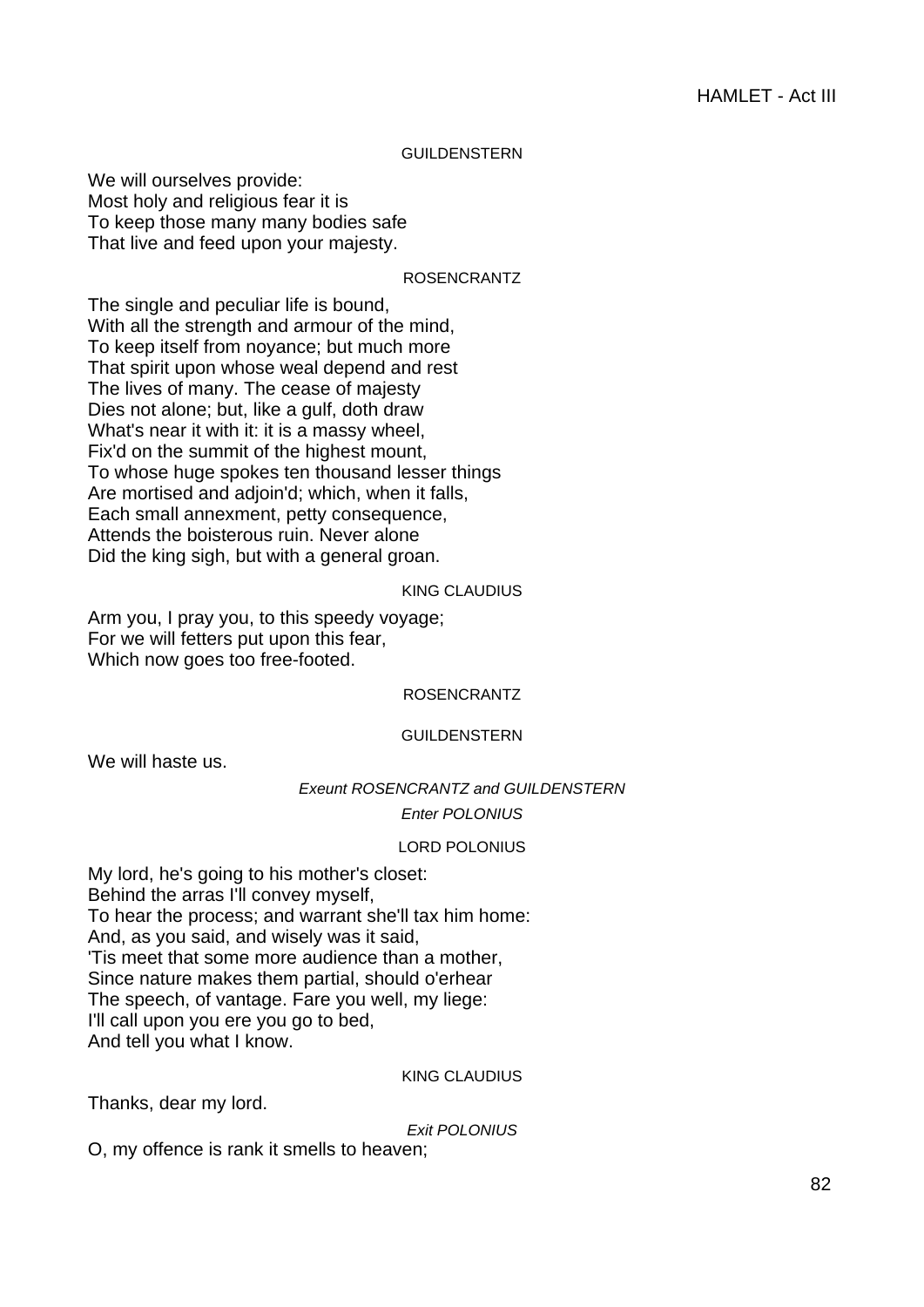It hath the primal eldest curse upon't, A brother's murder. Pray can I not, Though inclination be as sharp as will: My stronger guilt defeats my strong intent; And, like a man to double business bound, I stand in pause where I shall first begin, And both neglect. What if this cursed hand Were thicker than itself with brother's blood, Is there not rain enough in the sweet heavens To wash it white as snow? Whereto serves mercy But to confront the visage of offence? And what's in prayer but this two-fold force, To be forestalled ere we come to fall, Or pardon'd being down? Then I'll look up; My fault is past. But, O, what form of prayer Can serve my turn? 'Forgive me my foul murder'? That cannot be; since I am still possess'd Of those effects for which I did the murder, My crown, mine own ambition and my queen. May one be pardon'd and retain the offence? In the corrupted currents of this world Offence's gilded hand may shove by justice, And oft 'tis seen the wicked prize itself Buys out the law: but 'tis not so above; There is no shuffling, there the action lies In his true nature; and we ourselves compell'd, Even to the teeth and forehead of our faults, To give in evidence. What then? what rests? Try what repentance can: what can it not? Yet what can it when one can not repent? O wretched state! O bosom black as death! O limed soul, that, struggling to be free, Art more engaged! Help, angels! Make assay! Bow, stubborn knees; and, heart with strings of steel, Be soft as sinews of the newborn babe! All may be well.

Retires and kneels

# Enter HAMLET

# HAMLET

Now might I do it pat, now he is praying; And now I'll do't. And so he goes to heaven; And so am I revenged. That would be scann'd: A villain kills my father; and for that, I, his sole son, do this same villain send To heaven. O, this is hire and salary, not revenge. He took my father grossly, full of bread;

With all his crimes broad blown, as flush as May;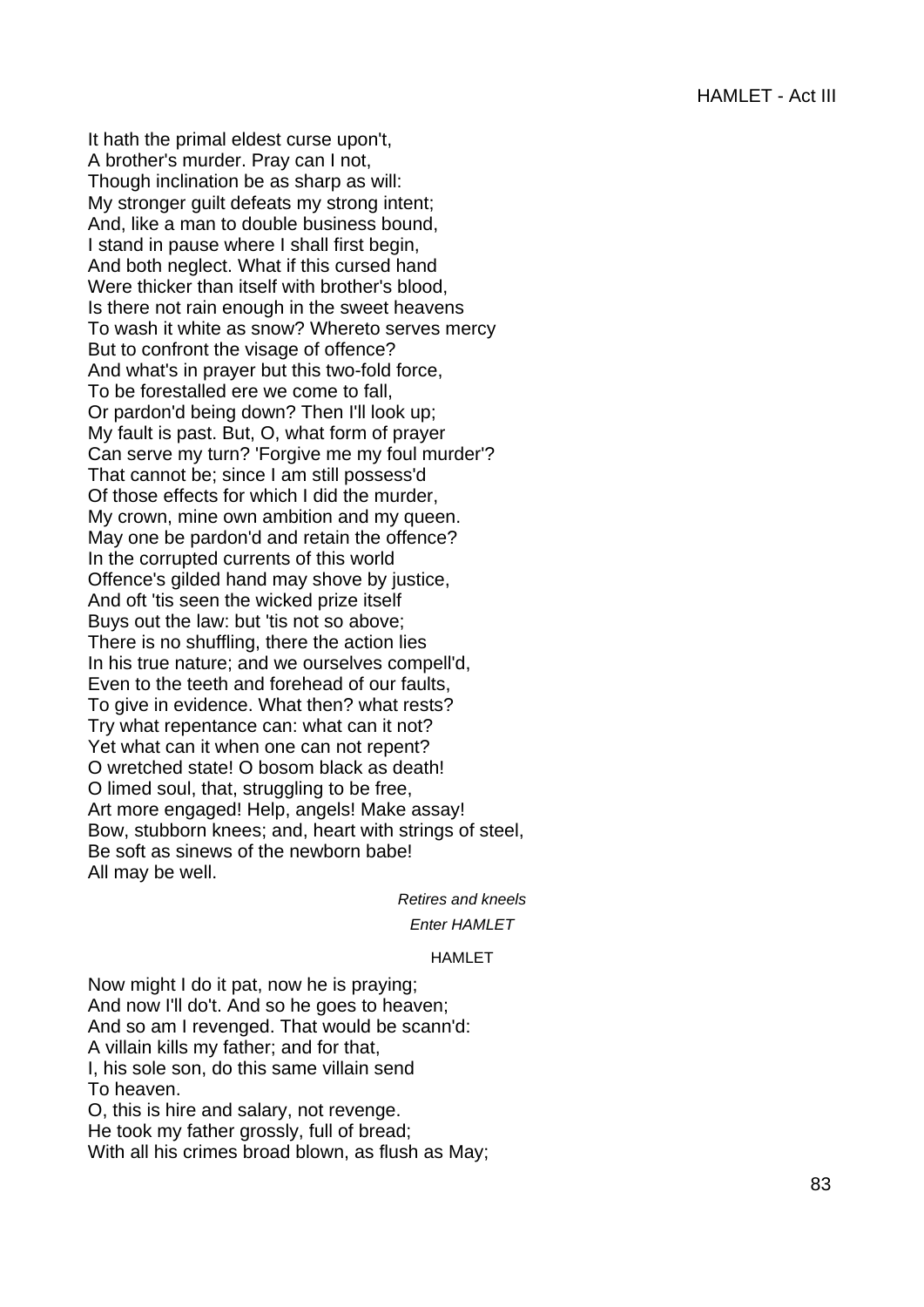And how his audit stands who knows save heaven? But in our circumstance and course of thought, 'Tis heavy with him: and am I then revenged, To take him in the purging of his soul, When he is fit and season'd for his passage? No!

Up, sword; and know thou a more horrid hent: When he is drunk asleep, or in his rage, Or in the incestuous pleasure of his bed; At gaming, swearing, or about some act That has no relish of salvation in't; Then trip him, that his heels may kick at heaven, And that his soul may be as damn'd and black As hell, whereto it goes. My mother stays: This physic but prolongs thy sickly days.

Exit

KING CLAUDIUS

Rising

My words fly up, my thoughts remain below: Words without thoughts never to heaven go.

Exit

# Scene 4

# The Queen's closet.

# Enter QUEEN MARGARET and POLONIUS

# LORD POLONIUS

He will come straight. Look you lay home to him: Tell him his pranks have been too broad to bear with, And that your grace hath screen'd and stood between Much heat and him. I'll sconce me even here. Pray you, be round with him.

#### HAMLET

#### **Within**

Mother, mother, mother!

# QUEEN GERTRUDE

I'll warrant you, Fear me not: withdraw, I hear him coming.

POLONIUS hides behind the arras

Enter HAMLET

# **HAMI FT**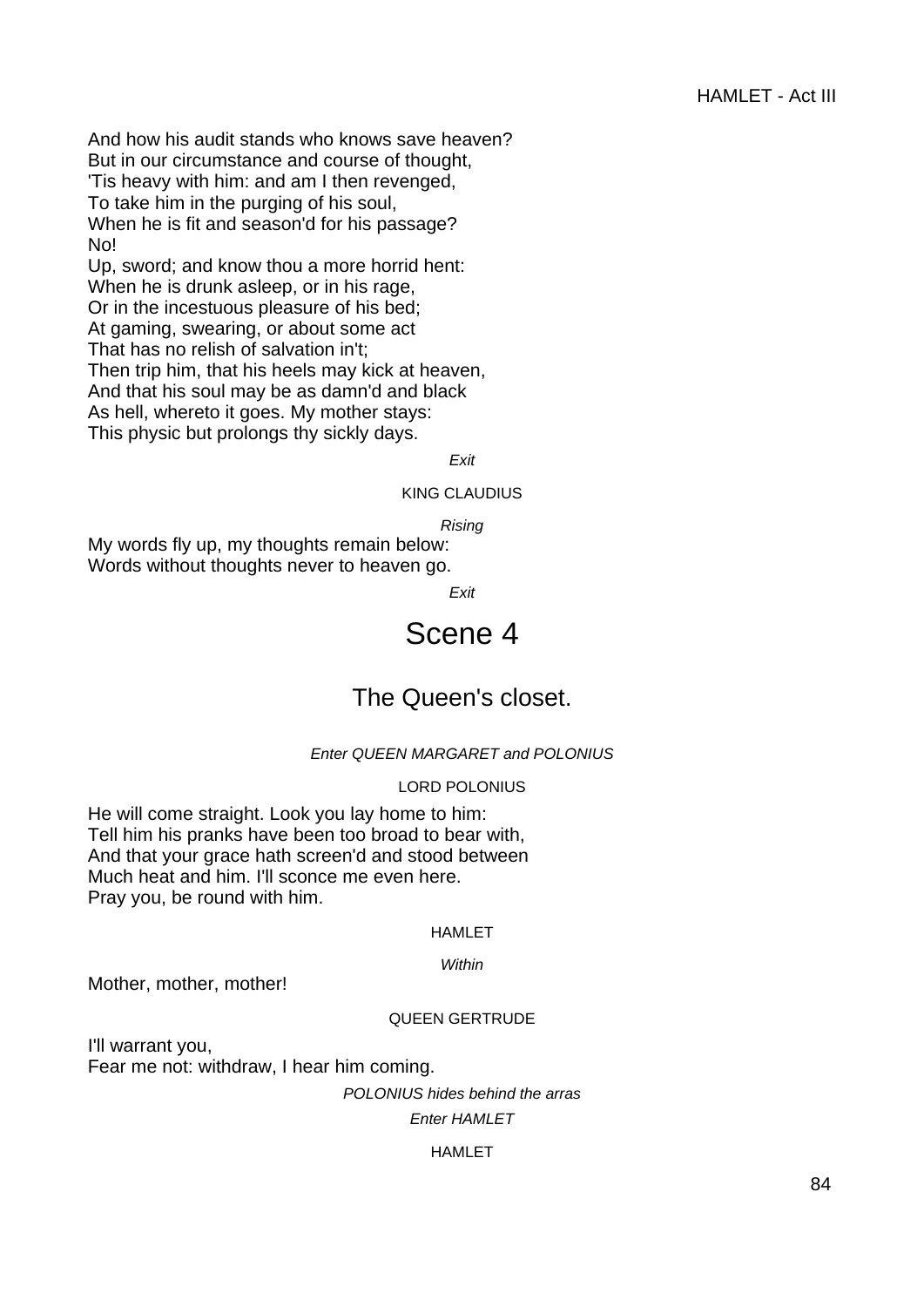Now, mother, what's the matter?

QUEEN GERTRUDE

Hamlet, thou hast thy father much offended.

HAMLET

Mother, you have my father much offended.

QUEEN GERTRUDE

Come, come, you answer with an idle tongue.

HAMLET

Go, go, you question with a wicked tongue.

QUEEN GERTRUDE

Why, how now, Hamlet!

HAMLET

What's the matter now?

QUEEN GERTRUDE

Have you forgot me?

#### HAMLET

No, by the rood, not so: You are the queen, your husband's brother's wife; And--would it were not so!--you are my mother.

QUEEN GERTRUDE

Nay, then, I'll set those to you that can speak.

HAMLET

Come, come, and sit you down; you shall not budge; You go not till I set you up a glass Where you may see the inmost part of you.

# QUEEN GERTRUDE

What wilt thou do? thou wilt not murder me? Help, help, ho!

# LORD POLONIUS

# Behind

What, ho! help, help, help!

# HAMLET

# **Drawing**

How now! a rat? Dead, for a ducat, dead!

Makes a pass through the arras

#### LORD POLONIUS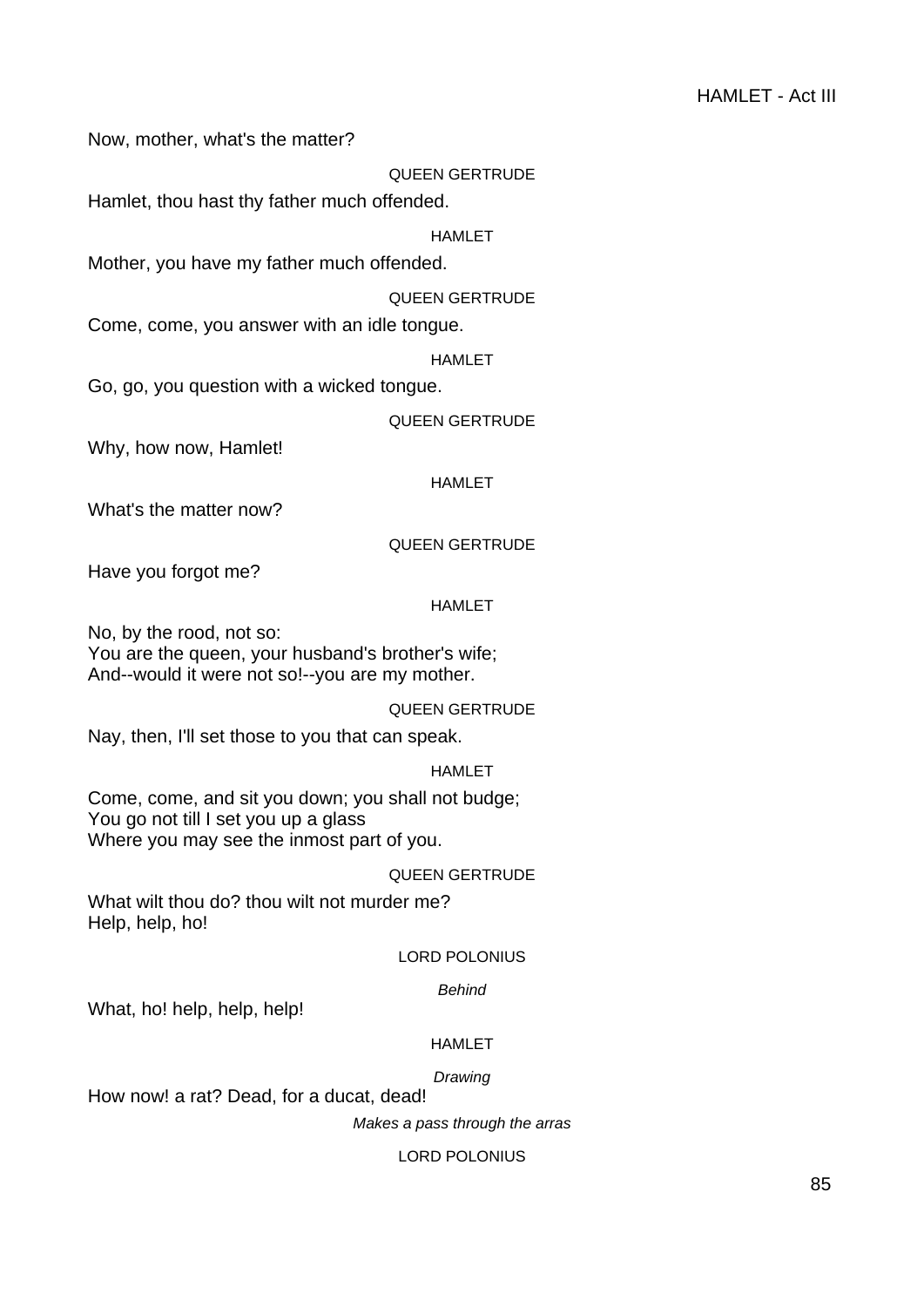#### Behind

O, I am slain!

#### Falls and dies

# QUEEN GERTRUDE

O me, what hast thou done?

#### HAMLET

Nay, I know not: Is it the king?

#### QUEEN GERTRUDE

O, what a rash and bloody deed is this!

#### HAMLET

A bloody deed! almost as bad, good mother, As kill a king, and marry with his brother.

# QUEEN GERTRUDE

As kill a king!

#### HAMLET

Ay, lady, 'twas my word.

# Lifts up the array and discovers POLONIUS

Thou wretched, rash, intruding fool, farewell! I took thee for thy better: take thy fortune; Thou find'st to be too busy is some danger. Leave wringing of your hands: peace! sit you down, And let me wring your heart; for so I shall, If it be made of penetrable stuff, If damned custom have not brass'd it so That it is proof and bulwark against sense.

#### QUEEN GERTRUDE

What have I done, that thou darest wag thy tongue In noise so rude against me?

# HAMLET

Such an act

That blurs the grace and blush of modesty, Calls virtue hypocrite, takes off the rose From the fair forehead of an innocent love And sets a blister there, makes marriage-vows As false as dicers' oaths: O, such a deed As from the body of contraction plucks The very soul, and sweet religion makes A rhapsody of words: heaven's face doth glow: Yea, this solidity and compound mass, With tristful visage, as against the doom,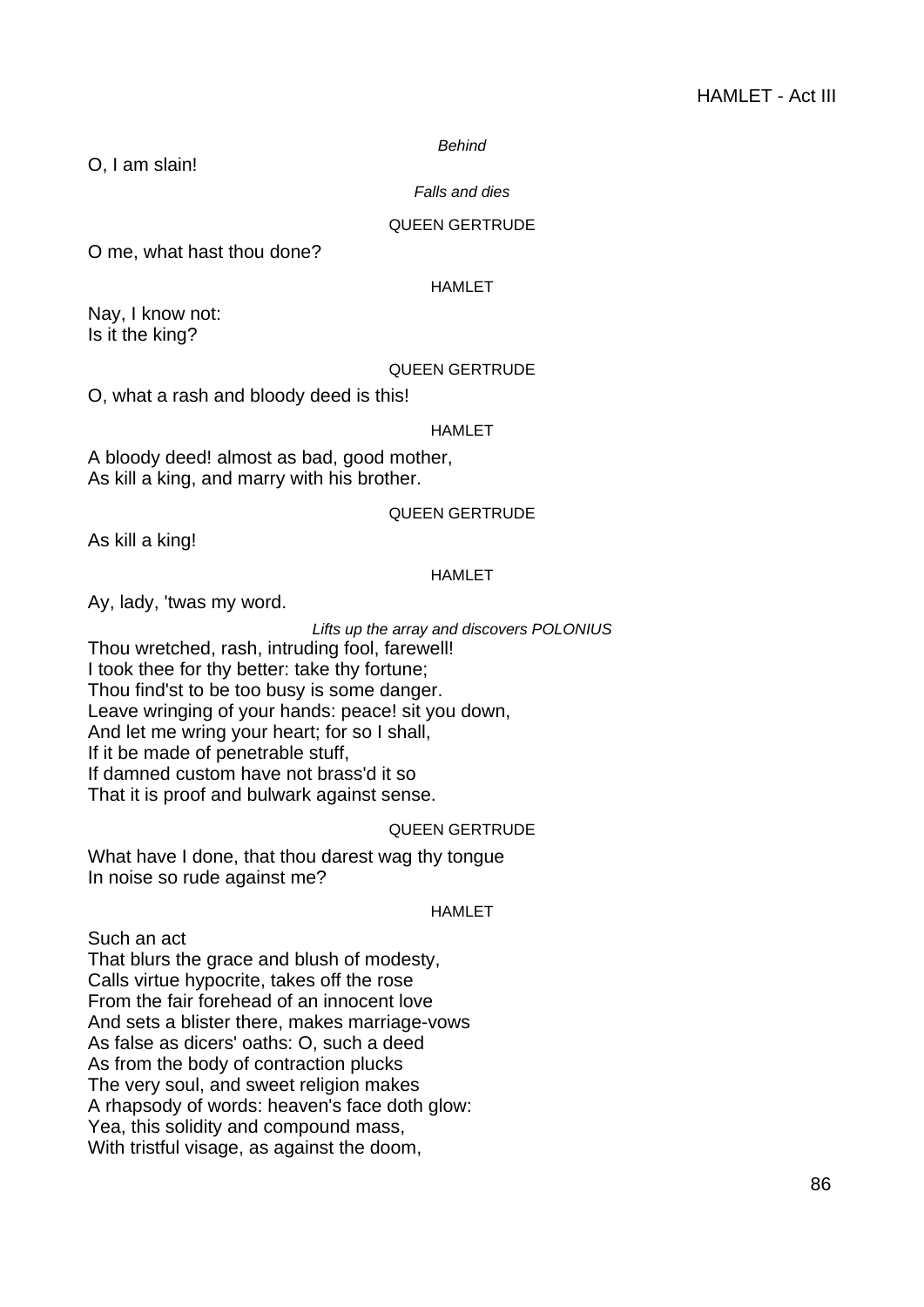Is thought-sick at the act.

#### QUEEN GERTRUDE

Ay me, what act, That roars so loud, and thunders in the index?

HAMLET

Look here, upon this picture, and on this, The counterfeit presentment of two brothers. See, what a grace was seated on this brow; Hyperion's curls; the front of Jove himself; An eye like Mars, to threaten and command; A station like the herald Mercury New-lighted on a heaven-kissing hill; A combination and a form indeed, Where every god did seem to set his seal, To give the world assurance of a man: This was your husband. Look you now, what follows: Here is your husband; like a mildew'd ear, Blasting his wholesome brother. Have you eyes? Could you on this fair mountain leave to feed, And batten on this moor? Ha! have you eyes? You cannot call it love; for at your age The hey-day in the blood is tame, it's humble, And waits upon the judgment: and what judgment Would step from this to this? Sense, sure, you have, Else could you not have motion; but sure, that sense Is apoplex'd; for madness would not err, Nor sense to ecstasy was ne'er so thrall'd But it reserved some quantity of choice, To serve in such a difference. What devil was't That thus hath cozen'd you at hoodman-blind? Eyes without feeling, feeling without sight, Ears without hands or eyes, smelling sans all, Or but a sickly part of one true sense Could not so mope. O shame! where is thy blush? Rebellious hell, If thou canst mutine in a matron's bones, To flaming youth let virtue be as wax, And melt in her own fire: proclaim no shame When the compulsive ardour gives the charge, Since frost itself as actively doth burn

And reason panders will.

# QUEEN GERTRUDE

O Hamlet, speak no more: Thou turn'st mine eyes into my very soul; And there I see such black and grained spots As will not leave their tinct.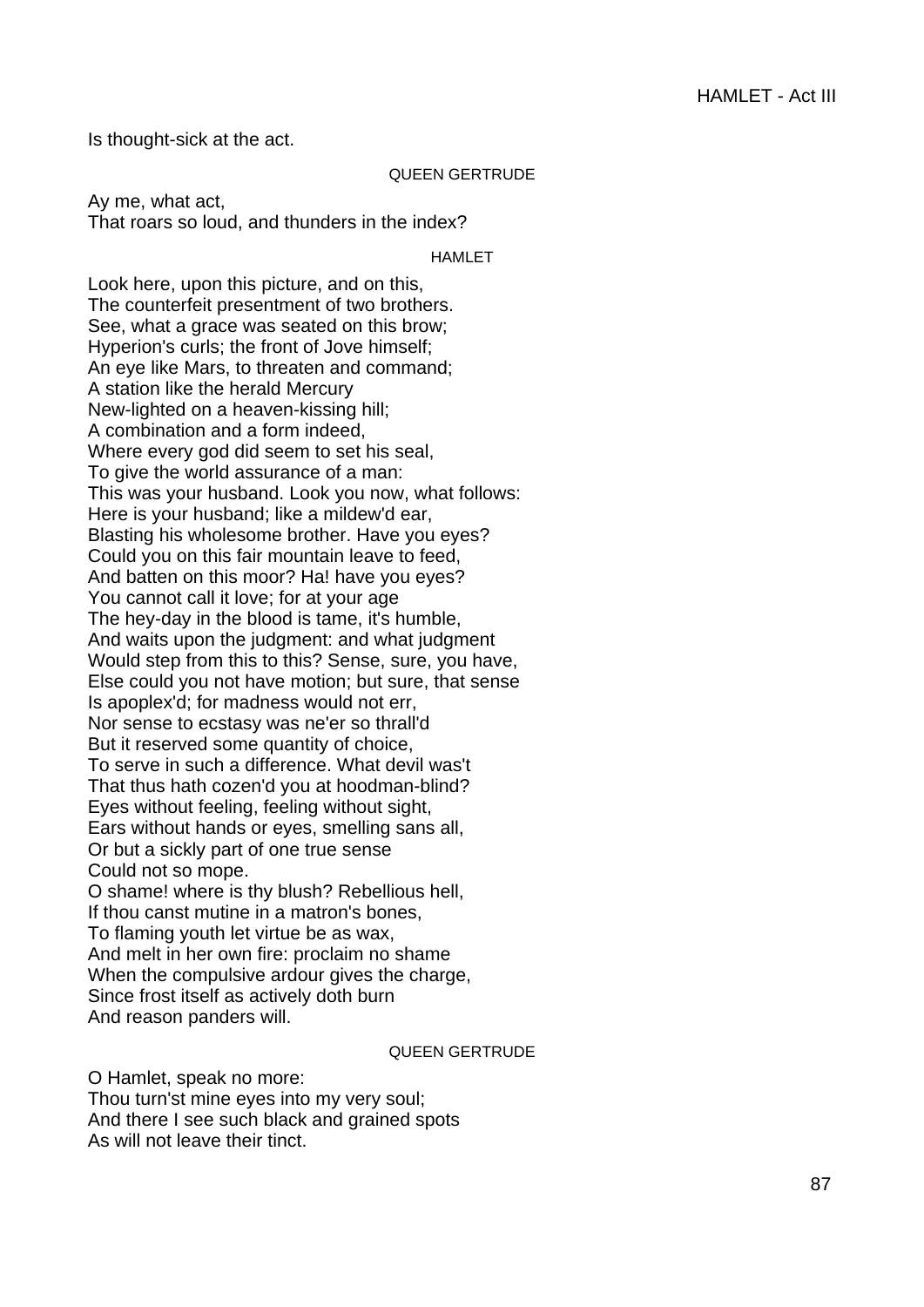**HAMLET** 

Nay, but to live In the rank sweat of an enseamed bed, Stew'd in corruption, honeying and making love Over the nasty sty,--

# QUEEN GERTRUDE

O, speak to me no more; These words, like daggers, enter in mine ears; No more, sweet Hamlet!

# HAMLET

A murderer and a villain; A slave that is not twentieth part the tithe Of your precedent lord; a vice of kings; A cutpurse of the empire and the rule, That from a shelf the precious diadem stole, And put it in his pocket!

# QUEEN GERTRUDE

No more!

# HAMLET

A king of shreds and patches,--

Enter Ghost

Save me, and hover o'er me with your wings, You heavenly guards! What would your gracious figure?

# QUEEN GERTRUDE

Alas, he's mad!

# HAMLET

Do you not come your tardy son to chide, That, lapsed in time and passion, lets go by The important acting of your dread command? O, say!

Ghost

Do not forget: this visitation Is but to whet thy almost blunted purpose. But, look, amazement on thy mother sits: O, step between her and her fighting soul: Conceit in weakest bodies strongest works: Speak to her, Hamlet.

# HAMLET

How is it with you, lady?

# QUEEN GERTRUDE

Alas, how is't with you,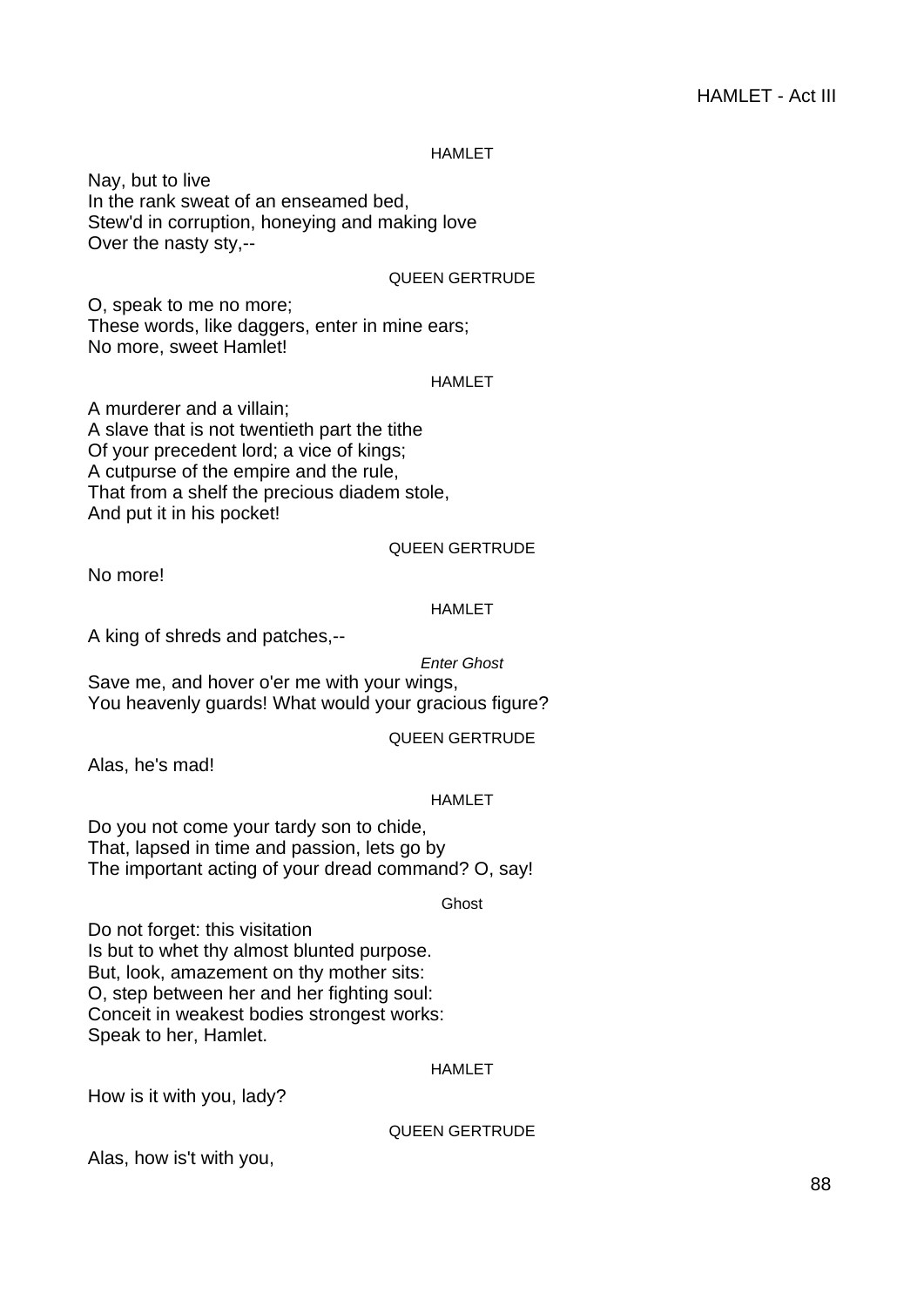That you do bend your eye on vacancy And with the incorporal air do hold discourse? Forth at your eyes your spirits wildly peep; And, as the sleeping soldiers in the alarm, Your bedded hair, like life in excrements, Starts up, and stands on end. O gentle son, Upon the heat and flame of thy distemper Sprinkle cool patience. Whereon do you look?

# HAMLET

On him, on him! Look you, how pale he glares! His form and cause conjoin'd, preaching to stones, Would make them capable. Do not look upon me; Lest with this piteous action you convert My stern effects: then what I have to do Will want true colour; tears perchance for blood.

#### QUEEN GERTRUDE

To whom do you speak this?

# HAMLET

Do you see nothing there?

# QUEEN GERTRUDE

Nothing at all; yet all that is I see.

# HAMLET

Nor did you nothing hear?

# QUEEN GERTRUDE

No, nothing but ourselves.

# HAMLET

Why, look you there! look, how it steals away! My father, in his habit as he lived! Look, where he goes, even now, out at the portal!

Exit Ghost

# QUEEN GERTRUDE

This the very coinage of your brain: This bodiless creation ecstasy Is very cunning in.

# HAMLET

Ecstasy!

My pulse, as yours, doth temperately keep time, And makes as healthful music: it is not madness That I have utter'd: bring me to the test, And I the matter will re-word; which madness Would gambol from. Mother, for love of grace,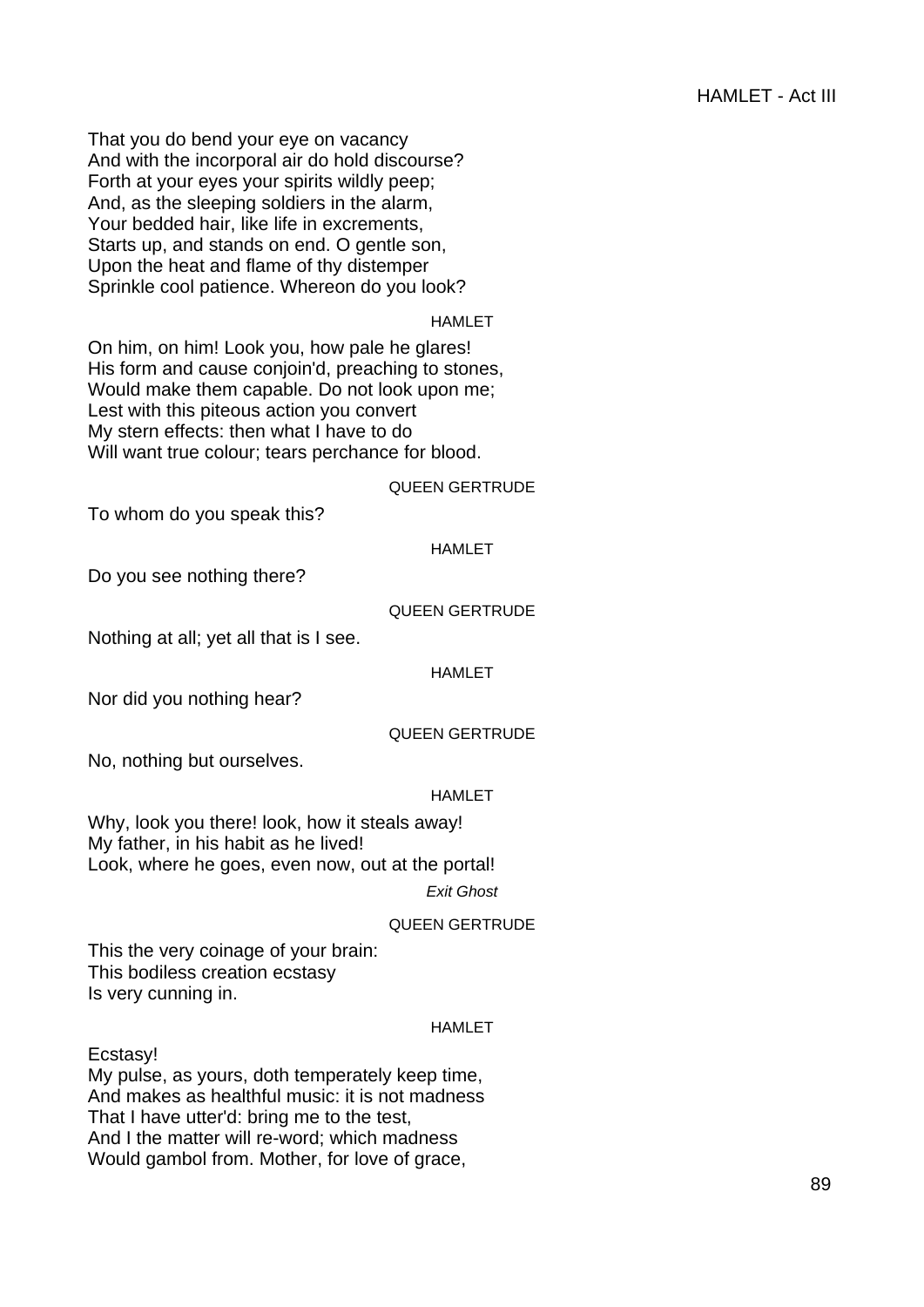Lay not that mattering unction to your soul, That not your trespass, but my madness speaks: It will but skin and film the ulcerous place, Whilst rank corruption, mining all within, Infects unseen. Confess yourself to heaven; Repent what's past; avoid what is to come; And do not spread the compost on the weeds, To make them ranker. Forgive me this my virtue; For in the fatness of these pursy times Virtue itself of vice must pardon beg, Yea, curb and woo for leave to do him good.

# QUEEN GERTRUDE

O Hamlet, thou hast cleft my heart in twain.

#### HAMLET

O, throw away the worser part of it, And live the purer with the other half. Good night: but go not to mine uncle's bed; Assume a virtue, if you have it not. That monster, custom, who all sense doth eat, Of habits devil, is angel yet in this, That to the use of actions fair and good He likewise gives a frock or livery, That aptly is put on. Refrain to-night, And that shall lend a kind of easiness To the next abstinence: the next more easy; For use almost can change the stamp of nature, And either ... the devil, or throw him out With wondrous potency. Once more, good night: And when you are desirous to be bless'd, I'll blessing beg of you. For this same lord,

#### Pointing to POLONIUS

I do repent: but heaven hath pleased it so, To punish me with this and this with me, That I must be their scourge and minister. I will bestow him, and will answer well The death I gave him. So, again, good night. I must be cruel, only to be kind: Thus bad begins and worse remains behind. One word more, good lady.

#### QUEEN GERTRUDE

What shall I do?

# HAMLET

Not this, by no means, that I bid you do: Let the bloat king tempt you again to bed; Pinch wanton on your cheek; call you his mouse; And let him, for a pair of reechy kisses,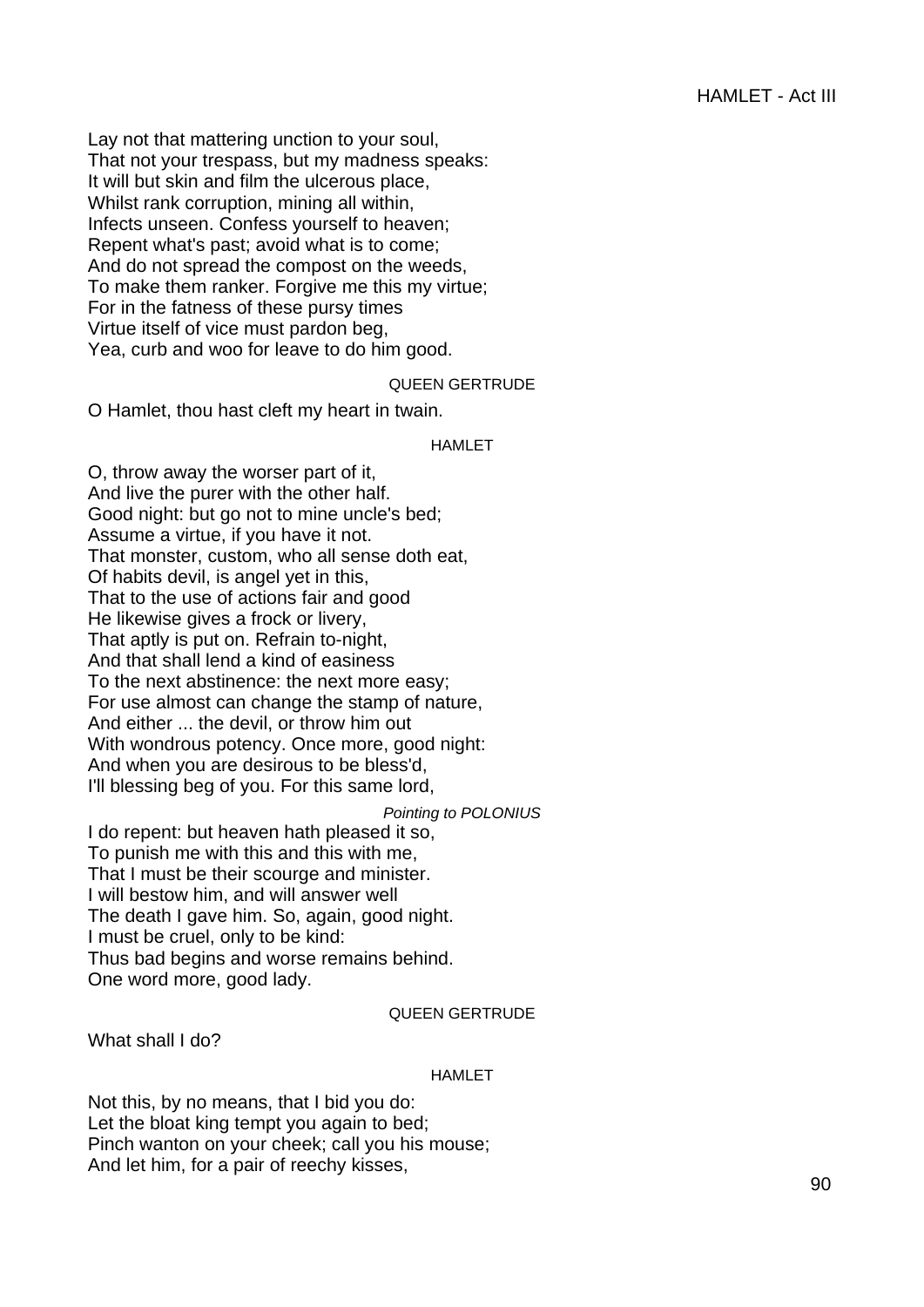Or paddling in your neck with his damn'd fingers, Make you to ravel all this matter out, That I essentially am not in madness, But mad in craft. 'Twere good you let him know; For who, that's but a queen, fair, sober, wise, Would from a paddock, from a bat, a gib, Such dear concernings hide? who would do so? No, in despite of sense and secrecy, Unpeg the basket on the house's top. Let the birds fly, and, like the famous ape, To try conclusions, in the basket creep, And break your own neck down.

# QUEEN GERTRUDE

Be thou assured, if words be made of breath, And breath of life, I have no life to breathe What thou hast said to me.

#### HAMLET

I must to England; you know that?

#### QUEEN GERTRUDE

Alack, I had forgot: 'tis so concluded on.

#### HAMLET

There's letters seal'd: and my two schoolfellows, Whom I will trust as I will adders fang'd, They bear the mandate; they must sweep my way, And marshal me to knavery. Let it work; For 'tis the sport to have the engineer Hoist with his own petard: and 't shall go hard But I will delve one yard below their mines, And blow them at the moon: O, 'tis most sweet, When in one line two crafts directly meet. This man shall set me packing: I'll lug the guts into the neighbour room. Mother, good night. Indeed this counsellor Is now most still, most secret and most grave, Who was in life a foolish prating knave. Come, sir, to draw toward an end with you. Good night, mother.

Exeunt severally; HAMLET dragging in POLONIUS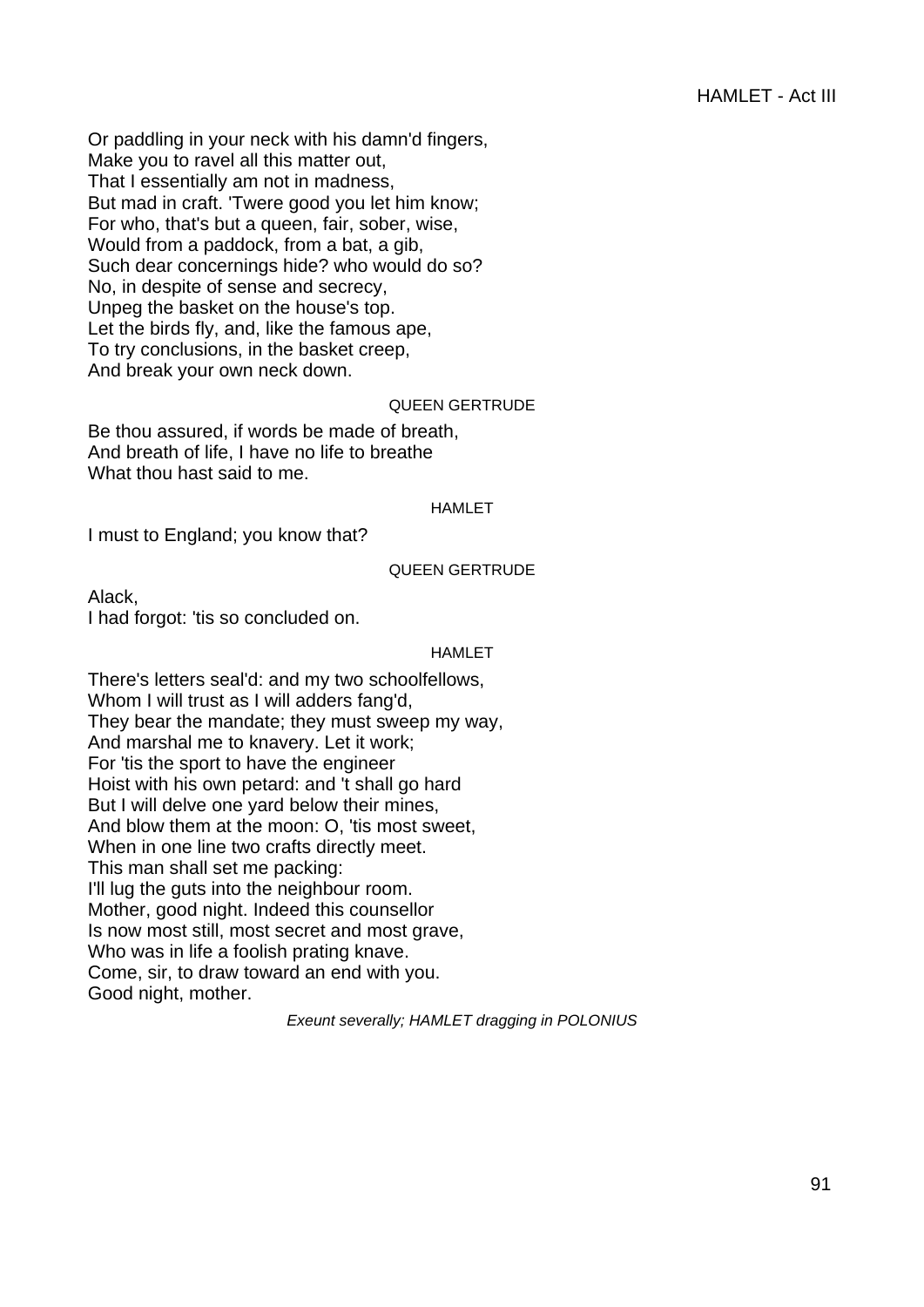# Act IV

# Scene 1

# A room in the castle.

Enter KING CLAUDIUS, QUEEN GERTRUDE, ROSENCRANTZ, and GUILDENSTERN

KING CLAUDIUS

There's matter in these sighs, these profound heaves: You must translate: 'tis fit we understand them. Where is your son?

# QUEEN GERTRUDE

Bestow this place on us a little while.

Exeunt ROSENCRANTZ and GUILDENSTERN Ah, my good lord, what have I seen to-night!

KING CLAUDIUS

What, Gertrude? How does Hamlet?

QUEEN GERTRUDE

Mad as the sea and wind, when both contend Which is the mightier: in his lawless fit, Behind the arras hearing something stir, Whips out his rapier, cries, 'A rat, a rat!' And, in this brainish apprehension, kills The unseen good old man.

KING CLAUDIUS

O heavy deed!

It had been so with us, had we been there: His liberty is full of threats to all; To you yourself, to us, to every one. Alas, how shall this bloody deed be answer'd? It will be laid to us, whose providence Should have kept short, restrain'd and out of haunt, This mad young man: but so much was our love, We would not understand what was most fit: But, like the owner of a foul disease, To keep it from divulging, let it feed Even on the pith of Life. Where is he gone?

# QUEEN GERTRUDE

To draw apart the body he hath kill'd: O'er whom his very madness, like some ore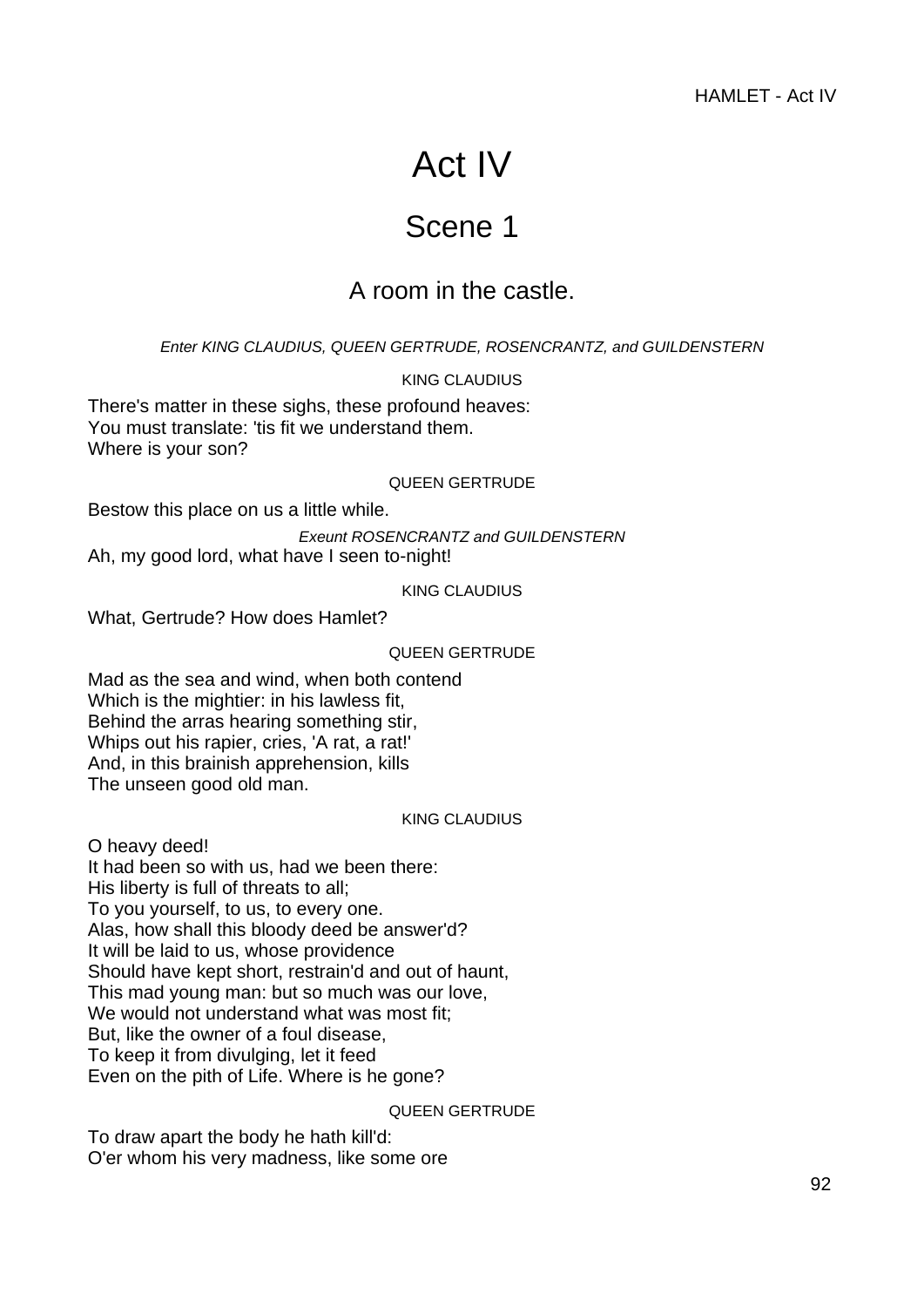Among a mineral of metals base, Shows itself pure; he weeps for what is done.

KING CLAUDIUS

O Gertrude, come away! The sun no sooner shall the mountains touch, But we will ship him hence: and this vile deed We must, with all our majesty and skill, Both countenance and excuse. Ho, Guildenstern! Re-enter ROSENCRANTZ and GUILDENSTERN Friends both, go join you with some further aid: Hamlet in madness hath Polonius slain, And from his mother's closet hath he dragg'd him: Go seek him out; speak fair, and bring the body Into the chapel. I pray you, haste in this. Exeunt ROSENCRANTZ and GUILDENSTERN Come, Gertrude, we'll call up our wisest friends; And let them know, both what we mean to do, And what's untimely done... Whose whisper o'er the world's diameter, As level as the cannon to his blank,

Transports his poison'd shot, may miss our name,

And hit the woundless air. O, come away!

My soul is full of discord and dismay.

Exeunt

# Scene 2

# Another room in the castle.

Enter HAMLET

HAMLET

Safely stowed.

# ROSENCRANTZ

# GUILDENSTERN

Within

Hamlet! Lord Hamlet!

# HAMLET

What noise? who calls on Hamlet? O, here they come.

**Enter ROSENCRANTZ and GUILDENSTERN** 

ROSENCRANTZ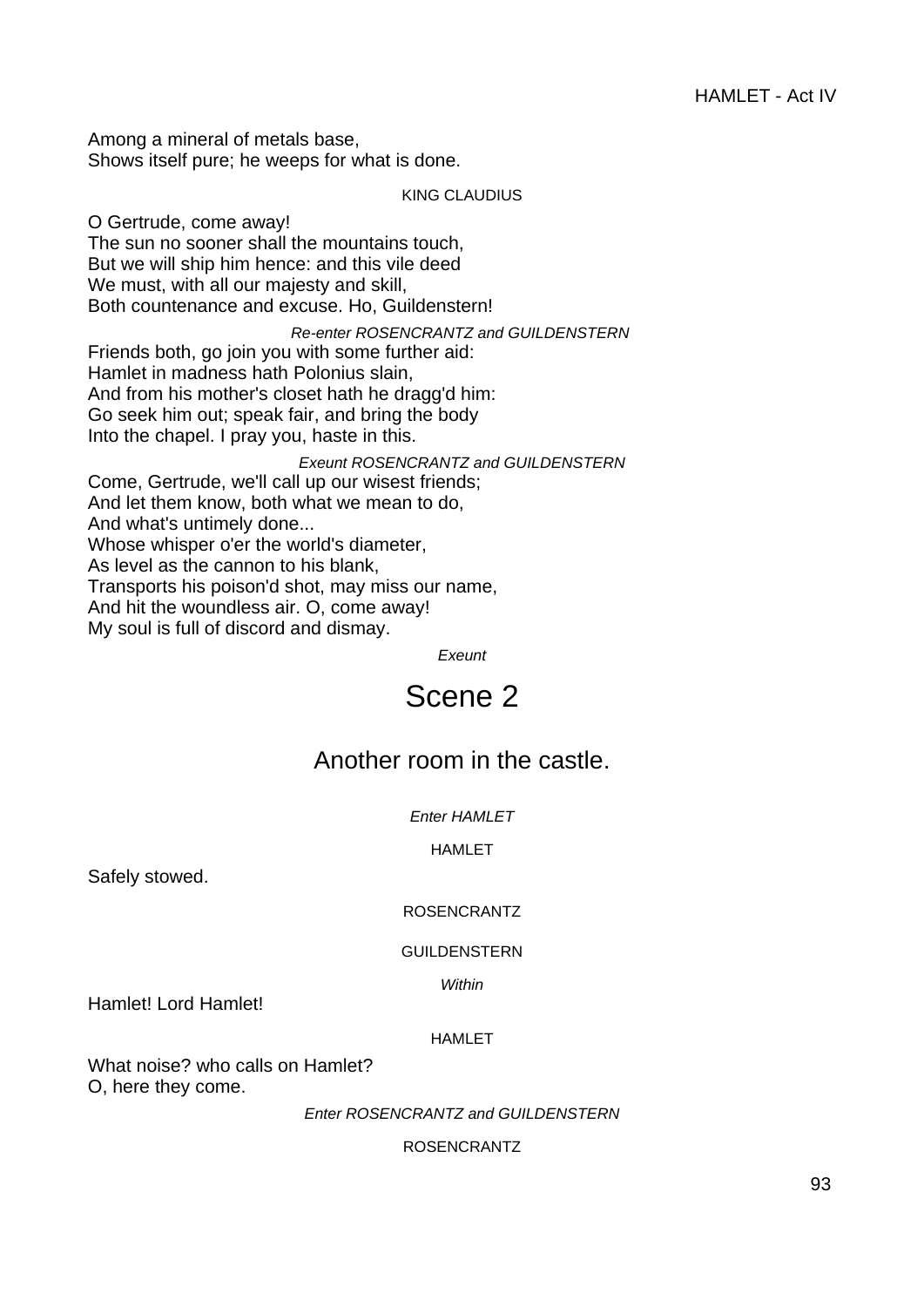What have you done, my lord, with the dead body?

**HAMLET** 

Compounded it with dust, whereto 'tis kin.

ROSENCRANTZ

Tell us where 'tis, that we may take it thence And bear it to the chapel.

HAMLET

Do not believe it.

# ROSENCRANTZ

Believe what?

# HAMLET

That I can keep your counsel and not mine own. Besides, to be demanded of a sponge! what replication should be made by the son of a king?

# ROSENCRANTZ

Take you me for a sponge, my lord?

# HAMLET

Ay, sir, that soaks up the king's countenance, his rewards, his authorities. But such officers do the king best service in the end: he keeps them, like an ape, in the corner of his jaw; first mouthed, to be last swallowed: when he needs what you have gleaned, it is but squeezing you, and, sponge, you shall be dry again.

# ROSENCRANTZ

I understand you not, my lord.

# HAMLET

I am glad of it: a knavish speech sleeps in a foolish ear.

# ROSENCRANTZ

My lord, you must tell us where the body is, and go with us to the king.

# **HAMLET**

The body is with the king, but the king is not with the body. The king is a thing--

# GUILDENSTERN

A thing, my lord!

# HAMLET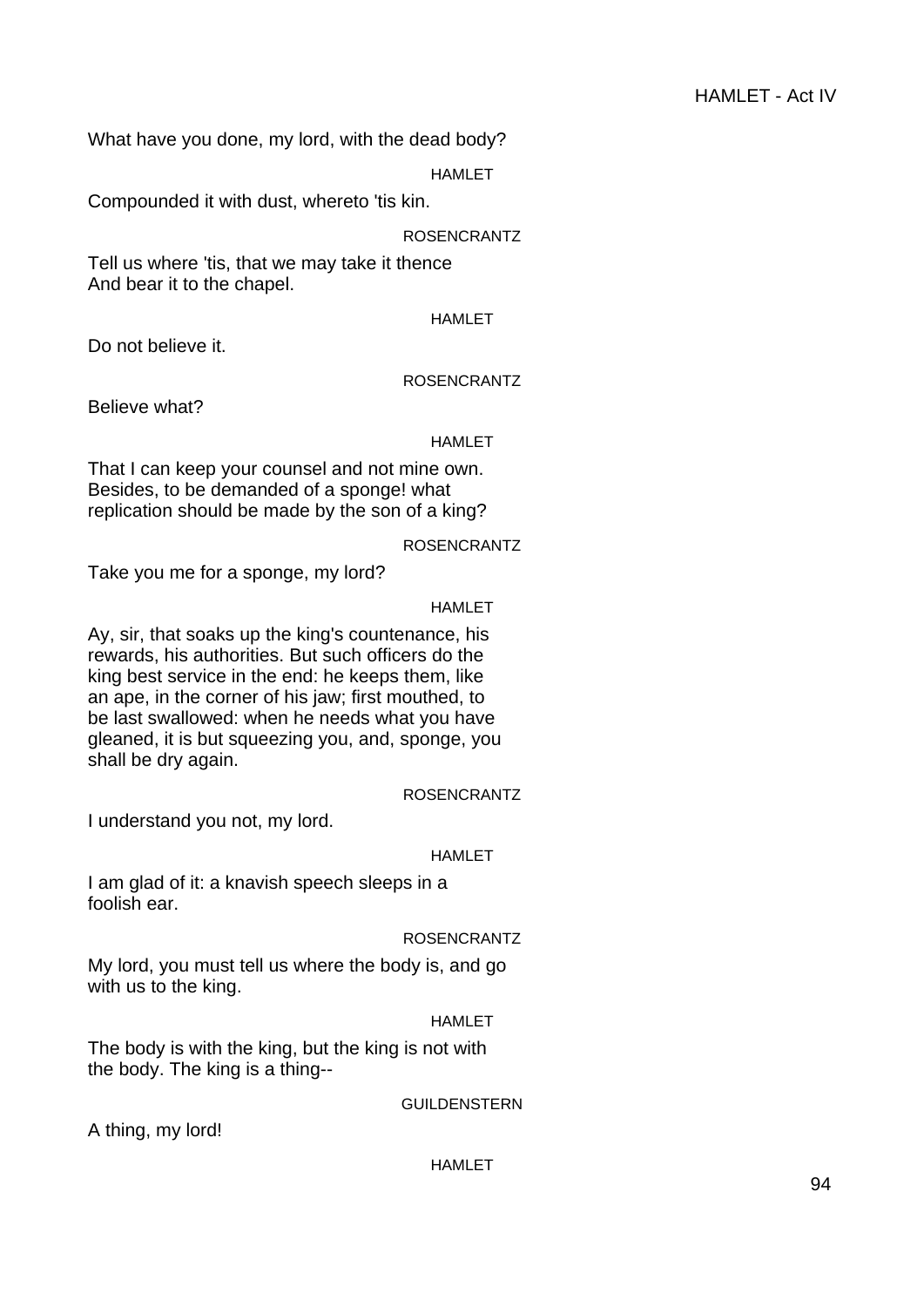Of nothing: bring me to him. Hide fox, and all after.

Exeunt

# Scene 3

# Another room in the castle.

# Enter KING CLAUDIUS, attended

# KING CLAUDIUS

I have sent to seek him, and to find the body. How dangerous is it that this man goes loose! Yet must not we put the strong law on him: He's loved of the distracted multitude, Who like not in their judgment, but their eyes; And where tis so, the offender's scourge is weigh'd, But never the offence. To bear all smooth and even, This sudden sending him away must seem Deliberate pause: diseases desperate grown By desperate appliance are relieved, Or not at all.

# Enter ROSENCRANTZ

How now! what hath befall'n?

# ROSENCRANTZ

Where the dead body is bestow'd, my lord, We cannot get from him.

KING CLAUDIUS

But where is he?

ROSENCRANTZ

Without, my lord; guarded, to know your pleasure.

KING CLAUDIUS

Bring him before us.

# ROSENCRANTZ

Ho, Guildenstern! bring in my lord.

Enter HAMLET and GUILDENSTERN

KING CLAUDIUS

Now, Hamlet, where's Polonius?

HAMLET

At supper.

KING CLAUDIUS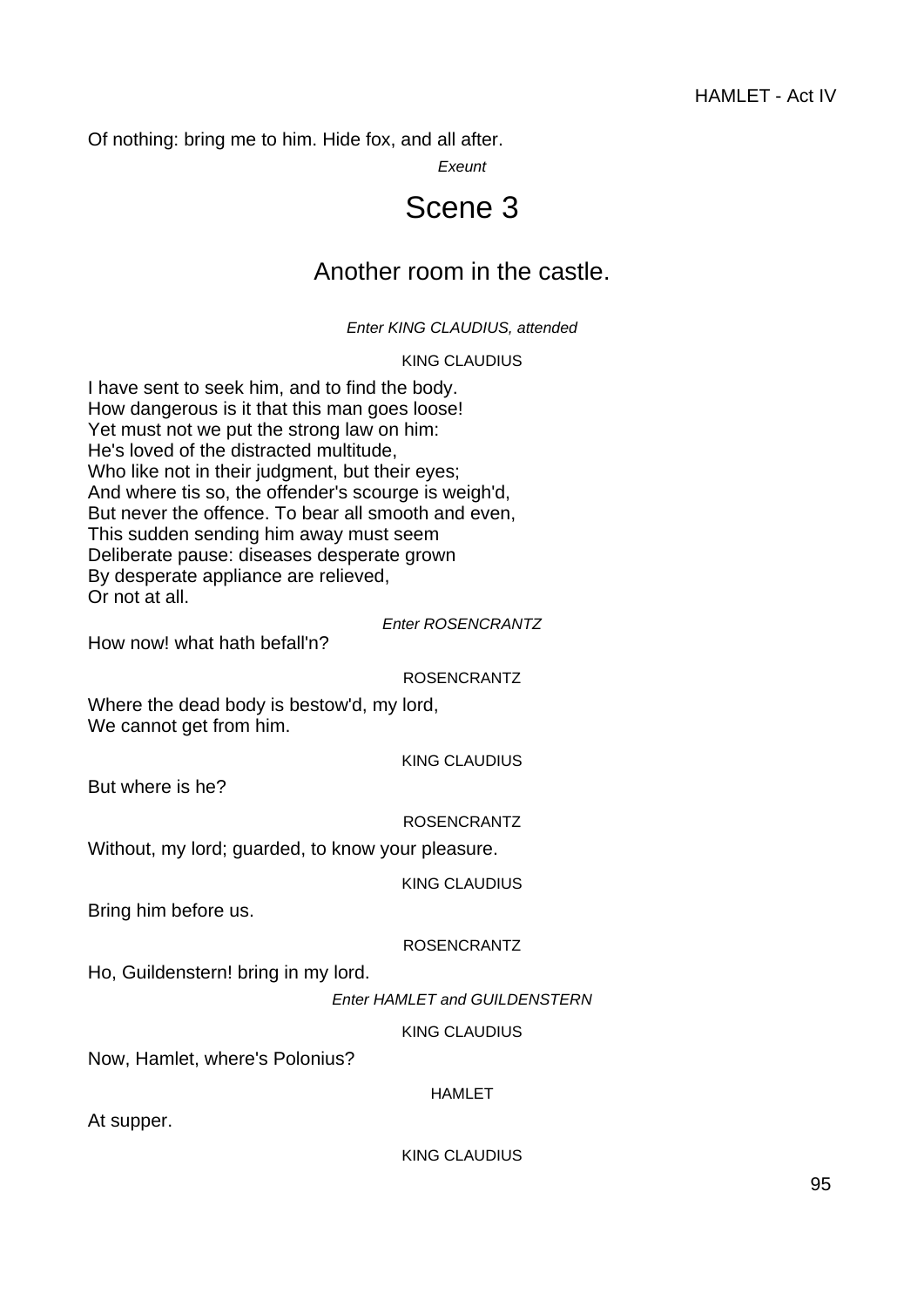At supper! where?

#### HAMLET

Not where he eats, but where he is eaten: a certain convocation of politic worms are e'en at him. Your worm is your only emperor for diet: we fat all creatures else to fat us, and we fat ourselves for maggots: your fat king and your lean beggar is but variable service, two dishes, but to one table: that's the end.

Alas, alas!

# HAMLET

KING CLAUDIUS

A man may fish with the worm that hath eat of a king, and cat of the fish that hath fed of that worm.

KING CLAUDIUS

What dost you mean by this?

#### HAMLET

Nothing but to show you how a king may go a progress through the guts of a beggar.

KING CLAUDIUS

Where is Polonius?

#### HAMLET

In heaven; send hither to see: if your messenger find him not there, seek him i' the other place yourself. But indeed, if you find him not within this month, you shall nose him as you go up the stairs into the lobby.

# KING CLAUDIUS

Go seek him there.

To some Attendants

HAMLET

He will stay till ye come.

#### Exeunt Attendants

#### KING CLAUDIUS

Hamlet, this deed, for thine especial safety,-- Which we do tender, as we dearly grieve For that which thou hast done,--must send thee hence With fiery quickness: therefore prepare thyself; The bark is ready, and the wind at help, The associates tend, and every thing is bent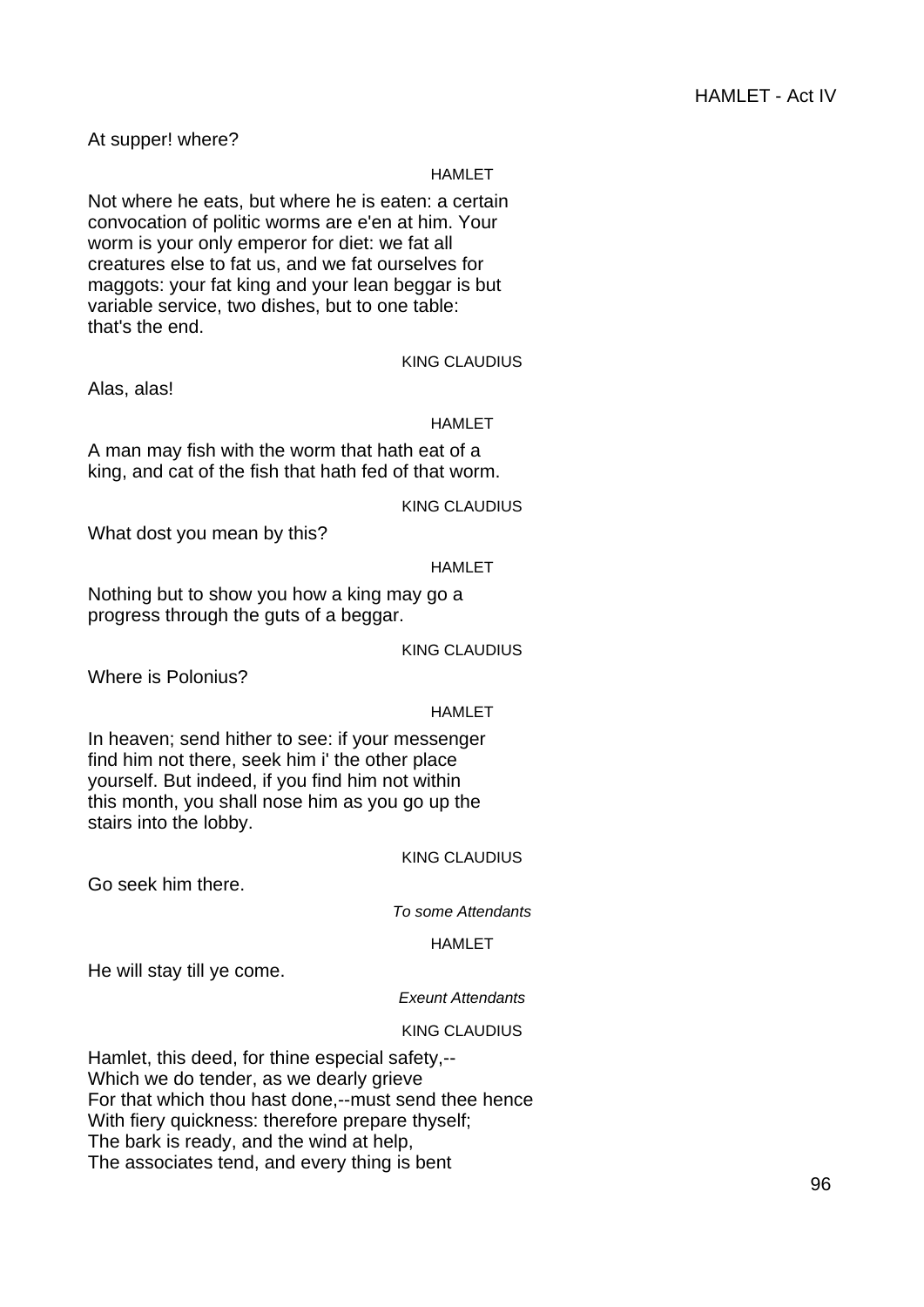For England.

**HAMLET** 

For England!

KING CLAUDIUS

Ay, Hamlet.

HAMLET

Good.

# KING CLAUDIUS

So is it, if thou knew'st our purposes.

# HAMLET

I see a cherub that sees them. But, come; for England! Farewell, dear mother.

KING CLAUDIUS

Thy loving father, Hamlet.

# HAMLET

My mother: father and mother is man and wife; man and wife is one flesh; and so, my mother. Come, for England!

**Exit** 

# KING CLAUDIUS

Follow him at foot; tempt him with speed aboard; Delay it not; I'll have him hence to-night: Away! for every thing is seal'd and done That else leans on the affair: pray you, make haste.

Exeunt ROSENCRANTZ and GUILDENSTERN

And, England, if my love thou hold'st at aught-- As my great power thereof may give thee sense, Since yet thy cicatrice looks raw and red After the Danish sword, and thy free awe Pays homage to us--thou mayst not coldly set Our sovereign process; which imports at full, By letters congruing to that effect, The present death of Hamlet. Do it, England; For like the hectic in my blood he rages, And thou must cure me: till I know 'tis done, Howe'er my haps, my joys were ne'er begun.

Exit

# Scene 4

A plain in Denmark.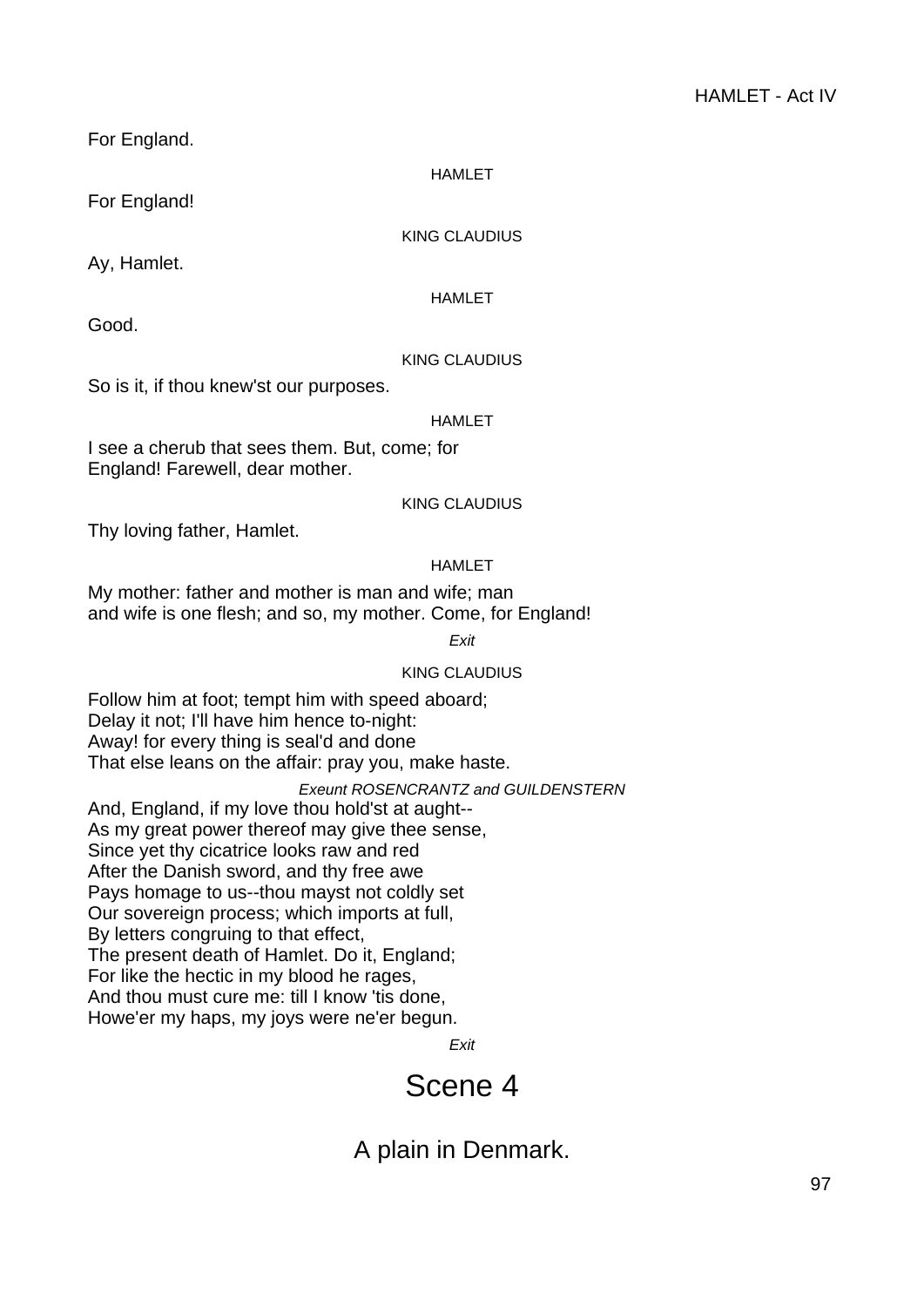# Enter FORTINBRAS, a Captain, and Soldiers, marching

#### PRINCE FORTINBRAS

Go, captain, from me greet the Danish king; Tell him that, by his licence, Fortinbras Craves the conveyance of a promised march Over his kingdom. You know the rendezvous. If that his majesty would aught with us, We shall express our duty in his eye; And let him know so.

#### Captain

I will do't, my lord.

# PRINCE FORTINBRAS

Go softly on.

# Exeunt FORTINBRAS and Soldiers Enter HAMLET, ROSENCRANTZ, GUILDENSTERN, and others

|                                                                                                                                                                                                                                                                     | <b>HAMLET</b> |
|---------------------------------------------------------------------------------------------------------------------------------------------------------------------------------------------------------------------------------------------------------------------|---------------|
| Good sir, whose powers are these?                                                                                                                                                                                                                                   |               |
|                                                                                                                                                                                                                                                                     | Captain       |
| They are of Norway, sir.                                                                                                                                                                                                                                            |               |
|                                                                                                                                                                                                                                                                     | <b>HAMLET</b> |
| How purposed, sir, I pray you?                                                                                                                                                                                                                                      |               |
|                                                                                                                                                                                                                                                                     | Captain       |
| Against some part of Poland.                                                                                                                                                                                                                                        |               |
|                                                                                                                                                                                                                                                                     | <b>HAMLET</b> |
| Who commands them, sir?                                                                                                                                                                                                                                             |               |
|                                                                                                                                                                                                                                                                     | Captain       |
| The nephews to old Norway, Fortinbras.                                                                                                                                                                                                                              |               |
|                                                                                                                                                                                                                                                                     | <b>HAMLET</b> |
| Goes it against the main of Poland, sir,<br>Or for some frontier?                                                                                                                                                                                                   |               |
|                                                                                                                                                                                                                                                                     | Captain       |
| Truly to speak, and with no addition,<br>We go to gain a little patch of ground<br>That hath in it no profit but the name.<br>To pay five ducats, five, I would not farm it;<br>Nor will it yield to Norway or the Pole<br>A ranker rate, should it be sold in fee. |               |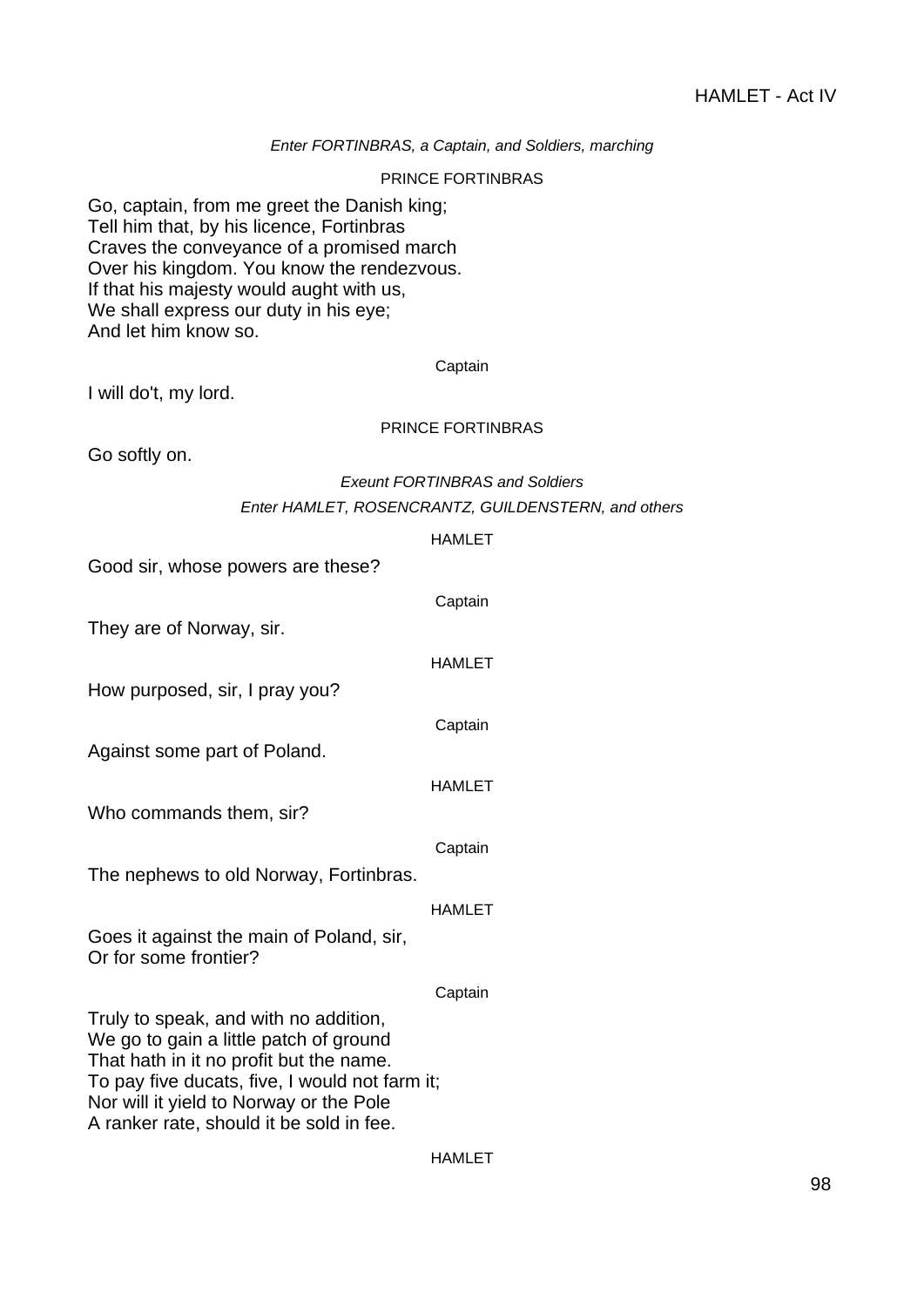Why, then the Polack never will defend it.

**Captain** 

Yes, it is already garrison'd.

HAMLET

Two thousand souls and twenty thousand ducats Will not debate the question of this straw: This is the imposthume of much wealth and peace, That inward breaks, and shows no cause without Why the man dies. I humbly thank you, sir.

Captain

God be wi' you, sir.

**Exit** 

# ROSENCRANTZ

Wilt please you go, my lord?

#### HAMLET

I'll be with you straight go a little before.

Exeunt all except HAMLET

How all occasions do inform against me, And spur my dull revenge! What is a man, If his chief good and market of his time Be but to sleep and feed? a beast, no more. Sure, he that made us with such large discourse, Looking before and after, gave us not That capability and god-like reason To fust in us unused. Now, whether it be Bestial oblivion, or some craven scruple Of thinking too precisely on the event, A thought which, quarter'd, hath but one part wisdom And ever three parts coward, I do not know Why yet I live to say 'This thing's to do;' Sith I have cause and will and strength and means To do't. Examples gross as earth exhort me: Witness this army of such mass and charge Led by a delicate and tender prince, Whose spirit with divine ambition puff'd Makes mouths at the invisible event, Exposing what is mortal and unsure To all that fortune, death and danger dare, Even for an egg-shell. Rightly to be great Is not to stir without great argument, But greatly to find quarrel in a straw When honour's at the stake. How stand I then, That have a father kill'd, a mother stain'd, Excitements of my reason and my blood,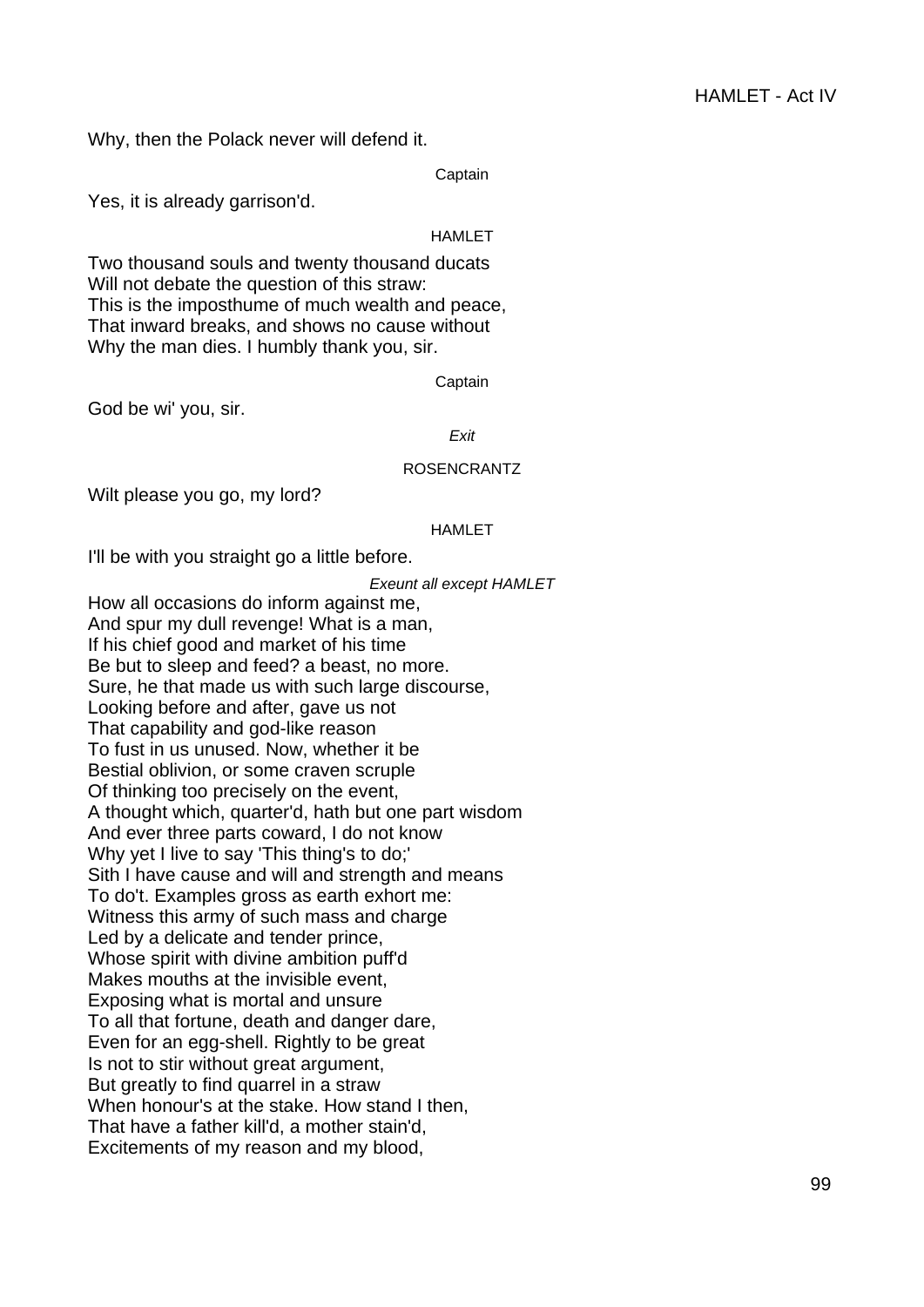And let all sleep? while, to my shame, I see The imminent death of twenty thousand men, That, for a fantasy and trick of fame, Go to their graves like beds, fight for a plot Whereon the numbers cannot try the cause, Which is not tomb enough and continent To hide the slain? O, from this time forth, My thoughts be bloody, or be nothing worth!

Exit

# Scene 5

# Elsinore. A room in the castle.

Enter QUEEN GERTRUDE, HORATIO, and a Gentleman

QUEEN GERTRUDE

I will not speak with her.

**Gentleman** 

She is importunate, indeed distract: Her mood will needs be pitied.

#### QUEEN GERTRUDE

What would she have?

**Gentleman** 

She speaks much of her father; says she hears There's tricks i' the world; and hems, and beats her heart; Spurns enviously at straws; speaks things in doubt, That carry but half sense: her speech is nothing, Yet the unshaped use of it doth move The hearers to collection; they aim at it, And botch the words up fit to their own thoughts; Which, as her winks, and nods, and gestures yield them,

Indeed would make one think there might be thought, Though nothing sure, yet much unhappily.

# HORATIO

'Twere good she were spoken with; for she may strew Dangerous conjectures in ill-breeding minds.

# QUEEN GERTRUDE

Let her come in.

Exit HORATIO

To my sick soul, as sin's true nature is, Each toy seems prologue to some great amiss: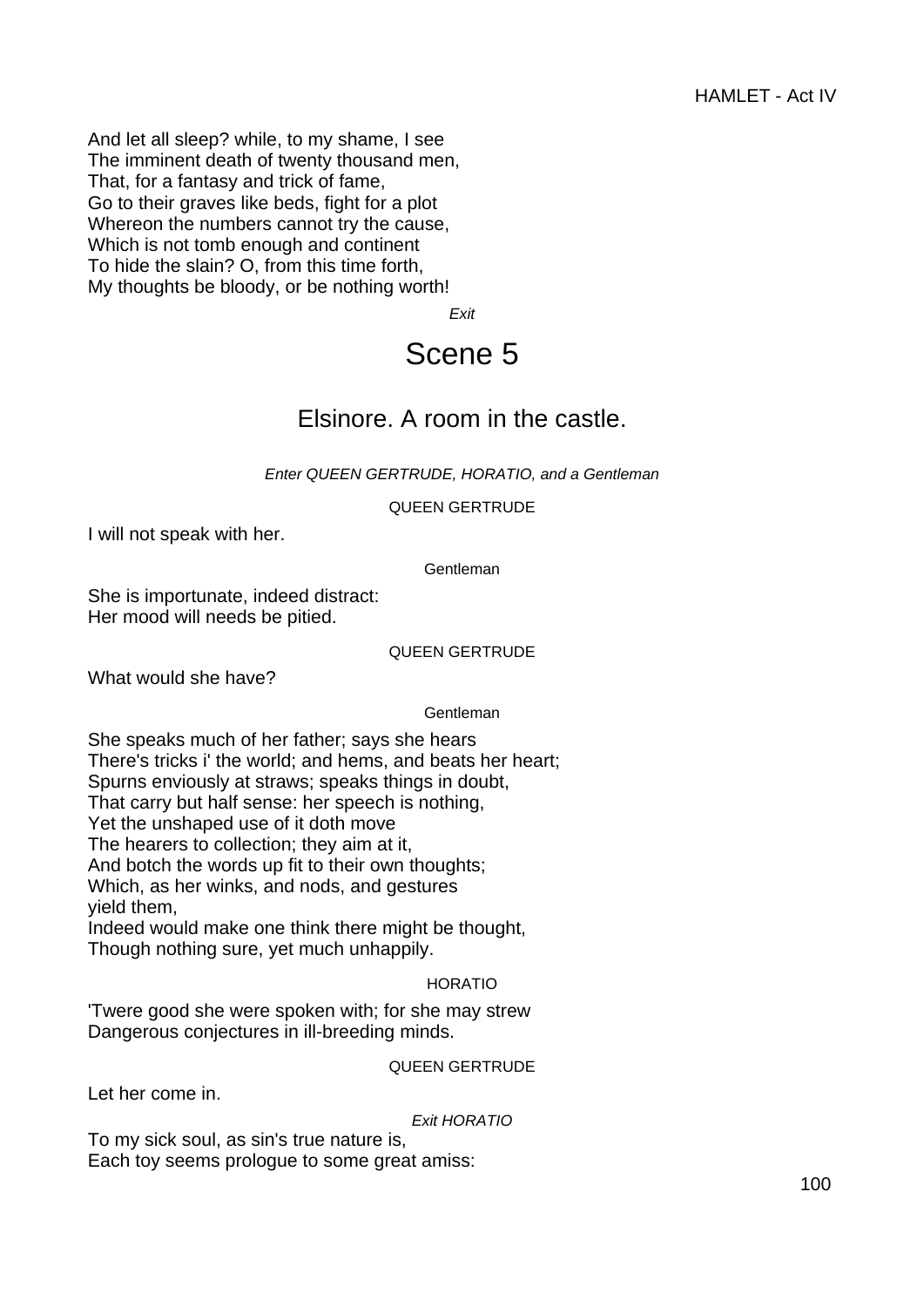So full of artless jealousy is guilt, It spills itself in fearing to be spilt.

# OPHELIA

Where is the beauteous majesty of Denmark?

# QUEEN GERTRUDE

How now, Ophelia!

# OPHELIA

# Sings

How should I your true love know From another one? By his cockle hat and staff, And his sandal shoon.

# QUEEN GERTRUDE

Alas, sweet lady, what imports this song?

#### OPHELIA

Say you? nay, pray you, mark.

#### **Sings**

He is dead and gone, lady, He is dead and gone; At his head a grass-green turf, At his heels a stone.

# QUEEN GERTRUDE

Nay, but, Ophelia,--

# OPHELIA

Pray you, mark.

**Sings** 

White his shroud as the mountain snow,--

Enter KING CLAUDIUS

# QUEEN GERTRUDE

Alas, look here, my lord.

# OPHELIA

# Sings

Larded with sweet flowers Which bewept to the grave did go With true-love showers.

KING CLAUDIUS

How do you, pretty lady?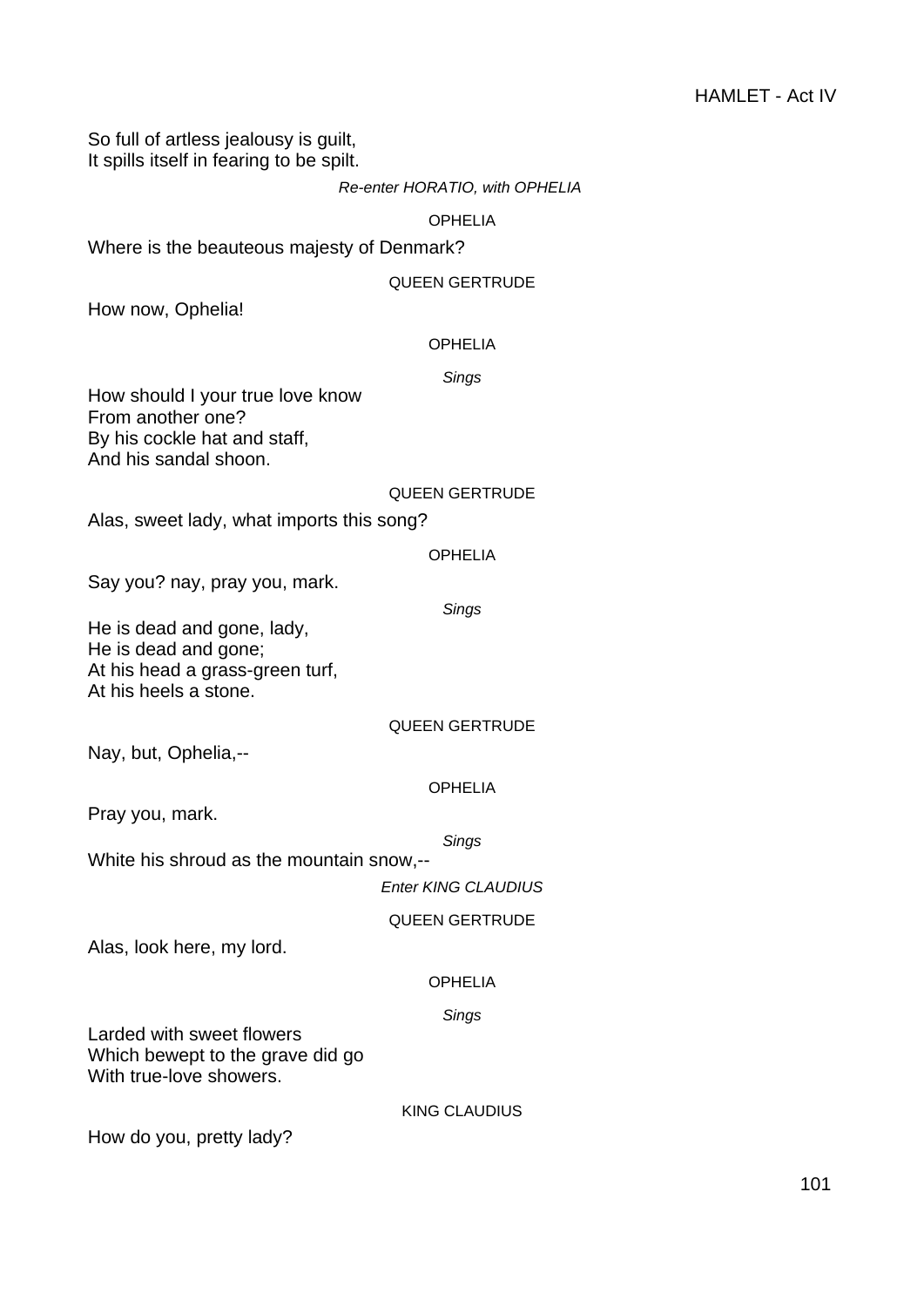# OPHELIA

Well, God 'ild you! They say the owl was a baker's daughter. Lord, we know what we are, but know not what we may be. God be at your table!

KING CLAUDIUS

Conceit upon her father.

# OPHELIA

Pray you, let's have no words of this; but when they ask you what it means, say you this:

Sings

To-morrow is Saint Valentine's day, All in the morning betime, And I a maid at your window, To be your Valentine. Then up he rose, and donn'd his clothes, And dupp'd the chamber-door; Let in the maid, that out a maid Never departed more.

#### KING CLAUDIUS

Pretty Ophelia!

# OPHELIA

Indeed, la, without an oath, I'll make an end on't:

Sings

By Gis and by Saint Charity, Alack, and fie for shame! Young men will do't, if they come to't; By cock, they are to blame. Quoth she, before you tumbled me, You promised me to wed. So would I ha' done, by yonder sun, An thou hadst not come to my bed.

# KING CLAUDIUS

How long hath she been thus?

# OPHELIA

I hope all will be well. We must be patient: but I cannot choose but weep, to think they should lay him i' the cold ground. My brother shall know of it: and so I thank you for your good counsel. Come, my coach! Good night, ladies; good night, sweet ladies; good night, good night.

**Exit** 

# KING CLAUDIUS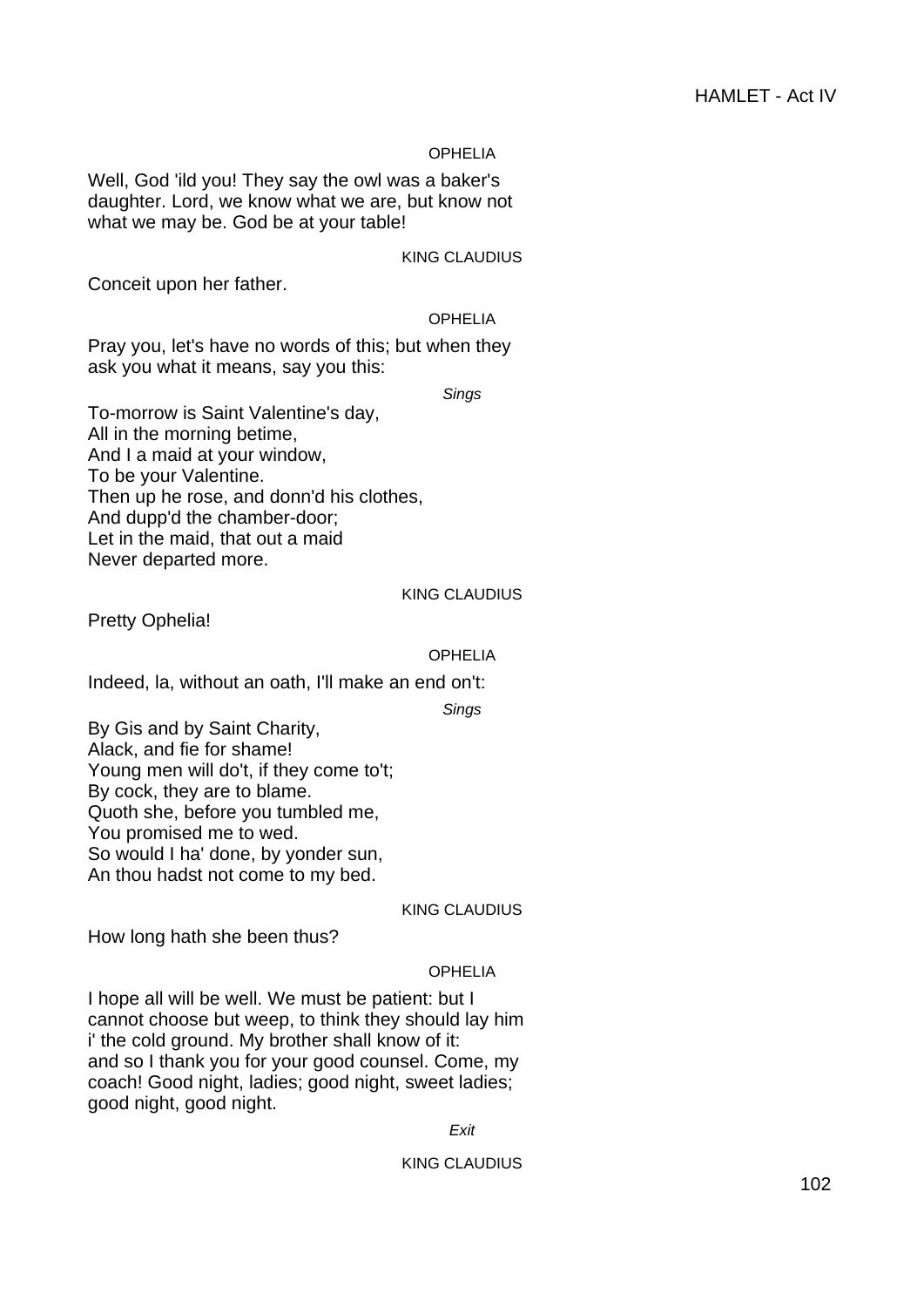Follow her close; give her good watch, I pray you.

#### Exit HORATIO

O, this is the poison of deep grief; it springs All from her father's death. O Gertrude, Gertrude, When sorrows come, they come not single spies But in battalions. First, her father slain: Next, your son gone; and he most violent author Of his own just remove: the people muddied, Thick and unwholesome in their thoughts and whispers, For good Polonius' death; and we have done but greenly, In hugger-mugger to inter him: poor Ophelia Divided from herself and her fair judgment, Without the which we are pictures, or mere beasts: Last, and as much containing as all these, Her brother is in secret come from France; Feeds on his wonder, keeps himself in clouds, And wants not buzzers to infect his ear With pestilent speeches of his father's death; Wherein necessity, of matter beggar'd, Will nothing stick our person to arraign In ear and ear. O my dear Gertrude, this, Like to a murdering-piece, in many places Gives me superfluous death.

A noise within

#### QUEEN GERTRUDE

Alack, what noise is this?

# KING CLAUDIUS

Where are my Switzers? Let them guard the door.

Enter another Gentleman

What is the matter?

# Gentleman

Save yourself, my lord: The ocean, overpeering of his list, Eats not the flats with more impetuous haste Than young Laertes, in a riotous head, O'erbears your officers. The rabble call him lord; And, as the world were now but to begin, Antiquity forgot, custom not known, The ratifiers and props of every word, They cry 'Choose we: Laertes shall be king:' Caps, hands, and tongues, applaud it to the clouds: 'Laertes shall be king, Laertes king!'

# QUEEN GERTRUDE

How cheerfully on the false trail they cry!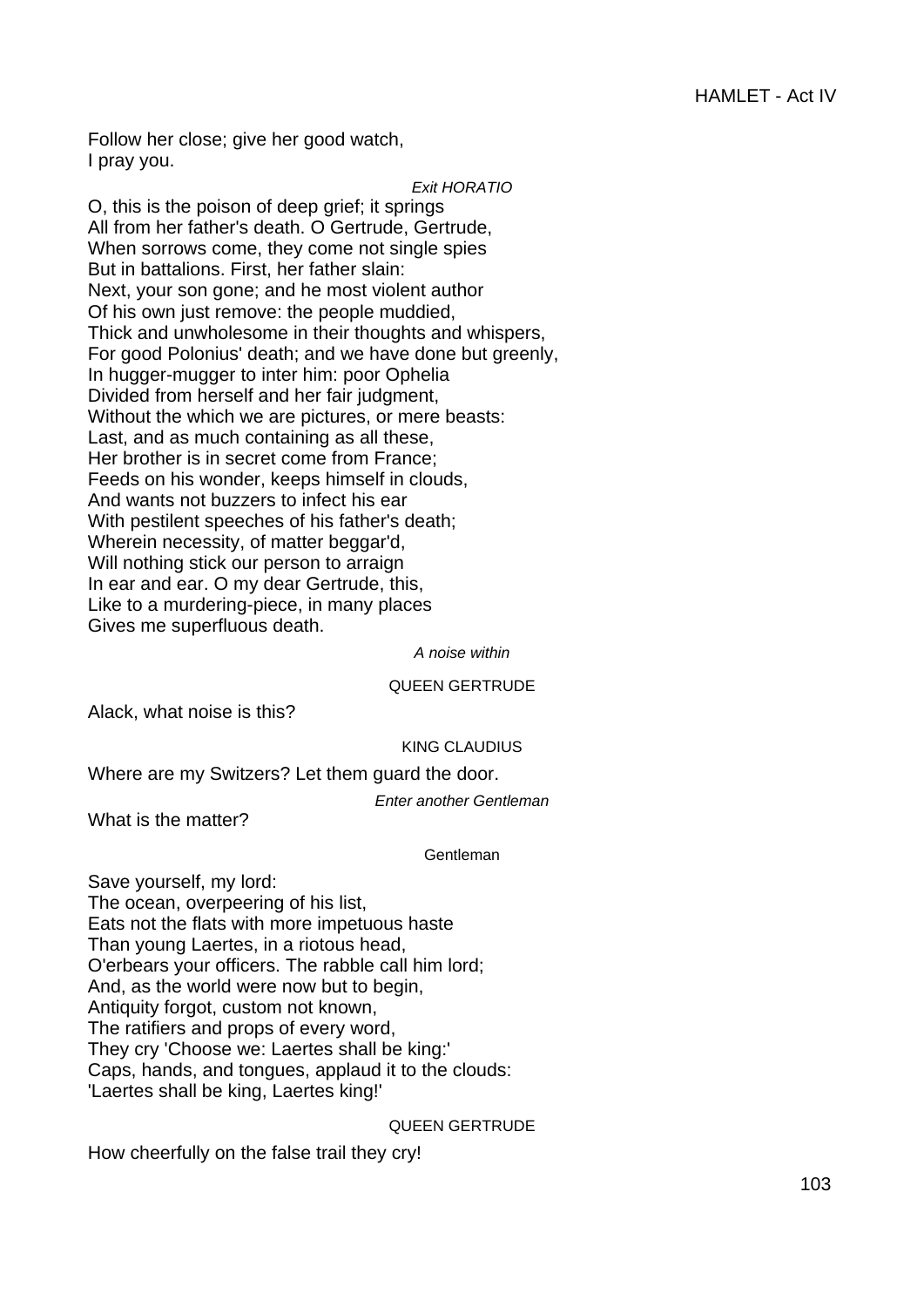O, this is counter, you false Danish dogs!

# KING CLAUDIUS

The doors are broke.

Noise within

Enter LAERTES, armed; Danes following

# LAERTES

Where is this king? Sirs, stand you all without.

Danes

No, let's come in.

# LAERTES

I pray you, give me leave.

# Danes

We will, we will.

They retire without the door

LAERTES

I thank you: keep the door. O thou vile king, Give me my father!

# QUEEN GERTRUDE

Calmly, good Laertes.

# LAERTES

That drop of blood that's calm proclaims me bastard, Cries cuckold to my father, brands the harlot Even here, between the chaste unsmirched brow Of my true mother.

# KING CLAUDIUS

What is the cause, Laertes, That thy rebellion looks so giant-like? Let him go, Gertrude; do not fear our person: There's such divinity doth hedge a king, That treason can but peep to what it would, Acts little of his will. Tell me, Laertes, Why thou art thus incensed. Let him go, Gertrude. Speak, man.

# LAERTES

Where is my father?

KING CLAUDIUS

Dead.

QUEEN GERTRUDE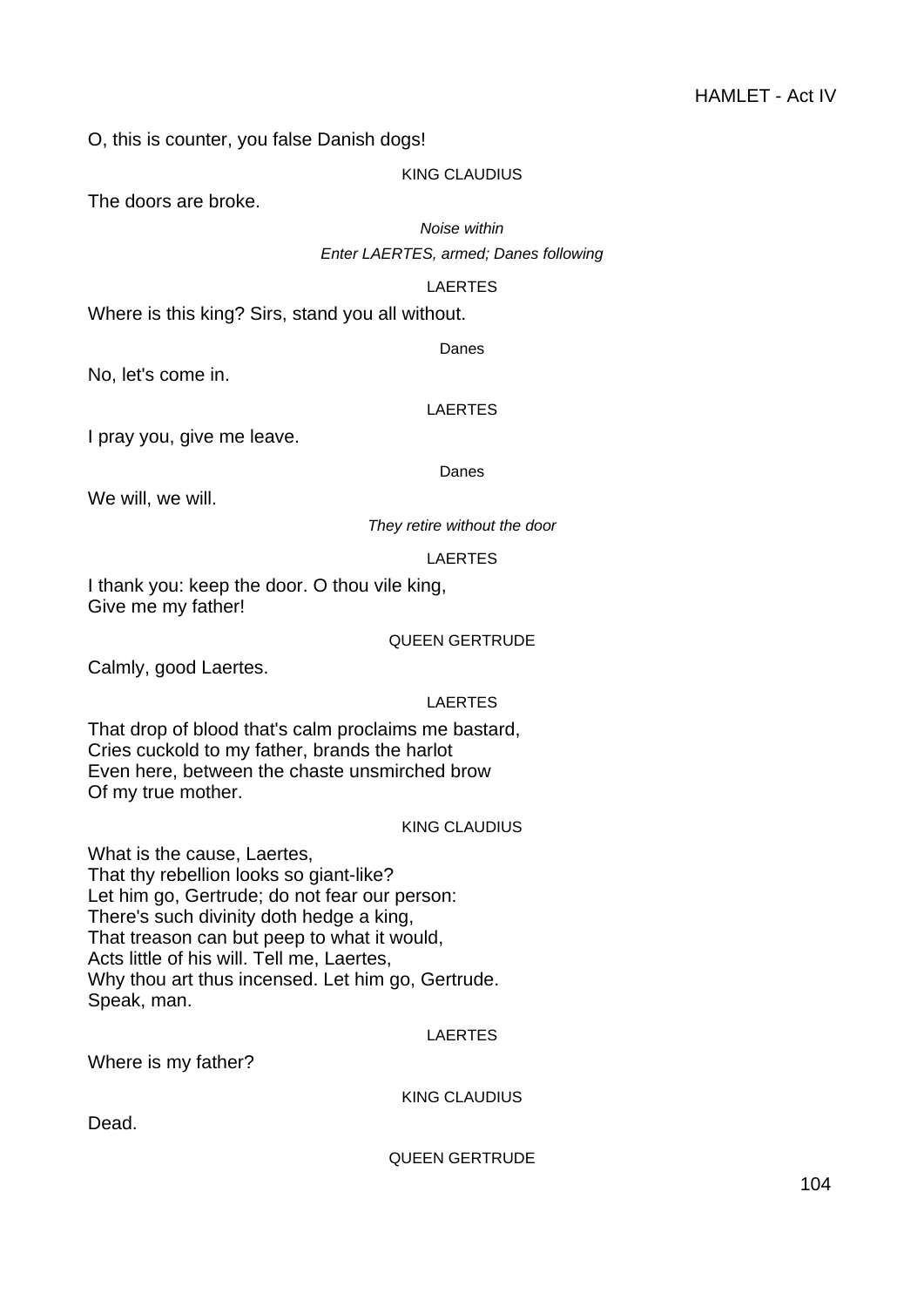But not by him.

# KING CLAUDIUS

Let him demand his fill.

# LAERTES

How came he dead? I'll not be juggled with: To hell, allegiance! vows, to the blackest devil! Conscience and grace, to the profoundest pit! I dare damnation. To this point I stand, That both the worlds I give to negligence, Let come what comes; only I'll be revenged Most thoroughly for my father.

# KING CLAUDIUS

Who shall stay you?

# LAERTES

My will, not all the world: And for my means, I'll husband them so well, They shall go far with little.

# KING CLAUDIUS

Good Laertes, If you desire to know the certainty Of your dear father's death, is't writ in your revenge, That, swoopstake, you will draw both friend and foe, Winner and loser?

# LAERTES

None but his enemies.

# KING CLAUDIUS

Will you know them then?

# LAERTES

To his good friends thus wide I'll ope my arms; And like the kind life-rendering pelican, Repast them with my blood.

# KING CLAUDIUS

Why, now you speak Like a good child and a true gentleman. That I am guiltless of your father's death, And am most sensible in grief for it, It shall as level to your judgment pierce As day does to your eye.

Danes

**Within**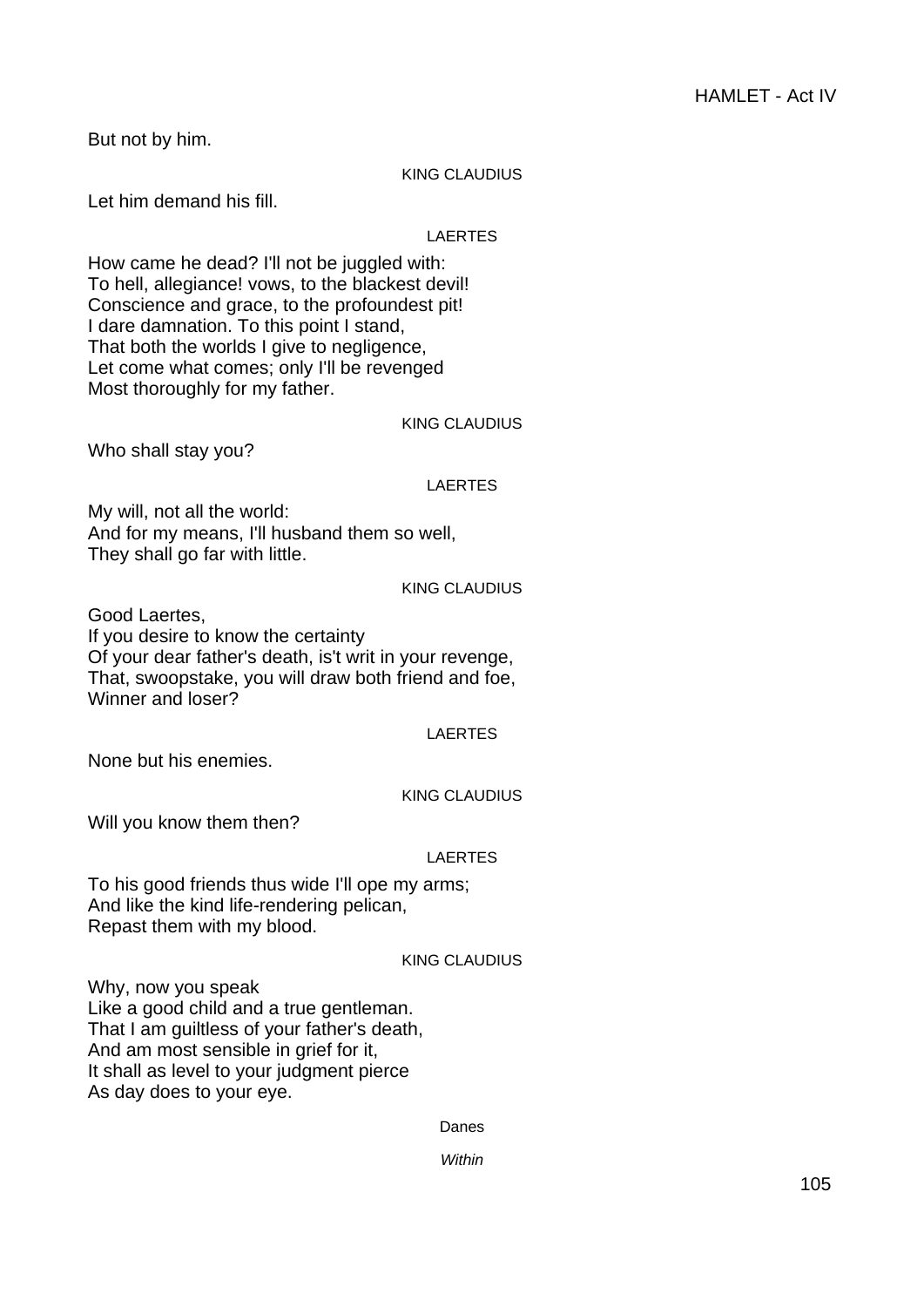Let her come in.

# LAERTES

How now! what noise is that?

Re-enter OPHELIA

O heat, dry up my brains! tears seven times salt, Burn out the sense and virtue of mine eye! By heaven, thy madness shall be paid by weight, Till our scale turn the beam. O rose of May! Dear maid, kind sister, sweet Ophelia! O heavens! is't possible, a young maid's wits Should be as moral as an old man's life? Nature is fine in love, and where 'tis fine, It sends some precious instance of itself After the thing it loves.

#### OPHELIA

Sings

They bore him barefaced on the bier; Hey non nonny, nonny, hey nonny; And in his grave rain'd many a tear:-- Fare you well, my dove!

#### **LAERTES**

Hadst thou thy wits, and didst persuade revenge, It could not move thus.

#### OPHELIA

Sings

You must sing a-down a-down, An you call him a-down-a. O, how the wheel becomes it! It is the false steward, that stole his master's daughter.

# LAERTES

This nothing's more than matter.

# OPHELIA

There's rosemary, that's for remembrance; pray, love, remember: and there is pansies. that's for thoughts.

# LAERTES

A document in madness, thoughts and remembrance fitted.

# **OPHELIA**

There's fennel for you, and columbines: there's rue for you; and here's some for me: we may call it herb-grace o' Sundays: O you must wear your rue with a difference. There's a daisy: I would give you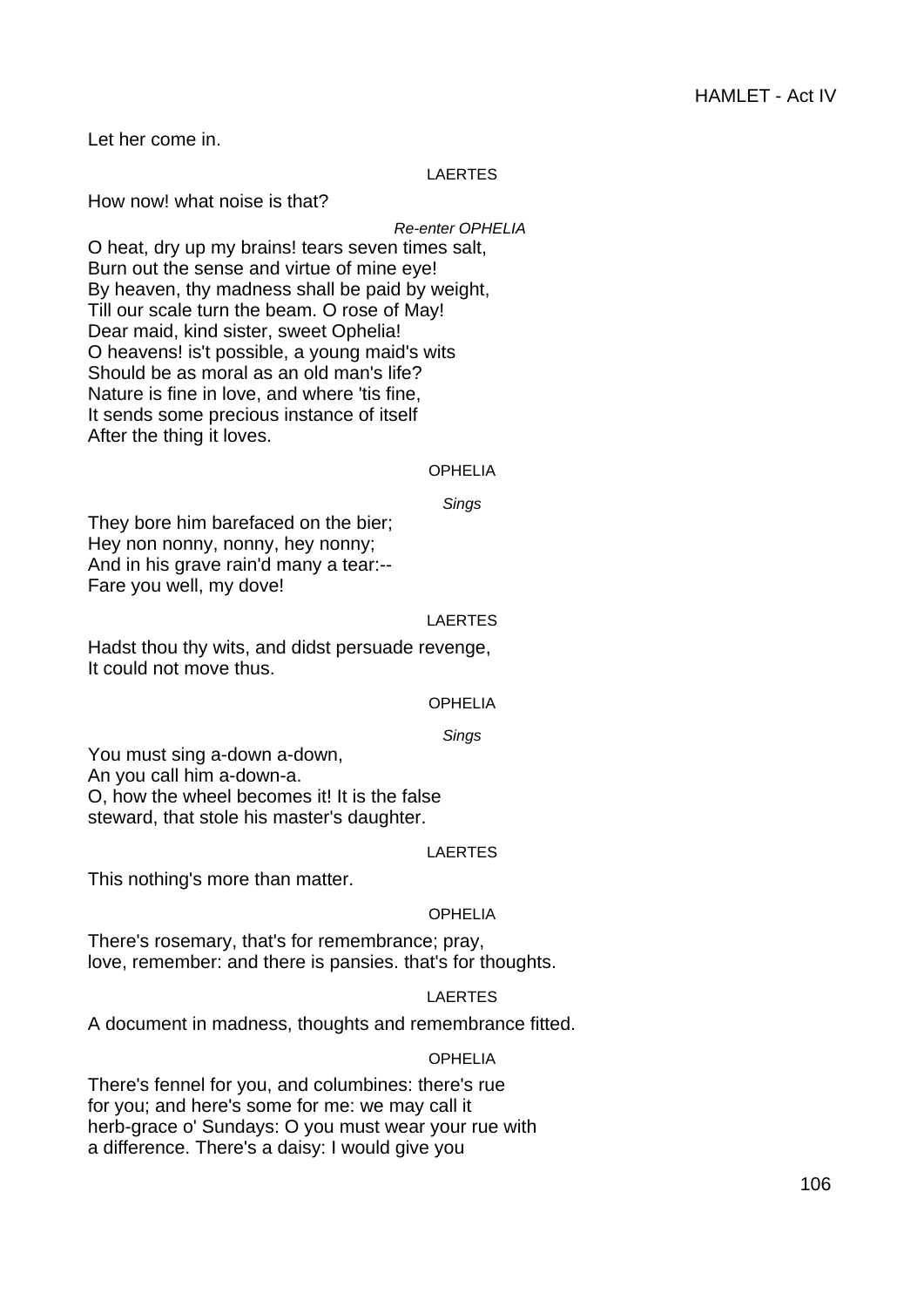some violets, but they withered all when my father died: they say he made a good end,--

Sings

For bonny sweet Robin is all my joy.

#### LAERTES

Thought and affliction, passion, hell itself, She turns to favour and to prettiness.

# OPHELIA

Sings

And will he not come again? And will he not come again? No, no, he is dead: Go to thy death-bed: He never will come again. His beard was as white as snow, All flaxen was his poll: He is gone, he is gone, And we cast away moan: God ha' mercy on his soul! And of all Christian souls, I pray God. God be wi' ye.

#### Exit

#### LAERTES

Do you see this, O God?

#### KING CLAUDIUS

Laertes, I must commune with your grief, Or you deny me right. Go but apart, Make choice of whom your wisest friends you will. And they shall hear and judge 'twixt you and me: If by direct or by collateral hand They find us touch'd, we will our kingdom give, Our crown, our life, and all that we can ours, To you in satisfaction; but if not, Be you content to lend your patience to us, And we shall jointly labour with your soul To give it due content.

# LAERTES

Let this be so; His means of death, his obscure funeral-- No trophy, sword, nor hatchment o'er his bones, No noble rite nor formal ostentation-- Cry to be heard, as 'twere from heaven to earth, That I must call't in question.

KING CLAUDIUS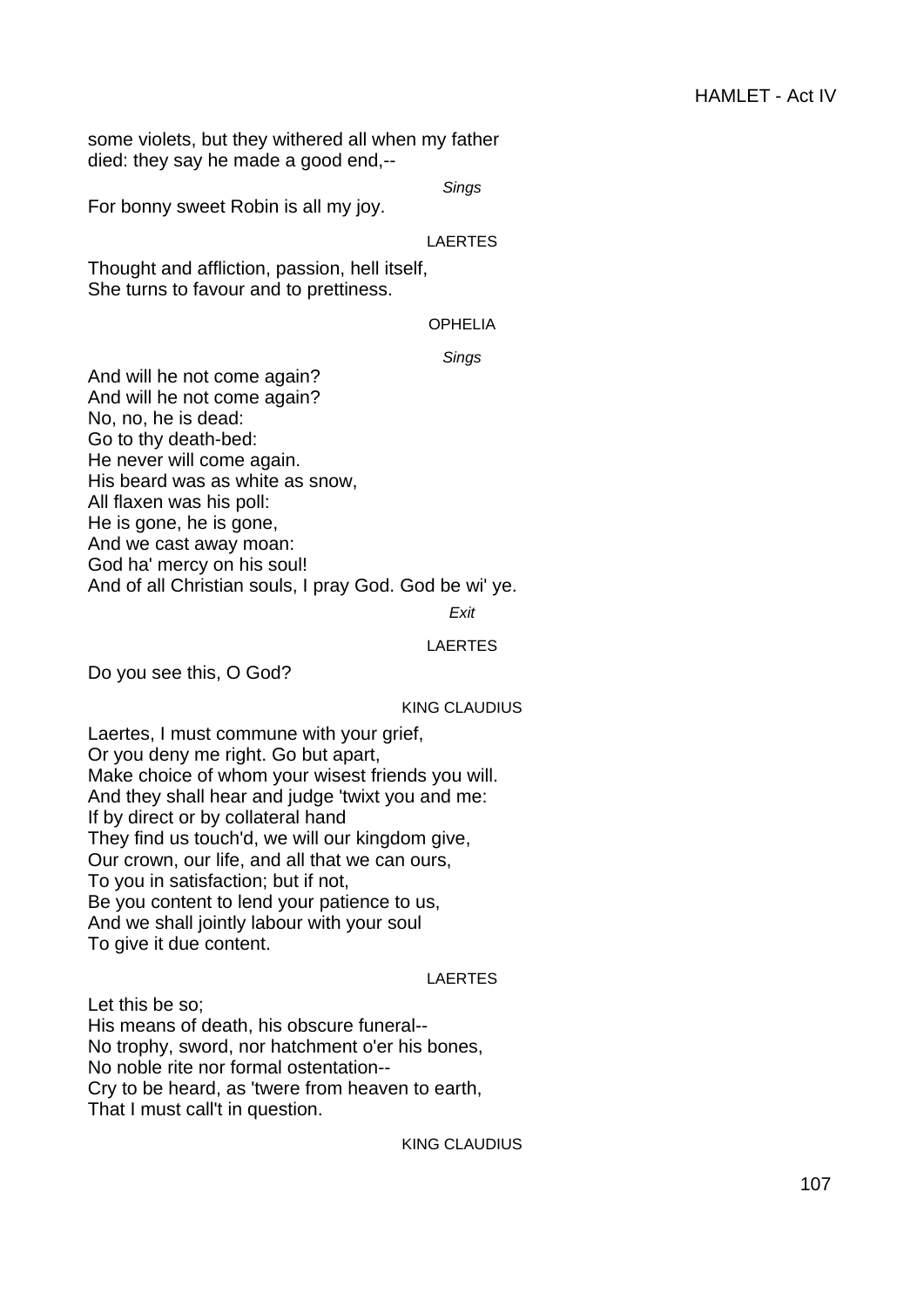So you shall; And where the offence is let the great axe fall. I pray you, go with me.

**Exeunt** 

# Scene 6

# Another room in the castle.

Enter HORATIO and a Servant

HORATIO

What are they that would speak with me?

Servant

Sailors, sir: they say they have letters for you.

HORATIO

Let them come in.

Exit Servant

I do not know from what part of the world I should be greeted, if not from Lord Hamlet.

Enter Sailors

First Sailor

God bless you, sir.

HORATIO

Let him bless thee too.

First Sailor

He shall, sir, an't please him. There's a letter for you, sir; it comes from the ambassador that was bound for England; if your name be Horatio, as I am let to know it is.

# HORATIO

# Reads

'Horatio, when thou shalt have overlooked this, give these fellows some means to the king: they have letters for him. Ere we were two days old at sea, a pirate of very warlike appointment gave us chase. Finding ourselves too slow of sail, we put on a compelled valour, and in the grapple I boarded them: on the instant they got clear of our ship; so I alone became their prisoner. They have dealt with me like thieves of mercy: but they knew what they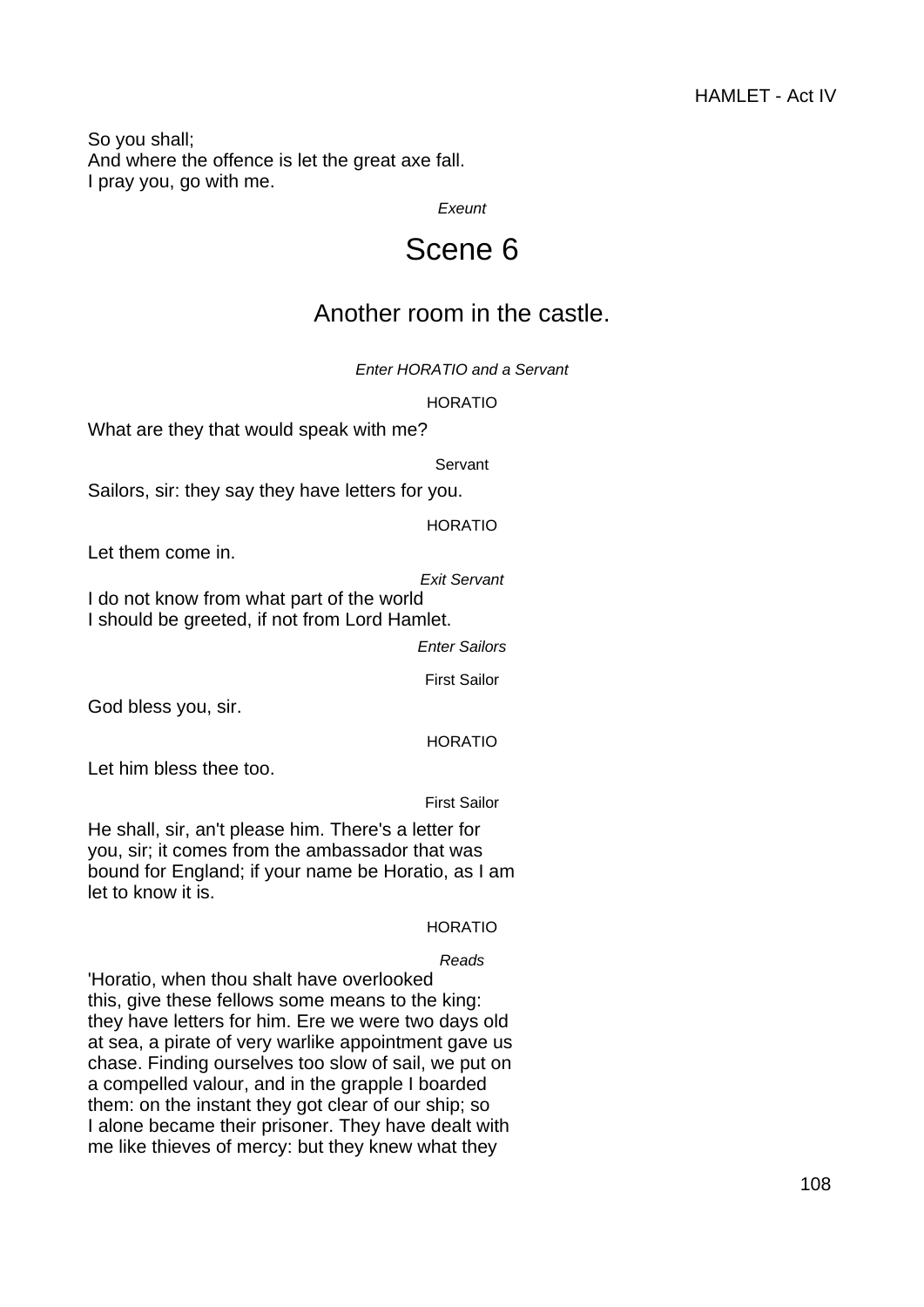did; I am to do a good turn for them. Let the king have the letters I have sent; and repair thou to me with as much speed as thou wouldst fly death. I have words to speak in thine ear will make thee dumb; yet are they much too light for the bore of the matter. These good fellows will bring thee where I am. Rosencrantz and Guildenstern hold their course for England: of them I have much to tell thee. Farewell.

'He that thou knowest thine, HAMLET.' Come, I will make you way for these your letters; And do't the speedier, that you may direct me To him from whom you brought them.

**Exeunt** 

## Scene 7

## Another room in the castle.

## Enter KING CLAUDIUS and LAERTES

## KING CLAUDIUS

Now must your conscience my acquaintance seal, And you must put me in your heart for friend, Sith you have heard, and with a knowing ear, That he which hath your noble father slain Pursued my life.

## LAERTES

It well appears: but tell me Why you proceeded not against these feats, So crimeful and so capital in nature, As by your safety, wisdom, all things else, You mainly were stirr'd up.

## KING CLAUDIUS

O, for two special reasons; Which may to you, perhaps, seem much unsinew'd, But yet to me they are strong. The queen his mother Lives almost by his looks; and for myself-- My virtue or my plague, be it either which-- She's so conjunctive to my life and soul, That, as the star moves not but in his sphere, I could not but by her. The other motive, Why to a public count I might not go, Is the great love the general gender bear him; Who, dipping all his faults in their affection, Would, like the spring that turneth wood to stone,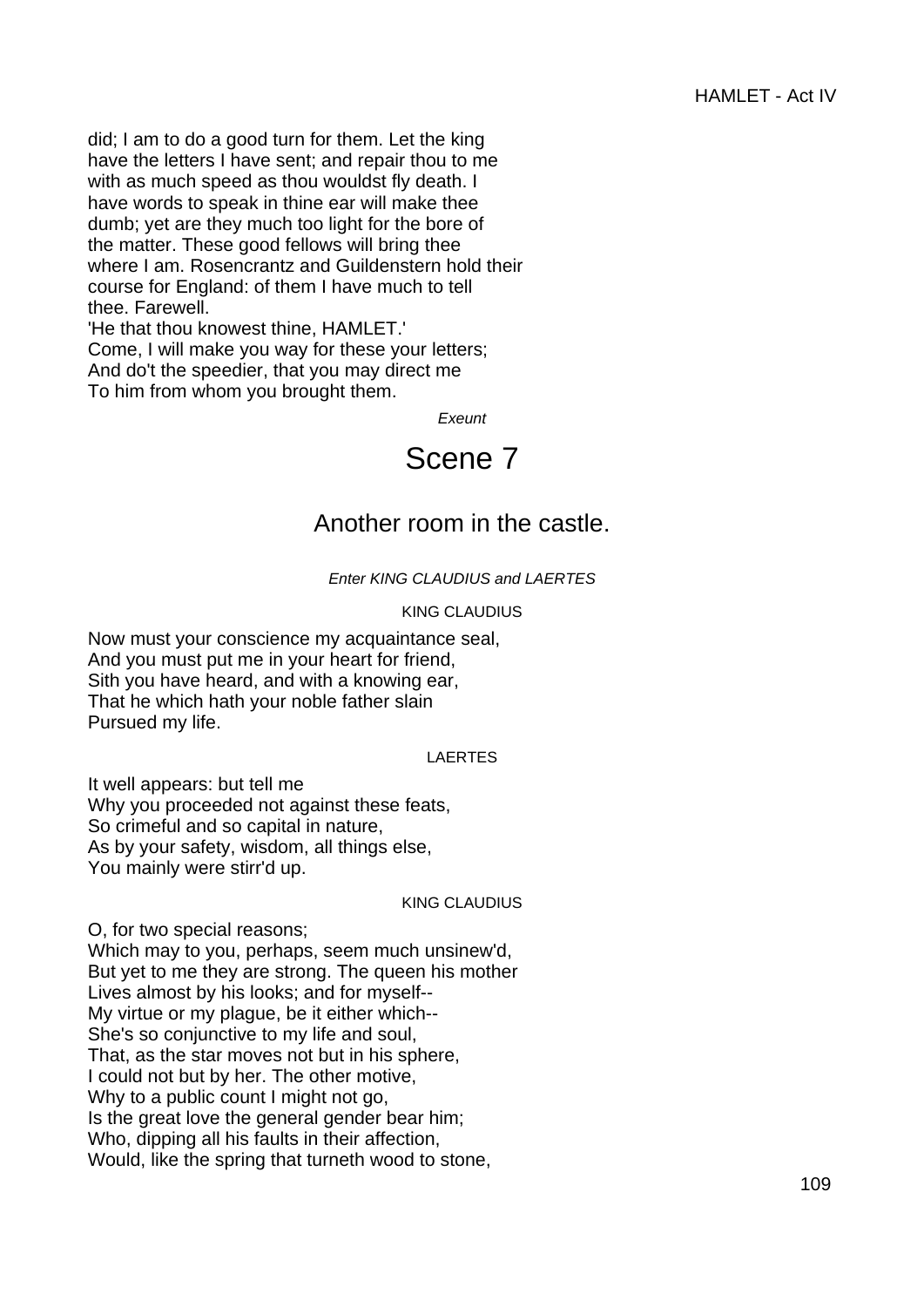Convert his gyves to graces; so that my arrows, Too slightly timber'd for so loud a wind, Would have reverted to my bow again, And not where I had aim'd them.

## LAERTES

And so have I a noble father lost; A sister driven into desperate terms, Whose worth, if praises may go back again, Stood challenger on mount of all the age For her perfections: but my revenge will come.

#### KING CLAUDIUS

Break not your sleeps for that: you must not think That we are made of stuff so flat and dull That we can let our beard be shook with danger And think it pastime. You shortly shall hear more: I loved your father, and we love ourself; And that, I hope, will teach you to imagine--

How now! what news?

Messenger

Enter a Messenger

Letters, my lord, from Hamlet: This to your majesty; this to the queen.

KING CLAUDIUS

From Hamlet! who brought them?

Messenger

Sailors, my lord, they say; I saw them not: They were given me by Claudio; he received them Of him that brought them.

## KING CLAUDIUS

Laertes, you shall hear them. Leave us.

## Exit Messenger

Reads

'High and mighty, You shall know I am set naked on your kingdom. To-morrow shall I beg leave to see your kingly eyes: when I shall, first asking your pardon thereunto, recount the occasion of my sudden and more strange return. 'HAMLET.' What should this mean? Are all the rest come back? Or is it some abuse, and no such thing?

## LAERTES

Know you the hand?

KING CLAUDIUS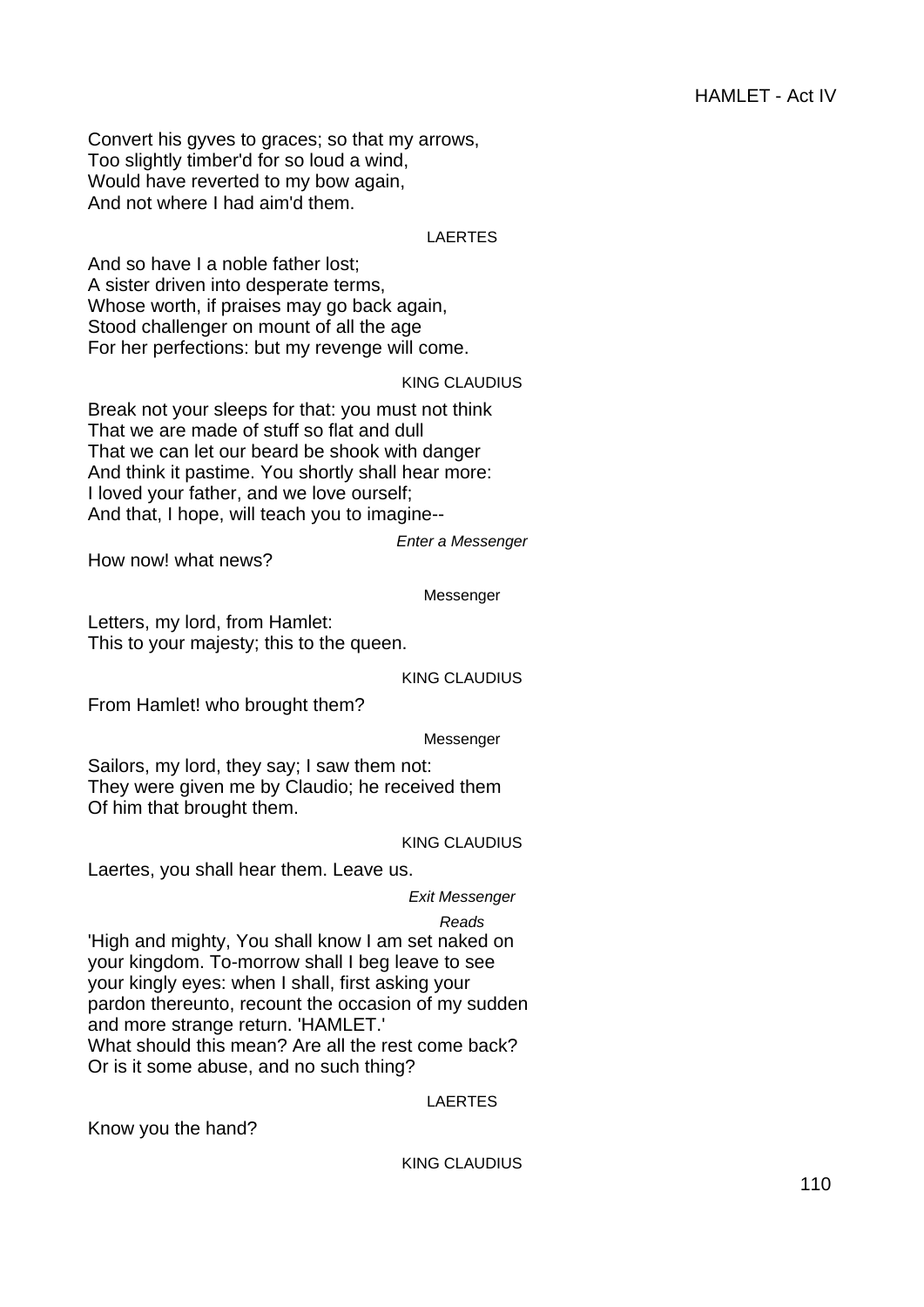'Tis Hamlets character. 'Naked! And in a postscript here, he says 'alone.' Can you advise me?

## LAERTES

I'm lost in it, my lord. But let him come; It warms the very sickness in my heart, That I shall live and tell him to his teeth, 'Thus didest thou.'

### KING CLAUDIUS

If it be so, Laertes-- As how should it be so? how otherwise?-- Will you be ruled by me?

#### LAERTES

Ay, my lord; So you will not o'errule me to a peace.

#### KING CLAUDIUS

To thine own peace. If he be now return'd, As checking at his voyage, and that he means No more to undertake it, I will work him To an exploit, now ripe in my device, Under the which he shall not choose but fall: And for his death no wind of blame shall breathe, But even his mother shall uncharge the practise And call it accident.

## LAERTES

My lord, I will be ruled; The rather, if you could devise it so That I might be the organ.

#### KING CLAUDIUS

It falls right.

You have been talk'd of since your travel much, And that in Hamlet's hearing, for a quality Wherein, they say, you shine: your sum of parts Did not together pluck such envy from him As did that one, and that, in my regard, Of the unworthiest siege.

## LAERTES

What part is that, my lord?

## KING CLAUDIUS

A very riband in the cap of youth, Yet needful too; for youth no less becomes The light and careless livery that it wears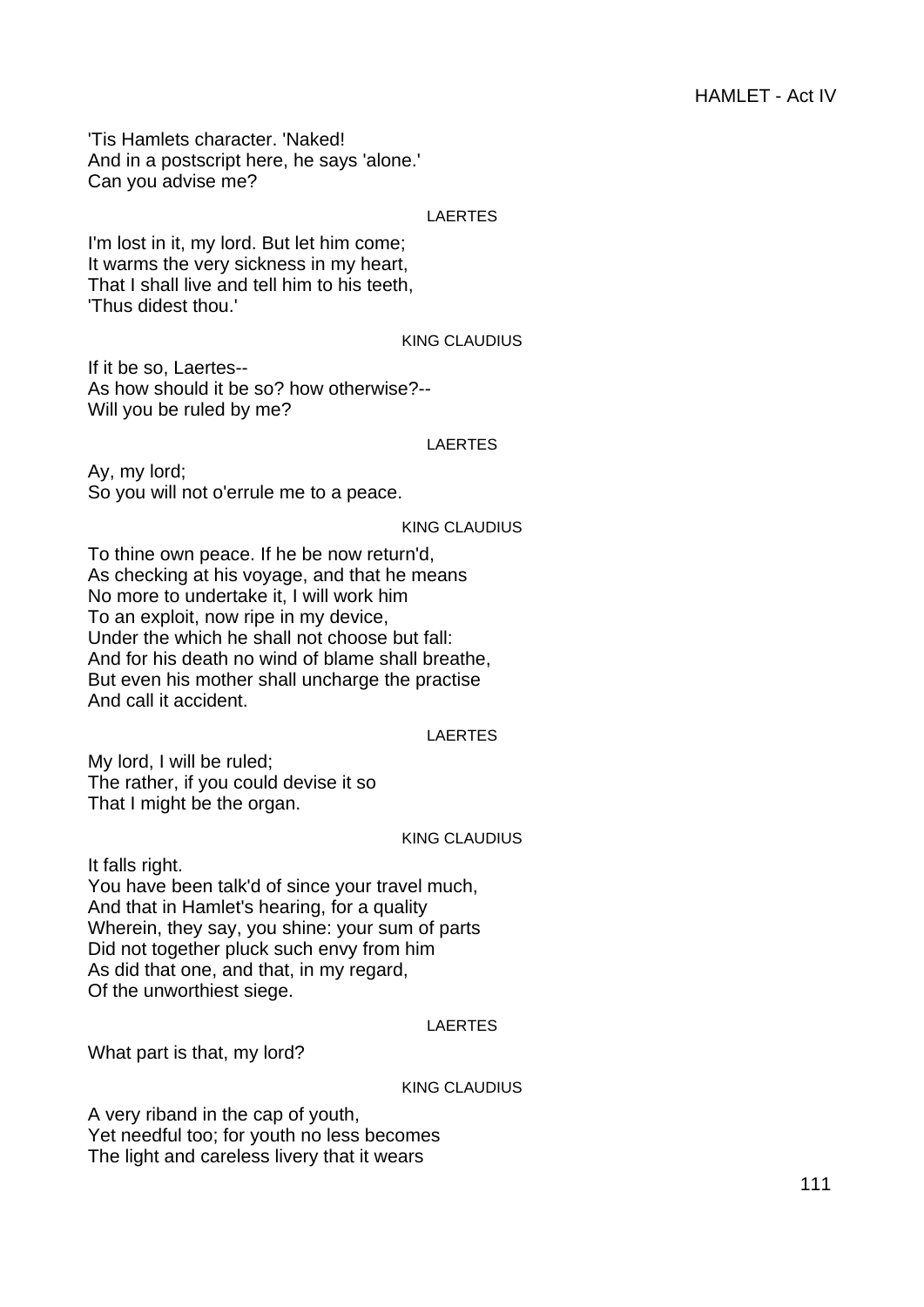Than settled age his sables and his weeds, Importing health and graveness. Two months since, Here was a gentleman of Normandy:--I've seen myself, and served against, the French, And they can well on horseback: but this gallant Had witchcraft in't; he grew unto his seat; And to such wondrous doing brought his horse, As he had been incorpsed and demi-natured With the brave beast: so far he topp'd my thought, That I, in forgery of shapes and tricks, Come short of what he did.

## LAERTES

A Norman was't?

KING CLAUDIUS

A Norman.

LAERTES

Upon my life, Lamond.

KING CLAUDIUS

The very same.

## LAERTES

I know him well: he is the brooch indeed And gem of all the nation.

## KING CLAUDIUS

He made confession of you, And gave you such a masterly report For art and exercise in your defence And for your rapier most especially, That he cried out, 'twould be a sight indeed, If one could match you: the scrimers of their nation, He swore, had had neither motion, guard, nor eye, If you opposed them. Sir, this report of his Did Hamlet so envenom with his envy That he could nothing do but wish and beg Your sudden coming o'er, to play with him. Now, out of this,--

## LAERTES

What out of this, my lord?

## KING CLAUDIUS

Laertes, was your father dear to you? Or are you like the painting of a sorrow, A face without a heart?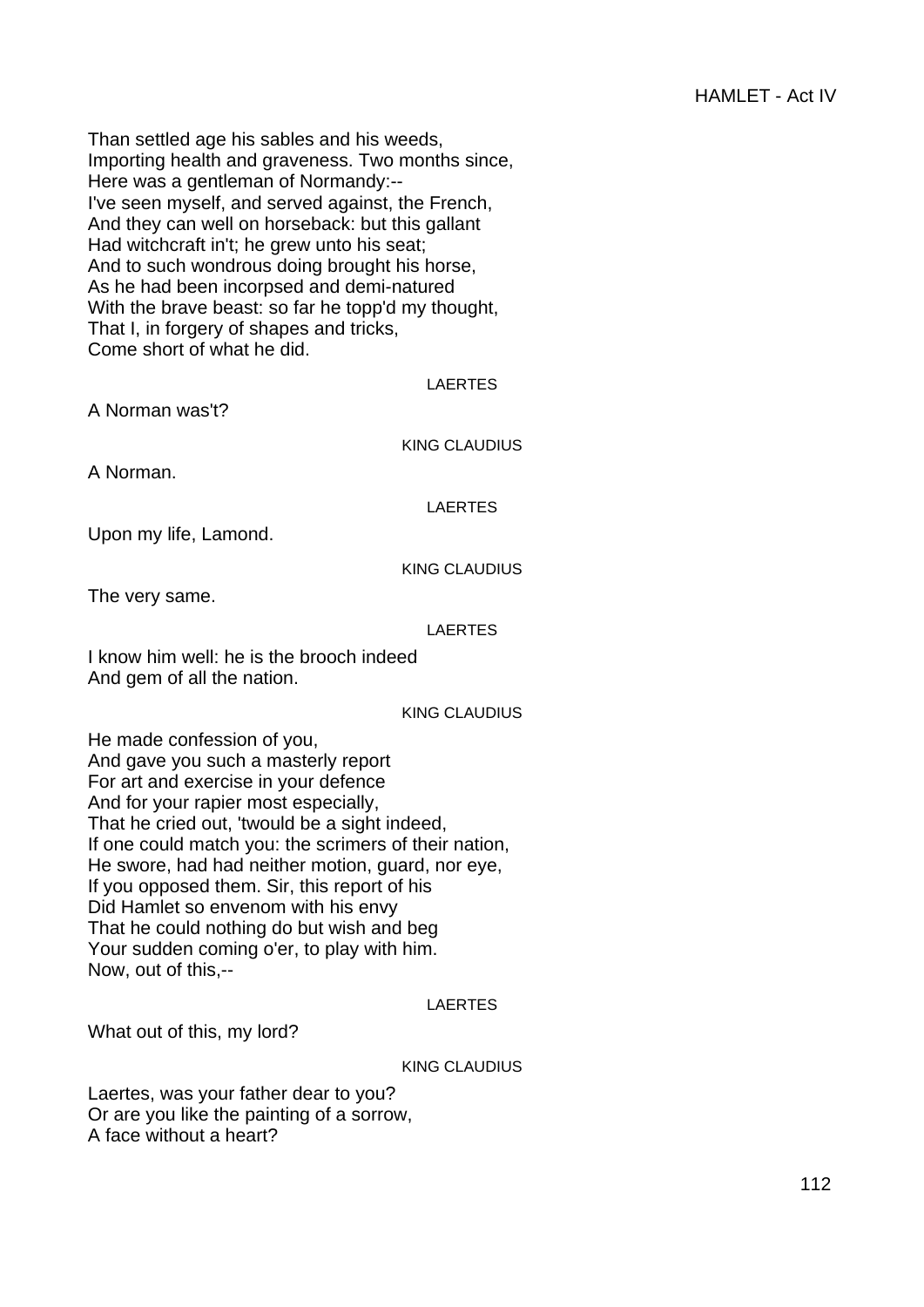### LAERTES

Why ask you this?

#### KING CLAUDIUS

Not that I think you did not love your father; But that I know love is begun by time; And that I see, in passages of proof, Time qualifies the spark and fire of it. There lives within the very flame of love A kind of wick or snuff that will abate it; And nothing is at a like goodness still; For goodness, growing to a plurisy, Dies in his own too much: that we would do We should do when we would; for this 'would' changes And hath abatements and delays as many As there are tongues, are hands, are accidents; And then this 'should' is like a spendthrift sigh, That hurts by easing. But, to the quick o' the ulcer:-- Hamlet comes back: what would you undertake, To show yourself your father's son in deed More than in words?

#### LAERTES

To cut his throat i' the church.

#### KING CLAUDIUS

No place, indeed, should murder sanctuarize; Revenge should have no bounds. But, good Laertes, Will you do this, keep close within your chamber. Hamlet return'd shall know you are come home: We'll put on those shall praise your excellence And set a double varnish on the fame The Frenchman gave you, bring you in fine together And wager on your heads: he, being remiss, Most generous and free from all contriving, Will not peruse the foils; so that, with ease, Or with a little shuffling, you may choose A sword unbated, and in a pass of practise Requite him for your father.

#### LAERTES

I will do't:

And, for that purpose, I'll anoint my sword. I bought an unction of a mountebank, So mortal that, but dip a knife in it, Where it draws blood no cataplasm so rare, Collected from all simples that have virtue Under the moon, can save the thing from death That is but scratch'd withal: I'll touch my point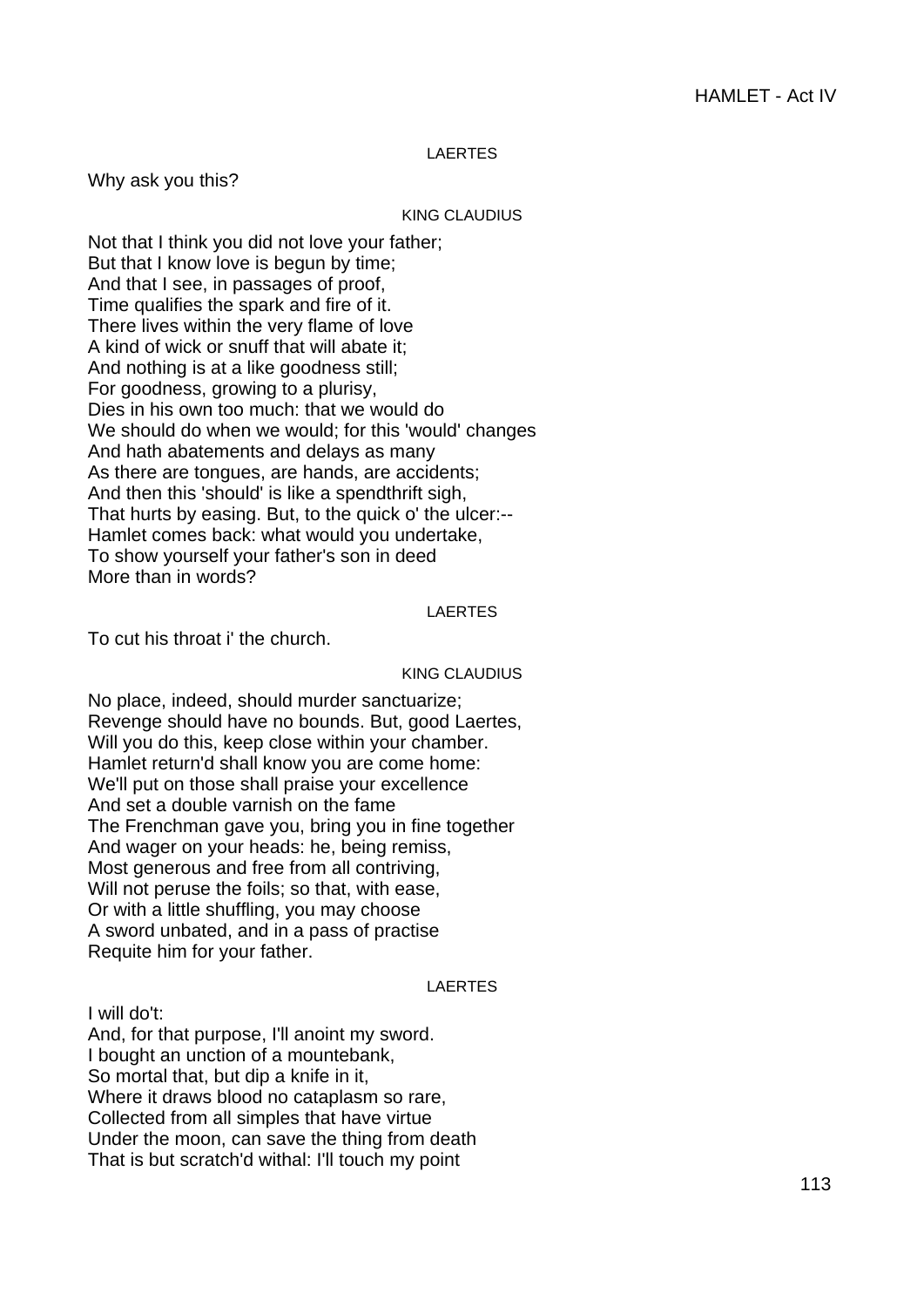With this contagion, that, if I gall him slightly, It may be death.

## KING CLAUDIUS

Let's further think of this;

Weigh what convenience both of time and means May fit us to our shape: if this should fail, And that our drift look through our bad performance, 'Twere better not assay'd: therefore this project Should have a back or second, that might hold, If this should blast in proof. Soft! let me see: We'll make a solemn wager on your cunnings: I ha't. When in your motion you are hot and dry-- As make your bouts more violent to that end-- And that he calls for drink, I'll have prepared him A chalice for the nonce, whereon but sipping, If he by chance escape your venom'd stuck, Our purpose may hold there.

Enter QUEEN GERTRUDE

How now, sweet queen!

## QUEEN GERTRUDE

One woe doth tread upon another's heel, So fast they follow; your sister's drown'd, Laertes.

LAERTES

Drown'd! O, where?

## QUEEN GERTRUDE

There is a willow grows aslant a brook, That shows his hoar leaves in the glassy stream; There with fantastic garlands did she come Of crow-flowers, nettles, daisies, and long purples That liberal shepherds give a grosser name, But our cold maids do dead men's fingers call them: There, on the pendent boughs her coronet weeds Clambering to hang, an envious sliver broke; When down her weedy trophies and herself Fell in the weeping brook. Her clothes spread wide; And, mermaid-like, awhile they bore her up: Which time she chanted snatches of old tunes; As one incapable of her own distress, Or like a creature native and indued Unto that element: but long it could not be Till that her garments, heavy with their drink, Pull'd the poor wretch from her melodious lay To muddy death.

LAERTES

Alas, then, she is drown'd?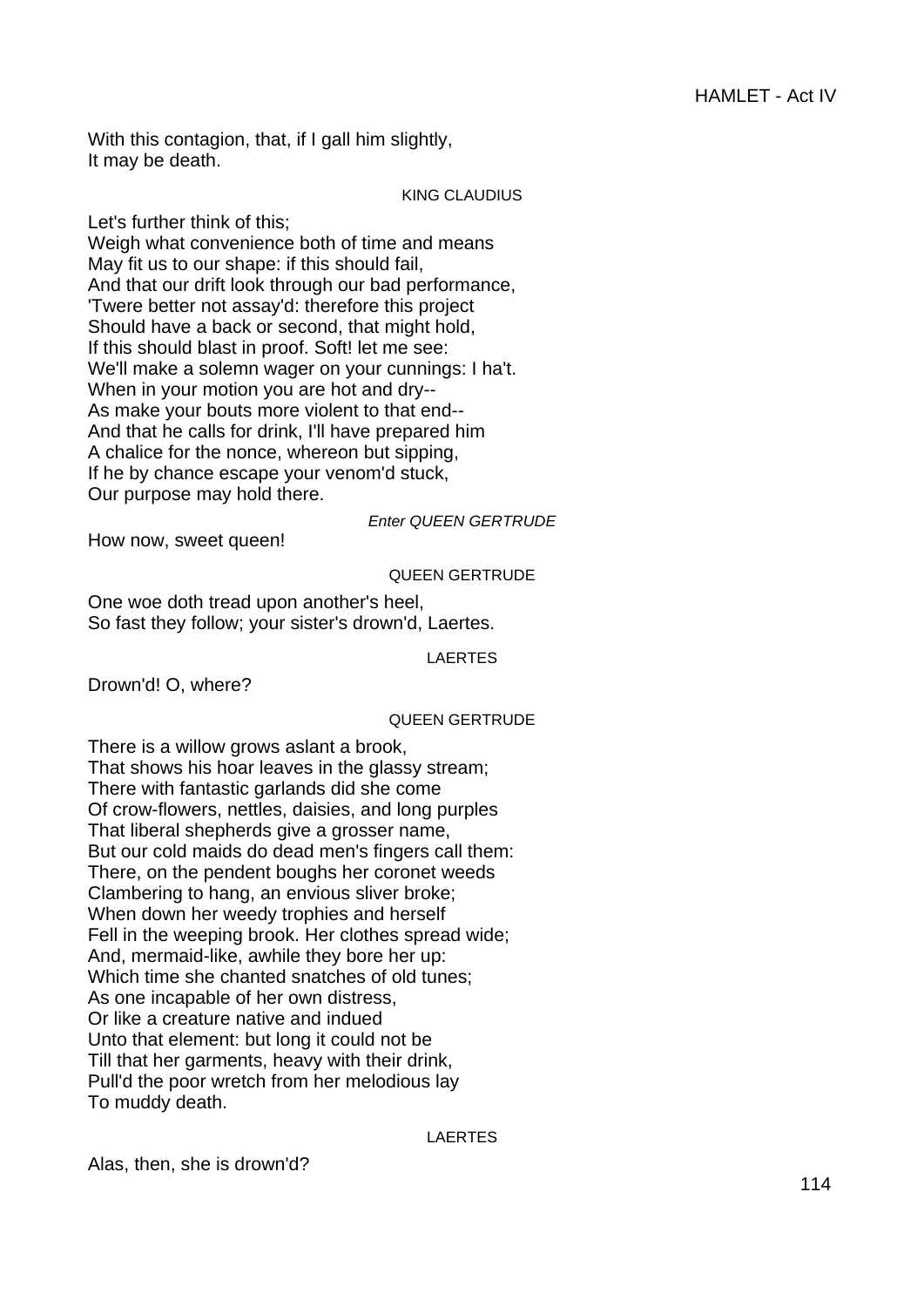## QUEEN GERTRUDE

Drown'd, drown'd.

## LAERTES

Too much of water hast thou, poor Ophelia, And therefore I forbid my tears: but yet It is our trick; nature her custom holds, Let shame say what it will: when these are gone, The woman will be out. Adieu, my lord: I have a speech of fire, that fain would blaze, But that this folly douts it.

Exit

## KING CLAUDIUS

Let's follow, Gertrude: How much I had to do to calm his rage! Now fear I this will give it start again; Therefore let's follow.

**Exeunt**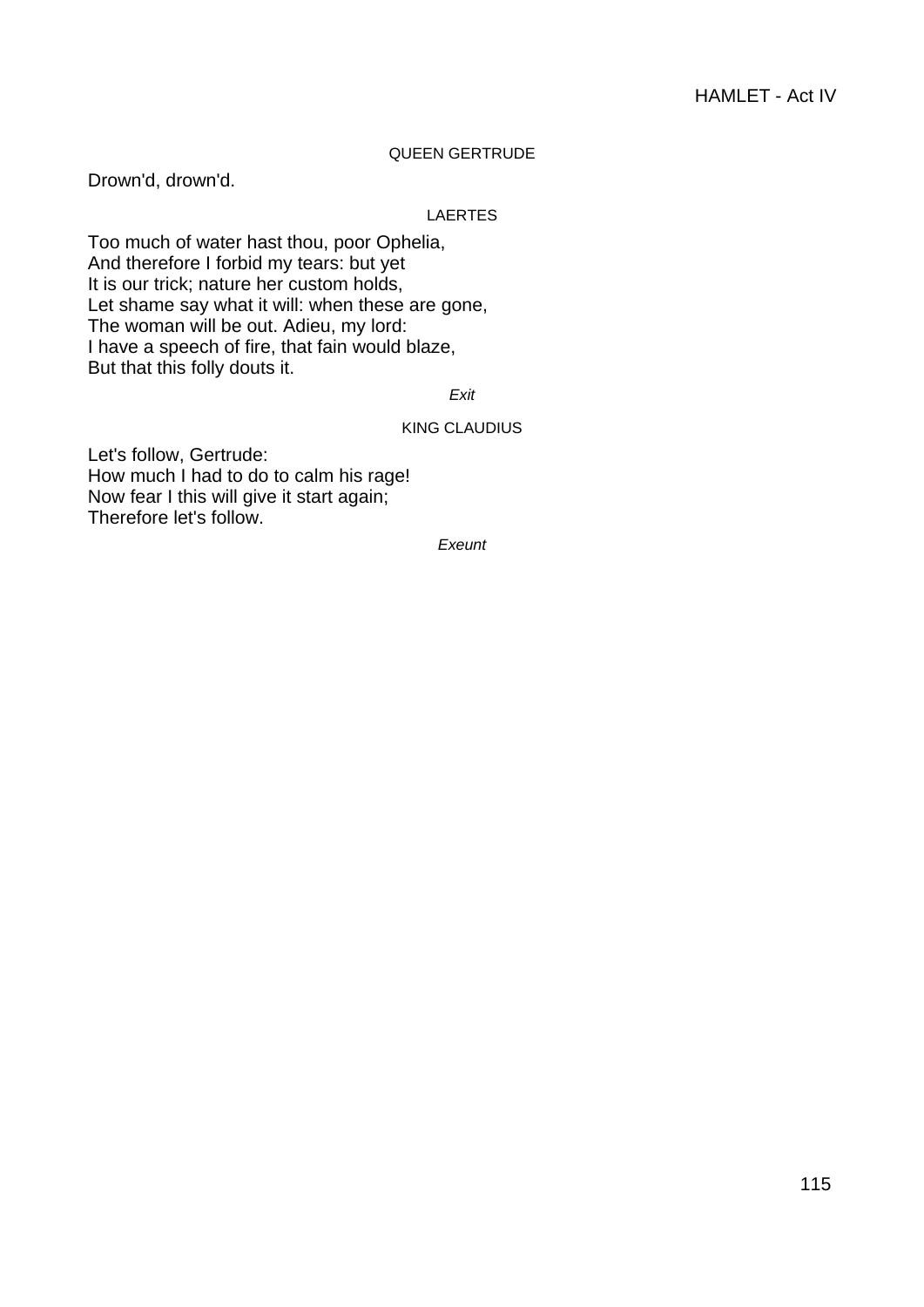# Act V

## Scene 1

## A churchyard.

Enter two Clowns, with spades, &c

First Clown

Is she to be buried in Christian burial that wilfully seeks her own salvation?

Second Clown

I tell thee she is: and therefore make her grave straight: the crowner hath sat on her, and finds it Christian burial.

First Clown

How can that be, unless she drowned herself in her own defence?

Second Clown

Why, 'tis found so.

First Clown

It must be 'se offendendo;' it cannot be else. For here lies the point: if I drown myself wittingly, it argues an act: and an act hath three branches: it is, to act, to do, to perform: argal, she drowned herself wittingly.

Second Clown

Nay, but hear you, goodman delver,--

First Clown

Give me leave. Here lies the water; good: here stands the man; good; if the man go to this water, and drown himself, it is, will he, nill he, he goes,--mark you that; but if the water come to him and drown him, he drowns not himself: argal, he that is not guilty of his own death shortens not his own life.

Second Clown

But is this law?

First Clown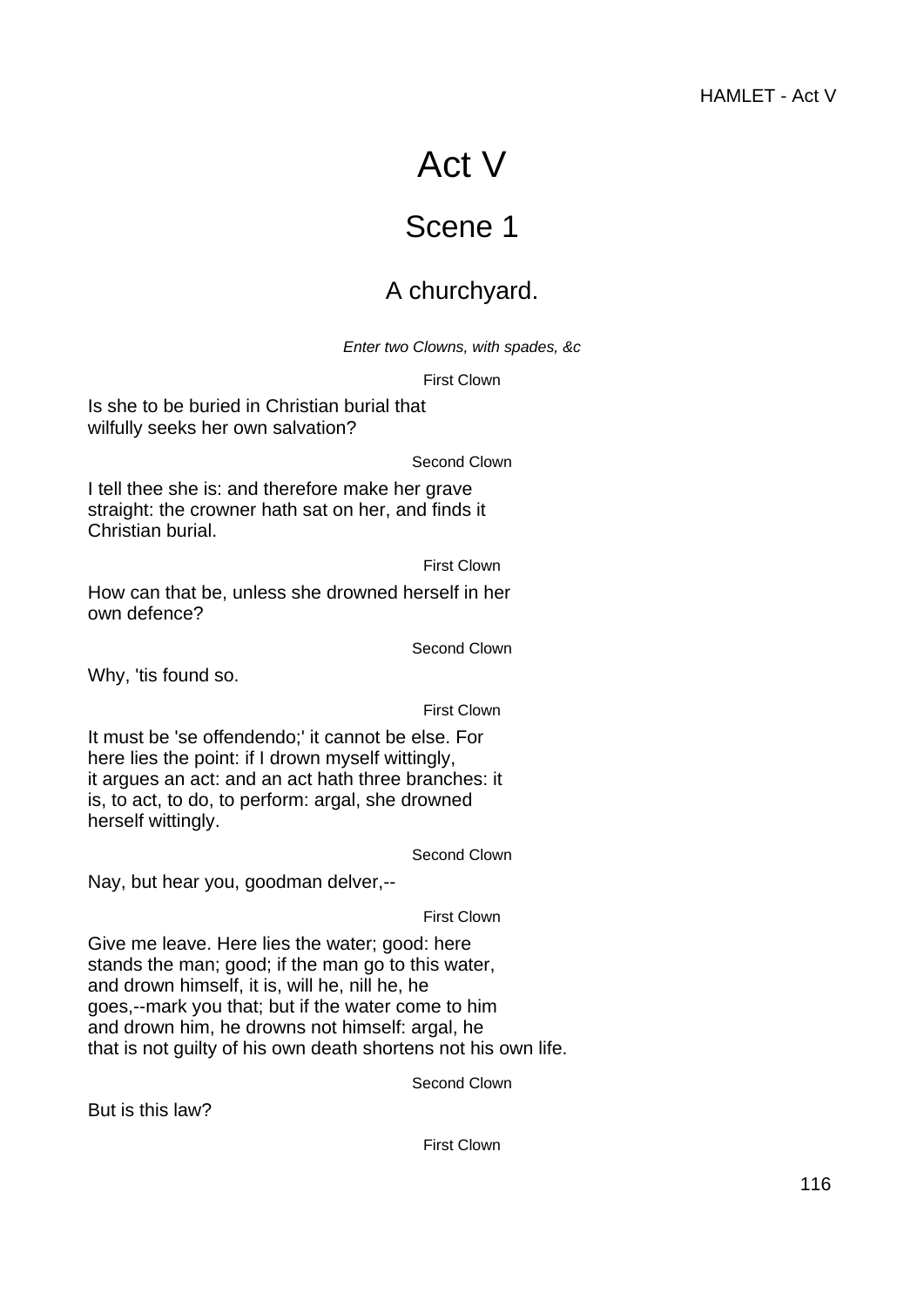Ay, marry, is't; crowner's quest law.

Second Clown

Will you ha' the truth on't? If this had not been a gentlewoman, she should have been buried out o' Christian burial.

First Clown

Why, there thou say'st: and the more pity that great folk should have countenance in this world to drown or hang themselves, more than their even Christian. Come, my spade. There is no ancient gentleman but gardeners, ditchers, and grave-makers: they hold up Adam's profession.

Second Clown

Was he a gentleman?

First Clown

He was the first that ever bore arms.

Second Clown

Why, he had none.

First Clown

What, art a heathen? How dost thou understand the Scripture? The Scripture says 'Adam digged:' could he dig without arms? I'll put another question to thee: if thou answerest me not to the purpose, confess thyself--

Second Clown

Go to.

First Clown

What is he that builds stronger than either the mason, the shipwright, or the carpenter?

Second Clown

The gallows-maker; for that frame outlives a thousand tenants.

First Clown

I like thy wit well, in good faith: the gallows does well; but how does it well? it does well to those that do in: now thou dost ill to say the gallows is built stronger than the church: argal, the gallows may do well to thee. To't again, come.

Second Clown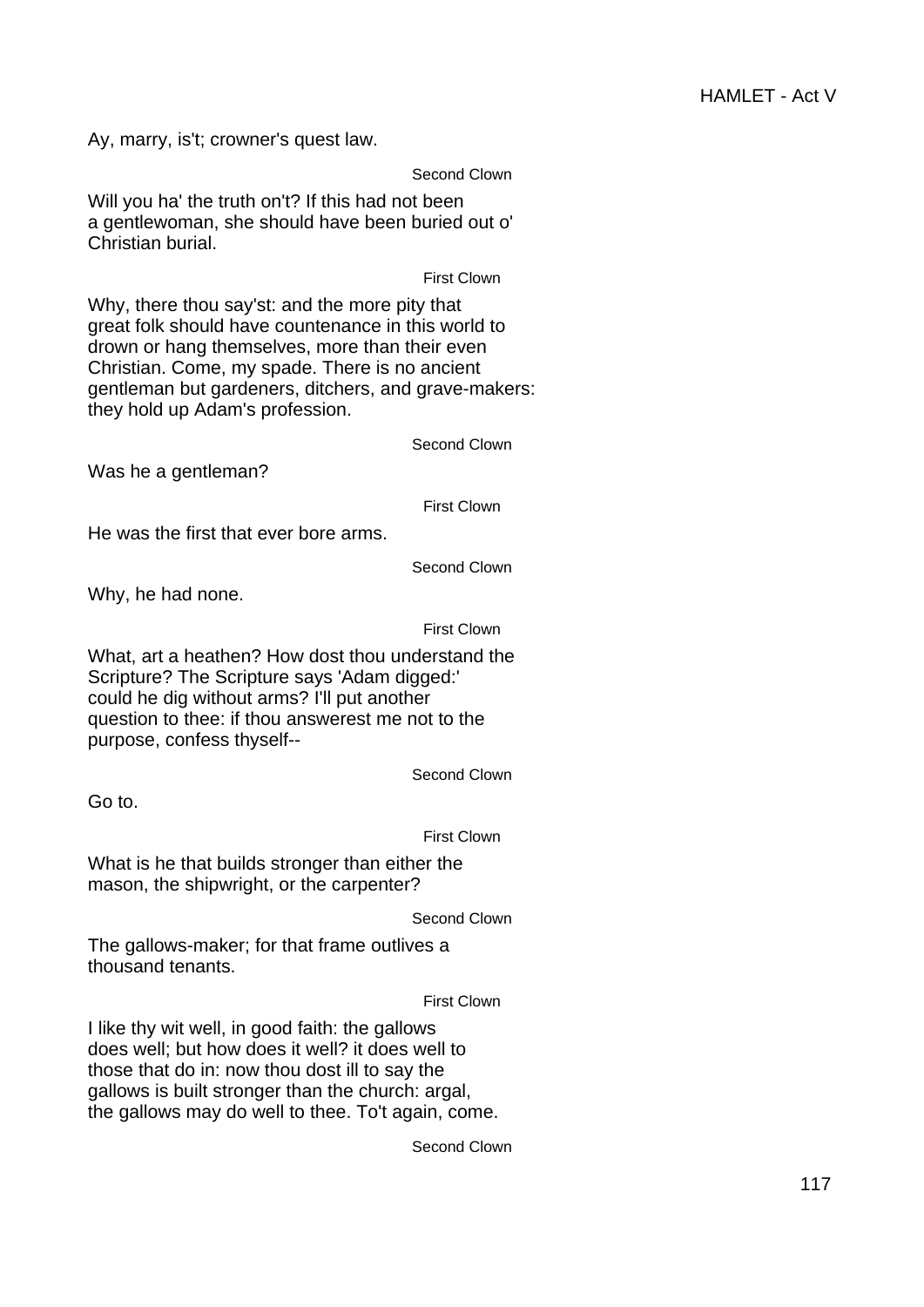'Who builds stronger than a mason, a shipwright, or a carpenter?'

First Clown

Ay, tell me that, and unyoke.

Second Clown

Marry, now I can tell.

First Clown

To't.

## Second Clown

Mass, I cannot tell.

## Enter HAMLET and HORATIO, at a distance

## First Clown

Cudgel thy brains no more about it, for your dull ass will not mend his pace with beating; and, when you are asked this question next, say 'a grave-maker: 'the houses that he makes last till doomsday. Go, get thee to Yaughan: fetch me a stoup of liquor.

## Exit Second Clown

He digs and sings

In youth, when I did love, did love, Methought it was very sweet, To contract, O, the time, for, ah, my behove,

O, methought, there was nothing meet.

## **HAMLET**

Has this fellow no feeling of his business, that he sings at grave-making?

## HORATIO

Custom hath made it in him a property of easiness.

## HAMLET

'Tis e'en so: the hand of little employment hath the daintier sense.

## First Clown

## Sings

But age, with his stealing steps, Hath claw'd me in his clutch, And hath shipped me intil the land, As if I had never been such.

Throws up a skull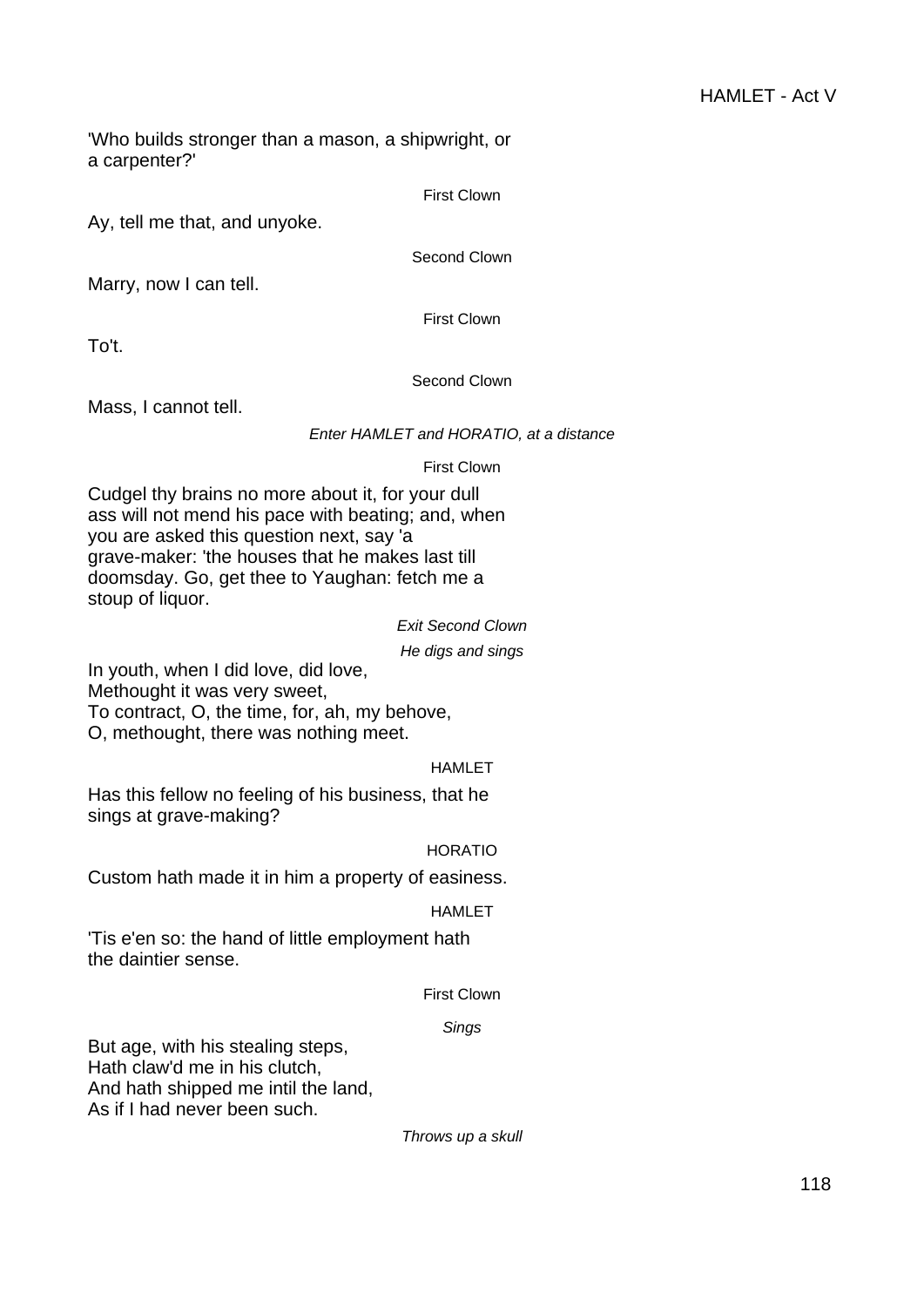#### HAMLET

That skull had a tongue in it, and could sing once: how the knave jowls it to the ground, as if it were Cain's jaw-bone, that did the first murder! It might be the pate of a politician, which this ass now o'er-reaches; one that would circumvent God, might it not?

## HORATIO

It might, my lord.

#### HAMLET

Or of a courtier; which could say 'Good morrow, sweet lord! How dost thou, good lord?' This might be my lord such-a-one, that praised my lord such-a-one's horse, when he meant to beg it; might it not?

HORATIO

Ay, my lord.

#### HAMLET

Why, e'en so: and now my Lady Worm's; chapless, and knocked about the mazzard with a sexton's spade: here's fine revolution, an we had the trick to see't. Did these bones cost no more the breeding, but to play at loggats with 'em? mine ache to think on't.

#### First Clown

#### Sings

A pick-axe, and a spade, a spade, For and a shrouding sheet: O, a pit of clay for to be made For such a guest is meet.

#### Throws up another skull

#### HAMLET

There's another: why may not that be the skull of a lawyer? Where be his quiddities now, his quillets, his cases, his tenures, and his tricks? why does he suffer this rude knave now to knock him about the sconce with a dirty shovel, and will not tell him of his action of battery? Hum! This fellow might be in's time a great buyer of land, with his statutes, his recognizances, his fines, his double vouchers, his recoveries: is this the fine of his fines, and the recovery of his recoveries, to have his fine pate full of fine dirt? will his vouchers vouch him no more of his purchases, and double ones too, than the length and breadth of a pair of indentures? The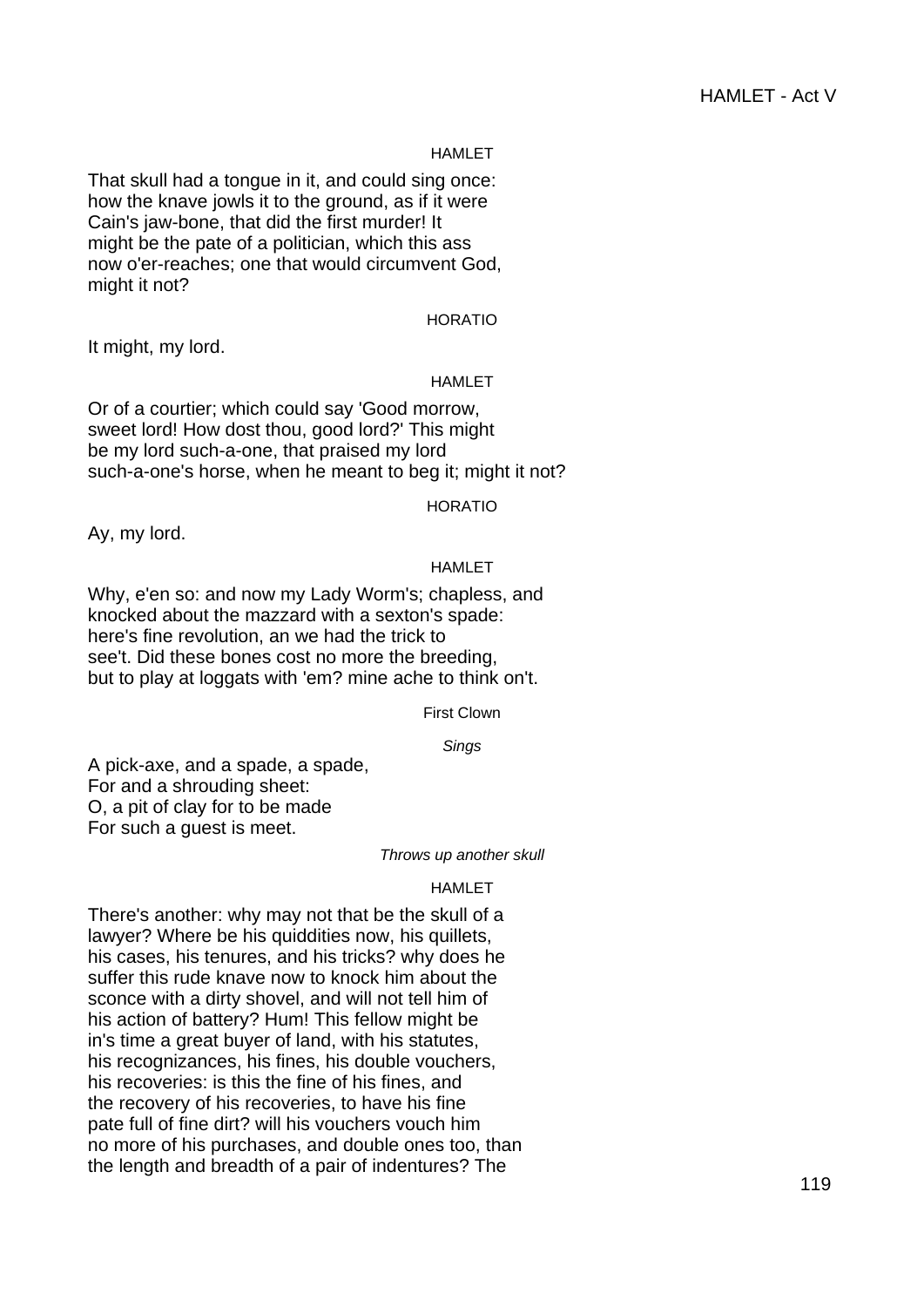very conveyances of his lands will hardly lie in this box; and must the inheritor himself have no more, ha?

#### HORATIO

Not a jot more, my lord.

#### HAMLET

Is not parchment made of sheepskins?

## HORATIO

Ay, my lord, and of calf-skins too.

## HAMLET

They are sheep and calves which seek out assurance in that. I will speak to this fellow. Whose grave's this, sirrah?

#### First Clown

Mine, sir.

#### **Sings**

O, a pit of clay for to be made For such a guest is meet.

## HAMLET

I think it be thine, indeed; for thou liest in't.

## First Clown

You lie out on't, sir, and therefore it is not yours: for my part, I do not lie in't, and yet it is mine.

## HAMLET

'Thou dost lie in't, to be in't and say it is thine: 'tis for the dead, not for the quick; therefore thou liest.

## First Clown

'Tis a quick lie, sir; 'twill away gain, from me to you.

## HAMLET

What man dost thou dig it for?

## First Clown

For no man, sir.

## HAMLET

What woman, then?

First Clown

For none, neither.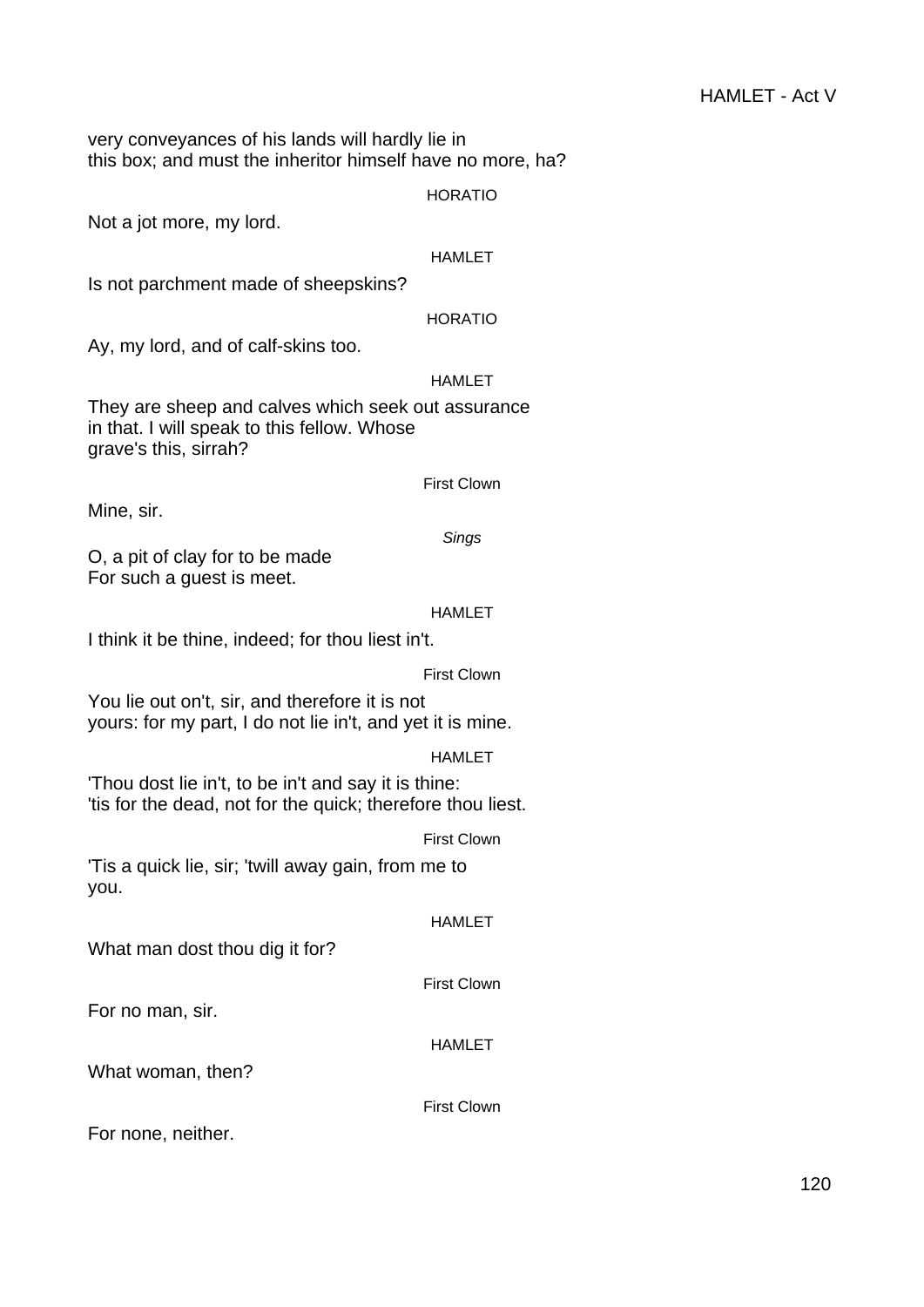## HAMLET

Who is to be buried in't?

## First Clown

One that was a woman, sir; but, rest her soul, she's dead.

## HAMLET

How absolute the knave is! we must speak by the card, or equivocation will undo us. By the Lord, Horatio, these three years I have taken a note of it; the age is grown so picked that the toe of the peasant comes so near the heel of the courtier, he gaffs his kibe. How long hast thou been a grave-maker?

First Clown

Of all the days i' the year, I came to't that day that our last king Hamlet overcame Fortinbras.

HAMLET

How long is that since?

#### First Clown

Cannot you tell that? every fool can tell that: it was the very day that young Hamlet was born; he that is mad, and sent into England.

#### HAMLET

Ay, marry, why was he sent into England?

## First Clown

Why, because he was mad: he shall recover his wits there; or, if he do not, it's no great matter there.

## HAMLET

Why?

## First Clown

'Twill, a not be seen in him there; there the men are as mad as he.

## HAMLET

How came he mad?

## First Clown

Very strangely, they say.

#### HAMLET

How strangely?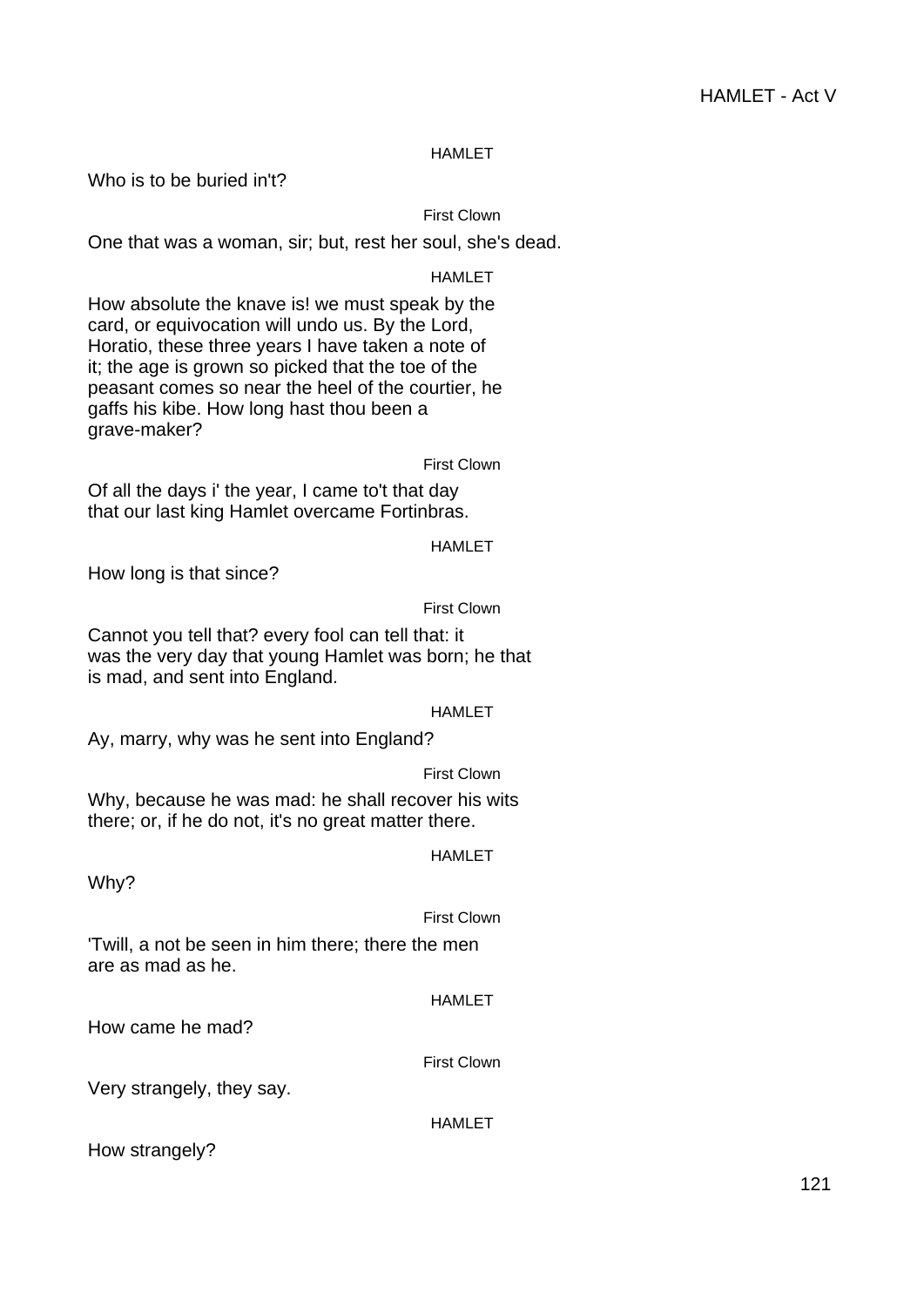First Clown

Faith, e'en with losing his wits.

## HAMLET

Upon what ground?

## First Clown

Why, here in Denmark: I have been sexton here, man and boy, thirty years.

HAMLET

How long will a man lie i' the earth ere he rot?

First Clown

I' faith, if he be not rotten before he die--as we have many pocky corses now-a-days, that will scarce hold the laying in--he will last you some eight year or nine year: a tanner will last you nine year.

## HAMLET

Why he more than another?

First Clown

Why, sir, his hide is so tanned with his trade, that he will keep out water a great while; and your water is a sore decayer of your whoreson dead body. Here's a skull now; this skull has lain in the earth three and twenty years.

## HAMLET

Whose was it?

## First Clown

A whoreson mad fellow's it was: whose do you think it was?

HAMLET

Nay, I know not.

## First Clown

A pestilence on him for a mad rogue! a' poured a flagon of Rhenish on my head once. This same skull, sir, was Yorick's skull, the king's jester.

HAMLET

This?

First Clown

E'en that.

HAMLET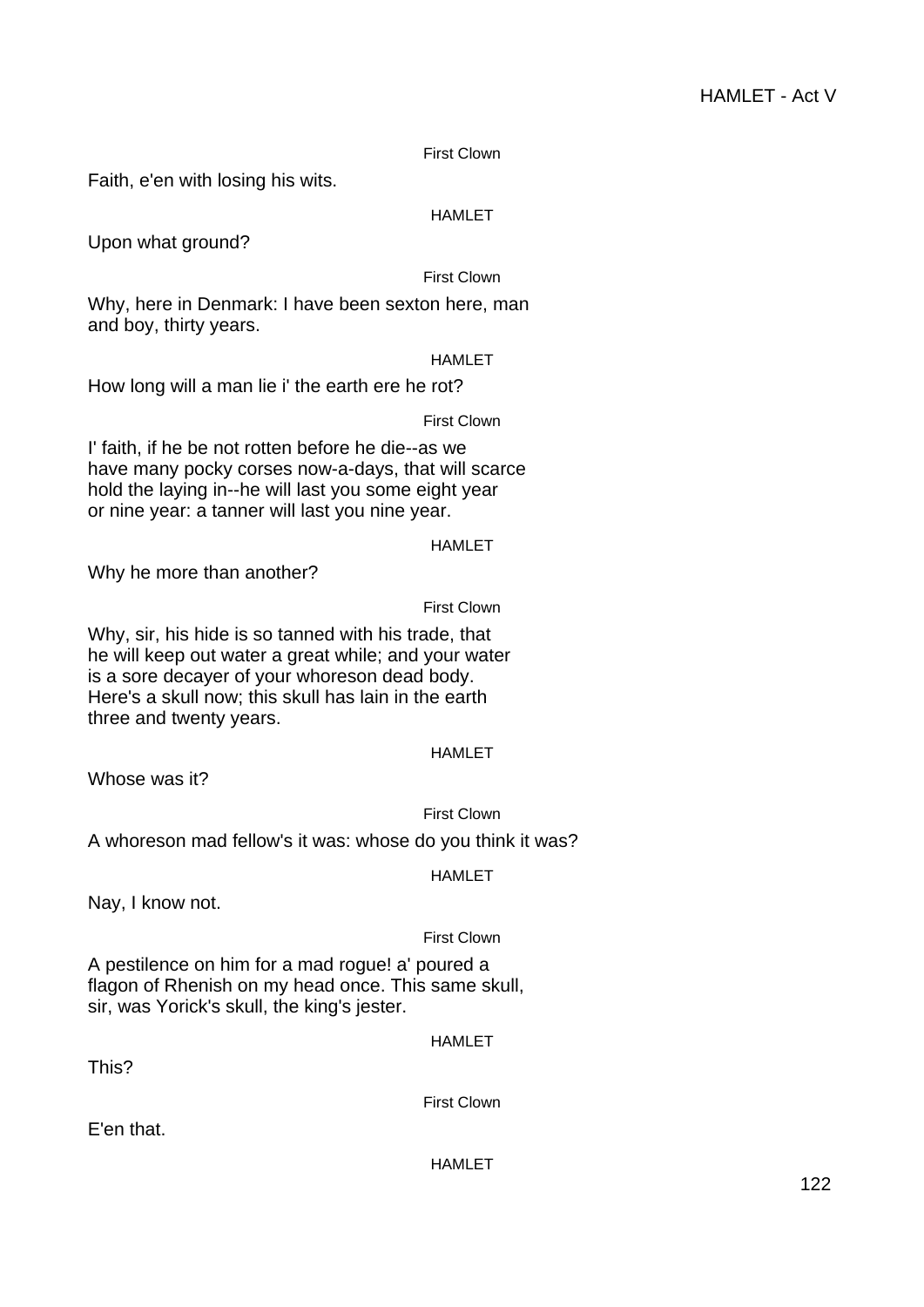Let me see.

## Takes the skull

Alas, poor Yorick! I knew him, Horatio: a fellow of infinite jest, of most excellent fancy: he hath borne me on his back a thousand times; and now, how abhorred in my imagination it is! my gorge rims at it. Here hung those lips that I have kissed I know not how oft. Where be your gibes now? your gambols? your songs? your flashes of merriment, that were wont to set the table on a roar? Not one now, to mock your own grinning? quite chap-fallen? Now get you to my lady's chamber, and tell her, let her paint an inch thick, to this favour she must come; make her laugh at that. Prithee, Horatio, tell me one thing.

HORATIO

What's that, my lord?

HAMLET

Dost thou think Alexander looked o' this fashion i' the earth?

## HORATIO

E'en so.

## HAMLET

And smelt so? pah!

Puts down the skull

HORATIO

E'en so, my lord.

## **HAMI FT**

To what base uses we may return, Horatio! Why may not imagination trace the noble dust of Alexander, till he find it stopping a bung-hole?

## HORATIO

'Twere to consider too curiously, to consider so.

## HAMLET

No, faith, not a jot; but to follow him thither with modesty enough, and likelihood to lead it: as thus: Alexander died, Alexander was buried, Alexander returneth into dust; the dust is earth; of earth we make loam; and why of that loam, whereto he was converted, might they not stop a beer-barrel? Imperious Caesar, dead and turn'd to clay, Might stop a hole to keep the wind away: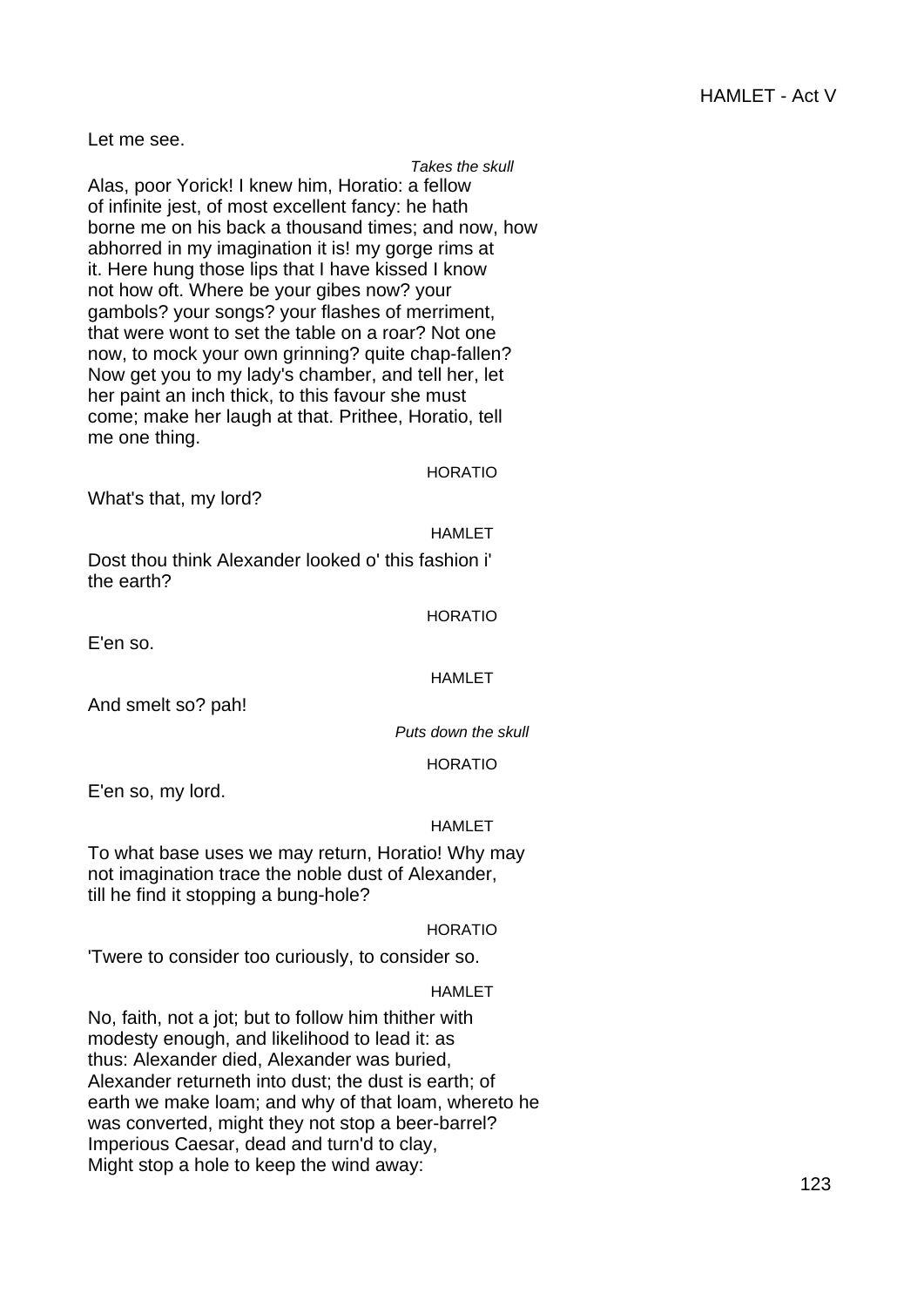O, that that earth, which kept the world in awe, Should patch a wall to expel the winter flaw! But soft! but soft! aside: here comes the king.

> Enter Priest, &c. in procession; the Corpse of OPHELIA, LAERTES and Mourners following; KING CLAUDIUS, QUEEN GERTRUDE, their trains, &c

The queen, the courtiers: who is this they follow? And with such maimed rites? This doth betoken The corse they follow did with desperate hand Fordo its own life: 'twas of some estate. Couch we awhile, and mark.

#### Retiring with HORATIO

#### LAERTES

What ceremony else?

#### HAMLET

That is Laertes, A very noble youth: mark.

#### LAERTES

What ceremony else?

First Priest

Her obsequies have been as far enlarged As we have warrantise: her death was doubtful; And, but that great command o'ersways the order, She should in ground unsanctified have lodged Till the last trumpet: for charitable prayers, Shards, flints and pebbles should be thrown on her; Yet here she is allow'd her virgin crants, Her maiden strewments and the bringing home Of bell and burial.

#### LAERTES

Must there no more be done?

First Priest

No more be done: We should profane the service of the dead To sing a requiem and such rest to her As to peace-parted souls.

#### LAERTES

Lay her i' the earth: And from her fair and unpolluted flesh May violets spring! I tell thee, churlish priest, A ministering angel shall my sister be, When thou liest howling.

#### HAMLET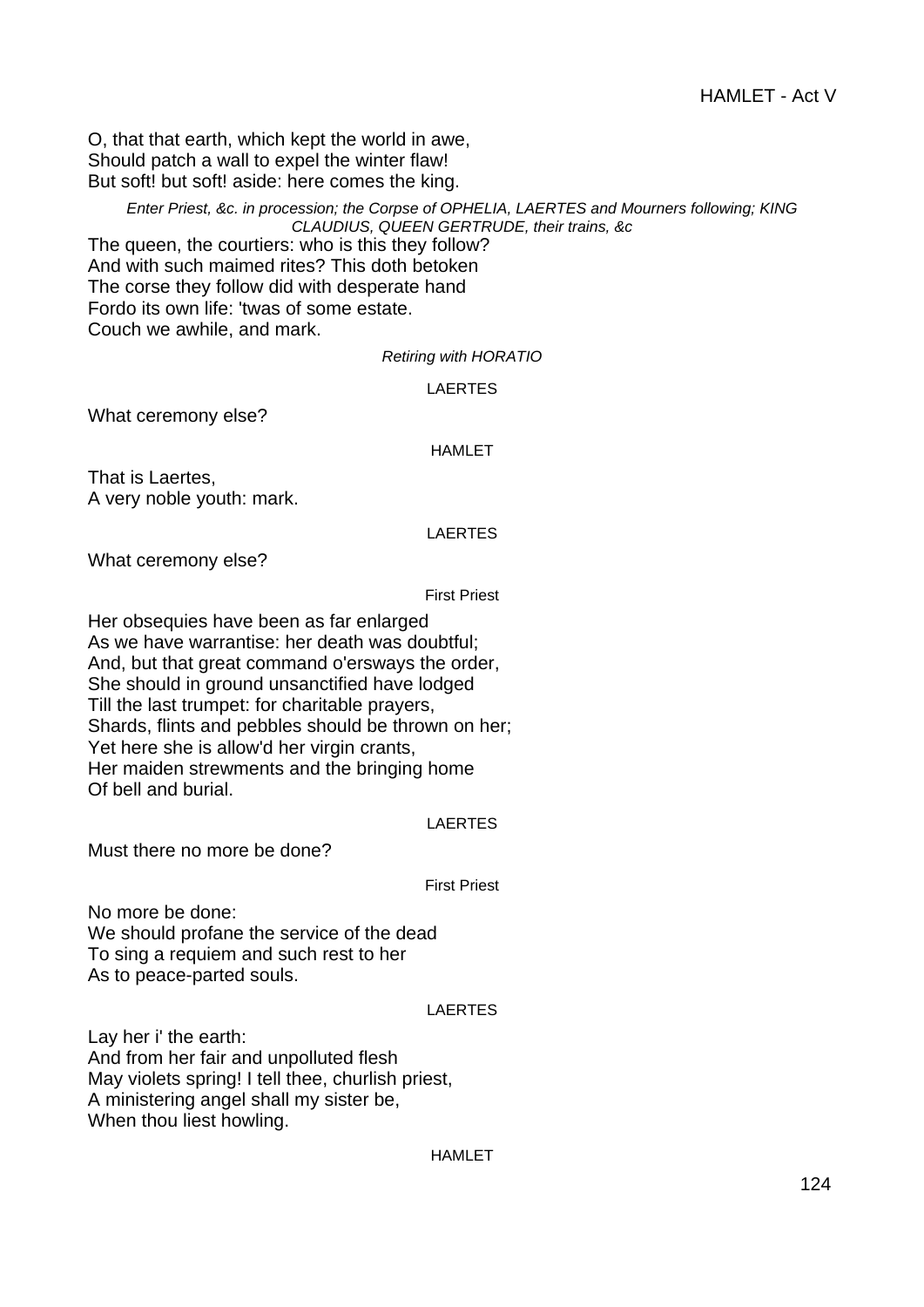What, the fair Ophelia! QUEEN GERTRUDE Sweets to the sweet: farewell! Scattering flowers I hoped thou shouldst have been my Hamlet's wife; I thought thy bride-bed to have deck'd, sweet maid, And not have strew'd thy grave. LAERTES O, treble woe Fall ten times treble on that cursed head, Whose wicked deed thy most ingenious sense Deprived thee of! Hold off the earth awhile, Till I have caught her once more in mine arms: Leaps into the grave Now pile your dust upon the quick and dead, Till of this flat a mountain you have made, To o'ertop old Pelion, or the skyish head Of blue Olympus. HAMLET Advancing What is he whose grief

Bears such an emphasis? whose phrase of sorrow Conjures the wandering stars, and makes them stand Like wonder-wounded hearers? This is I, Hamlet the Dane.

Leaps into the grave

## LAERTES

The devil take thy soul!

Grappling with him

## HAMLET

Thou pray'st not well.

I prithee, take thy fingers from my throat; For, though I am not splenitive and rash, Yet have I something in me dangerous, Which let thy wiseness fear: hold off thy hand.

## KING CLAUDIUS

Pluck them asunder.

#### QUEEN GERTRUDE

Hamlet, Hamlet!

All

Gentlemen,--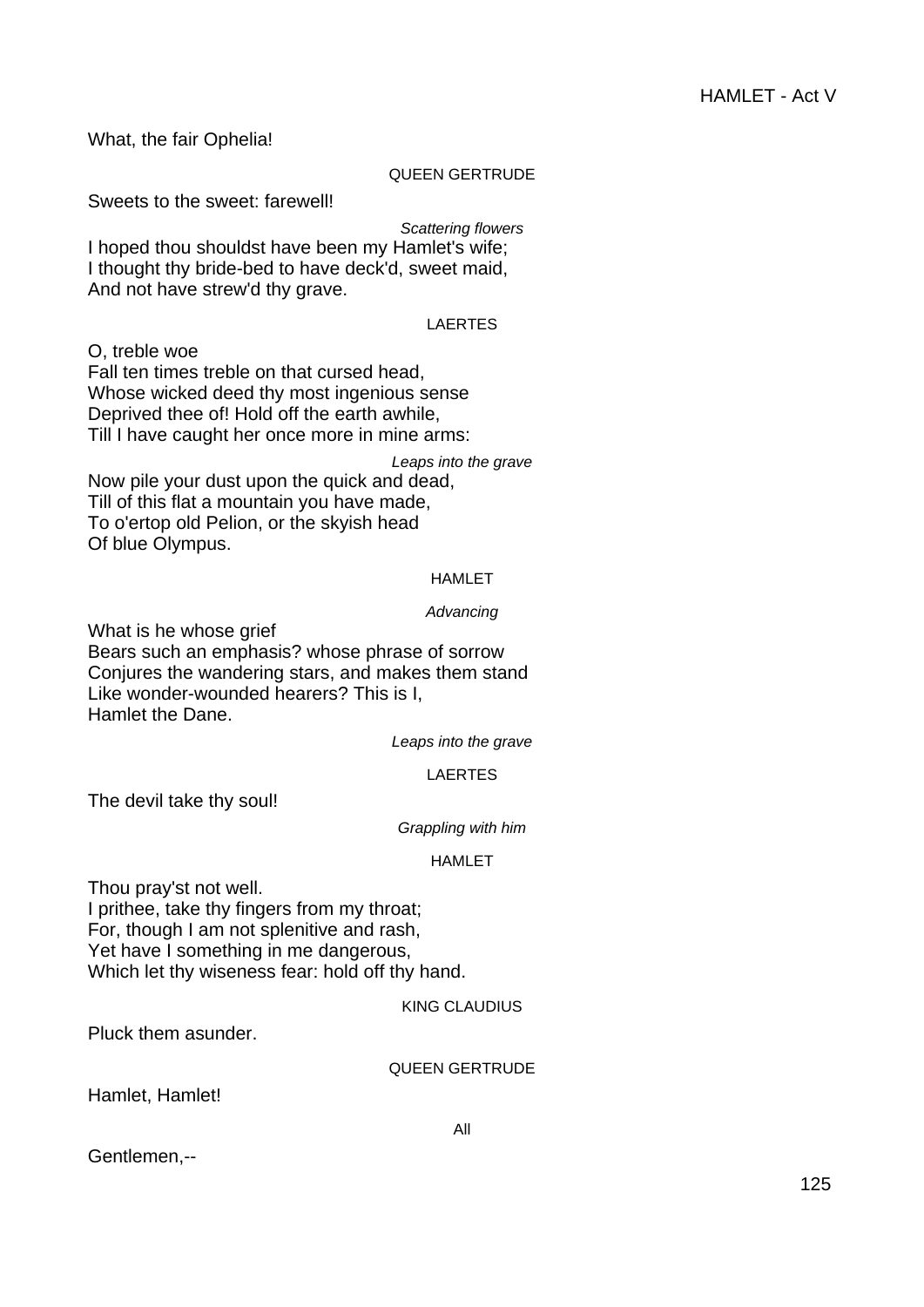## HORATIO

Good my lord, be quiet.

The Attendants part them, and they come out of the grave

## HAMLET

Why I will fight with him upon this theme Until my eyelids will no longer wag.

## QUEEN GERTRUDE

O my son, what theme?

#### HAMLET

I loved Ophelia: forty thousand brothers Could not, with all their quantity of love, Make up my sum. What wilt thou do for her?

#### KING CLAUDIUS

O, he is mad, Laertes.

## QUEEN GERTRUDE

For love of God, forbear him.

## HAMLET

'Swounds, show me what thou'lt do: Woo't weep? woo't fight? woo't fast? woo't tear thyself? Woo't drink up eisel? eat a crocodile? I'll do't. Dost thou come here to whine? To outface me with leaping in her grave? Be buried quick with her, and so will I: And, if thou prate of mountains, let them throw Millions of acres on us, till our ground, Singeing his pate against the burning zone, Make Ossa like a wart! Nay, an thou'lt mouth, I'll rant as well as thou.

#### QUEEN GERTRUDE

This is mere madness: And thus awhile the fit will work on him; Anon, as patient as the female dove, When that her golden couplets are disclosed, His silence will sit drooping.

#### HAMLET

Hear you, sir; What is the reason that you use me thus? I loved you ever: but it is no matter; Let Hercules himself do what he may, The cat will mew and dog will have his day.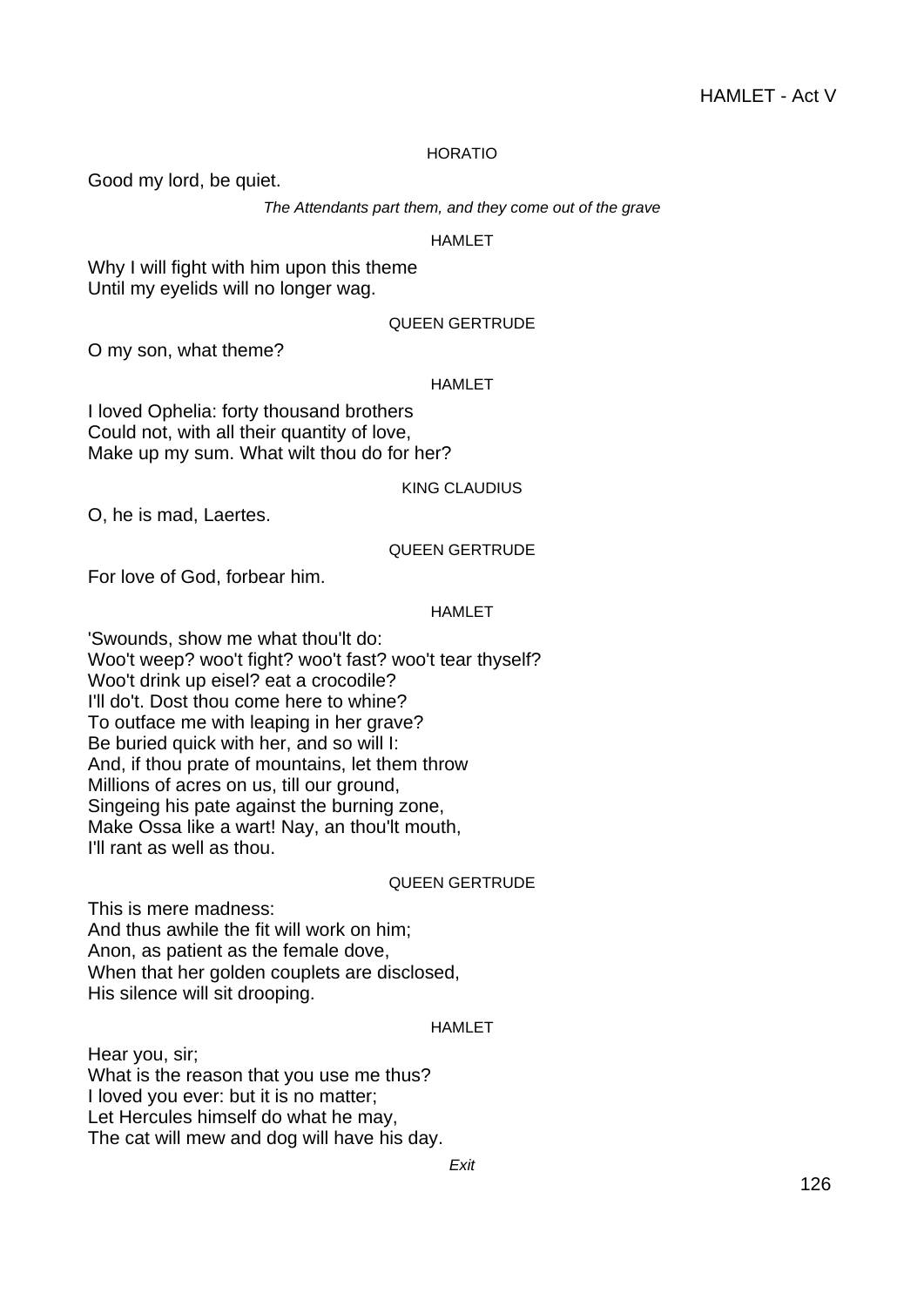## KING CLAUDIUS

I pray you, good Horatio, wait upon him.

Exit HORATIO

#### To LAERTES

Strengthen your patience in our last night's speech; We'll put the matter to the present push. Good Gertrude, set some watch over your son. This grave shall have a living monument: An hour of quiet shortly shall we see; Till then, in patience our proceeding be.

**Exeunt** 

## Scene 2

## A hall in the castle.

Enter HAMLET and HORATIO

#### HAMLET

So much for this, sir: now shall you see the other; You do remember all the circumstance?

HORATIO

Remember it, my lord?

#### HAMLET

Sir, in my heart there was a kind of fighting, That would not let me sleep: methought I lay Worse than the mutines in the bilboes. Rashly, And praised be rashness for it, let us know, Our indiscretion sometimes serves us well, When our deep plots do pall: and that should teach us There's a divinity that shapes our ends, Rough-hew them how we will,--

HORATIO

That is most certain.

## HAMLET

Up from my cabin,

My sea-gown scarf'd about me, in the dark Groped I to find out them; had my desire. Finger'd their packet, and in fine withdrew To mine own room again; making so bold, My fears forgetting manners, to unseal Their grand commission; where I found, Horatio,-- O royal knavery!--an exact command,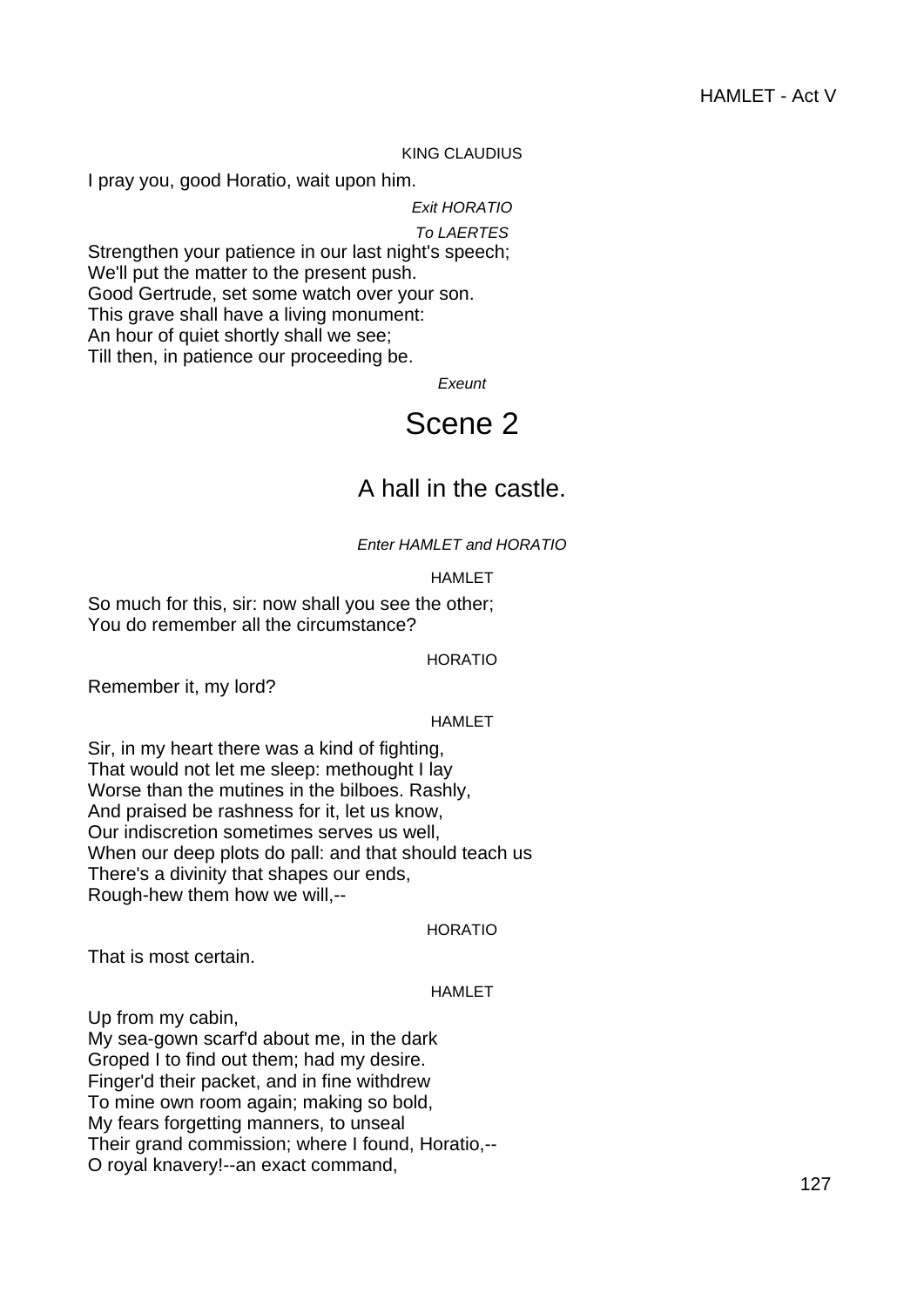Larded with many several sorts of reasons Importing Denmark's health and England's too, With, ho! such bugs and goblins in my life, That, on the supervise, no leisure bated, No, not to stay the grinding of the axe, My head should be struck off.

HORATIO

Is't possible?

## HAMLET

Here's the commission: read it at more leisure. But wilt thou hear me how I did proceed?

HORATIO

I beseech you.

## HAMLET

Being thus be-netted round with villanies,-- Ere I could make a prologue to my brains, They had begun the play--I sat me down, Devised a new commission, wrote it fair: I once did hold it, as our statists do, A baseness to write fair and labour'd much How to forget that learning, but, sir, now It did me yeoman's service: wilt thou know The effect of what I wrote?

HORATIO

Ay, good my lord.

## HAMLET

An earnest conjuration from the king, As England was his faithful tributary, As love between them like the palm might flourish, As peace should stiff her wheaten garland wear And stand a comma 'tween their amities, And many such-like 'As'es of great charge, That, on the view and knowing of these contents, Without debatement further, more or less, He should the bearers put to sudden death, Not shriving-time allow'd.

## HORATIO

How was this seal'd?

## HAMLET

Why, even in that was heaven ordinant. I had my father's signet in my purse, Which was the model of that Danish seal;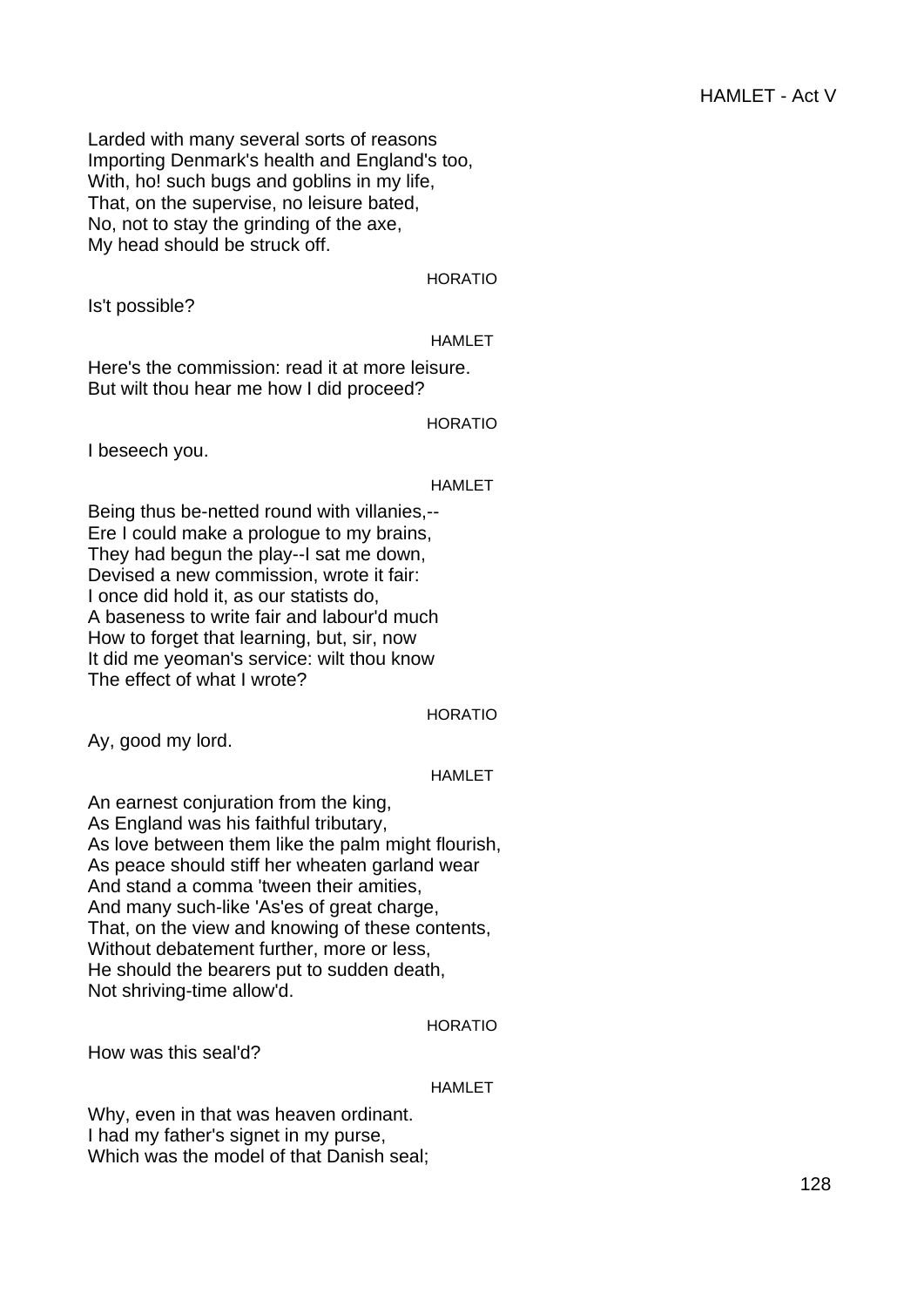Folded the writ up in form of the other, Subscribed it, gave't the impression, placed it safely, The changeling never known. Now, the next day Was our sea-fight; and what to this was sequent Thou know'st already.

HORATIO

So Guildenstern and Rosencrantz go to't.

## HAMLET

Why, man, they did make love to this employment; They are not near my conscience; their defeat Does by their own insinuation grow: 'Tis dangerous when the baser nature comes Between the pass and fell incensed points Of mighty opposites.

#### HORATIO

Why, what a king is this!

#### HAMLET

Does it not, think'st thee, stand me now upon-- He that hath kill'd my king and whored my mother, Popp'd in between the election and my hopes, Thrown out his angle for my proper life, And with such cozenage--is't not perfect conscience, To quit him with this arm? and is't not to be damn'd, To let this canker of our nature come In further evil?

### HORATIO

It must be shortly known to him from England What is the issue of the business there.

#### HAMLET

It will be short: the interim is mine; And a man's life's no more than to say 'One.' But I am very sorry, good Horatio, That to Laertes I forgot myself; For, by the image of my cause, I see The portraiture of his: I'll court his favours. But, sure, the bravery of his grief did put me Into a towering passion.

#### HORATIO

Peace! who comes here?

Enter OSRIC

## OSRIC

Your lordship is right welcome back to Denmark.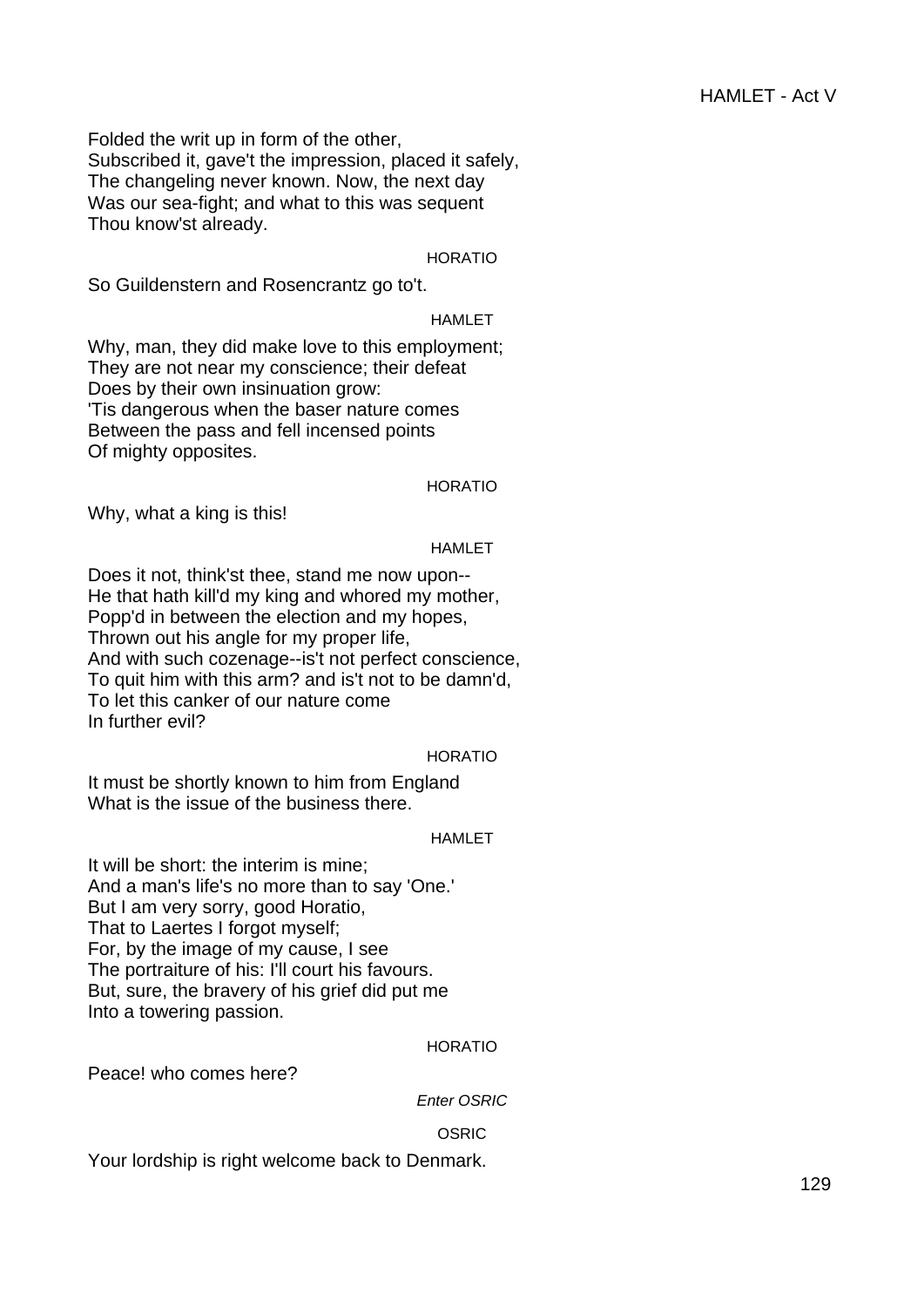## HAMLET - Act V

HAMLET

I humbly thank you, sir. Dost know this water-fly?

HORATIO

No, my good lord.

#### HAMLET

Thy state is the more gracious; for 'tis a vice to know him. He hath much land, and fertile: let a beast be lord of beasts, and his crib shall stand at the king's mess: 'tis a chough; but, as I say, spacious in the possession of dirt.

OSRIC

Sweet lord, if your lordship were at leisure, I should impart a thing to you from his majesty.

#### HAMLET

I will receive it, sir, with all diligence of spirit. Put your bonnet to his right use; 'tis for the head.

**OSRIC** 

I thank your lordship, it is very hot.

#### HAMLET

No, believe me, 'tis very cold; the wind is northerly.

#### OSRIC

It is indifferent cold, my lord, indeed.

HAMLET

But yet methinks it is very sultry and hot for my complexion.

#### OSRIC

Exceedingly, my lord; it is very sultry,--as 'twere,--I cannot tell how. But, my lord, his majesty bade me signify to you that he has laid a great wager on your head: sir, this is the matter,--

#### HAMLET

I beseech you, remember--

HAMLET moves him to put on his hat

#### OSRIC

Nay, good my lord; for mine ease, in good faith. Sir, here is newly come to court Laertes; believe me, an absolute gentleman, full of most excellent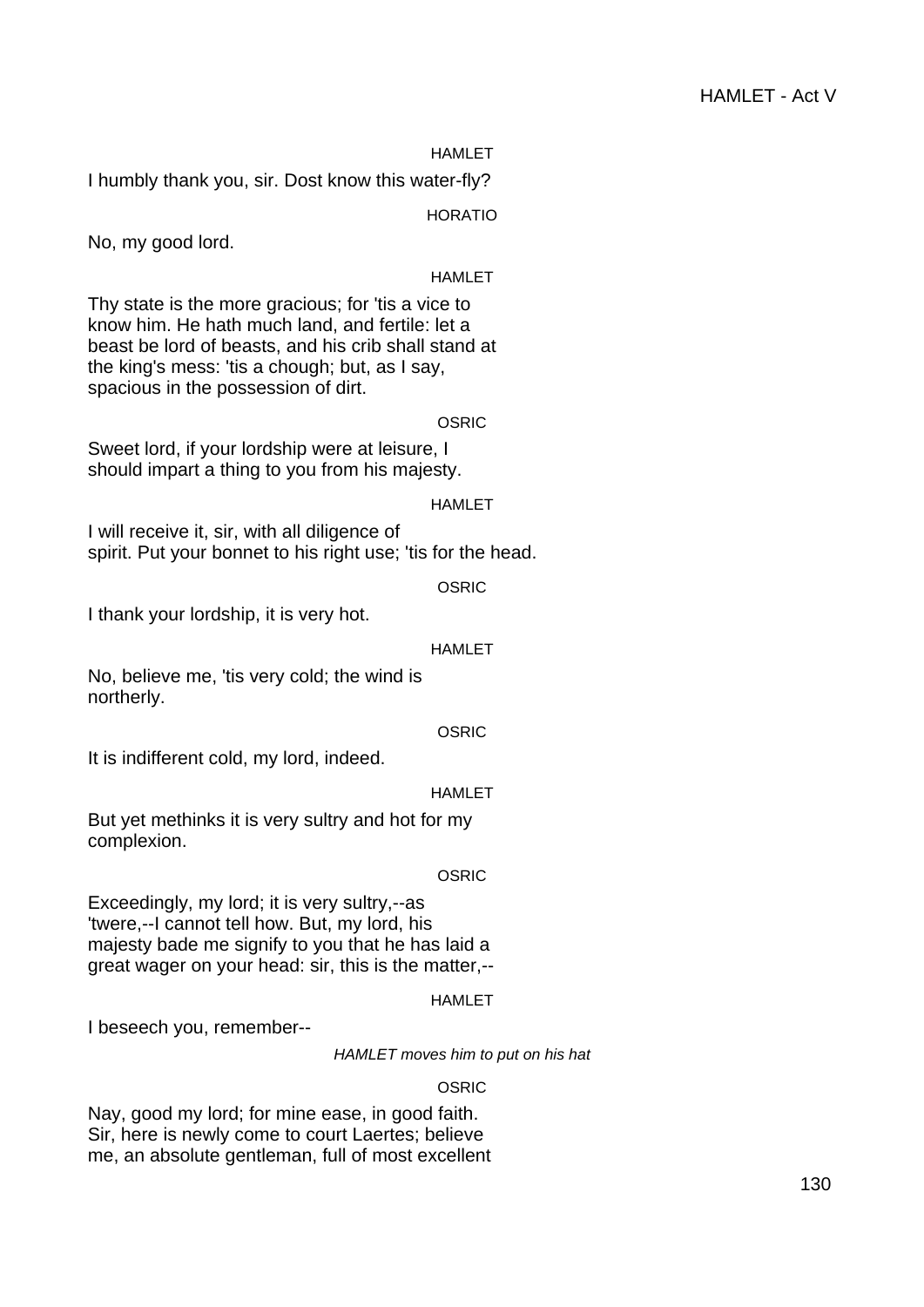differences, of very soft society and great showing: indeed, to speak feelingly of him, he is the card or calendar of gentry, for you shall find in him the continent of what part a gentleman would see.

## **HAMLET**

Sir, his definement suffers no perdition in you; though, I know, to divide him inventorially would dizzy the arithmetic of memory, and yet but yaw neither, in respect of his quick sail. But, in the verity of extolment, I take him to be a soul of great article; and his infusion of such dearth and rareness, as, to make true diction of him, his semblable is his mirror; and who else would trace him, his umbrage, nothing more.

OSRIC

Your lordship speaks most infallibly of him.

HAMLET

The concernancy, sir? why do we wrap the gentleman in our more rawer breath?

OSRIC

Sir?

## HORATIO

Is't not possible to understand in another tongue? You will do't, sir, really.

#### **HAMLET**

What imports the nomination of this gentleman?

OSRIC

Of Laertes?

## HORATIO

His purse is empty already; all's golden words are spent.

#### HAMLET

Of him, sir.

## **OSRIC**

I know you are not ignorant--

## HAMLET

I would you did, sir; yet, in faith, if you did, it would not much approve me. Well, sir?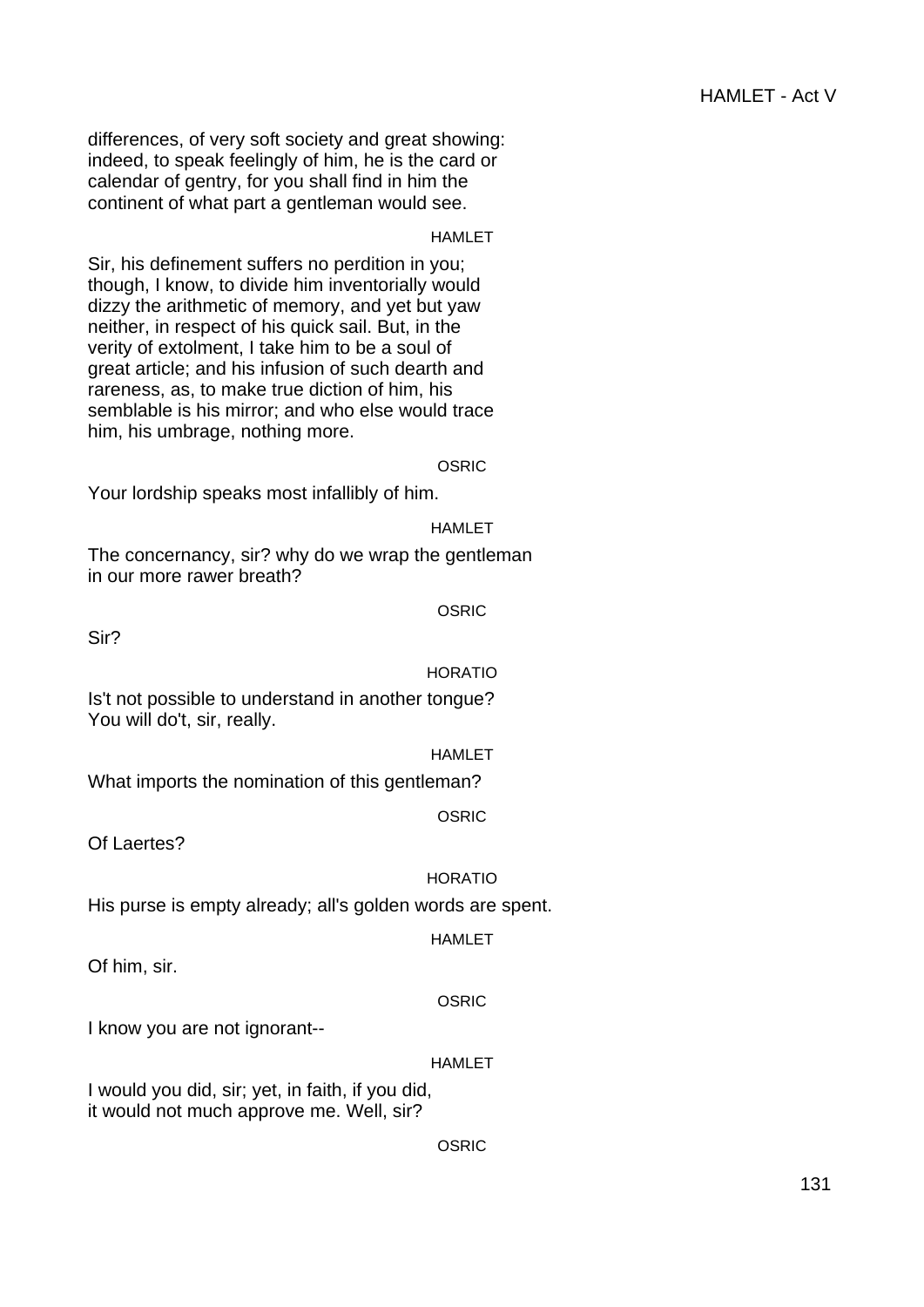You are not ignorant of what excellence Laertes is--

**HAMLET** 

I dare not confess that, lest I should compare with him in excellence; but, to know a man well, were to know himself.

#### **OSRIC**

I mean, sir, for his weapon; but in the imputation laid on him by them, in his meed he's unfellowed.

HAMLET

What's his weapon?

OSRIC

Rapier and dagger.

## **HAMLET**

That's two of his weapons: but, well.

## **OSRIC**

The king, sir, hath wagered with him six Barbary horses: against the which he has imponed, as I take it, six French rapiers and poniards, with their assigns, as girdle, hangers, and so: three of the carriages, in faith, are very dear to fancy, very responsive to the hilts, most delicate carriages, and of very liberal conceit.

## HAMLET

What call you the carriages?

## HORATIO

I knew you must be edified by the margent ere you had done.

**OSRIC** 

The carriages, sir, are the hangers.

## HAMLET

The phrase would be more german to the matter, if we could carry cannon by our sides: I would it might be hangers till then. But, on: six Barbary horses against six French swords, their assigns, and three liberal-conceited carriages; that's the French bet against the Danish. Why is this 'imponed,' as you call it?

OSRIC

The king, sir, hath laid, that in a dozen passes between yourself and him, he shall not exceed you three hits: he hath laid on twelve for nine; and it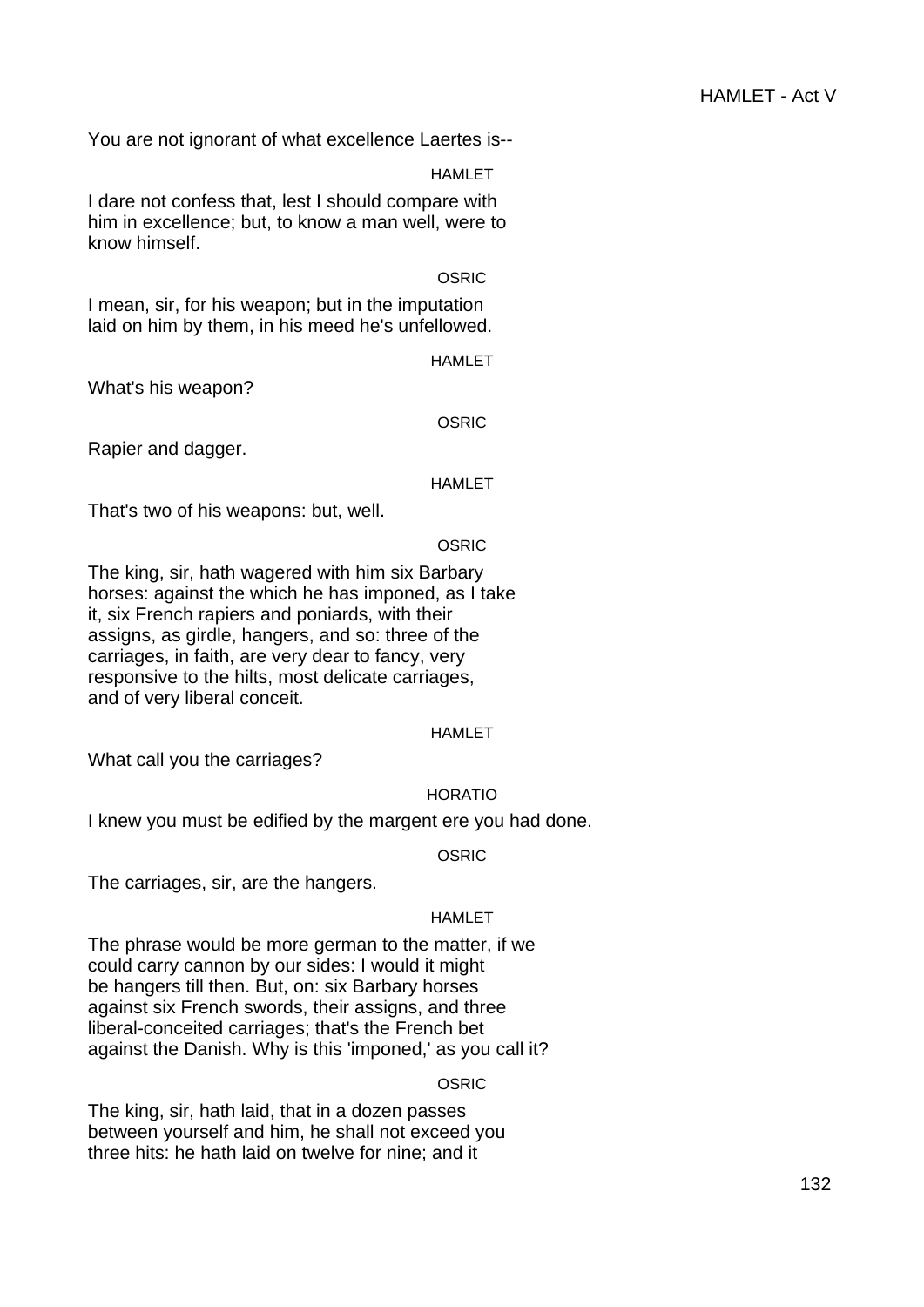would come to immediate trial, if your lordship would vouchsafe the answer.

## HAMLET

How if I answer 'no'?

## **OSRIC**

I mean, my lord, the opposition of your person in trial.

## HAMLET

Sir, I will walk here in the hall: if it please his majesty, 'tis the breathing time of day with me; let the foils be brought, the gentleman willing, and the king hold his purpose, I will win for him an I can; if not, I will gain nothing but my shame and the odd hits.

**OSRIC** 

Shall I re-deliver you e'en so?

## HAMLET

To this effect, sir; after what flourish your nature will.

OSRIC

I commend my duty to your lordship.

## HAMLET

Yours, yours.

## Exit OSRIC

He does well to commend it himself; there are no tongues else for's turn.

## HORATIO

This lapwing runs away with the shell on his head.

## HAMLET

He did comply with his dug, before he sucked it. Thus has he--and many more of the same bevy that I know the dressy age dotes on--only got the tune of the time and outward habit of encounter; a kind of yesty collection, which carries them through and through the most fond and winnowed opinions; and do but blow them to their trial, the bubbles are out.

Enter a Lord

## Lord

My lord, his majesty commended him to you by young Osric, who brings back to him that you attend him in the hall: he sends to know if your pleasure hold to play with Laertes, or that you will take longer time.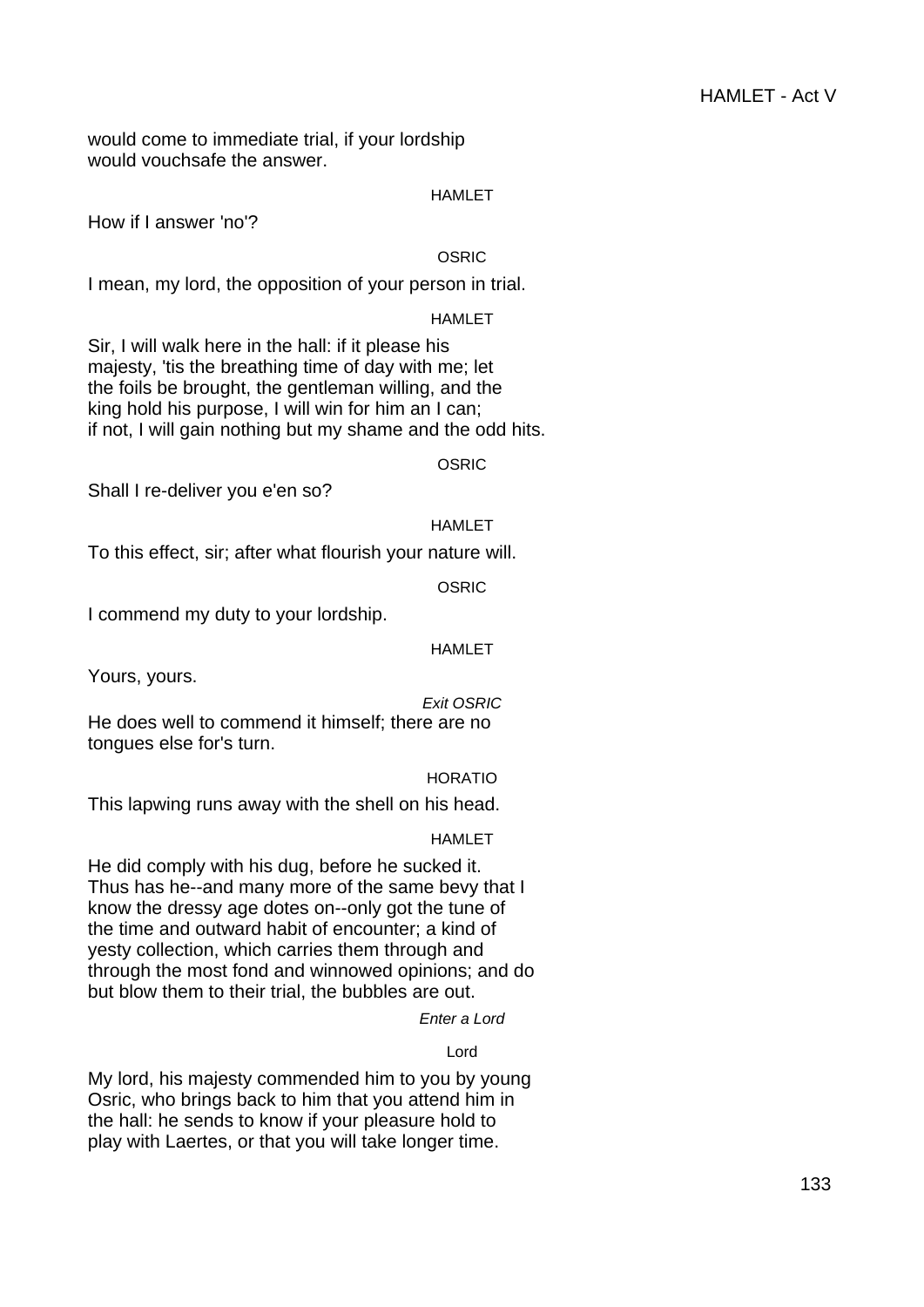## **HAMLET**

I am constant to my purpose; they follow the king's pleasure: if his fitness speaks, mine is ready; now or whensoever, provided I be so able as now.

Lord

The king and queen and all are coming down.

HAMLET

In happy time.

Lord

The queen desires you to use some gentle entertainment to Laertes before you fall to play.

HAMLET

She well instructs me.

Exit Lord

HORATIO

You will lose this wager, my lord.

HAMLET

I do not think so: since he went into France, I have been in continual practise: I shall win at the odds. But thou wouldst not think how ill all's here about my heart: but it is no matter.

HORATIO

Nay, good my lord,--

HAMLET

It is but foolery; but it is such a kind of gain-giving, as would perhaps trouble a woman.

HORATIO

If your mind dislike any thing, obey it: I will forestall their repair hither, and say you are not fit.

HAMLET

Not a whit, we defy augury: there's a special providence in the fall of a sparrow. If it be now, 'tis not to come; if it be not to come, it will be now; if it be not now, yet it will come: the readiness is all: since no man has aught of what he leaves, what is't to leave betimes?

Enter KING CLAUDIUS, QUEEN GERTRUDE, LAERTES, Lords, OSRIC, and Attendants with foils, &c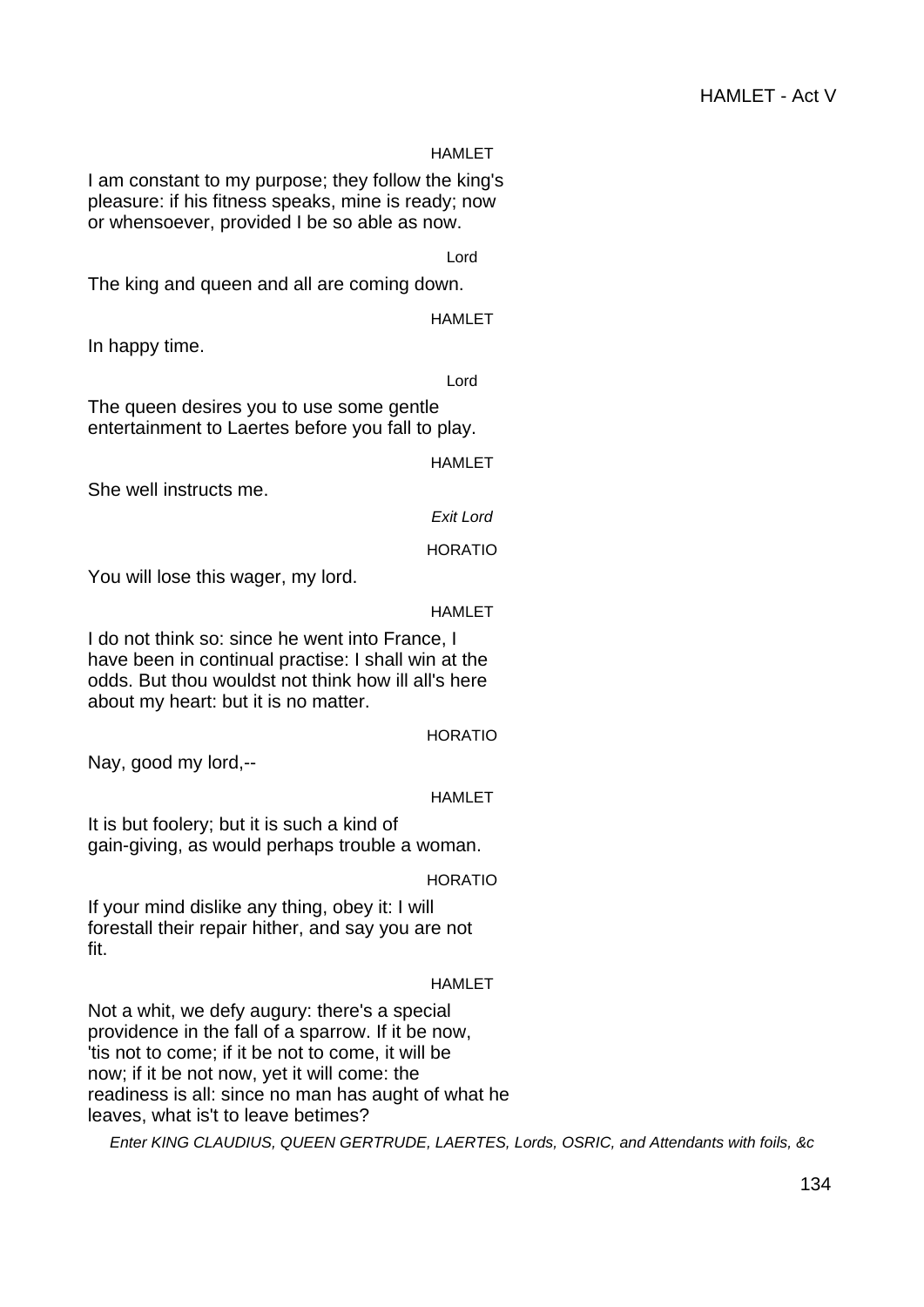## KING CLAUDIUS

Come, Hamlet, come, and take this hand from me.

#### KING CLAUDIUS puts LAERTES' hand into HAMLET's

## HAMLET

Give me your pardon, sir: I've done you wrong; But pardon't, as you are a gentleman. This presence knows, And you must needs have heard, how I am punish'd With sore distraction. What I have done, That might your nature, honour and exception Roughly awake, I here proclaim was madness. Was't Hamlet wrong'd Laertes? Never Hamlet: If Hamlet from himself be ta'en away, And when he's not himself does wrong Laertes, Then Hamlet does it not, Hamlet denies it. Who does it, then? His madness: if't be so, Hamlet is of the faction that is wrong'd; His madness is poor Hamlet's enemy. Sir, in this audience, Let my disclaiming from a purposed evil Free me so far in your most generous thoughts, That I have shot mine arrow o'er the house, And hurt my brother.

#### LAERTES

I am satisfied in nature,

Whose motive, in this case, should stir me most To my revenge: but in my terms of honour I stand aloof; and will no reconcilement, Till by some elder masters, of known honour, I have a voice and precedent of peace, To keep my name ungored. But till that time, I do receive your offer'd love like love, And will not wrong it.

#### HAMLET

I embrace it freely; And will this brother's wager frankly play. Give us the foils. Come on.

#### LAERTES

Come, one for me.

#### HAMLET

I'll be your foil, Laertes: in mine ignorance Your skill shall, like a star i' the darkest night, Stick fiery off indeed.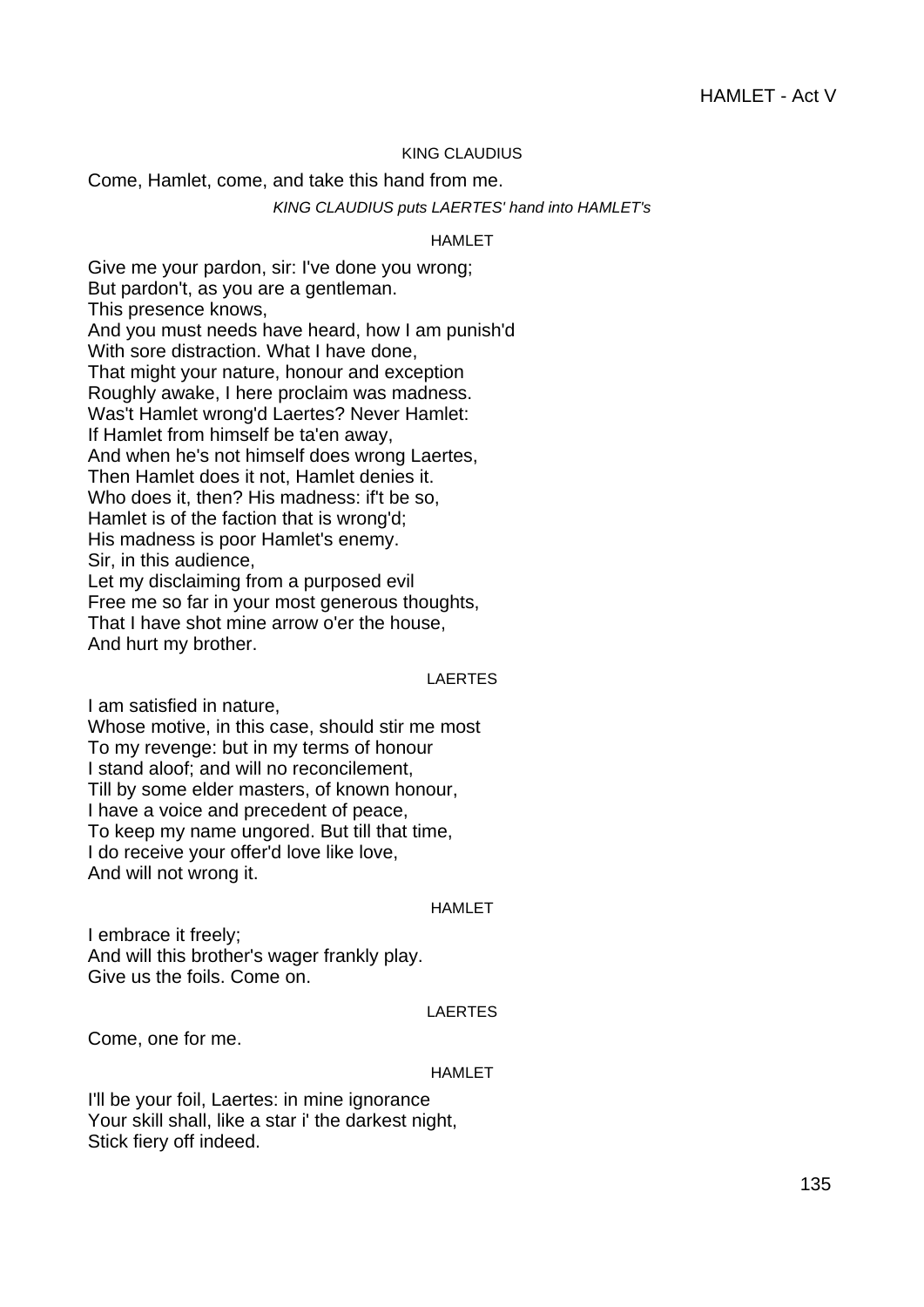## LAERTES

You mock me, sir.

## HAMLET

No, by this hand.

## KING CLAUDIUS

Give them the foils, young Osric. Cousin Hamlet, You know the wager?

#### HAMLET

Very well, my lord Your grace hath laid the odds o' the weaker side.

KING CLAUDIUS

I do not fear it; I have seen you both: But since he is better'd, we have therefore odds.

## LAERTES

This is too heavy, let me see another.

## HAMLET

This likes me well. These foils have all a length?

They prepare to play

OSRIC

Ay, my good lord.

## KING CLAUDIUS

Set me the stoops of wine upon that table. If Hamlet give the first or second hit, Or quit in answer of the third exchange, Let all the battlements their ordnance fire: The king shall drink to Hamlet's better breath; And in the cup an union shall he throw, Richer than that which four successive kings In Denmark's crown have worn. Give me the cups; And let the kettle to the trumpet speak, The trumpet to the cannoneer without, The cannons to the heavens, the heavens to earth, 'Now the king dunks to Hamlet.' Come, begin: And you, the judges, bear a wary eye.

## HAMLET

Come on, sir.

LAERTES

Come, my lord.

They play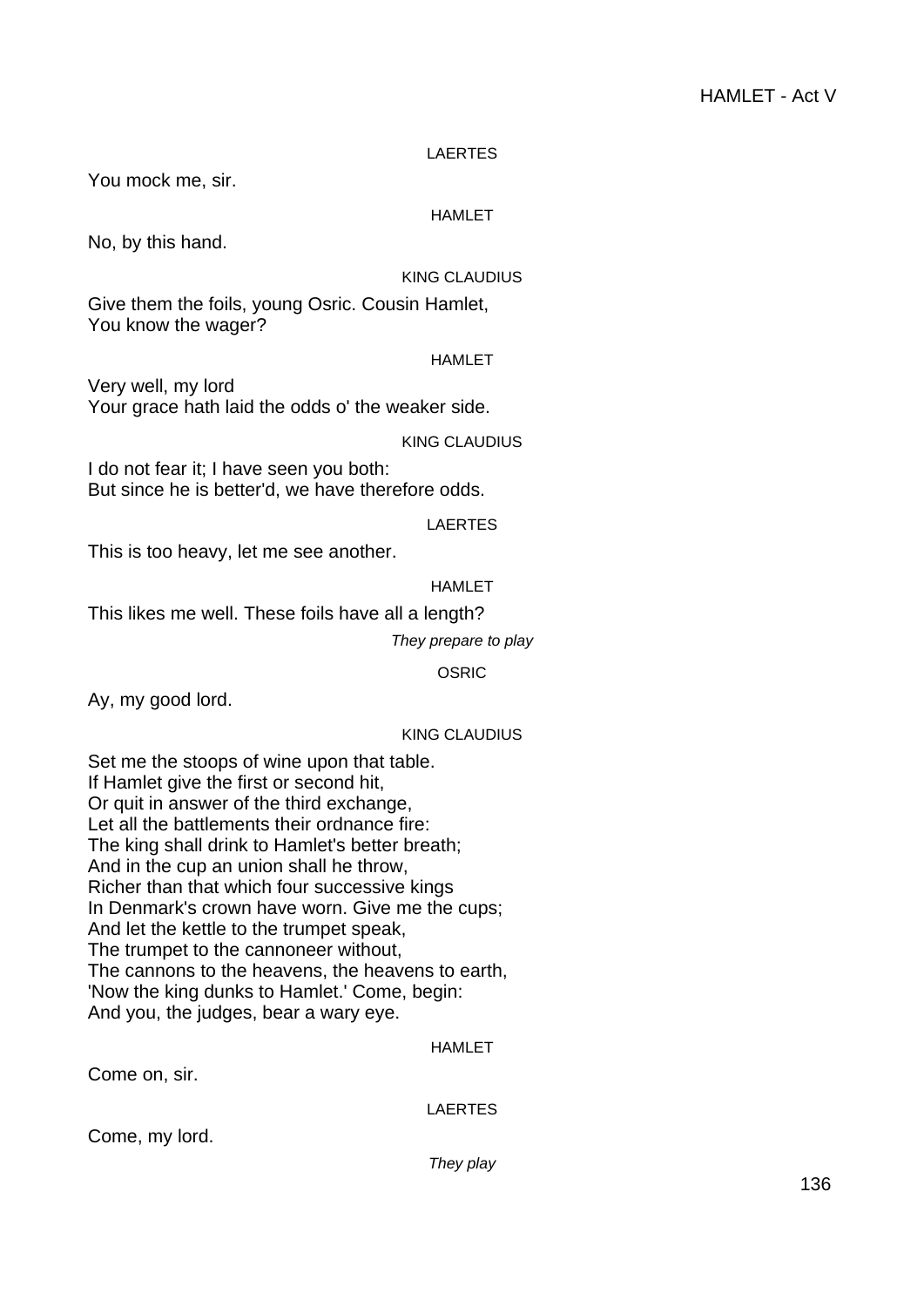|                                                                                            | <b>HAMLET</b>                              |  |
|--------------------------------------------------------------------------------------------|--------------------------------------------|--|
| One.                                                                                       |                                            |  |
| No.                                                                                        | <b>LAERTES</b>                             |  |
|                                                                                            | <b>HAMLET</b>                              |  |
| Judgment.                                                                                  |                                            |  |
|                                                                                            | <b>OSRIC</b>                               |  |
| A hit, a very palpable hit.                                                                |                                            |  |
|                                                                                            | <b>LAERTES</b>                             |  |
| Well; again.                                                                               | <b>KING CLAUDIUS</b>                       |  |
| Stay; give me drink. Hamlet, this pearl is thine;                                          |                                            |  |
| Here's to thy health.                                                                      |                                            |  |
| Give him the cup.                                                                          | Trumpets sound, and cannon shot off within |  |
|                                                                                            | <b>HAMLET</b>                              |  |
| I'll play this bout first; set it by awhile. Come.                                         |                                            |  |
| Another hit; what say you?                                                                 | They play                                  |  |
|                                                                                            | <b>LAERTES</b>                             |  |
| A touch, a touch, I do confess.                                                            |                                            |  |
|                                                                                            | <b>KING CLAUDIUS</b>                       |  |
| Our son shall win.                                                                         |                                            |  |
| He's fat, and scant of breath.                                                             | <b>QUEEN GERTRUDE</b>                      |  |
| Here, Hamlet, take my napkin, rub thy brows;<br>The queen carouses to thy fortune, Hamlet. |                                            |  |
|                                                                                            | <b>HAMLET</b>                              |  |
| Good madam!                                                                                |                                            |  |
|                                                                                            | <b>KING CLAUDIUS</b>                       |  |
| Gertrude, do not drink.                                                                    |                                            |  |
| <b>QUEEN GERTRUDE</b>                                                                      |                                            |  |
| I will, my lord; I pray you, pardon me.                                                    |                                            |  |
|                                                                                            | <b>KING CLAUDIUS</b>                       |  |
| It is the poison'd cup: it is too late.                                                    | Aside                                      |  |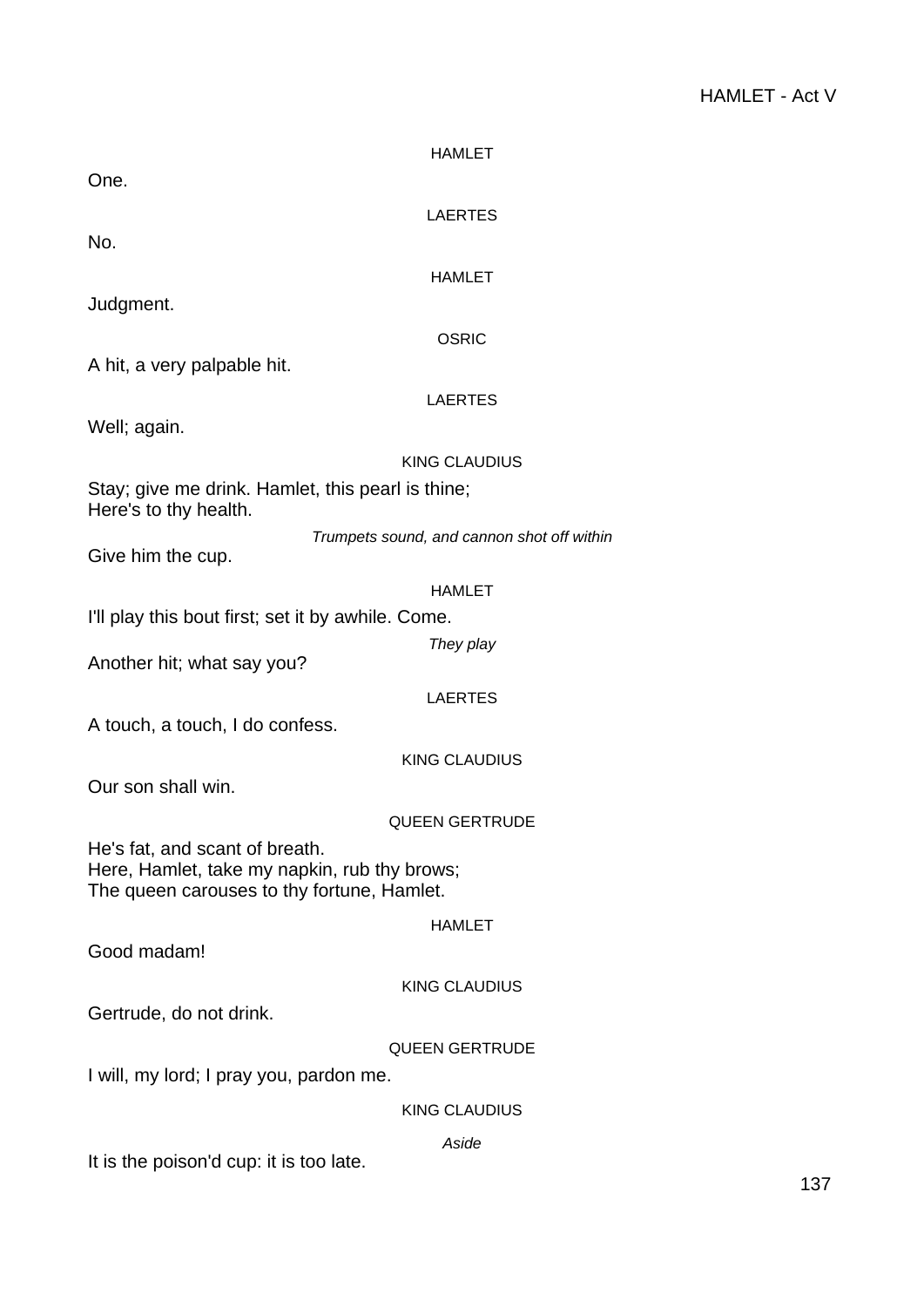| <b>HAMLET</b>                                                                            |
|------------------------------------------------------------------------------------------|
|                                                                                          |
| <b>QUEEN GERTRUDE</b>                                                                    |
|                                                                                          |
| <b>LAERTES</b>                                                                           |
|                                                                                          |
| <b>KING CLAUDIUS</b>                                                                     |
|                                                                                          |
| <b>LAERTES</b>                                                                           |
|                                                                                          |
| <b>HAMLET</b>                                                                            |
|                                                                                          |
| <b>LAERTES</b>                                                                           |
|                                                                                          |
| They play                                                                                |
| <b>OSRIC</b>                                                                             |
|                                                                                          |
| <b>LAERTES</b>                                                                           |
|                                                                                          |
| LAERTES wounds HAMLET; then in scuffling, they change rapiers, and HAMLET wounds LAERTES |
| <b>KING CLAUDIUS</b>                                                                     |
|                                                                                          |
| <b>HAMLET</b>                                                                            |
| <b>QUEEN GERTRUDE falls</b>                                                              |
| <b>OSRIC</b>                                                                             |
|                                                                                          |
| <b>HORATIO</b>                                                                           |
|                                                                                          |
| <b>OSRIC</b>                                                                             |
|                                                                                          |
| <b>LAERTES</b>                                                                           |
| Aside                                                                                    |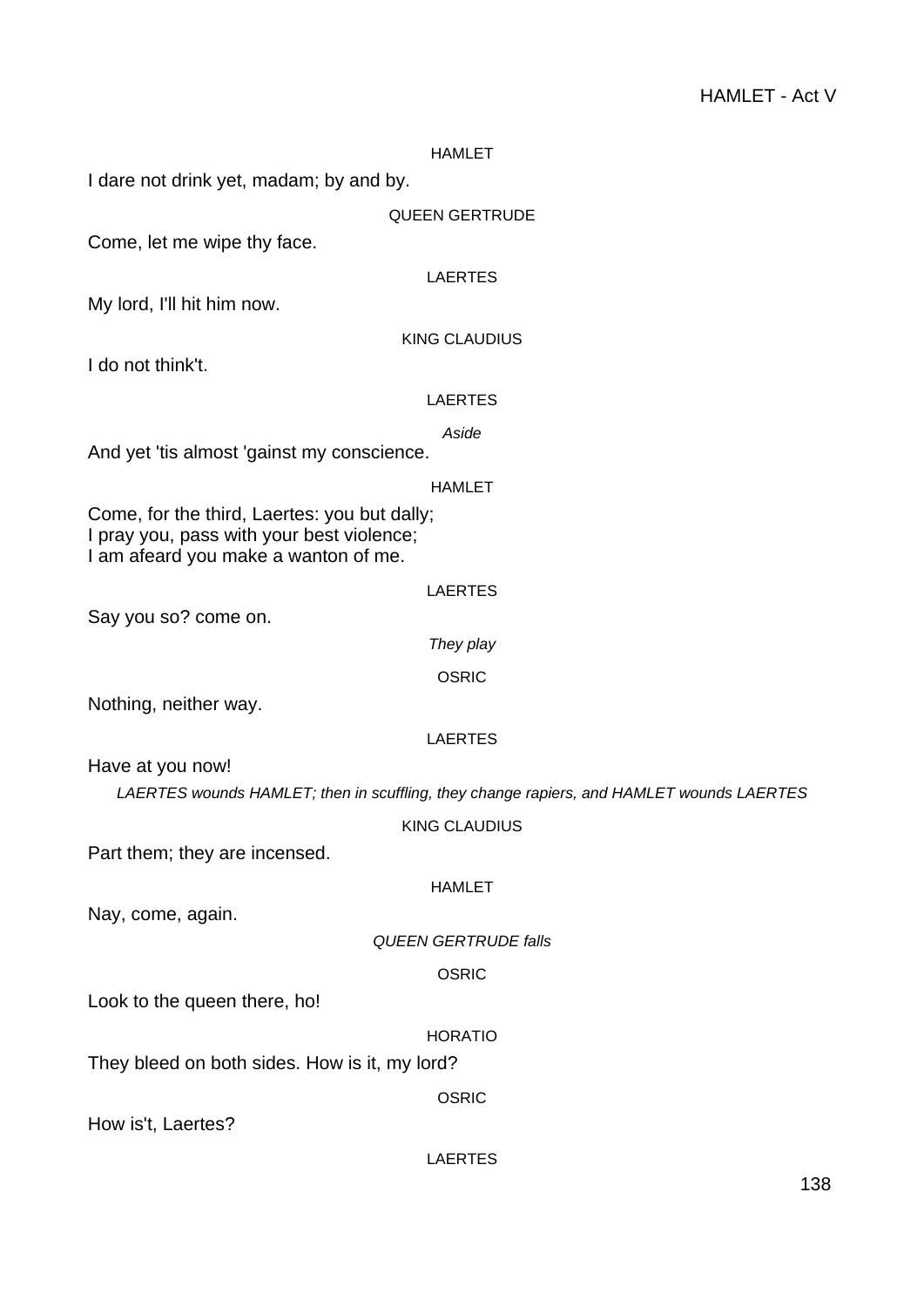Why, as a woodcock to mine own springe, Osric; I am justly kill'd with mine own treachery.

#### HAMLET

How does the queen?

#### KING CLAUDIUS

She swounds to see them bleed.

## QUEEN GERTRUDE

No, no, the drink, the drink,--O my dear Hamlet,-- The drink, the drink! I am poison'd.

Dies

#### HAMLET

O villany! Ho! let the door be lock'd: Treachery! Seek it out.

#### LAERTES

It is here, Hamlet: Hamlet, thou art slain; No medicine in the world can do thee good; In thee there is not half an hour of life; The treacherous instrument is in thy hand, Unbated and envenom'd: the foul practise Hath turn'd itself on me lo, here I lie, Never to rise again: thy mother's poison'd: I can no more: the king, the king's to blame.

#### HAMLET

The point!--envenom'd too! Then, venom, to thy work.

## Stabs KING CLAUDIUS

All

Treason! treason!

#### KING CLAUDIUS

O, yet defend me, friends; I am but hurt.

#### HAMLET

Here, thou incestuous, murderous, damned Dane, Drink off this potion. Is thy union here? Follow my mother.

## KING CLAUDIUS dies

## LAERTES

He is justly served; It is a poison temper'd by himself. Exchange forgiveness with me, noble Hamlet: Mine and my father's death come not upon thee,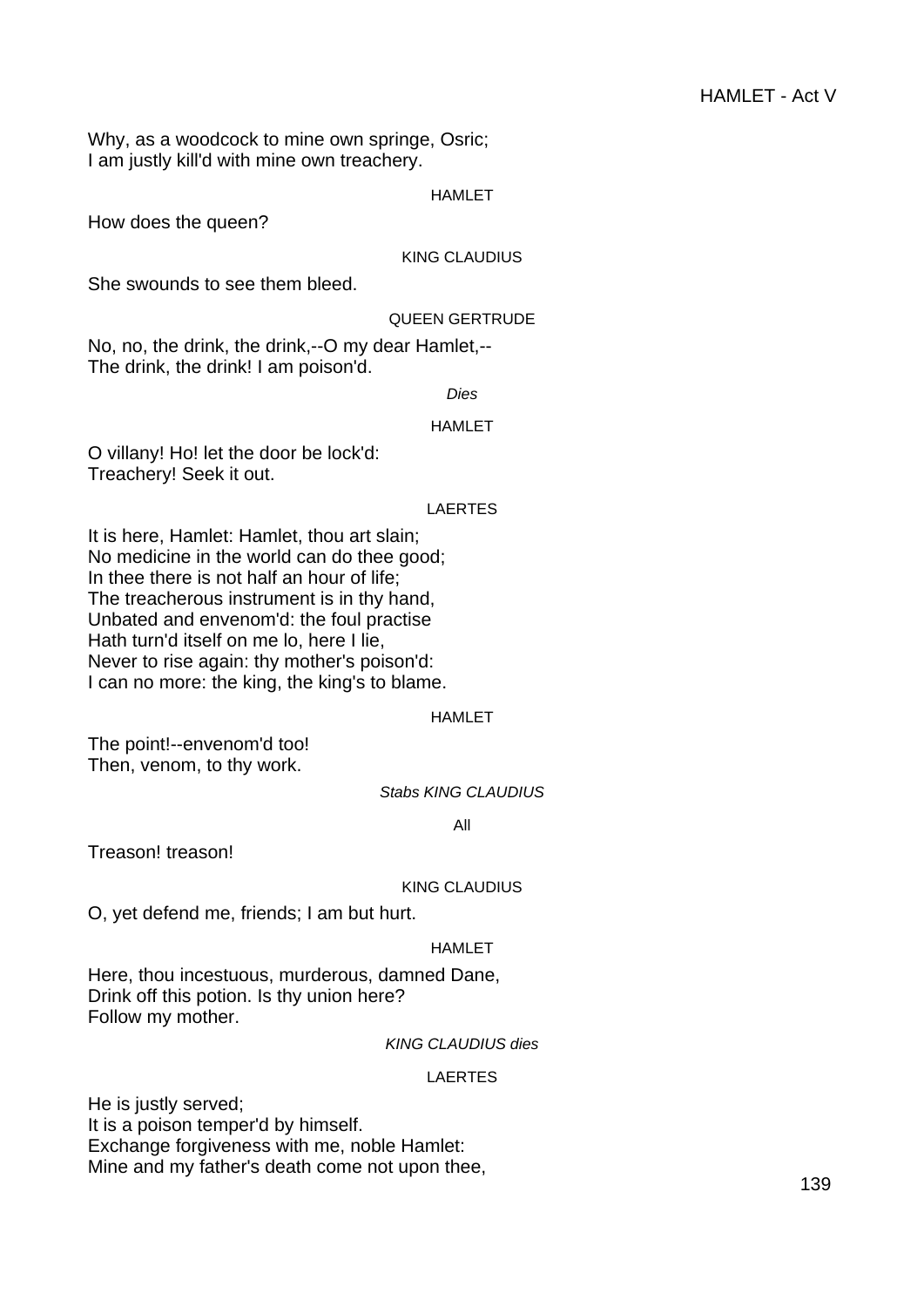Nor thine on me.

Dies

#### HAMLET

Heaven make thee free of it! I follow thee. I am dead, Horatio. Wretched queen, adieu! You that look pale and tremble at this chance, That are but mutes or audience to this act, Had I but time--as this fell sergeant, death, Is strict in his arrest--O, I could tell you-- But let it be. Horatio, I am dead; Thou livest; report me and my cause aright To the unsatisfied.

## HORATIO

Never believe it: I am more an antique Roman than a Dane: Here's yet some liquor left.

## HAMLET

As thou'rt a man, Give me the cup: let go; by heaven, I'll have't. O good Horatio, what a wounded name, Things standing thus unknown, shall live behind me! If thou didst ever hold me in thy heart Absent thee from felicity awhile, And in this harsh world draw thy breath in pain, To tell my story.

March afar off, and shot within

What warlike noise is this?

## **OSRIC**

Young Fortinbras, with conquest come from Poland, To the ambassadors of England gives This warlike volley.

#### **HAMI FT**

O, I die, Horatio;

The potent poison quite o'er-crows my spirit: I cannot live to hear the news from England; But I do prophesy the election lights On Fortinbras: he has my dying voice; So tell him, with the occurrents, more and less, Which have solicited. The rest is silence.

Dies

## HORATIO

Now cracks a noble heart. Good night sweet prince: And flights of angels sing thee to thy rest!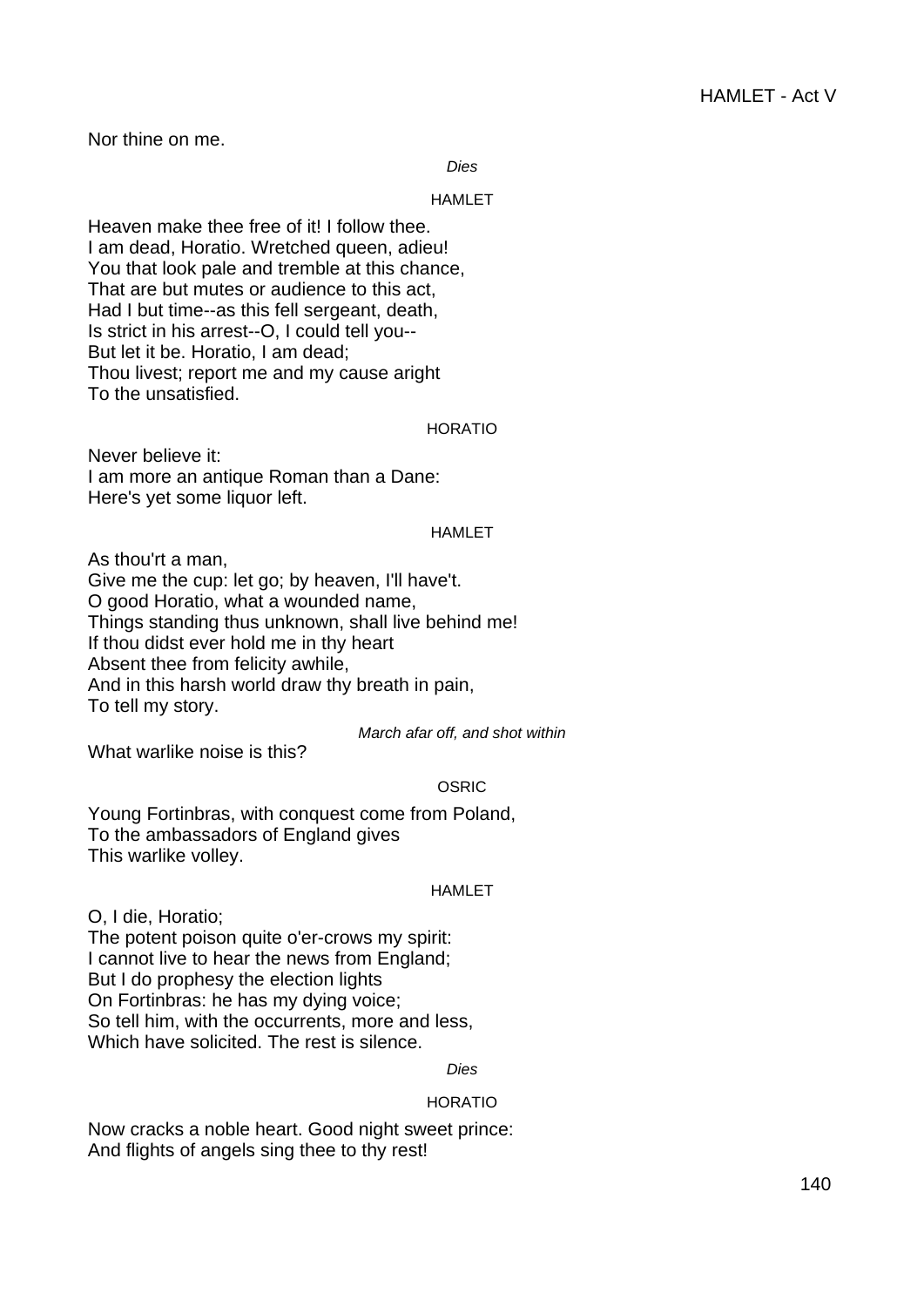Why does the drum come hither?

March within

Enter FORTINBRAS, the English Ambassadors, and others

## PRINCE FORTINBRAS

Where is this sight?

## HORATIO

What is it ye would see? If aught of woe or wonder, cease your search.

## PRINCE FORTINBRAS

This quarry cries on havoc. O proud death, What feast is toward in thine eternal cell, That thou so many princes at a shot So bloodily hast struck?

#### First Ambassador

The sight is dismal; And our affairs from England come too late: The ears are senseless that should give us hearing, To tell him his commandment is fulfill'd, That Rosencrantz and Guildenstern are dead: Where should we have our thanks?

#### HORATIO

Not from his mouth,

Had it the ability of life to thank you: He never gave commandment for their death. But since, so jump upon this bloody question, You from the Polack wars, and you from England, Are here arrived give order that these bodies High on a stage be placed to the view; And let me speak to the yet unknowing world How these things came about: so shall you hear Of carnal, bloody, and unnatural acts, Of accidental judgments, casual slaughters, Of deaths put on by cunning and forced cause, And, in this upshot, purposes mistook Fall'n on the inventors' reads: all this can I Truly deliver.

## PRINCE FORTINBRAS

Let us haste to hear it, And call the noblest to the audience. For me, with sorrow I embrace my fortune: I have some rights of memory in this kingdom, Which now to claim my vantage doth invite me.